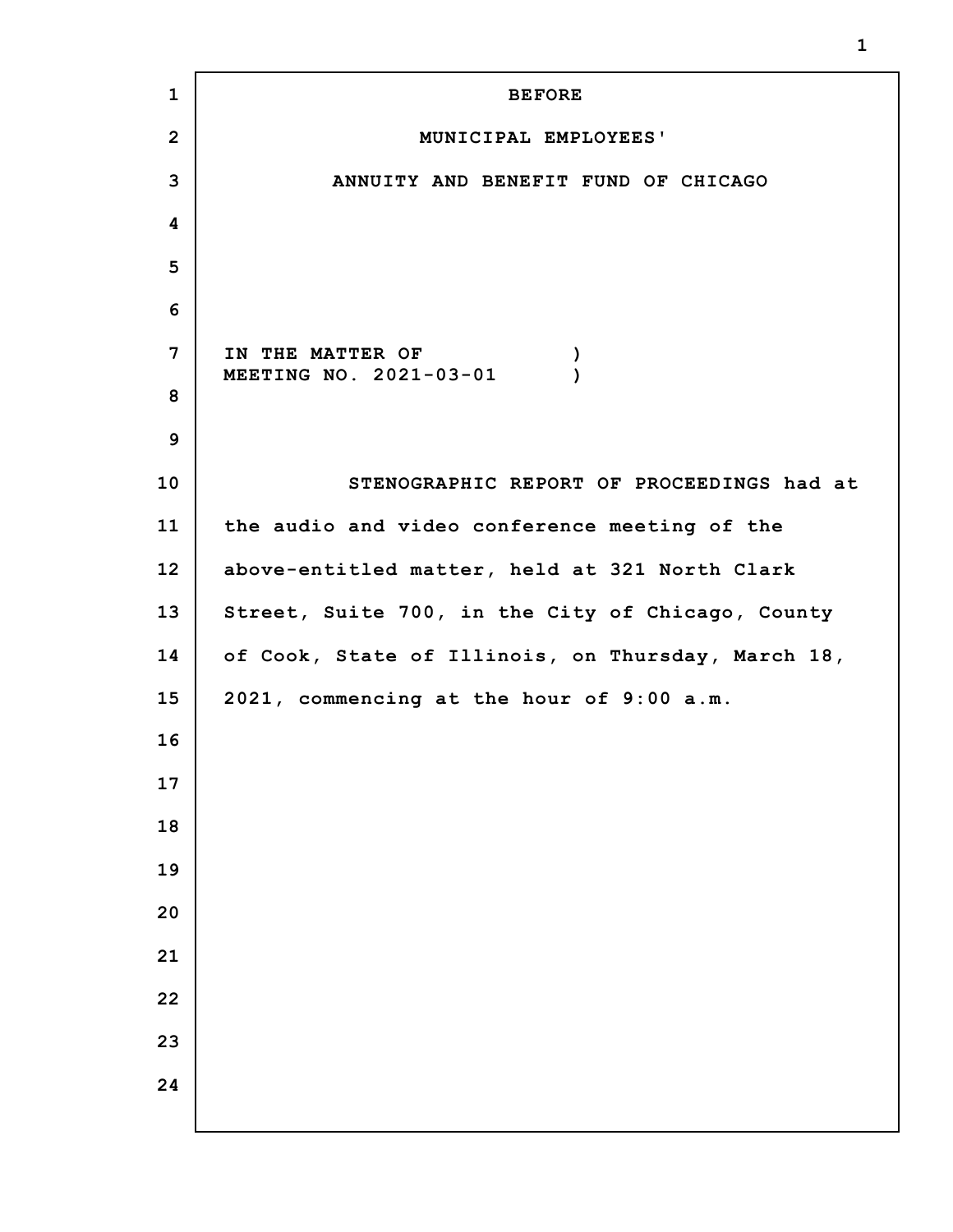**1 2 3 4 5 6 7 8 9 10 11 12 13 14 15 16 17 18 19 20 21 22 23 24 APPEARANCES BOARD MEMBERS: Jeffrey J. Johnson, President Reshma Soni, Vice-President Robert P. Degnan, Recording Secretary Verma R. Thompson, Trustee Craig Slack, Deputy City Treasurer ATTORNEY FOR THE BOARD: BURKE, BURNS AND PINELLI, LTD. BY: MS. SARAH A. BOECKMAN ALSO PRESENT: Dennis White, Executive Director Stacey Ruffolo, Deputy Executive Director Donna Hansen, Office Manager Steve Yoon, Investment Officer Sandra Shelby, Comptroller Kimberly Carroll, Benefits Manager Kristen DeWald, MEABF Employee Terrence P. Sullivan, M.D. Bukola Bello, Vision M.A.I. Consulting Martha Merrill, AFSCME Council 31 Jamie Wesner, Marquette Associates Brian Wrubel, Marquette Associates William Canning, City of Chicago**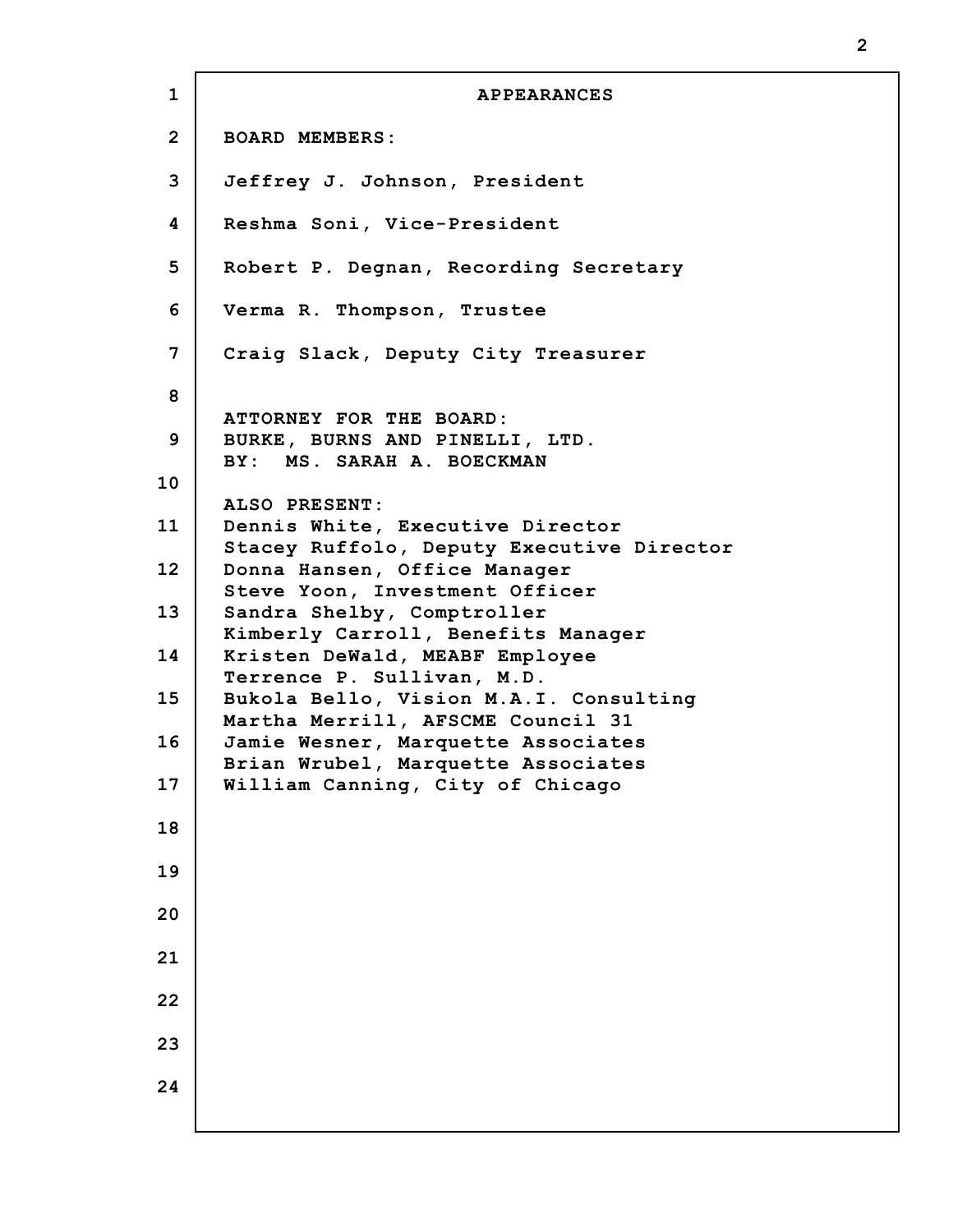**1 2 3 4 5 6 7 8 9 10 11 12 13 14 15 16 17 18 19 20 21 22 23 24 PRESIDENT JOHNSON: Donna, please call the roll. MS. HANSEN: Trustee Johnson. PRESIDENT JOHNSON: Yes, ma'am. MS. HANSEN: Trustee Degnan. TRUSTEE DEGNAN: Here. MS. HANSEN: Trustee Soni. TRUSTEE SONI: Here. MS. HANSEN: Trustee Thompson. TRUSTEE THOMPSON: Here. MS. HANSEN: Mr. Slack. MR. SLACK: Here. PRESIDENT JOHNSON: Public Act 101-0640 allows this meeting to be conducted by video and audio conference. The Act requires a roll call vote be taken on each matter acted upon. I ask that the Trustees please be prepared to unmute their microphones and clearly respond on each matter that we consider for approval. Further, consistent with Public Act 101-0640, I note for the record that the Trustees are proceeding by video and audio conference because we continue to believe that due to the pandemic it is prudent to not all be physically**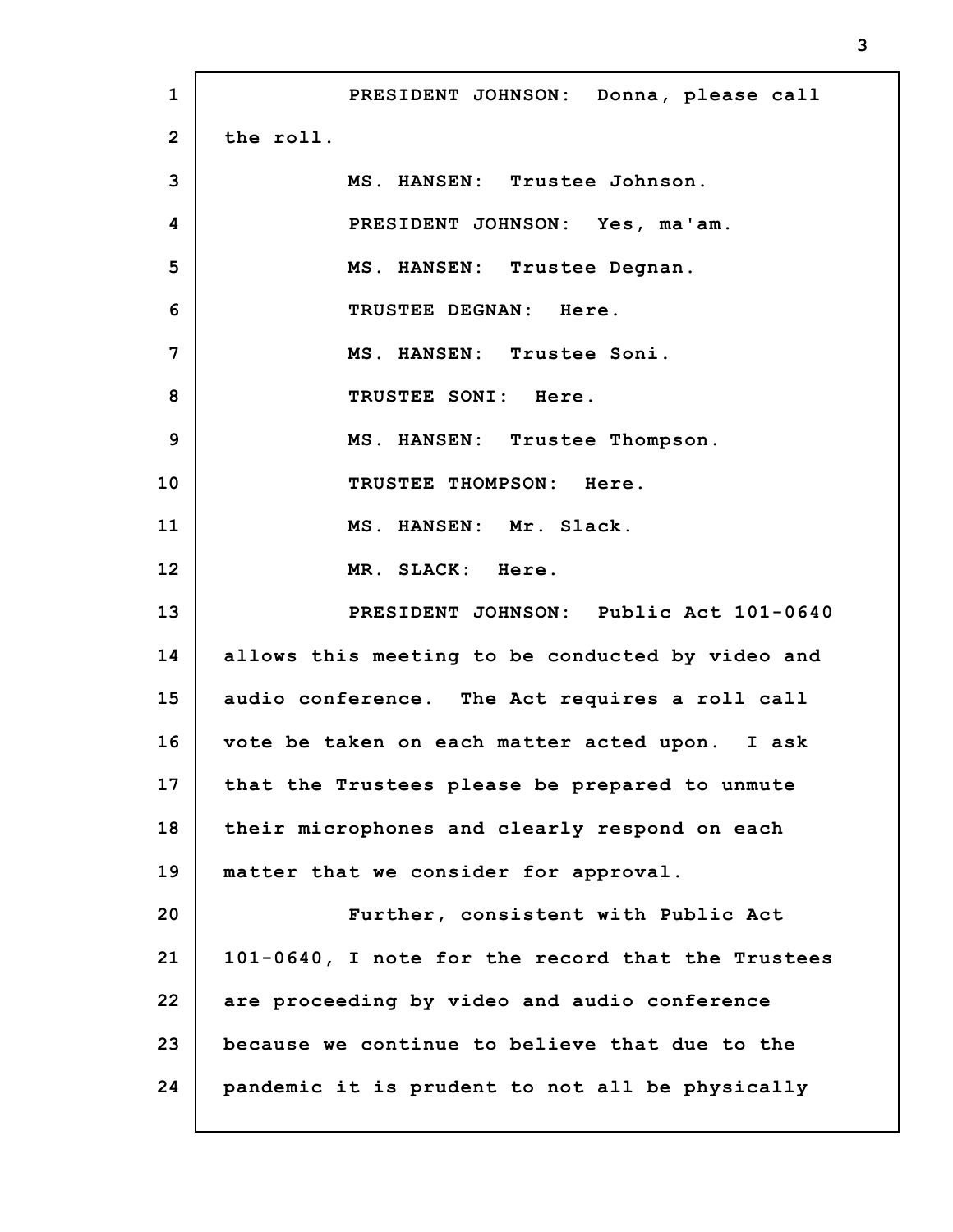| present in the same space. We have posted notice    |
|-----------------------------------------------------|
| of this meeting in accordance with the Open         |
| Meetings Act and the meeting is being recorded. A   |
| transcript of the proceeding will be prepared and   |
| ultimately, after approval, will be made available  |
| on the Fund's website.                              |
| Under Public Comments, consistent with              |
| Public Act 91-0715 and reasonable constraints       |
| determined by the Board of Trustees, at each        |
| Reqular Meeting of the Board or its Committees that |
| is open to the public, members of the public may    |
| request a brief time to address the Board on        |
| relevant matters within its jurisdiction.           |
| Ms. Hansen, do we have any requests?                |
| MS. HANSEN: There are no requests to                |
| address the Board, sir.                             |
| PRESIDENT JOHNSON: Very good. Hearing               |
| none, we will move on. So first up we have Item C,  |
| Approval of Minutes and Transcripts from the        |
| previous meeting, totaling one, February 18, 2021.  |
| And I assume they are all in order                  |
| MS. RUFFOLO: All in order.                          |
| PRESIDENT JOHNSON: Do I have a motion?              |
| TRUSTEE DEGNAN: Moved.                              |
|                                                     |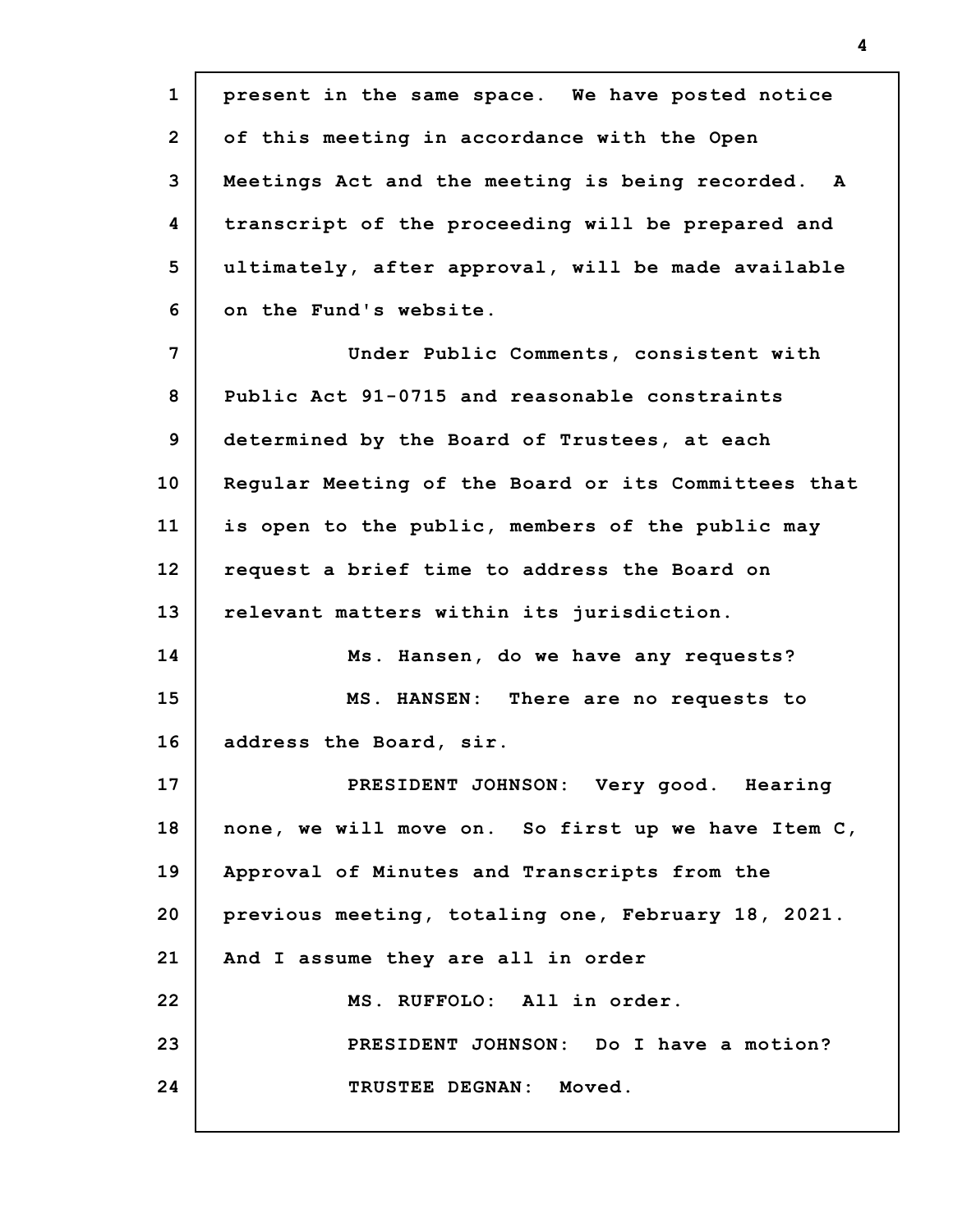**1 2 3 4 5 6 7 8 9 10 11 12 13 14 15 16 17 18 19 20 21 22 23 24 PRESIDENT JOHNSON: Motion by Mr. Degnan. Is there a second? TRUSTEE THOMPSON: Second. PRESIDENT JOHNSON: Second by Trustee Thompson. Roll call vote. MS. HANSEN: Trustee Johnson. PRESIDENT JOHNSON: Yes, ma'am. MS. HANSEN: Trustee Degnan. TRUSTEE DEGNAN: Yes. MS. HANSEN: Trustee Soni. TRUSTEE SONI: Yes. MS. HANSEN: Trustee Thompson. TRUSTEE THOMPSON: Yes. MS. HANSEN: Mr. Slack. MR. SLACK: Yes. MS. HANSEN: Motion carries. PRESIDENT JOHNSON: Next up Item D, Executive Session Review. Consideration and request that the Board approve Fiduciary Counsel's recommendation regarding the semi-annual review of executive session minutes in accordance with Section 2.06 of the Open Meetings Act. MS. RUFFOLO: All in order. PRESIDENT JOHNSON: Do I have a motion?**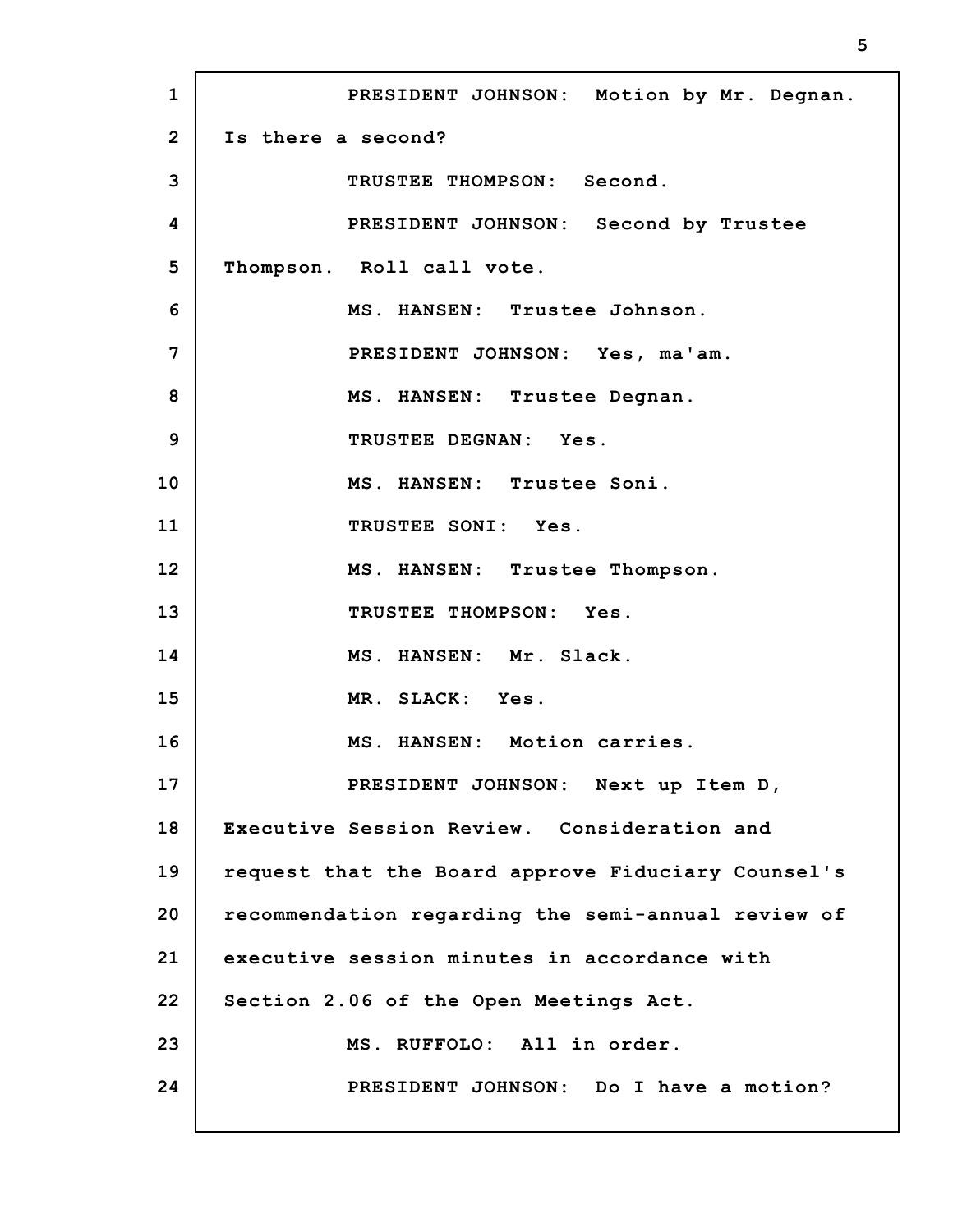| $\mathbf{1}$   | TRUSTEE THOMPSON: Motion.                      |
|----------------|------------------------------------------------|
| $\overline{2}$ | PRESIDENT JOHNSON: Is there a second.          |
| 3              | TRUSTEE DEGNAN: Second.                        |
| 4              | PRESIDENT JOHNSON: Seconded by Trustee         |
| 5              | Degnan. Ms. Hansen, please call the roll.      |
| 6              | MS. HANSEN: Trustee Johnson.                   |
| 7              | PRESIDENT JOHNSON: Yes, ma'am.                 |
| 8              | MS. HANSEN: Trustee Degnan.                    |
| 9              | TRUSTEE DEGNAN: Yes.                           |
| 10             | MS. HANSEN: Trustee Soni.                      |
| 11             | TRUSTEE SONI: Yes.                             |
| 12             | MS. HANSEN: Trustee Thompson.                  |
| 13             | TRUSTEE THOMPSON: Yes.                         |
| 14             | MS. HANSEN: Mr. Slack.                         |
| 15             | MR. SLACK: Yes.                                |
| 16             | MS. HANSEN: Motion carries.                    |
| 17             | PRESIDENT JOHNSON: Next up is the              |
| 18             | Approval of Administrative Agenda Items. We'll |
| 19             | start with All Refunds, pages 3 through 8.     |
| 20             | MS. RUFFOLO: All in order.                     |
| 21             | PRESIDENT JOHNSON: Any questions? If           |
| 22             | not, I will ask for a motion.                  |
| 23             | TRUSTEE THOMPSON: Motion.                      |
| 24             | PRESIDENT JOHNSON: Motion by Thompson.         |
|                |                                                |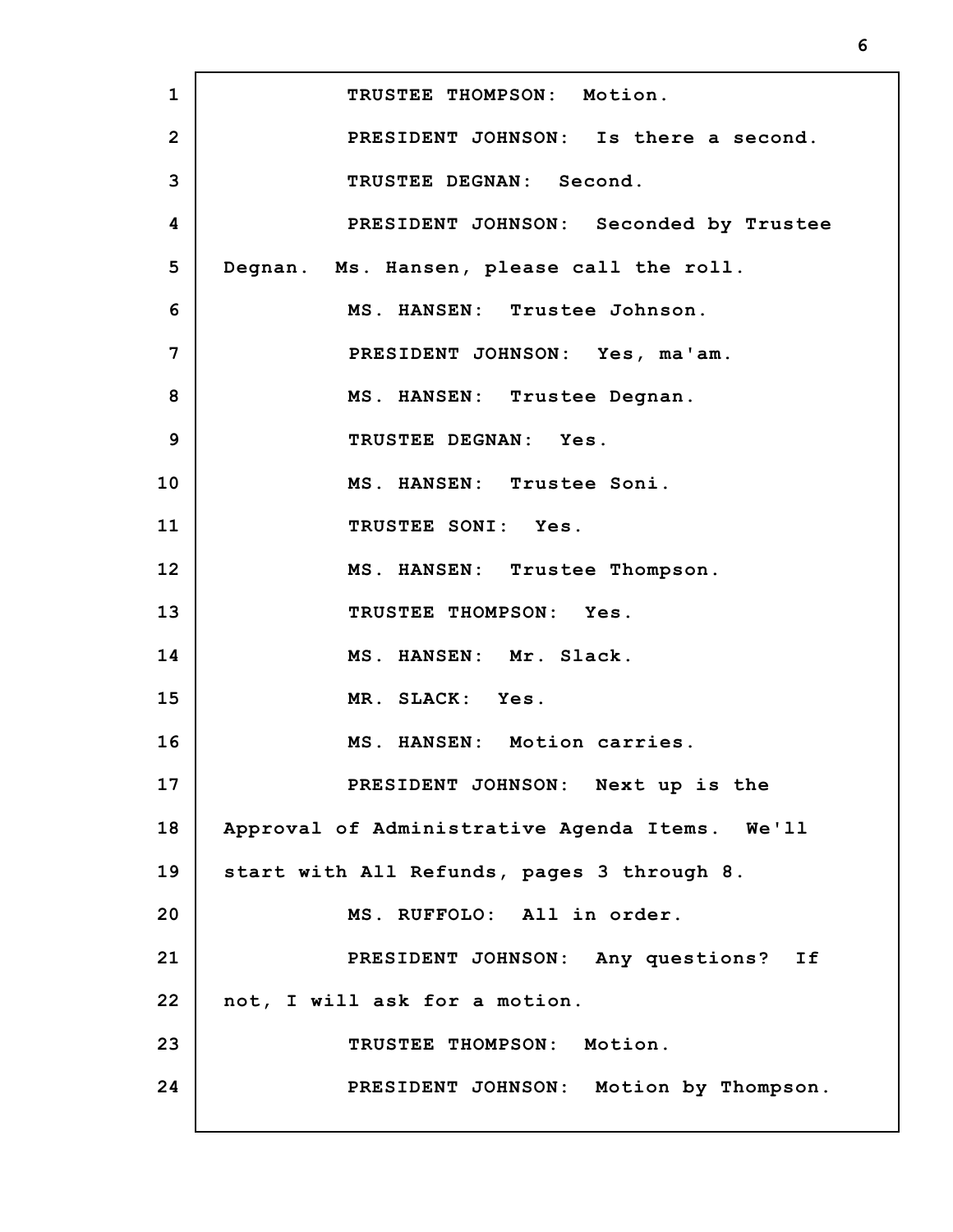**1 2 3 4 5 6 7 8 9 10 11 12 13 14 15 16 17 18 19 20 21 22 23 24 Is there a second? TRUSTEE DEGNAN: Second. PRESIDENT JOHNSON: Ms. Hansen, please call the roll. MS. HANSEN: Trustee Johnson. PRESIDENT JOHNSON: Yes, ma'am. MS. HANSEN: Trustee Degnan. TRUSTEE DEGNAN: Yes. MS. HANSEN: Trustee Soni. TRUSTEE SONI: Yes. MS. HANSEN: Trustee Thompson. TRUSTEE THOMPSON: Yes. MS. HANSEN: Mr. Slack. MR. SLACK: Yes. MS. HANSEN: Motion carries. PRESIDENT JOHNSON: Next up is Administrative and Investment Fees, pages 9 through 12. Any questions? MS. SHELBY: All in order. PRESIDENT JOHNSON: Any questions? If not, I ask for a motion. TRUSTEE THOMPSON: Motion. PRESIDENT JOHNSON: Motion by Thompson. TRUSTEE DEGNAN: Second.**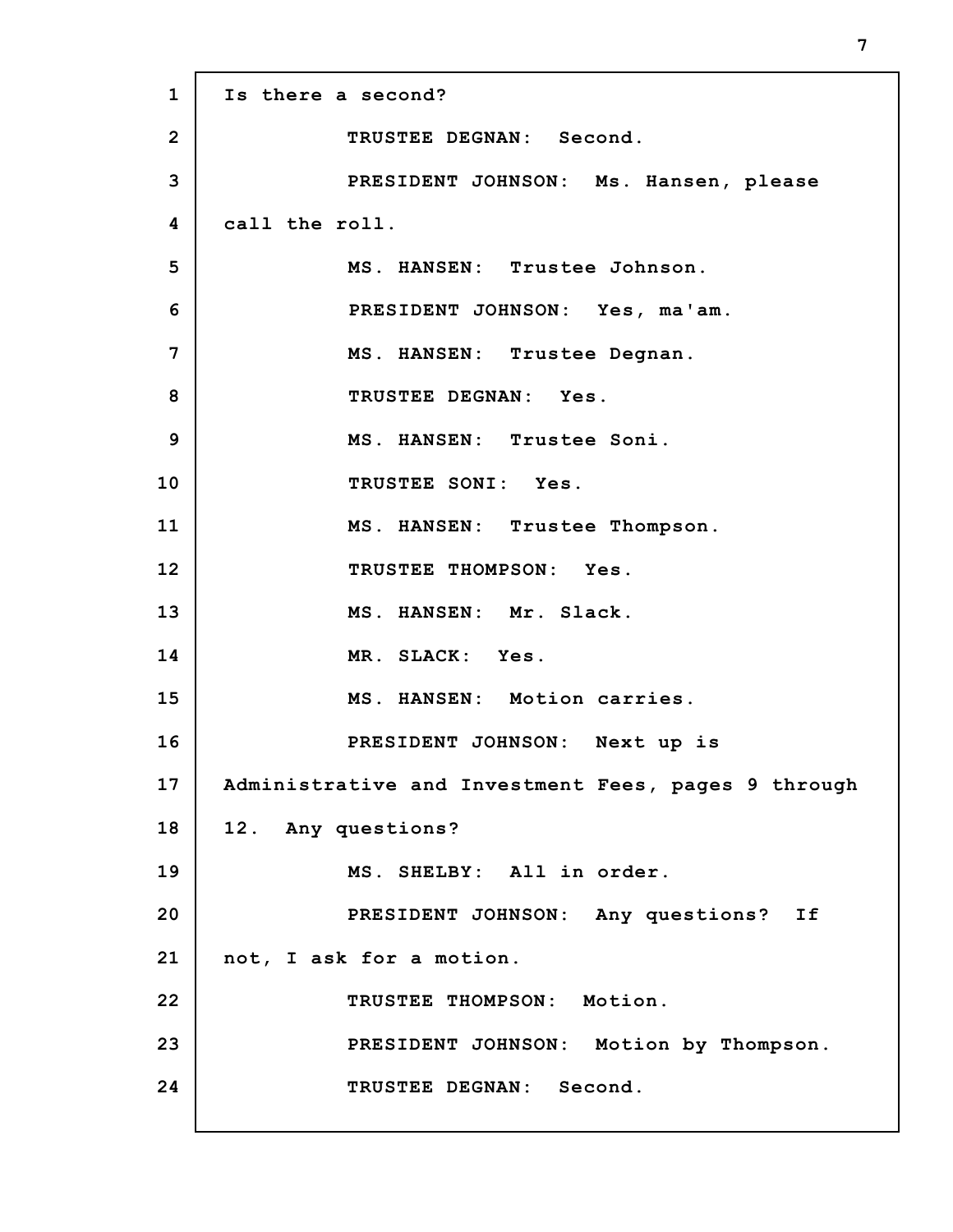**1 2 3 4 5 6 7 8 9 10 11 12 13 14 15 16 17 18 19 20 21 22 23 24 PRESIDENT JOHNSON: Donna, please call the roll. MS. HANSEN: Trustee Johnson. PRESIDENT JOHNSON: Yes, ma'am. MS. HANSEN: Trustee Degnan. TRUSTEE DEGNAN: Yes. MS. HANSEN: Trustee Soni. TRUSTEE SONI: Yes. MS. HANSEN: Trustee Thompson. TRUSTEE THOMPSON: Yes. MS. HANSEN: Mr. Slack. MR. SLACK: Yes. MS. HANSEN: Motion carries. PRESIDENT JOHNSON: Annuities for Employees, Widows, Widowers, Minor Children, Reversionary and Adjusted Annuities, pages 13 through 18. MS. CARROLL: All in order. PRESIDENT JOHNSON: How many did we have this month? MS. CARROLL: We had 62 employees, 29 widows, one child and two adjusted. PRESIDENT JOHNSON: Very good. Any other questions? If not, I ask for a motion.**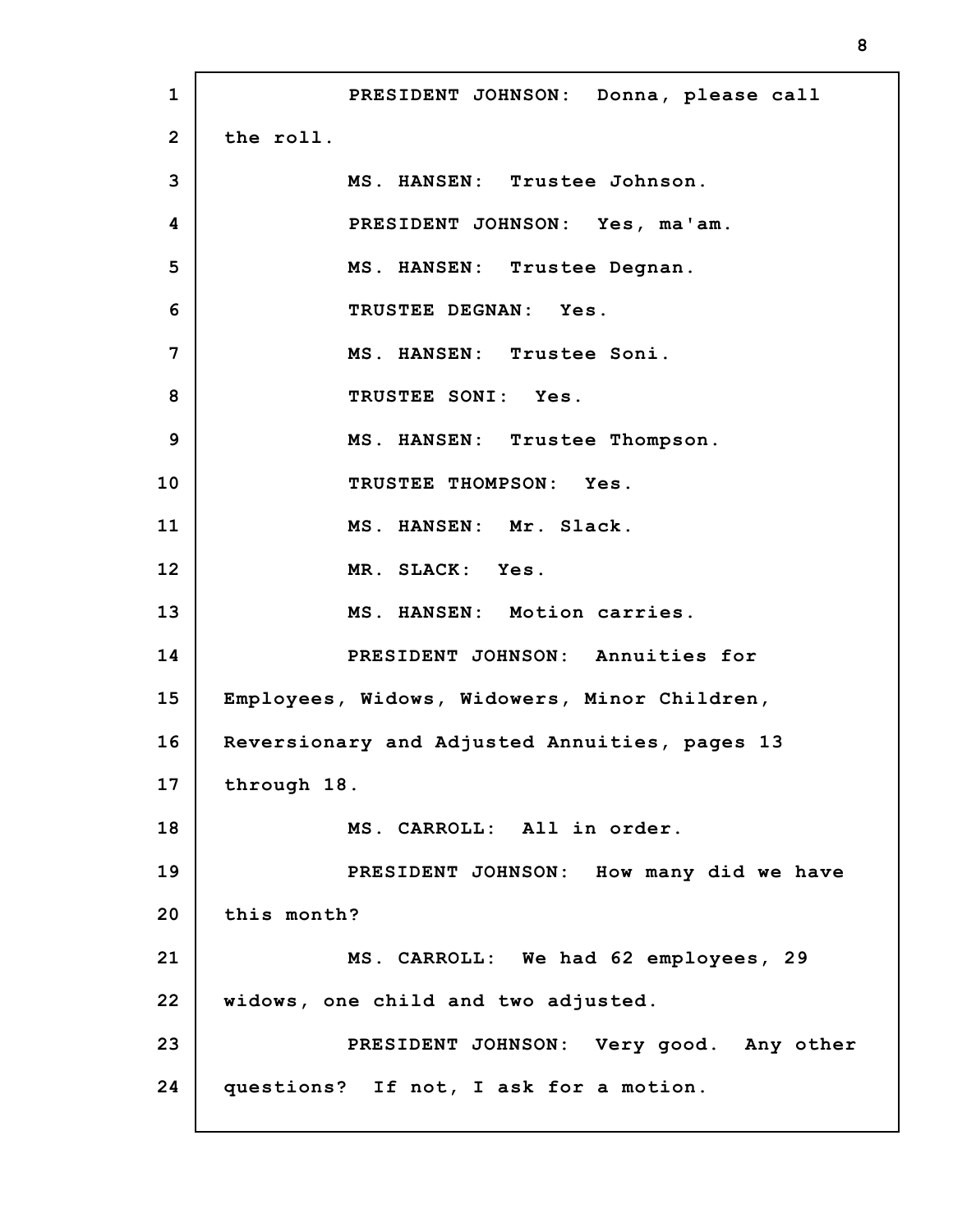| $\mathbf{1}$ | MEMBER SONI: Motion.                           |
|--------------|------------------------------------------------|
| $\mathbf{2}$ | CHAIRMAN FORTUNA: Motion by Trustee            |
| 3            | Soni.                                          |
| 4            | TRUSTEE THOMPSON: Second.                      |
| 5            | PRESIDENT JOHNSON: Ms. Hansen.                 |
| 6            | MS. HANSEN: Trustee Johnson.                   |
| 7            | PRESIDENT JOHNSON: Yes, ma'am.                 |
| 8            | MS. HANSEN: Trustee Degnan.                    |
| 9            | TRUSTEE DEGNAN: Yes.                           |
| 10           | MS. HANSEN: Trustee Soni.                      |
| 11           | TRUSTEE SONI: Yes.                             |
| 12           | MS. HANSEN: Trustee Thompson.                  |
| 13           | TRUSTEE THOMPSON: Yes.                         |
| 14           | MS. HANSEN: Mr. Slack.                         |
| 15           | MR. SLACK: Yes.                                |
| 16           | MS. HANSEN: Motion carries.                    |
| 17           | PRESIDENT JOHNSON: Next up, Ordinary and       |
| 18           | Duty Disability Benefits, pages 19 through 20. |
| 19           | DOCTOR SULLIVAN: All in order.                 |
| 20           | PRESIDENT JOHNSON: Very good, doctor.          |
| 21           | Any questions? If not, I ask for a motion.     |
| 22           | TRUSTEE THOMPSON: Motion.                      |
| 23           | PRESIDENT JOHNSON: Motion by Thompson.         |
| 24           | Is there a second?                             |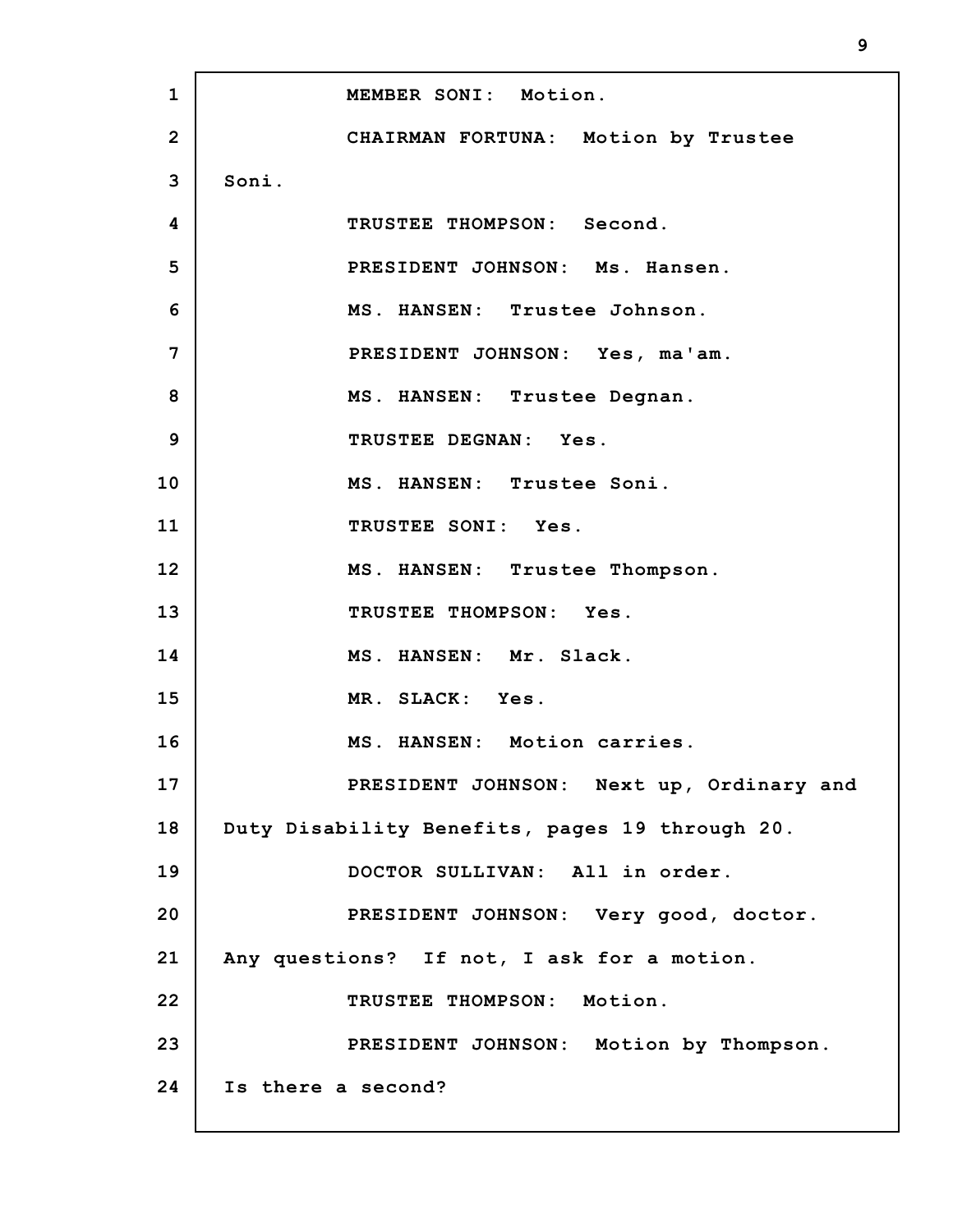**1 2 3 4 5 6 7 8 9 10 11 12 13 14 15 16 17 18 19 20 21 22 23 24 TRUSTEE DEGNAN: Second. PRESIDENT JOHNSON: Ms. Hansen. MS. HANSEN: Trustee Johnson. PRESIDENT JOHNSON: Yes, ma'am. MS. HANSEN: Trustee Degnan. TRUSTEE DEGNAN: Yes. MS. HANSEN: Trustee Soni. TRUSTEE SONI: Yes. MS. HANSEN: Trustee Thompson. TRUSTEE THOMPSON: Yes. MS. HANSEN: Mr. Slack. MR. SLACK: Yes. MS. HANSEN: Motion carries. PRESIDENT JOHNSON: Next up Ordinary and Duty Disability Extensions, pages 21 through 22. DOCTOR SULLIVAN: All in order. PRESIDENT JOHNSON: All in order. Any questions? If not, I will ask for a motion. TRUSTEE THOMPSON: Motion. PRESIDENT JOHNSON: Motion by Thompson. TRUSTEE DEGNAN: Second. PRESIDENT JOHNSON: Ms. Hansen. MS. HANSEN: Trustee Johnson. PRESIDENT JOHNSON: Yes, ma'am.**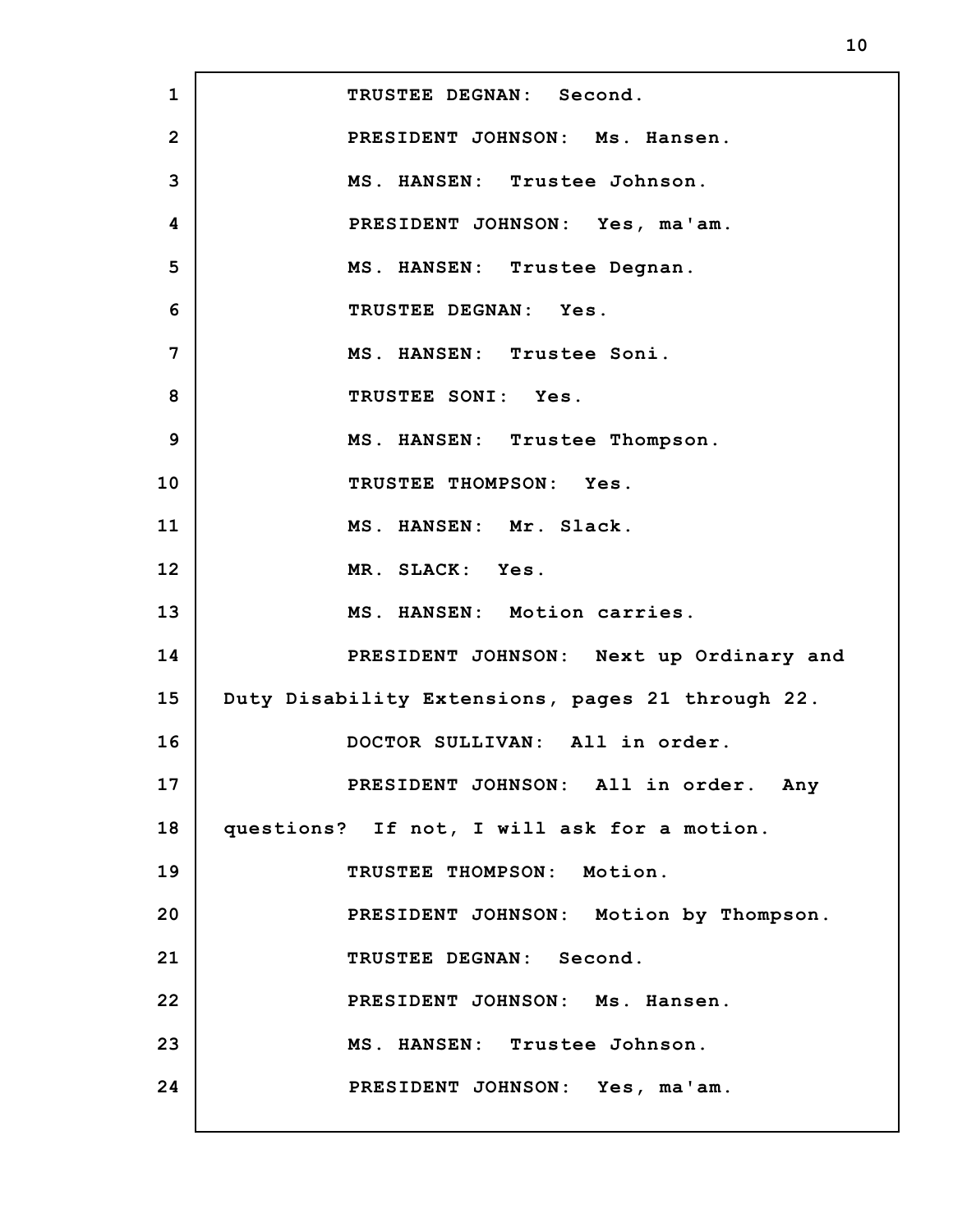**1 2 3 4 5 6 7 8 9 10 11 12 13 14 15 16 17 18 19 20 21 22 23 24 MS. HANSEN: Trustee Degnan. TRUSTEE DEGNAN: Yes. MS. HANSEN: Trustee Soni. TRUSTEE SONI: Yes. MS. HANSEN: Trustee Thompson. TRUSTEE THOMPSON: Yes. MS. HANSEN: Mr. Slack. MR. SLACK: Yes. MS. HANSEN: Motion carries. PRESIDENT JOHNSON: And the last one, the Ordinary and Duty Disability total of one. Any questions? If not, I ask for a motion. TRUSTEE THOMPSON: Motion. PRESIDENT JOHNSON: Motion by Thompson. Is there a second? TRUSTEE DEGNAN: Second. PRESIDENT JOHNSON: Seconded by Degnan. Ms. Hansen. MS. HANSEN: Trustee Johnson. PRESIDENT JOHNSON: Yes, ma'am. MS. HANSEN: Trustee Degnan. TRUSTEE DEGNAN: Yes. MS. HANSEN: Trustee Soni. TRUSTEE SONI: Yes.**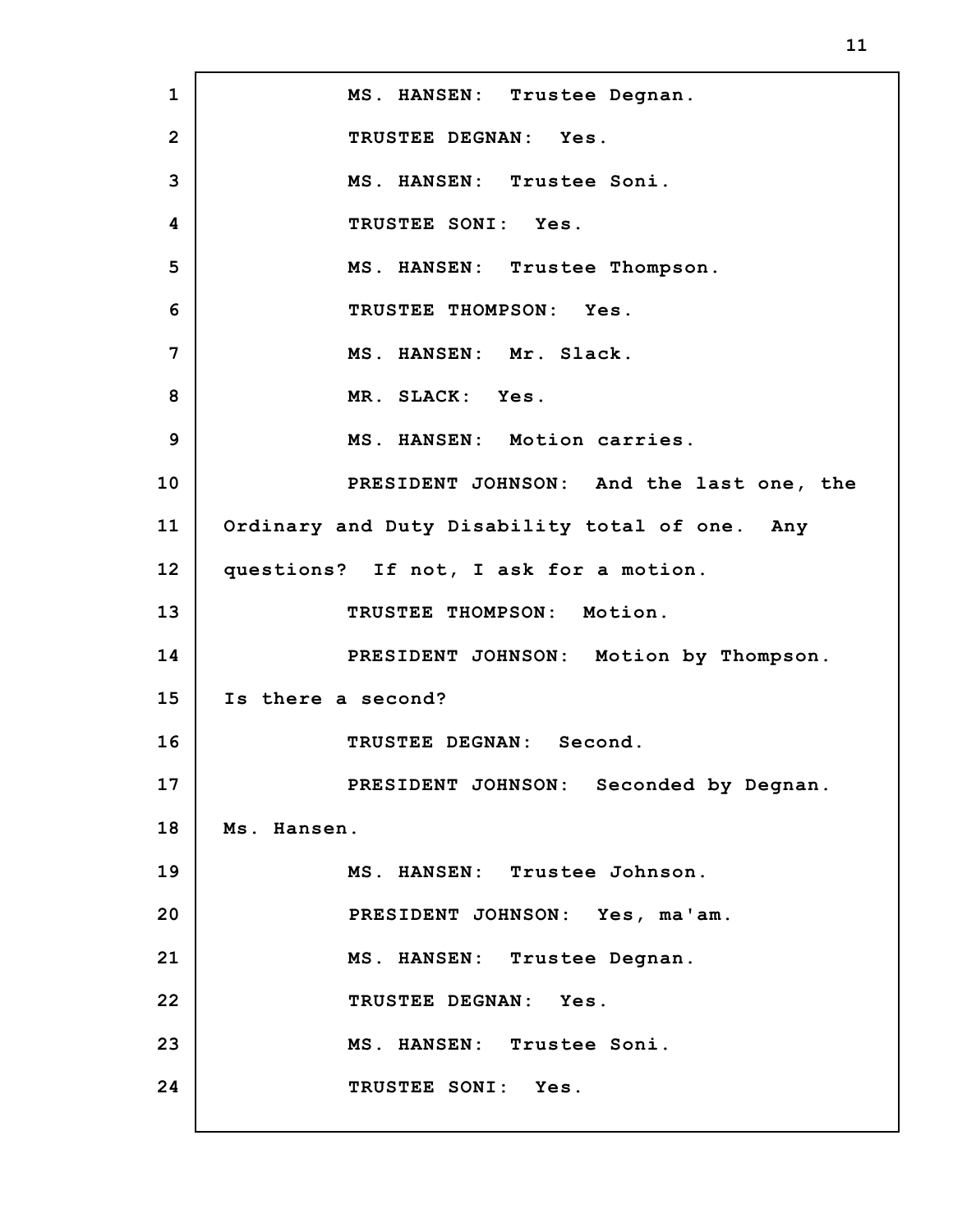**1 2 3 4 5 6 7 8 9 10 11 12 13 14 15 16 17 18 19 20 21 22 23 24 MS. HANSEN: Trustee Thompson. TRUSTEE THOMPSON: Yes. MS. HANSEN: Mr. Slack. MR. SLACK: Yes. MS. HANSEN: Motion carries. PRESIDENT JOHNSON: We got through the administrative agenda. Next up is the legislative update from Ms. Bukola Bello. MS. BELLO: Thank you, Chairman Johnson. Good morning, everyone. Great to see you all. I am going to provide a brief update on what is happening with our legislative agenda items. There's been quite a bit of movement in the General Assembly and I am happy to report that we're making some progress. I am going to go down the list. If at any point you have any questions, please let me know. Number one, we have Senate Bill 460, which was our Emerging Investment Manager Services language. I had multiple conversations with the Chairman of Senate Pensions. He is supportive of the bill. More than likely he will jump on as a chief cosponsor. He just has questions around**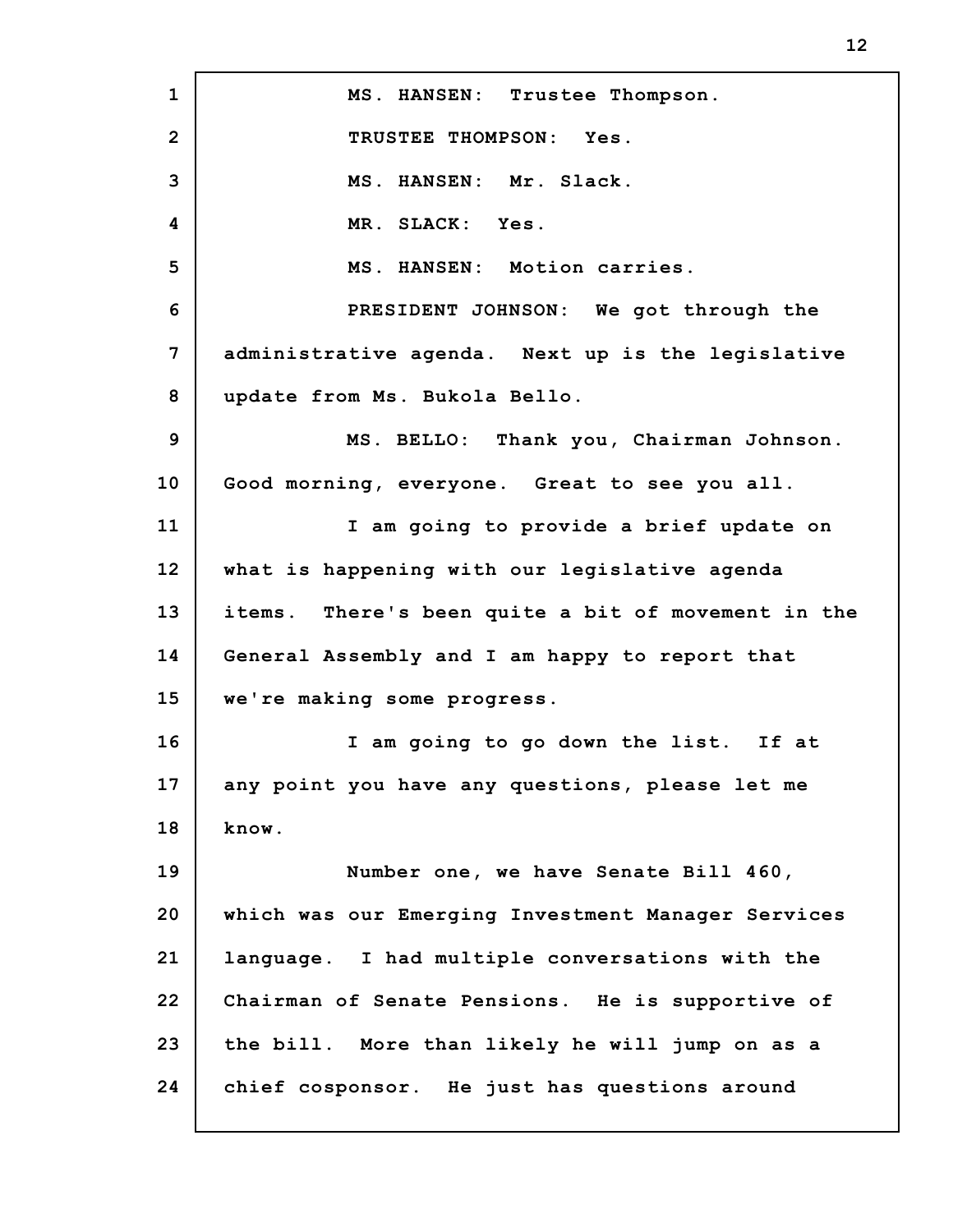**1 2 3 4 5 6 7 8 9 10 11 12 13 14 15 16 17 18 19 20 21 22 23 24 implementation and wanting to make sure that this is not creating an unfair advantage in terms of being able to hire managers and potentially move those managers forward into a larger asset class. So what may end up happening is he may propose language for a potential amendment that we will review. He still is wanting to get some answers to a few questions but he's supportive. The chief sponsor of the legislation, Napoleon Harris, who is the Senate Majority Caucus Whip, wants to move the bill. So many of you might be aware that there is a committee deadline for March 26th, which is next Friday. I have been informed that that deadline has been extended until the Friday that they come back from spring break, which I think is April 16th. So that bill is still alive. It's just taking a little bit of education, if you will, to the Pension Chairman around what it is that we're trying to accomplish and easing his concerns. Are there any questions on that bill? PRESIDENT JOHNSON: I don't think so.**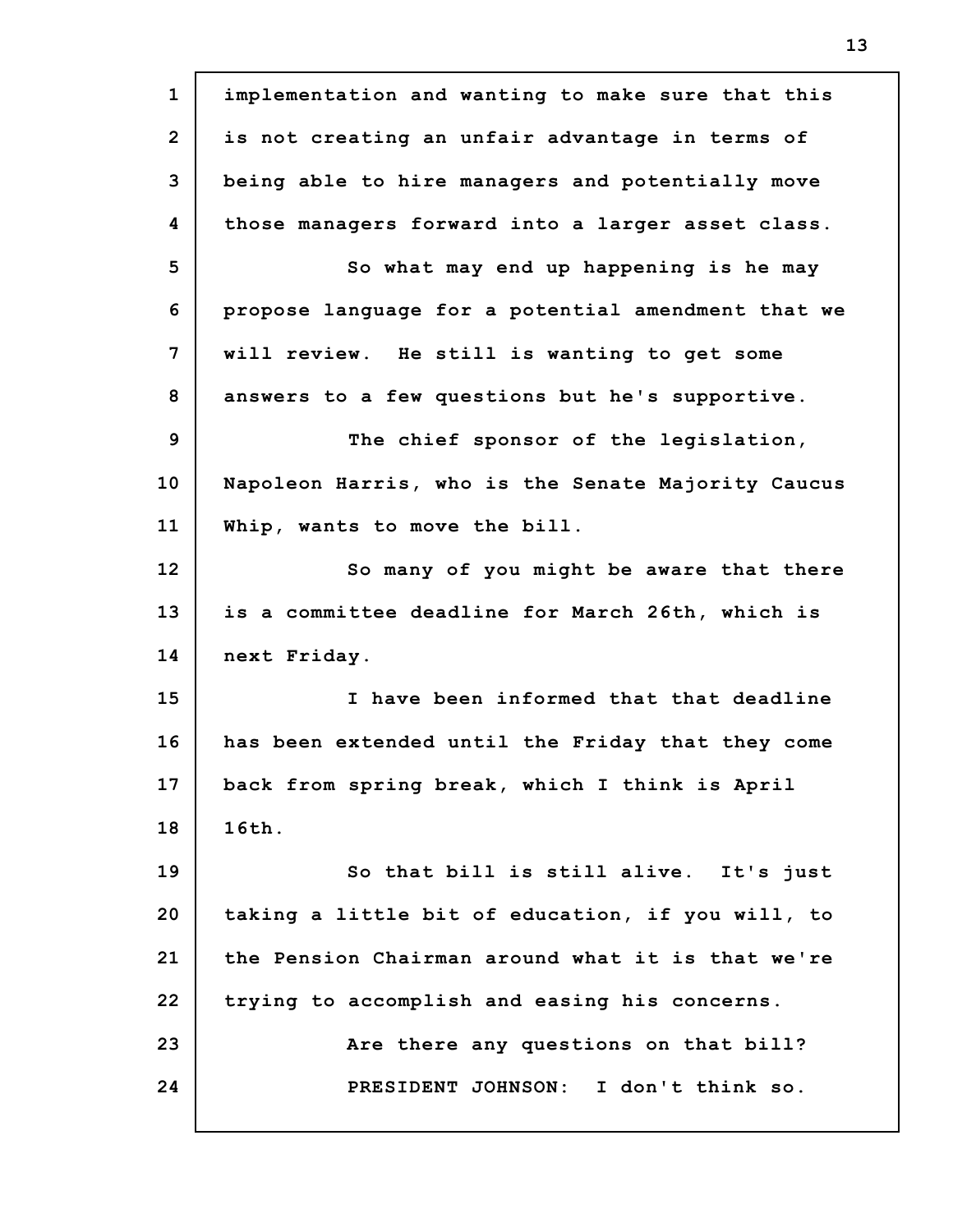| $\mathbf{1}$   | Anybody?                                            |
|----------------|-----------------------------------------------------|
| $\overline{2}$ | MS. BELLO: Next up is our Employer                  |
| 3              | Contribution legislation. House Bill 1773 is up     |
| 4              | for committee this Friday. We are slated to call    |
| 5              | that bill.                                          |
| 6              | We understand and we have spoken to                 |
| 7              | representatives of the City that they are opposed.  |
| 8              | What we plan on doing, and everyone                 |
| 9              | within the committee, the House Personnel and       |
| 10             | Pensions Committee, is aware that we are going to   |
| 11             | call the bill for a vote. We are going to pass the  |
| 12             | bill out of committee and that bill will be held on |
| 13             | second reading pending any further discussions and  |
| 14             | negotiations with the City.                         |
| 15             | From there the plan is to not move that             |
| 16             | bill for a final vote, but this is primarily to     |
| 17             | educate members of the House Personnel and Pension  |
| 18             | Committee regarding our fiscal concerns.            |
| 19             | Senate Bill 212, which is the companion             |
| 20             | bill to House Bill 1773, had a subject matter       |
| 21             | hearing last week in the Senate Pensions Committee. |
| 22             | I will tell you, I will give you my                 |
| 23             | unbiased opinion, that that was probably one of the |
| 24             | best subject matter hearings that I have been a     |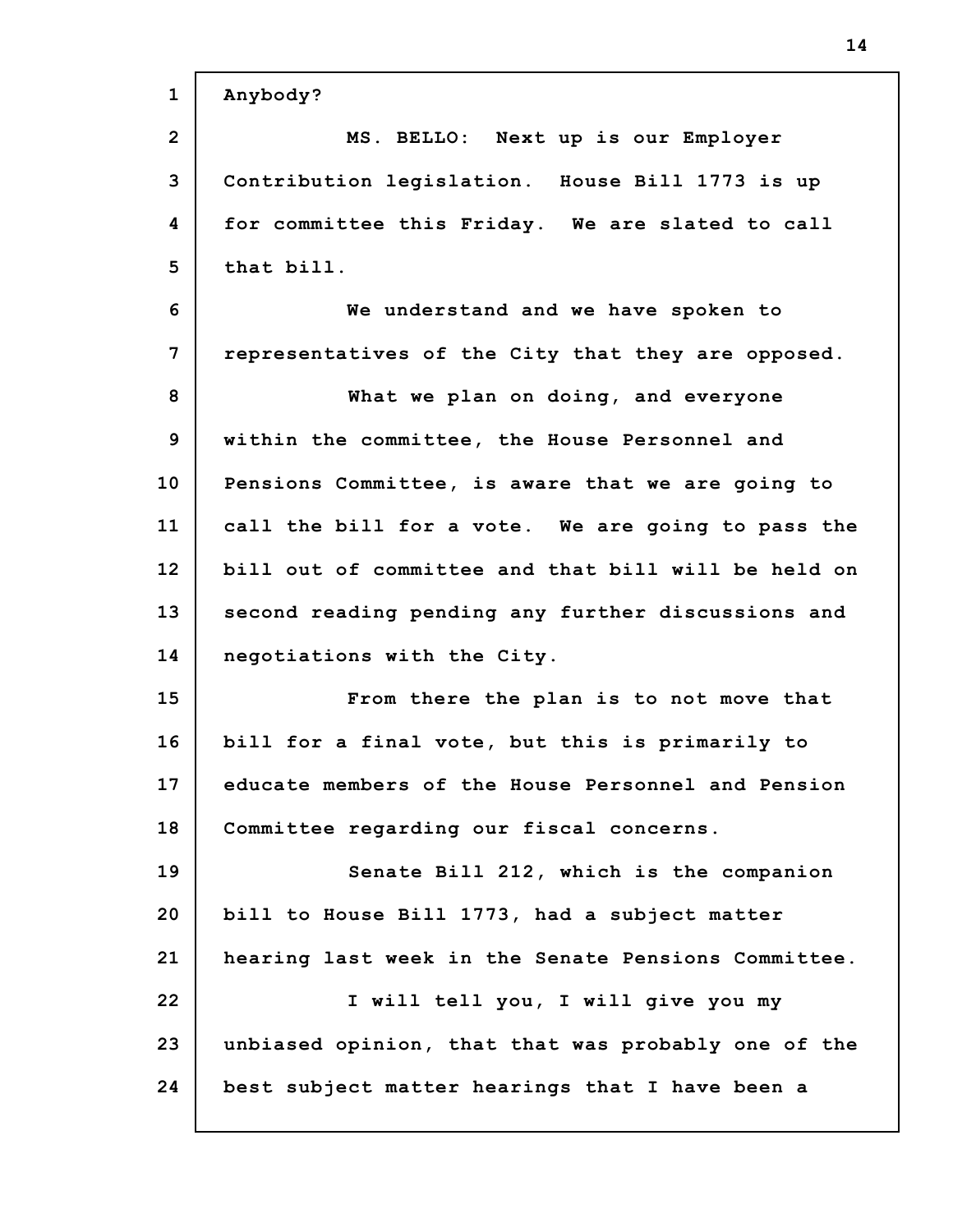| $\mathbf{1}$   | part of. Members of the committee, both on the      |
|----------------|-----------------------------------------------------|
| $\overline{2}$ | Republican and Democratic side, were extremely      |
| 3              | engaged. They asked thought provoking questions.    |
| 4              | There was a lot of dialogue.                        |
| 5              | In fact, the hearing went for about I'd             |
| 6              | say a little over an hour, which is I would say     |
| 7              | astronomical, considering Pensions usually moves    |
| 8              | very, very quick and subject matter hearings around |
| 9              | this topic tend to be a bit of a drag with lots of  |
| 10             | dead space.                                         |
| 11             | So there was no vote taken in the subject           |
| 12             | matter hearing, that was purely just to get         |
| 13             | testimony. Dennis, Director White, did an amazing   |
| 14             | job. Chairman Johnson did an amazing job answering  |
| 15             | questions. We also had the actuary attend. We had   |
| 16             | Stacey on deck and Steve as well just to answer any |
| 17             | questions the committee might have had.             |
| 18             | I am still going to follow-up with the              |
| 19             | chief sponsor and I actually have a meeting later   |
| 20             | this afternoon to talk to a member of the Senate    |
| 21             | Pensions Committee because she wants more           |
| 22             | information just about who are the participants of  |
| 23             | the MEABF and how she can possibly help them.       |
| 24             | Are there any questions on those two                |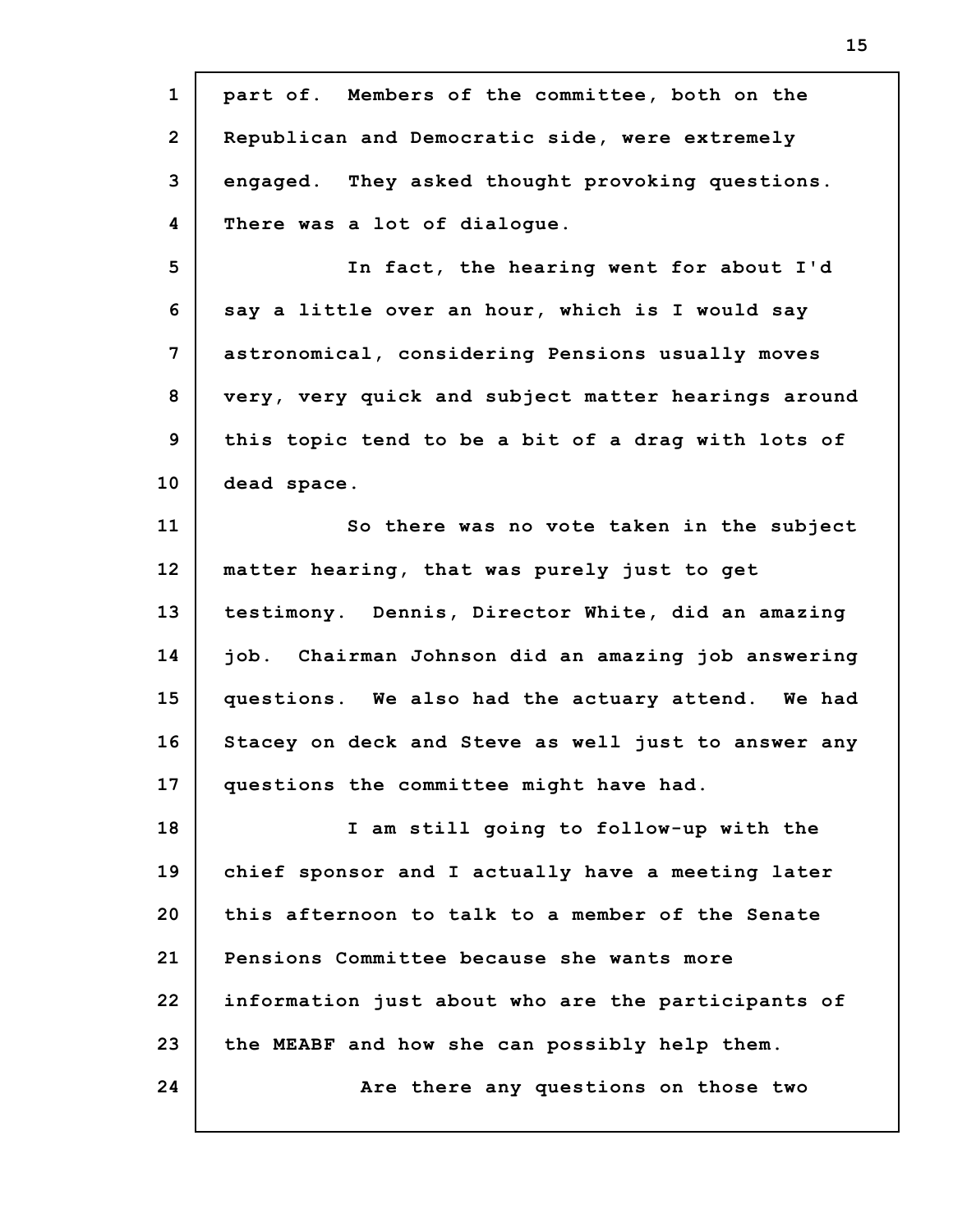| $\mathbf{1}$   | items?                                              |
|----------------|-----------------------------------------------------|
| $\overline{2}$ | PRESIDENT JOHNSON: No, I don't think so.            |
| 3              | Anybody else?                                       |
| 4              | MS. BELLO: In regards to our Trustee                |
| 5              | Indemnification language, Senate Bill 296, that     |
| 6              | bill is still in assignments. There has just been   |
| 7              | an influx of bills that leadership is working       |
| 8              | through. I don't anticipate there being any         |
| 9              | problems with that legislation once it gets         |
| 10             | assigned to Senate Pensions so I will keep you      |
| 11             | posted. Any questions there?                        |
| 12             | PRESIDENT JOHNSON: I don't believe so.              |
| 13             | MS. BELLO: Excellent. And then, lastly,             |
| 14             | with our COVID-19 bill, House Bill 1744 has been    |
| 15             | assigned for House Pensions Committee this Friday.  |
| 16             | Leader Guzzardi will be calling that bill. He is    |
| 17             | the House Progressive Caucus Whip. He is prepared   |
| 18             | to call it on deck for that particular bill.        |
| 19             | We will have Director White on-hand to              |
| 20             | answer questions and answer testimony as well as    |
| 21             | Kim Carroll, who is our Benefits Manager.           |
| 22             | I talked to staff about this legislation            |
| 23             | last night. I have been in communication with the   |
| 24             | City. The City has slipped neutral to 1744.<br>They |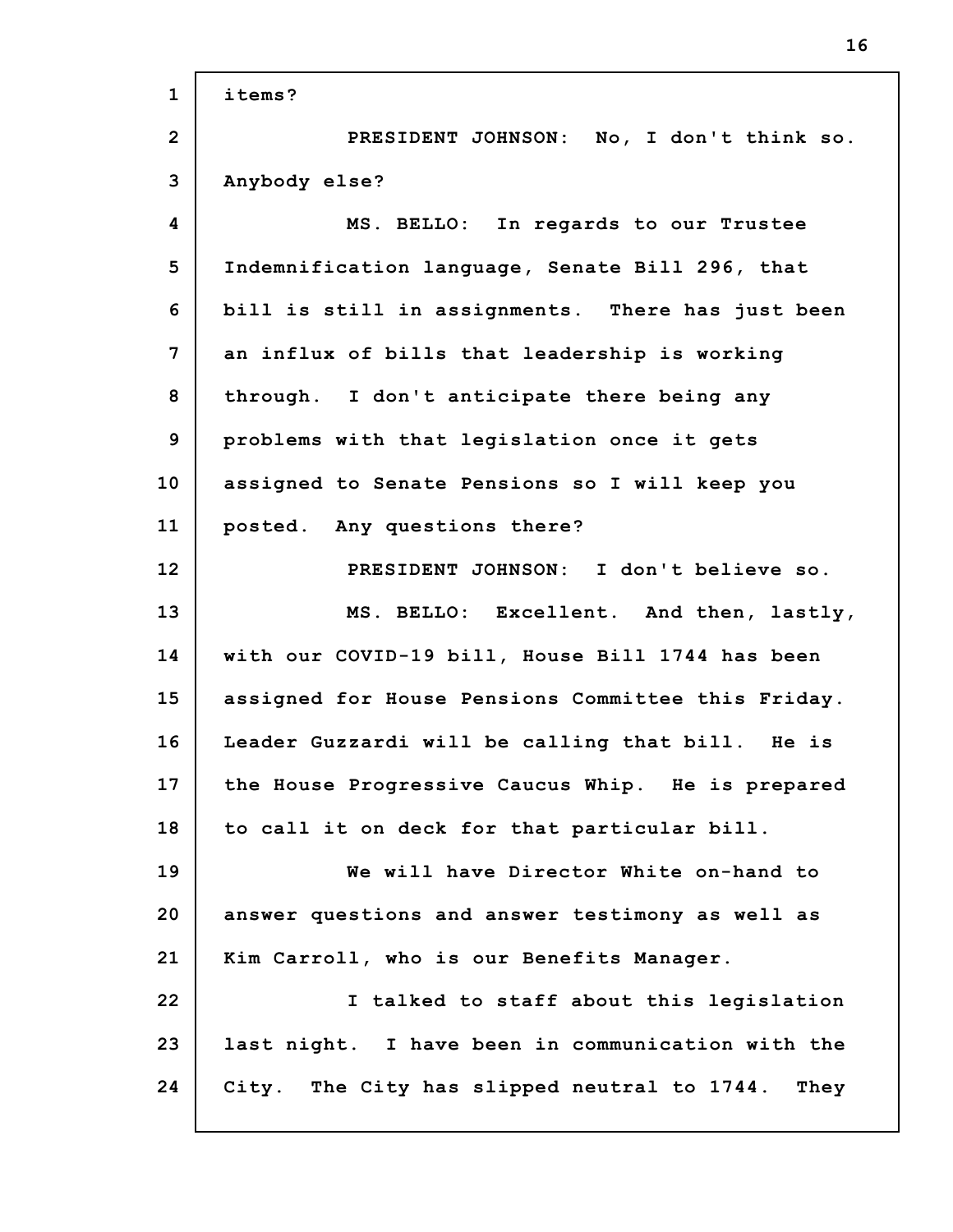| $\mathbf{1}$   | will not be opposed so that should help members of  |
|----------------|-----------------------------------------------------|
| $\overline{2}$ | the committee in terms of their final vote.         |
| 3              | The companion bill to that is Senate Bill           |
| 4              | 2488, that is still in assignments. Again, it's     |
| 5              | just a lot of bills that leadership is working      |
| 6              | through. I don't anticipate that there will be any  |
| $\overline{7}$ | concerns when it is assigned over to the Senate     |
| 8              | Pensions Committee and will be called for a vote in |
| 9              | committee.                                          |
| 10             | PRESIDENT JOHNSON: Ms. Bello, I just                |
| 11             | wanted to let the other trustees know I did get a   |
| 12             | call from an AFSCME rep about the Covid bill. They  |
| 13             | wanted to congratulate us on being very progressive |
| 14             | with filing that bill for the membership of our     |
| 15             | I wanted everybody to know that.<br>Fund.           |
| 16             | MS. BELLO: Great. I believe they should             |
| 17             | be proponents of the legislation so it will help    |
| 18             | that we have a statement from them supporting that. |
| 19             | That is my very brief update on what is             |
| 20             | happening in Springfield. If there are no further   |
| 21             | questions, I bid you a farewell.                    |
| 22             | PRESIDENT JOHNSON: All right. Thank                 |
| 23             | you.                                                |
| 24             | Next up is our Investments. First up is             |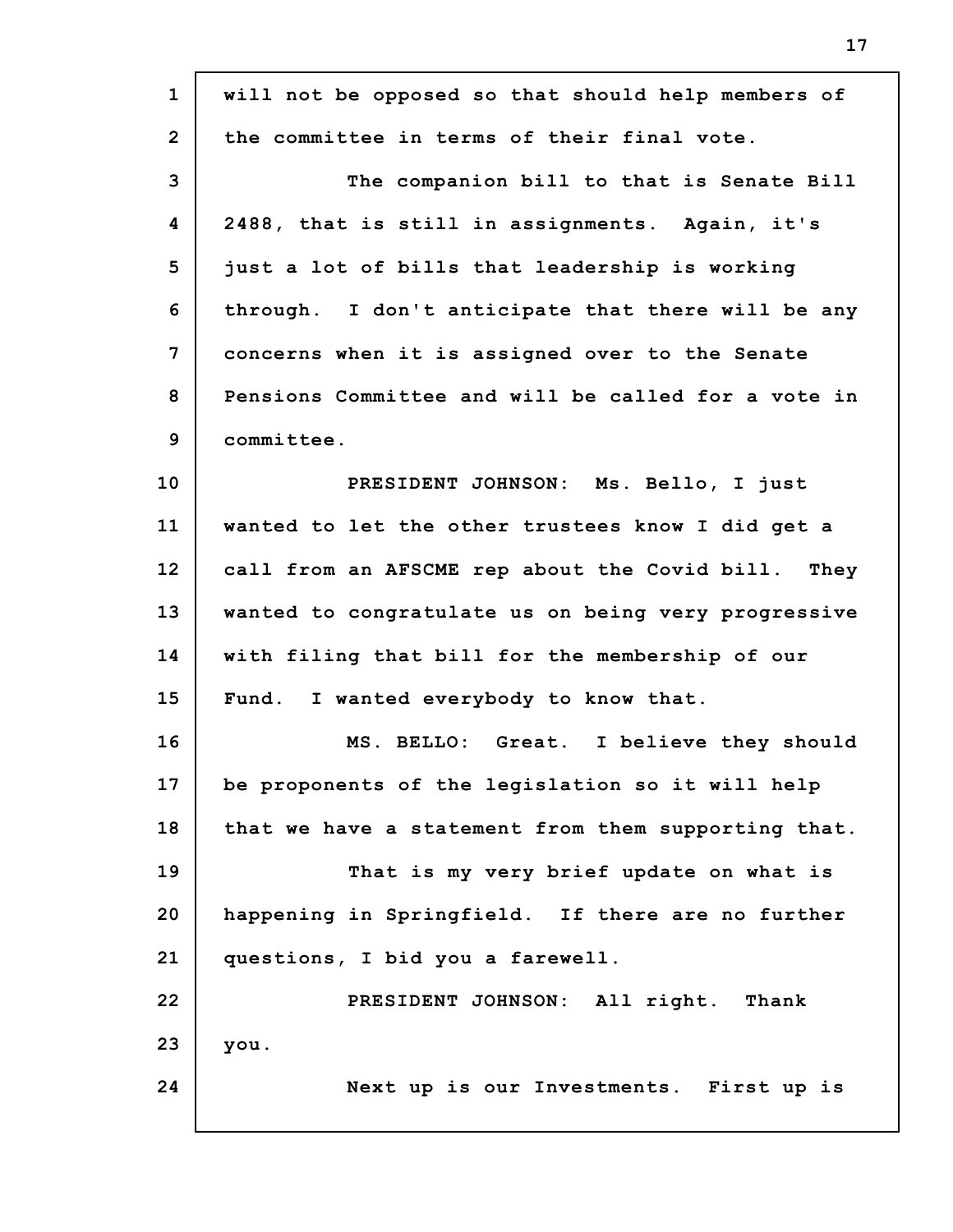**1 2 3 4 5 6 7 8 9 10 11 12 13 14 15 16 17 18 19 20 21 22 23 24 the update on the Fund's net position, Mr. Yoon. MR. YOON: No significant changes from last month as we highlight each month. A little bit slightly up due to the contributions that came in early in February and all through February and March so that significantly helped in rebounding in the market. No real changes but we are remaining flat from the year. Any questions? PRESIDENT JOHNSON: I don't think so. Next up we have Investments. Mr. Wesner, from Marquette, with the market environment. MR. WESNER: Thank you, Mr. President. And we will have a relatively light agenda today. We wanted to highlight you on the market movements through the end of February, also a few highlights with what happened thus far in March. We had a lot of volatility over the last couple of weeks particularly in the bond market. We will talk a little bit about that and how that can affect other parts of the capital markets going forward over the next few months. Brian is going to walk through a review of your portfolio through the end of February and**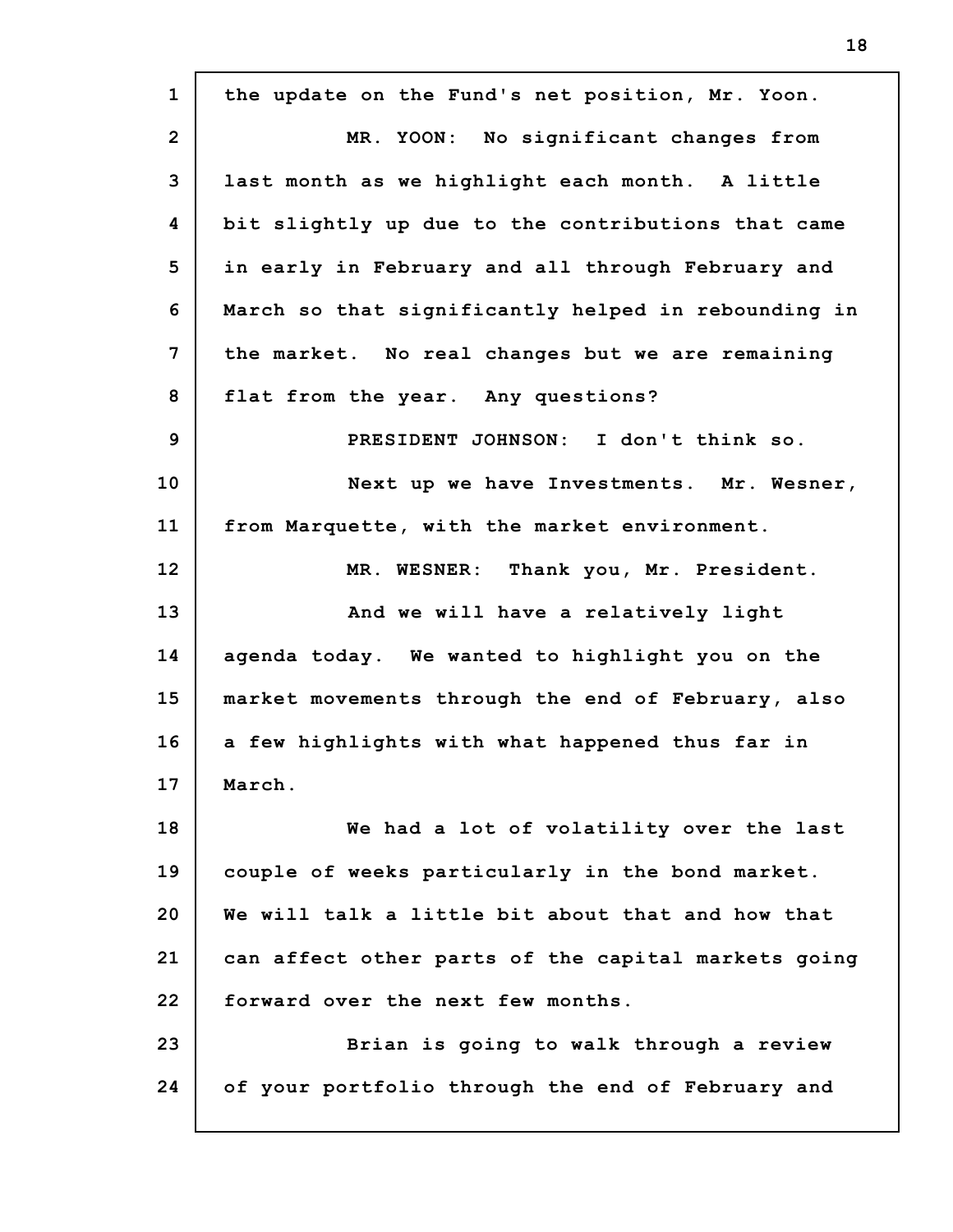| $\mathbf{1}$            | highlight some of the individual manager             |
|-------------------------|------------------------------------------------------|
| $\overline{2}$          | performance.                                         |
| 3                       | But, again, on the screen here is the                |
| $\overline{\mathbf{4}}$ | February Flash Report. What you can see is a         |
| 5                       | continuation of a lot of positive trends in the      |
| 6                       | equities markets. We have seen the equity markets    |
| $\overline{7}$          | continue to trend higher.                            |
| 8                       | The biggest risk that is out there right             |
| 9                       | now is the volatility in the bond market. The        |
| 10                      | potential for that to affect equities. We are        |
| 11                      | actually seeing some of that occur even today. We    |
| 12                      | are having an exceptionally high movement in the     |
| 13                      | 10-year treasury rate to interest rates going up     |
| 14                      | and that is causing a lot of volatility.             |
| 15                      | When you think about what is going on                |
| 16                      | with the broad economy, things are obviously         |
| 17                      | getting better with the vaccine rollout. We are      |
| 18                      | getting more shots in arms, that certainly has been  |
| 19                      | a positive to the economy as different parts of the  |
| 20                      | country open up.                                     |
| 21                      | We also have had the passage of the                  |
| 22                      | \$1.9 trillion additional Covid relief bill that was |
| 23                      | signed by the President so that has also put a lot   |
| 24                      | more money in stimulus into the economy.             |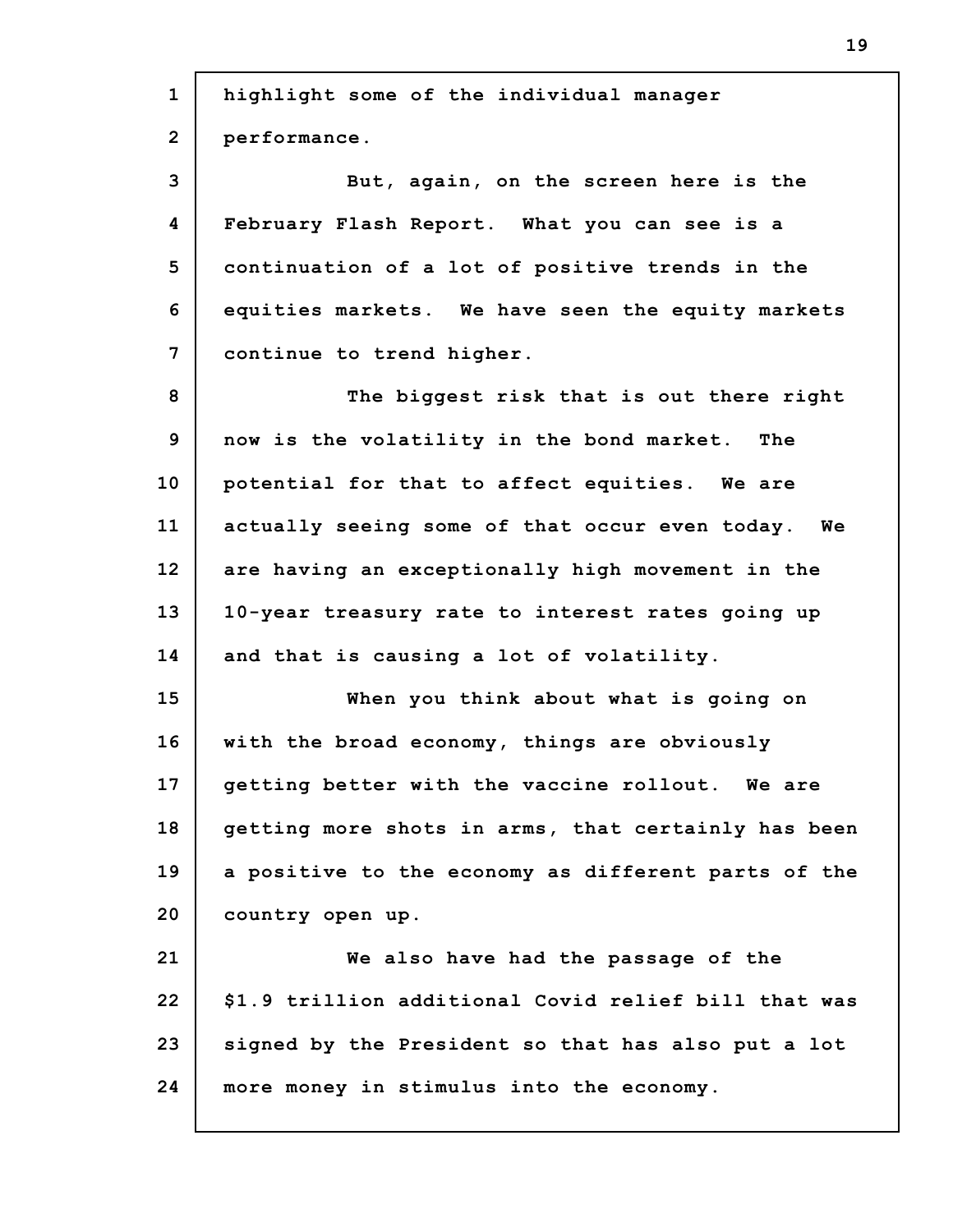| $\mathbf{1}$   | Now we are actually facing the potential            |
|----------------|-----------------------------------------------------|
| $\overline{2}$ | problem, if you want to call it that, of the        |
| 3              | economy getting too strong, running too high.       |
| 4              | Potential for inflation starting to creep into the  |
| 5              | market. Inflation is kind of the number one enemy   |
| 6              | of the bond market. So bonds do not like inflation  |
| 7              | because the money that gets paid back from the bond |
| 8              | investment will be worth less in the future if we   |
| 9              | have high inflation.                                |
| 10             | When inflation goes up, interest rates              |
| 11             | typically go up. If you look at the chart on the    |
| 12             | top center of this page, you will see that          |
| 13             | movement. There is three lines on the chart.<br>The |
| 14             | light gray line is where interest rates were a year |
| 15             | ago, that line is relatively flat. Whether you      |
| 16             | were investing in short-term treasury bills, you    |
| 17             | were getting about 1, 1 and a half percent. If you  |
| 18             | were investing in a 30-year treasury bond, you were |
| 19             | getting about 1, 1 and a half percent, so a flat    |
| 20             | line.                                               |
| 21             | A month ago we were at the blue line.               |
| 22             | Short term was at basically zero. We all know       |
| 23             | that. Zero in our checking and savings accounts     |
| 24             |                                                     |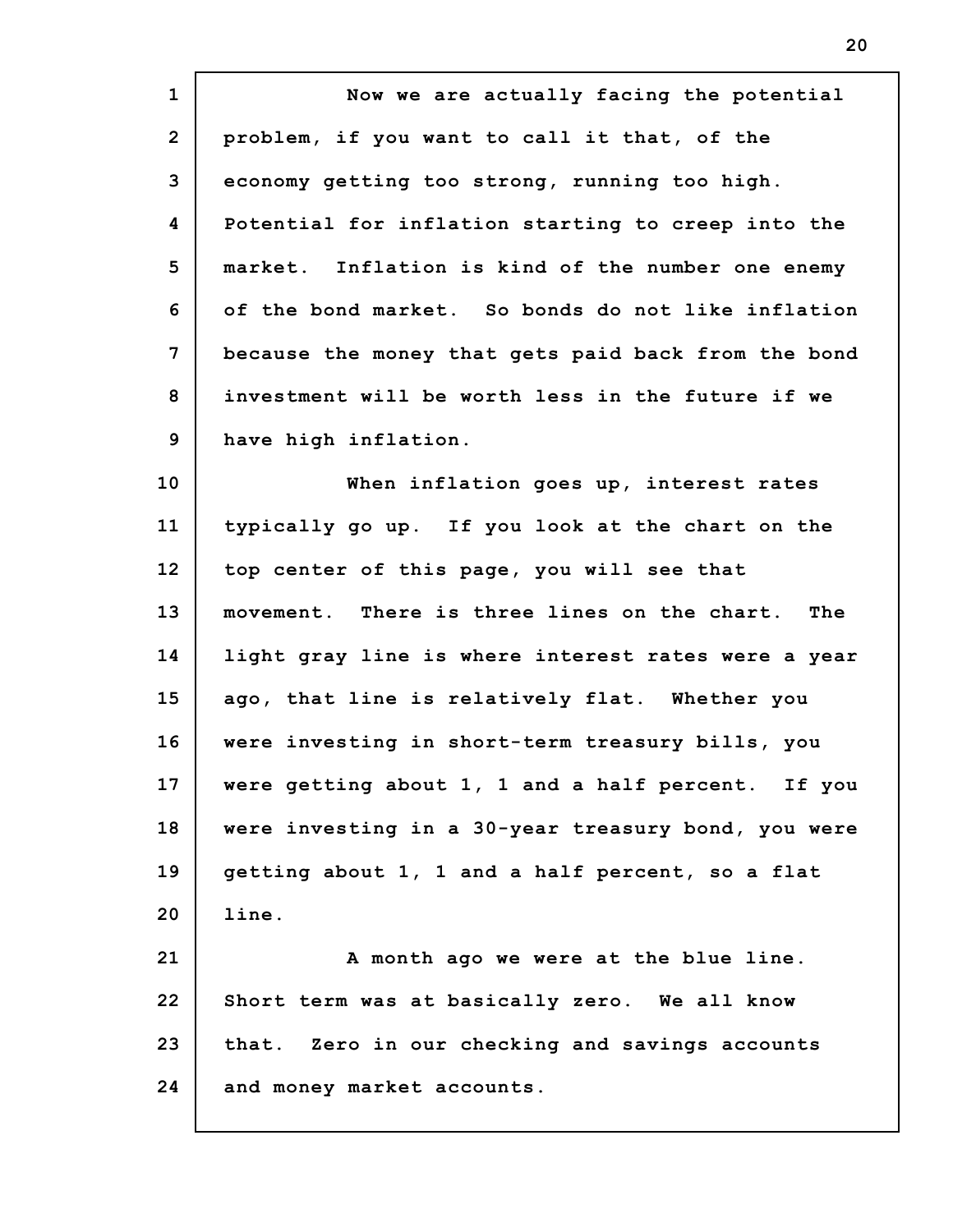**1 2 3 4 5 6 7 8 9 10 11 12 13 14 15 16 17 18 19 20 21 22 23 24 And long-term bonds, over to the right side of the table, up about 1 and a half percent. What we saw during February was a shift upwards. Almost that whole line shifted up, that black line. Interest rates across the board went up and that caused bond prices to go down. We have actually seen, just in the last three weeks or two and a half weeks of March, we have seen the rates go up even higher. Today the 10-year treasury went up 11 basis points. So while .11 percent might not seem like a large number, especially if you think about talking about equities, when we're talking about interest rate moves, that is an exceptionally large movement. We have had many days with large movements like this. We get those large movements where we get returns that you see in the upper right-hand side of the page in that table. You get negative bond returns. So you can see through the end of February, that year-to-date figure, Bar Cap Aggregates Index was a negative 2.2 percent. Even before the bond market was down an additional 1.2 percent for the month of March.**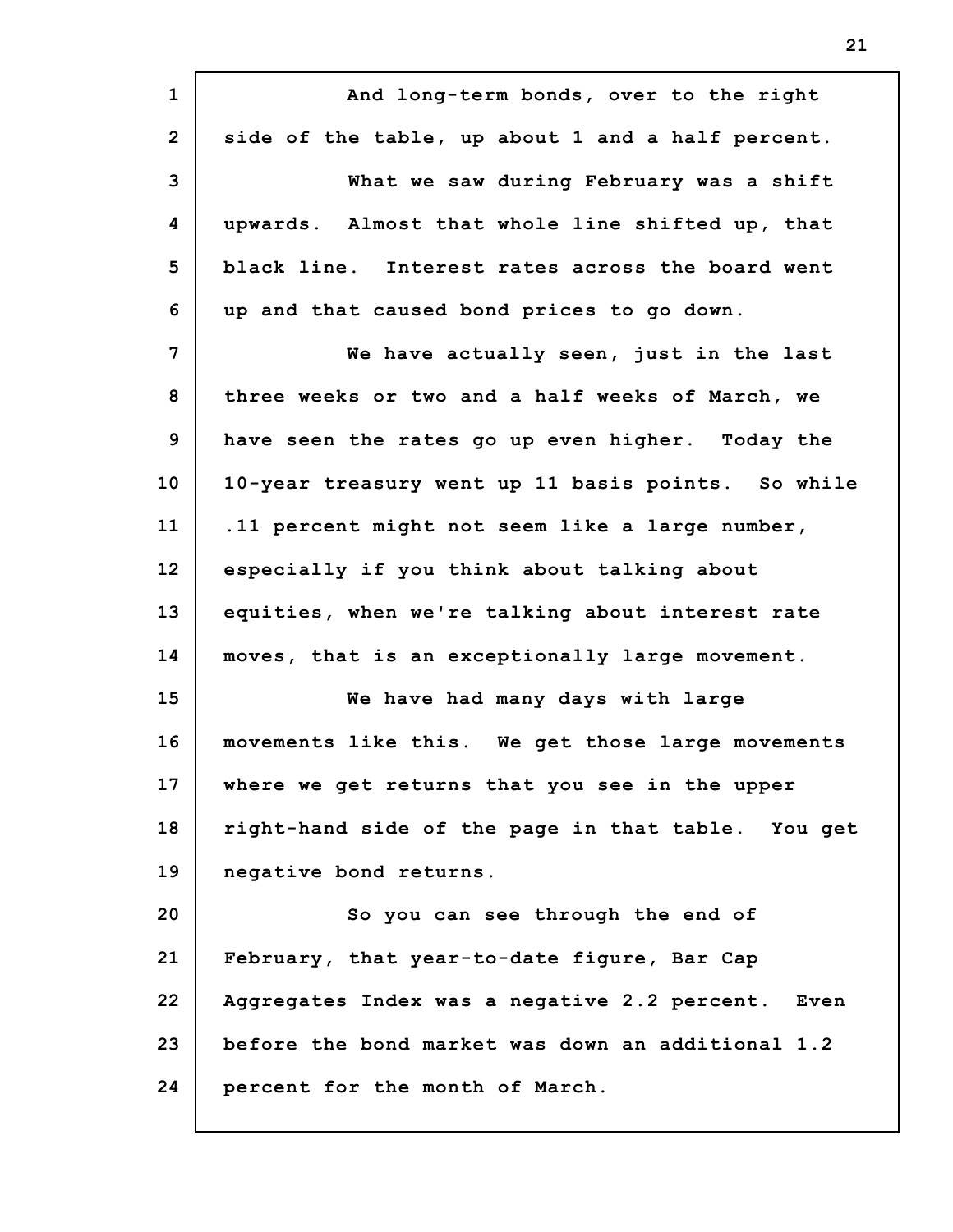**1 2 3 4 5 6 7 8 9 Right now if you factor in today we're down about 3 and a half to 4 percent in core bonds. Again, when you think about equities, 3 and a half to 4 percent isn't particularly large, but in the bond world that is a very substantial movement. The question will be if inflation starts to get a little higher then expected will the bond market have even more pain going forward, just something important to watch.**

**10 11 12 13 14 15 16 Your portfolio, as Brian will highlight, has some shorter terms bonds in it. We don't have as much interest rate risk. While that caused some underperformance last year, that is helping us to outperform in the beginning of this year. Again, we're trying to be mindful of not having too much interest rate risk in your portfolio.**

**17 18 19 20 21 22 23 24 Staying up in the upper right-hand corner with fixed income, high yield bonds. You have high yield bonds and bank loans. Those were positive for the first two months of the year. You can see versus other bonds that were negative. High yield bonds up a little less than a percent. Bank loans up almost 2 percent because you don't have the interest rate risk with those bank loans.**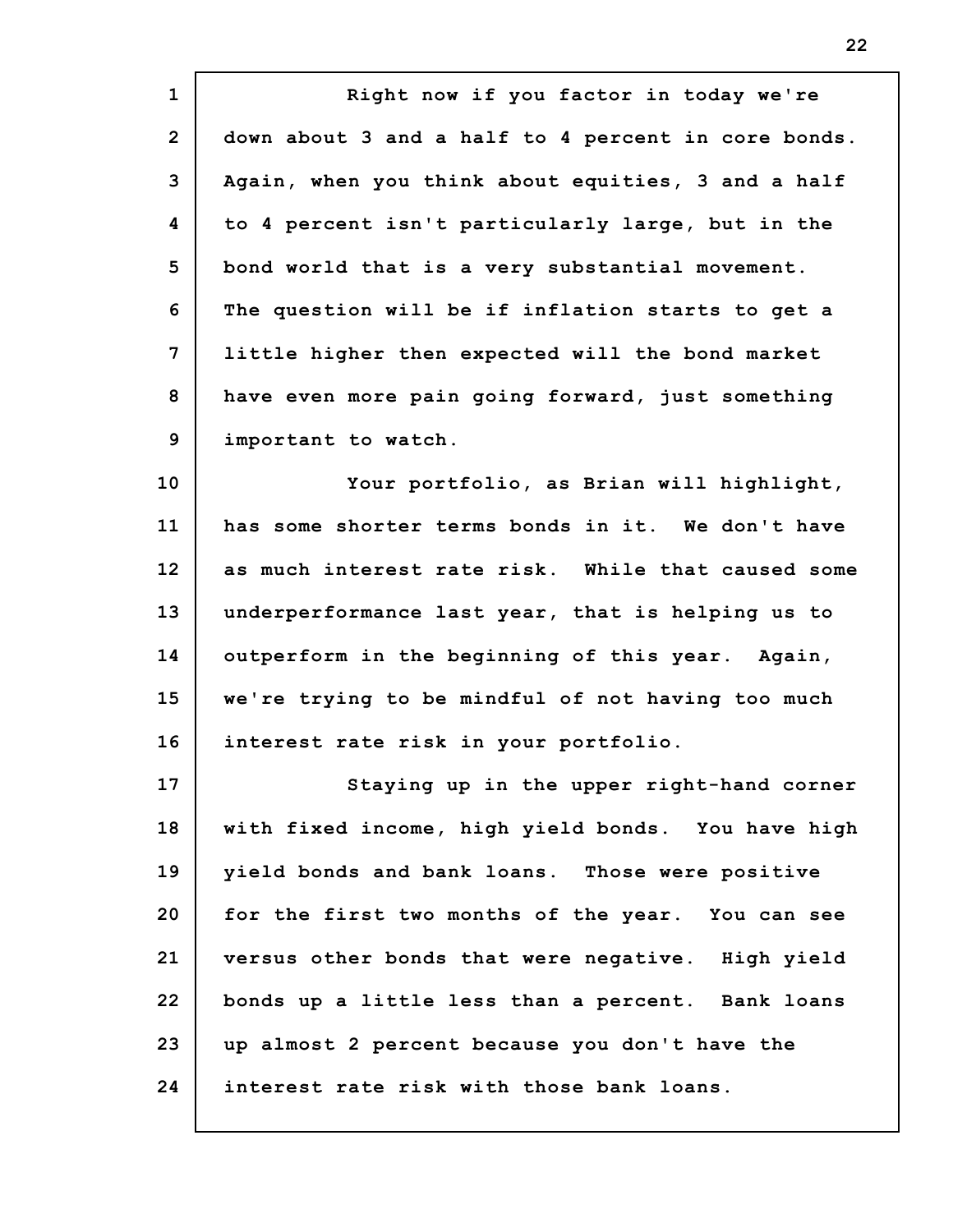**1 2 3 4 5 6 7 8 9 10 11 12 13 14 15 16 17 18 19 20 21 22 23 24 Again, diversified fixed income holdings is designed to help protect you in times of volatility like this. Equity markets in the upper left-hand corner of the page. We are finally starting to see a little bit of a rotation, a continued rotation to valued stocks and to small cap stocks. Through February, the S&P was up a little less than 2 percent. The NASDAQ was up a little more than 2 percent. If you go look at the colored boxes in the middle of the page, we talked about these a lot over the last few quarters and the differences between different parts of the market. If you look at the blue boxes, you will see that the upper right-hand blue box, which is large cap growth, is actually negative for the first two months of the year. Small cap value, thinking of your managers like Nuveen, Kayne Anderson, even Ariel, up 15 percent for that part of the market, the lower left-hand square. Just during the beginning of March, so from the first half of March, small cap value is up another 10 percent. Small cap value now up 27**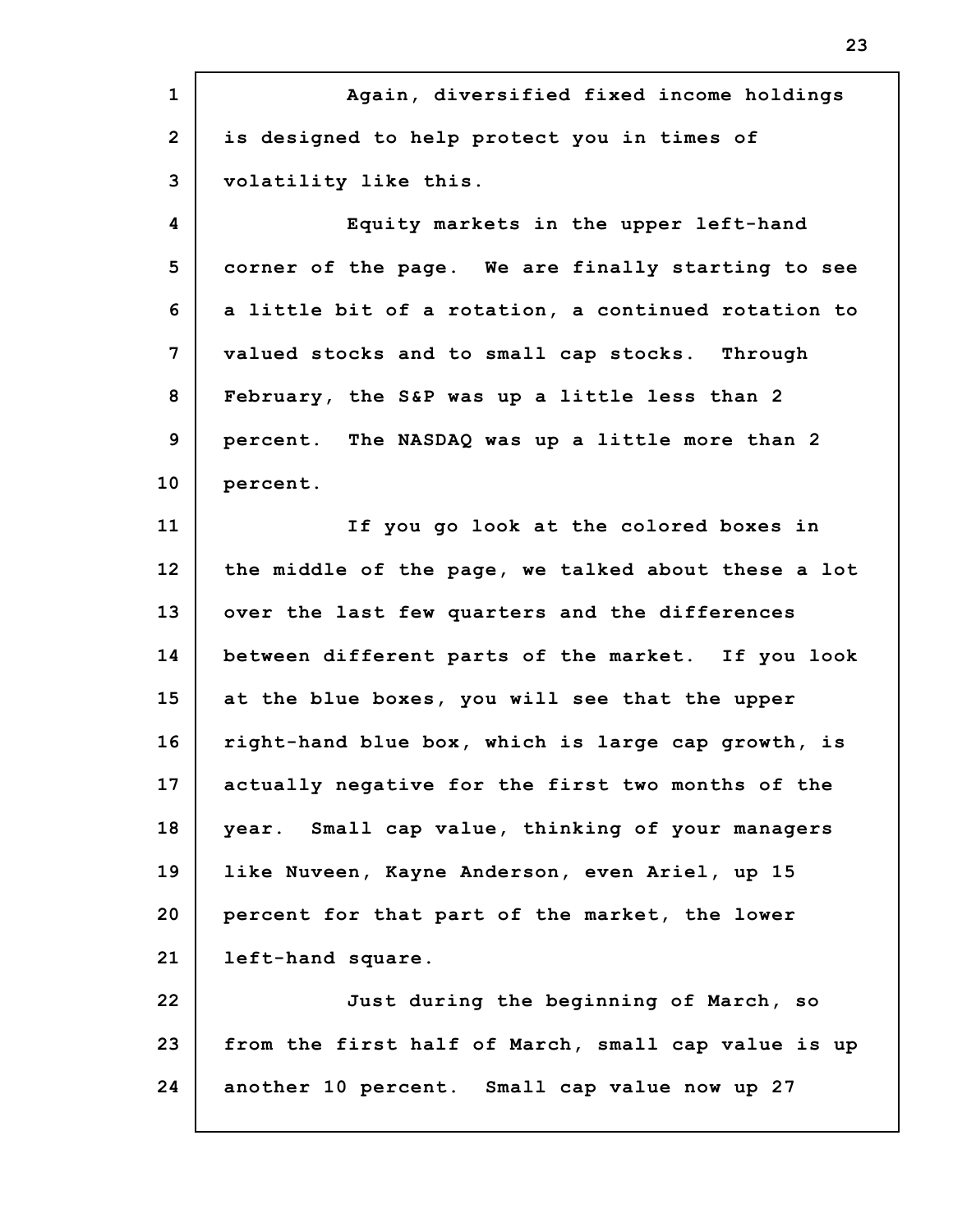**1 2 3 4 5 6 7 8 9 10 11 12 13 14 15 16 17 18 19 20 21 22 23 24 percent year-to-date and large cap growth is up a little bit for the month about 2 percent. It's up 1.2 percent year-to-date. Again, another year where we have a 25 percentage point differential already between the best performing and the worst performing part of the U.S. market. So it is a shift in leadership but it has been pretty substantial. So, again, with your dedicated allocation to the small cap value space, that should benefit your portfolio for the first part of 2021. On the international side is the second table down on the left-hand column. International markets up 2.2 percent year-to-date. Most of that coming in in February. Emerging markets were the strongest part for the first couple months of the year. But in March thus far emerging markets have actually fallen back a bit. Traditional kind of developed market internationals performed a bit better. We saw a little bit of that rotation as well in terms of international holding up better against U.S.**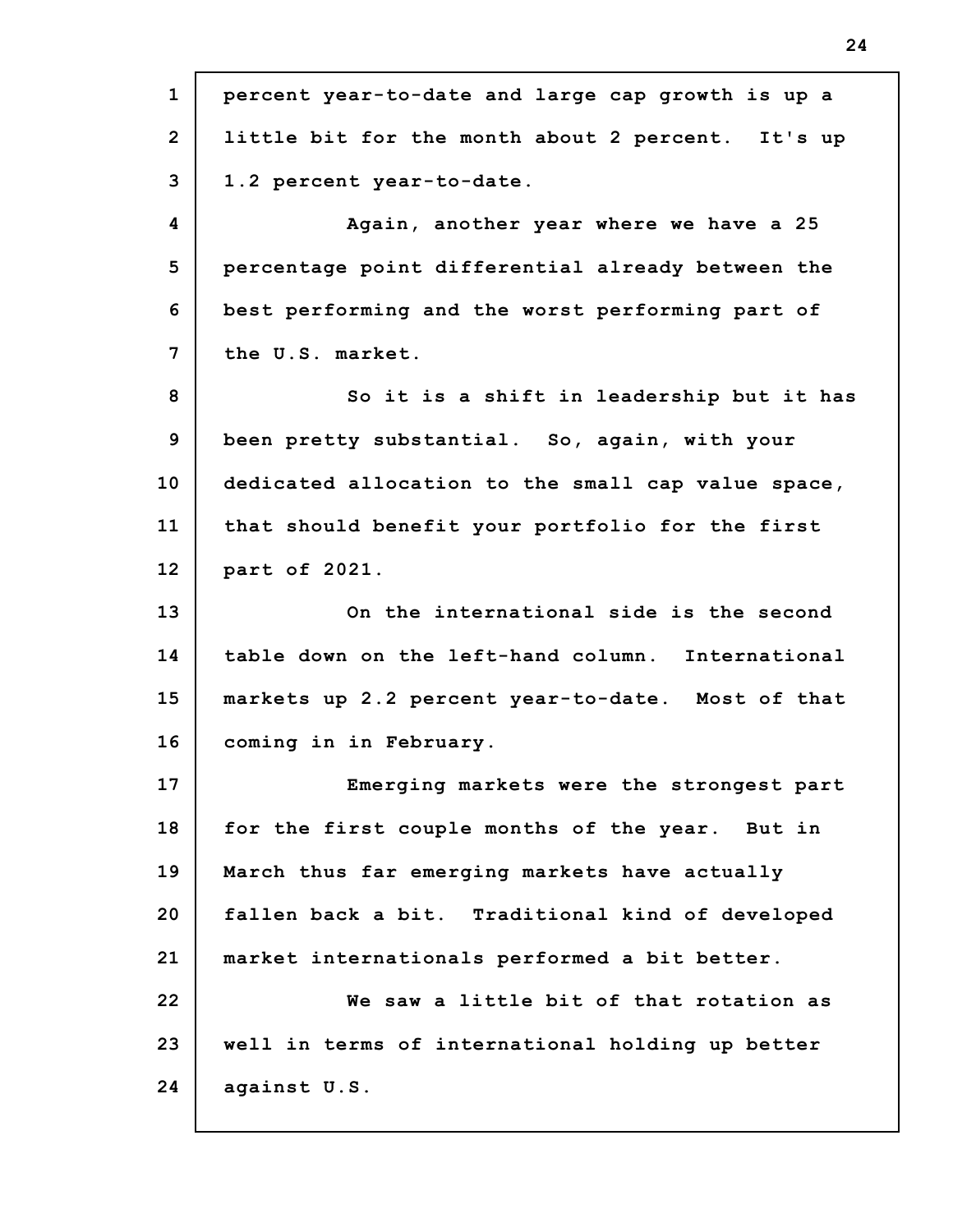**1 2 3 4 5 6 7 8 9 10 11 12 13 14 15 16 17 18 19 20 21 22 23 24 The biggest challenge with the international holdings, we have always talked about international being a little bit cheaper than U.S. The challenge right now is the Covid vaccine rollout in Europe especially has not been nearly effective as it has been here in the states. They are certainly having another, whatever you want to call it, a third or fourth wave. They are having a spike in infections over in Europe and they are having to shutdown parts of that economy again. That is going to be tough for the international spots to have more exposure to mainland Euro. If we shift over to the right column, again just talking about hedge funds. We talked a little bit at the last meeting about the volatility that managers in the hedge fund space had during January and February. Things normalized a bit so the volatility that came from the GameStops of the world subsided a bit in February. We saw a bit better performance. Most hedge funds strategies up 2 to 3 percent performing well relative to the overall market. Again, for the month or the year-to-date**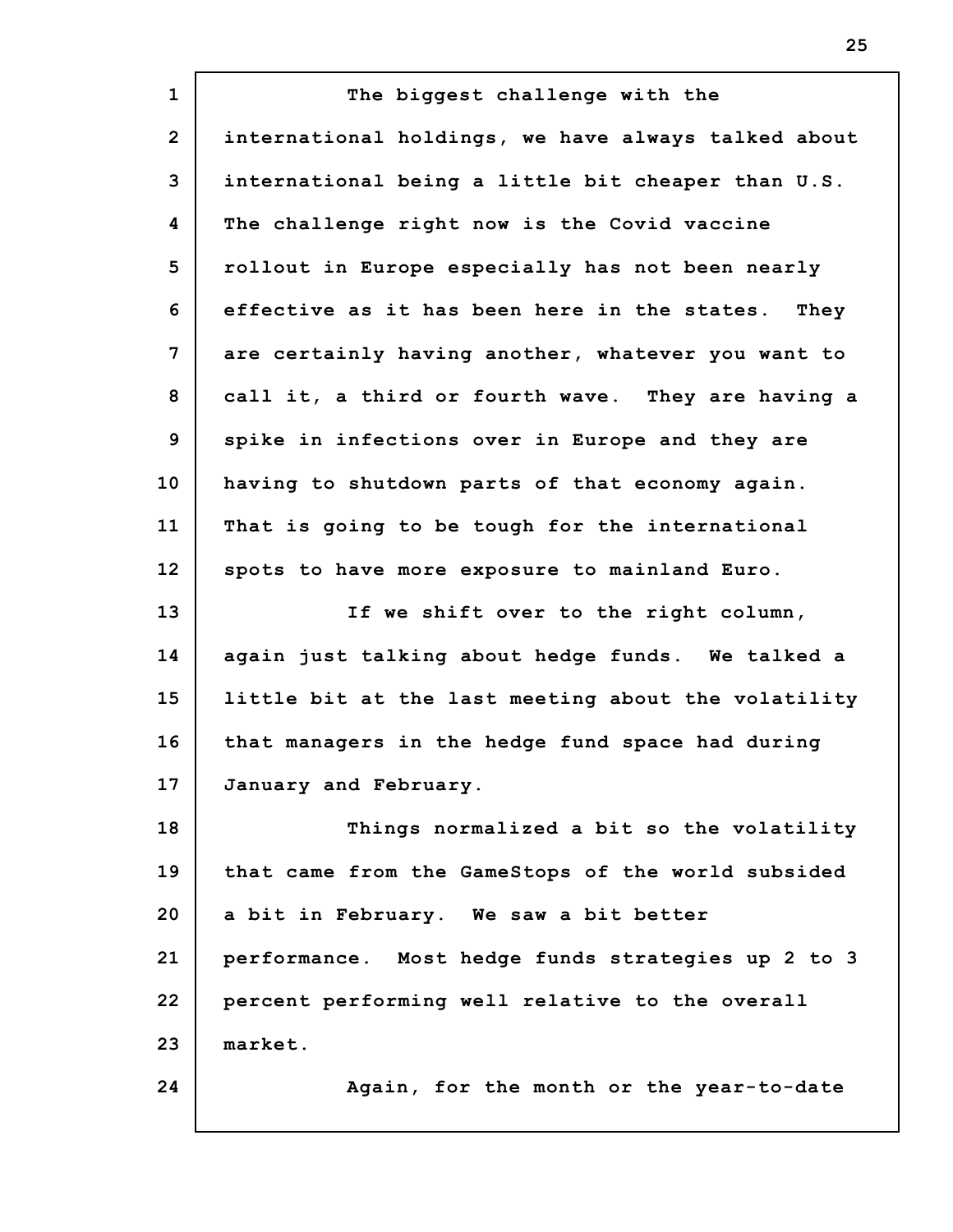**1 2 3 4 5 6 7 8 9 10 11 12 13 14 15 16 17 18 19 20 21 22 23 24 in February that benchmark was up the same amount as the S&P 500. So better relative performance from these types of strategies, defensive equity strategies, then we saw in 2020. In terms of real assets, I won't go into the commodity page at the bottom since you don't have exposure to commodities. Continuing on the conversation that we had at the meeting a few weeks ago, real estate, infrastructure, these real assets, as we start to see the potential for higher inflation, those assets classes have the potential to help protect you in that environment. PRESIDENT JOHNSON: One thing real quick, what is going on with gold? Why is it down 90 percent year-to-date? MR. WESNER: When you look at the precious metals, they had a relatively strong 2021. But typically gold will perform well with the threat of inflation because it is a store value and it's been a little surprising to the markets to see gold be weaker. Some of the other precious metal commodities; silver, palladium, platinum, have**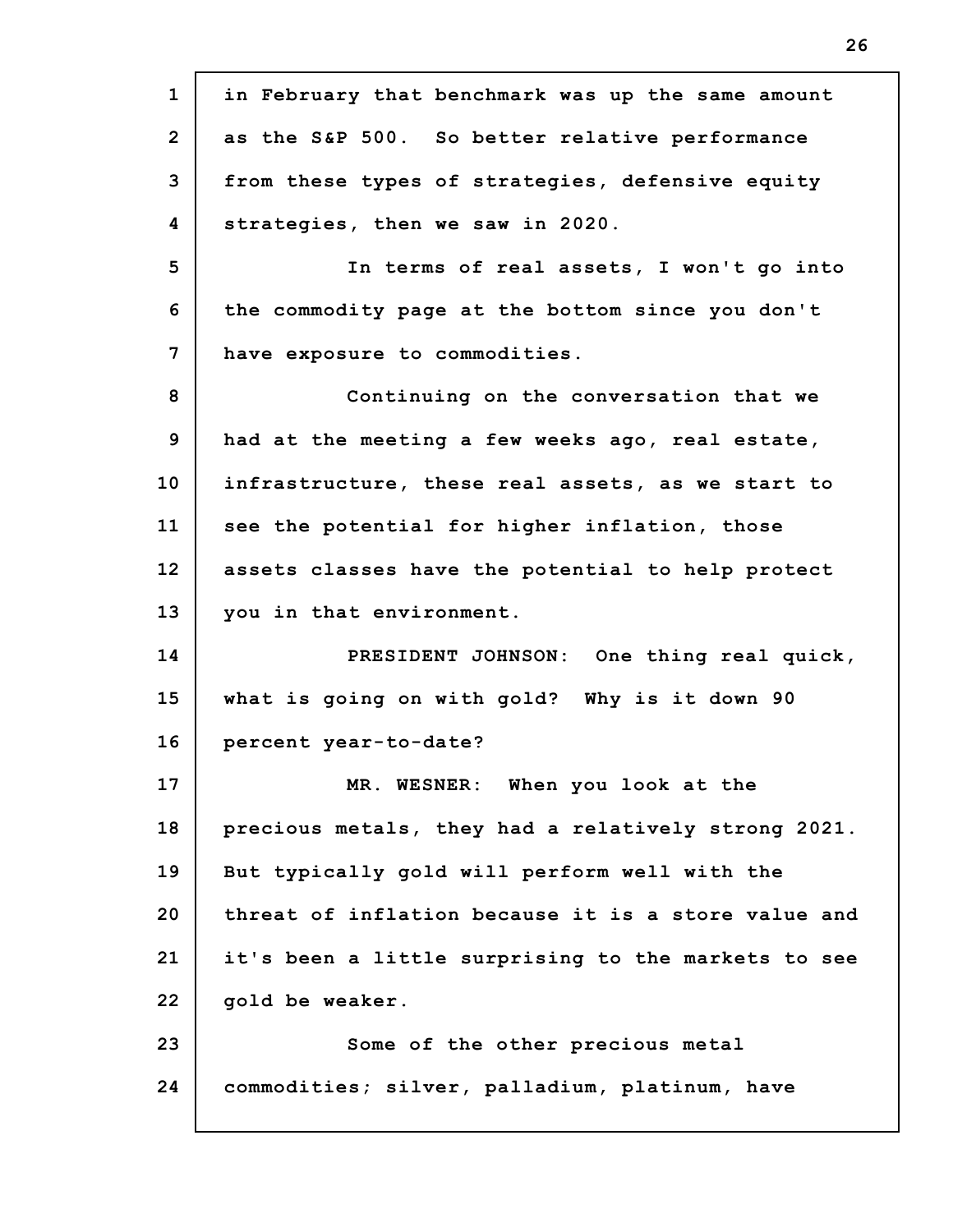| $\mathbf{1}$   | performed a bit better. But it is a bit surprising  |
|----------------|-----------------------------------------------------|
| $\overline{2}$ | and kind of counterintuitive to see gold be down in |
| 3              | an environment where we are talking about potential |
| 4              | inflation.                                          |
| 5              | I am not sure if it is more people going            |
| 6              | into Bitcoin. Bitcoin has stayed surprisingly       |
| 7              | strong at 55,000. But typically gold would be the   |
| 8              | store value as you have a potential for             |
| 9              | inflationary environment.                           |
| 10             | It is a good observation and something to           |
| 11             | watch as we move forward to see if gold will break  |
| 12             | out of this range it is in between 1700 and 1800    |
| 13             | and actually show some strength.                    |
| 14             | PRESIDENT JOHNSON: Okay. Very good.                 |
| 15             | MR. WESNER: Where your portfolio has an             |
| 16             | inflation hedge is real estate and infrastructure.  |
| 17             | Most managers that we are talking to have put out   |
| 18             | indications of returns from between 4 and 6 percent |
| 19             | for 2021. Obviously, that is going to be mostly     |
| 20             | income and price appreciation. We should maybe see  |
| 21             | a little bit more of that.                          |
| 22             | Again, there is the potential, office               |
| 23             | space is volatile, that we could see some           |
| 24             | fluctuations in pricing. If you think of that       |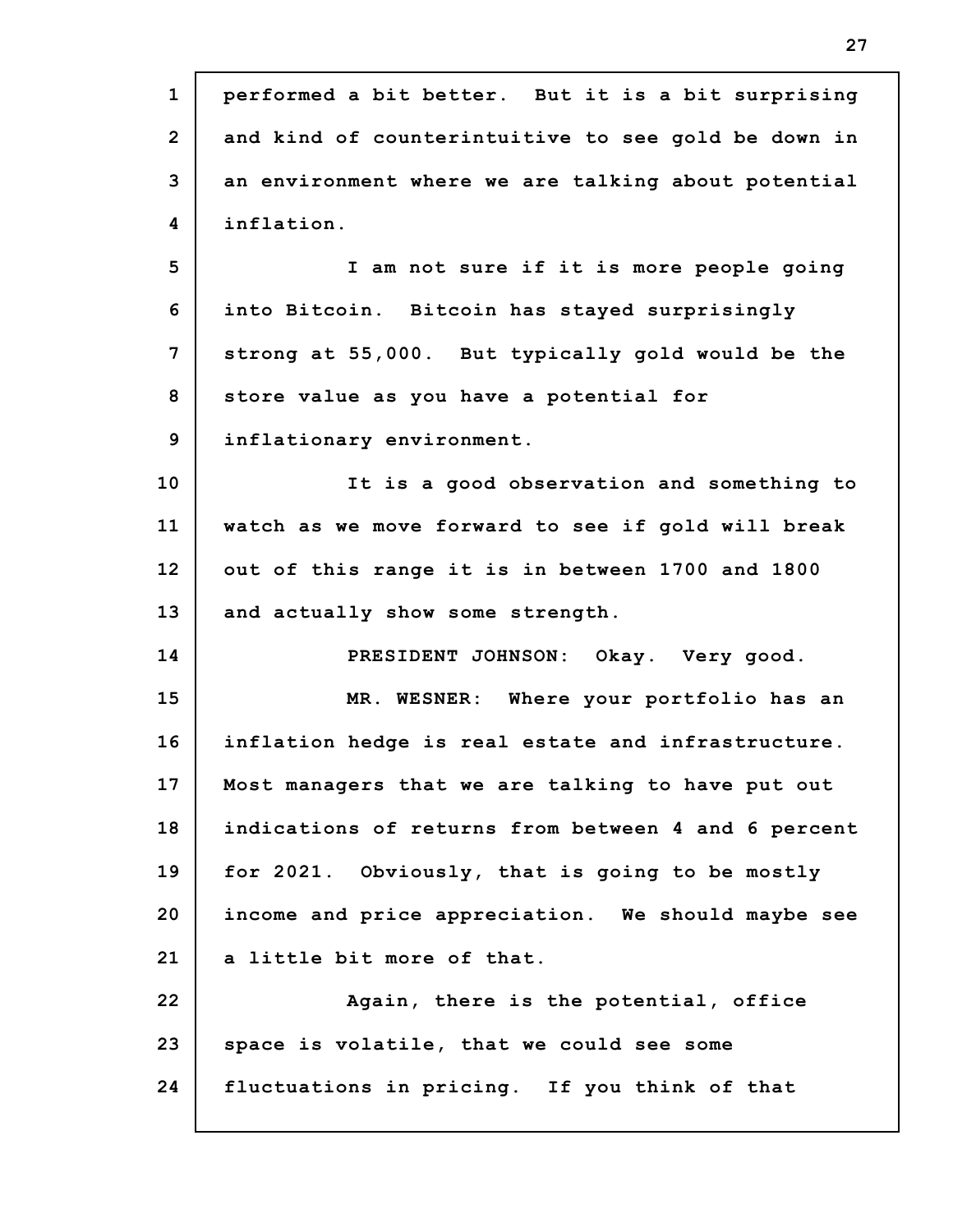| $\mathbf{1}$   | compared real estate to what we are seeing in       |
|----------------|-----------------------------------------------------|
| $\overline{2}$ | bonds, we are seeing much more stability out of     |
| 3              | real estate right now then we're seeing out of      |
| 4              | bonds.                                              |
| 5              | By adding the infrastructure like you did           |
| 6              | a little over a year ago, by adding maybe a little  |
| 7              | bit more to those spaces, you're giving yourself    |
| 8              | that inflation hedge. This will all play into the   |
| 9              | Asset Allocation Study conversation we started at   |
| 10             | the last meeting and how some of those alternative  |
| 11             | asset classes could really protect you in this low  |
| 12             | interest rate environment but a rising interest     |
| 13             | rate environment. Something we will continue to     |
| 14             | work with your investment team on and bring you an  |
| 15             | update with the new asset allocation at one of your |
| 16             | future meetings likely in April.                    |
| 17             | With that, I am going to turn it over to            |
| 18             | Brian to walkthrough the performance of the         |
| 19             | portfolio through the end of February.              |
| 20             | PRESIDENT JOHNSON: Mr. Wrubel, I have               |
| 21             | one question before you get started here. Why did   |
| 22             | you change the report on me? You got everybody on   |
| 23             | alert on the first page. It makes me sad when I     |
| 24             | see these companies on alert.                       |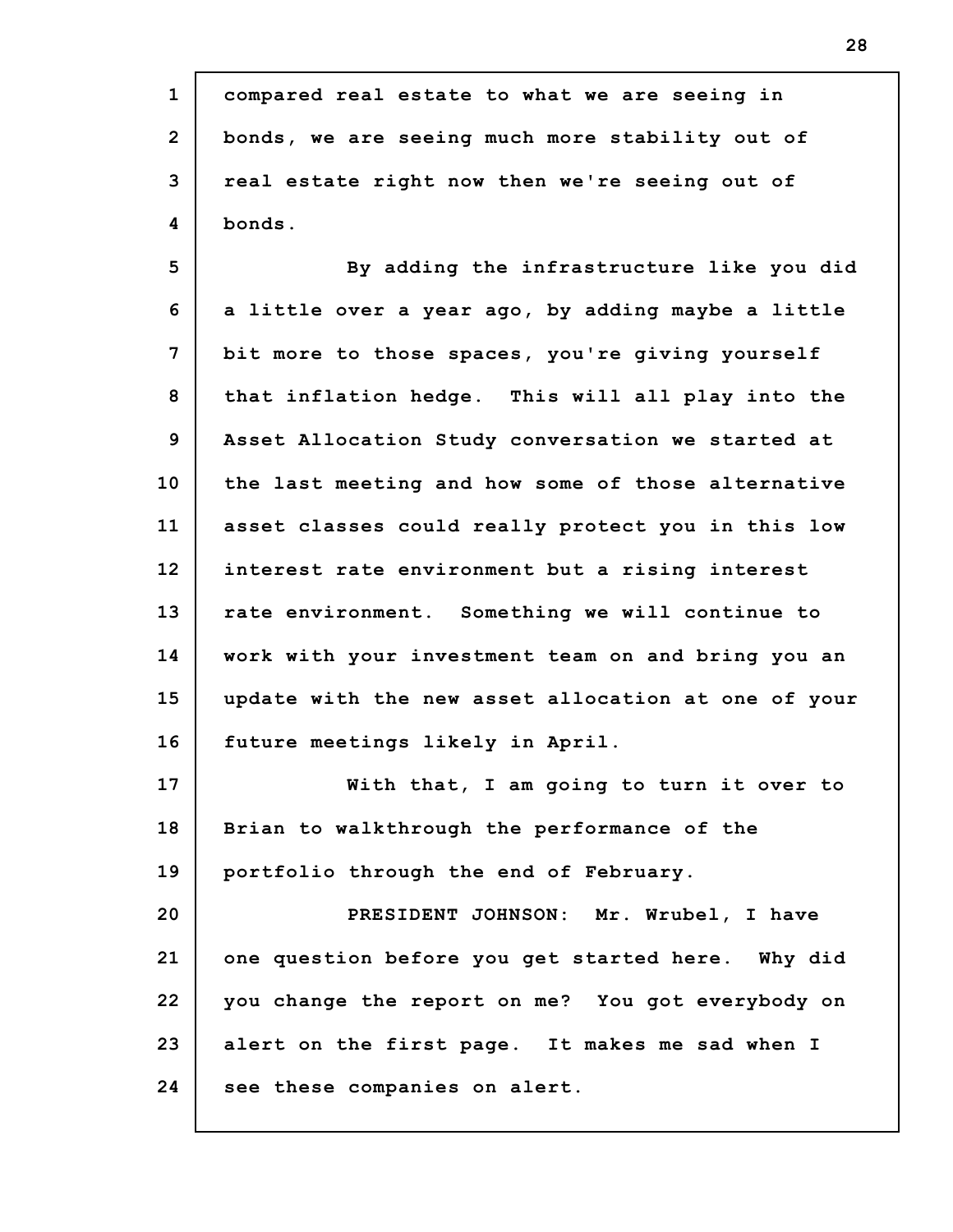**1 2 3 4 5 6 7 8 9 10 11 12 13 14 15 16 17 18 19 20 21 22 23 24 MR. WRUBEL: The good news is Segall Bryant is doing fine. They are on alert due to the recent organizational change where they got bought. So, again, shouldn't be any issues there. Nuveen on small cap we heard from them at the last meeting. So we will be talking more about them in the next few meetings. We don't have quite a three year track record. Let's go to the next page and talk about some good things. So this page just kind of builds on some of the comments that Jamie made. A lot of good things going on in the portfolio so far this year. On a year-to-date basis, the YTD on the top chart, slightly outperforming up 1.9 versus 1.6 percent after kind of lagging a little bit last year. A lot of the reasons we lagged this year, kind of the reasons we are kind of outperforming this year, if you will, the shift in some of the different sectors playing out here. And to really kind of highlight that, if you go down a little bit more to the year-to-date composite returns, that chart has year-to-date composite returns.**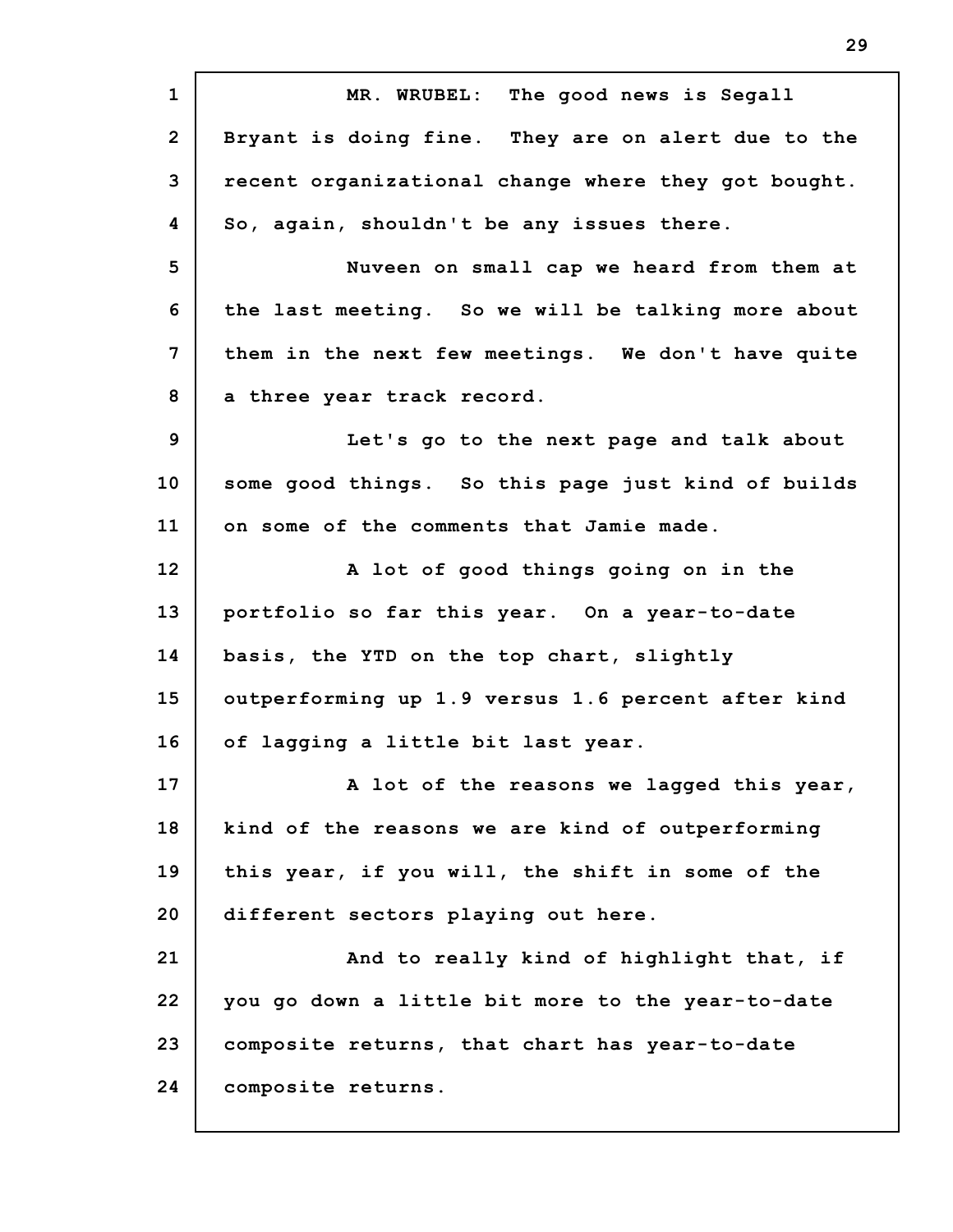**1 2 3 4 5 6 7 8 9 10 11 12 13 14 15 16 17 18 19 20 21 22 23 24 What you see is we are doing fairly well. Fixed income composite, we are flat. Actually outperformed by about 50 basis points there. We will talk about that. The U.S. equities we are outperforming. Internationals lagging. Hedge fund composite we are doing well. And then real estate isn't reporting yet and then infrastructure is not reporting yet either. So once we get those numbers we will update that so the yearend numbers will change a little bit. As you think about fixed income, a lot of reasons we are outperforming, we have core bonds, which Jamie alluded to, which are down. We also have things like high yield and bank loans. From an asset allocation standpoint, that really offset overall returns. And on the international side, we have a little bit more of a growth year bias to the portfolio. Growth stocks were lagging a little bit this year as they have seen a leadership change to value names. On the U.S. equity composite, you see small cap stocks, we'll see in a moment, have**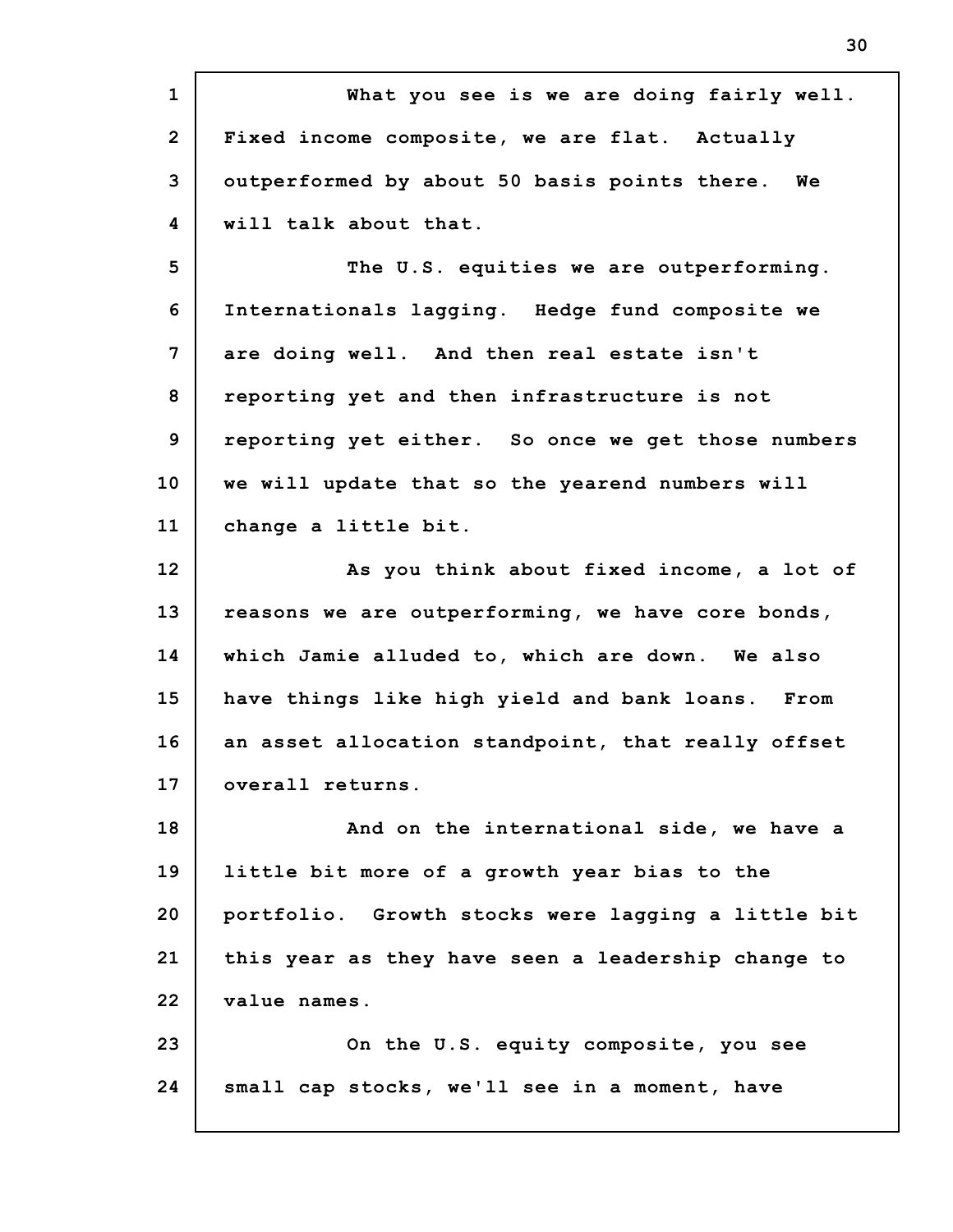| $\mathbf{1}$   | exploded over the last six months or so and        |
|----------------|----------------------------------------------------|
| $\overline{2}$ | produced really strong returns.                    |
| 3              | When we think about it, a lot of it is             |
| 4              | asset allocation, not necessarily as much manager  |
| 5              | performance, but a few of our managers are doing a |
| 6              | very nice job overall.                             |
| 7              | If you go to the next page, Stacey, the            |
| 8              | top there just highlights our asset allocation.    |
| 9              | You can see where we're allocated. A little bit of |
| 10             | an underweight to fixed income. Keep in mind we do |
| 11             | have some cash in the portfolio. We actually have  |
| 12             | a slight overweight there.                         |
| 13             | Our U.S. equities, right around 25                 |
| 14             | percent. 26 percent target. You can see non-U.S.   |
| 15             | equities, hedge funds, real assets, so we are more |
| 16             | or less in line for the most part.                 |
| 17             | The one area which I know we talked about          |
| 18             | at the special meeting was private equity and      |
| 19             | obviously we have not been allocating to private   |
| 20             | equities given the cash flows, the negative cash   |
| 21             | flows, of the plan so we are underweight there and |
| 22             | that is obviously for specific reasons.            |
| 23             | On the Summary of Cash Flows, under                |
| 24             | year-to-date, it is nice to see we are actually    |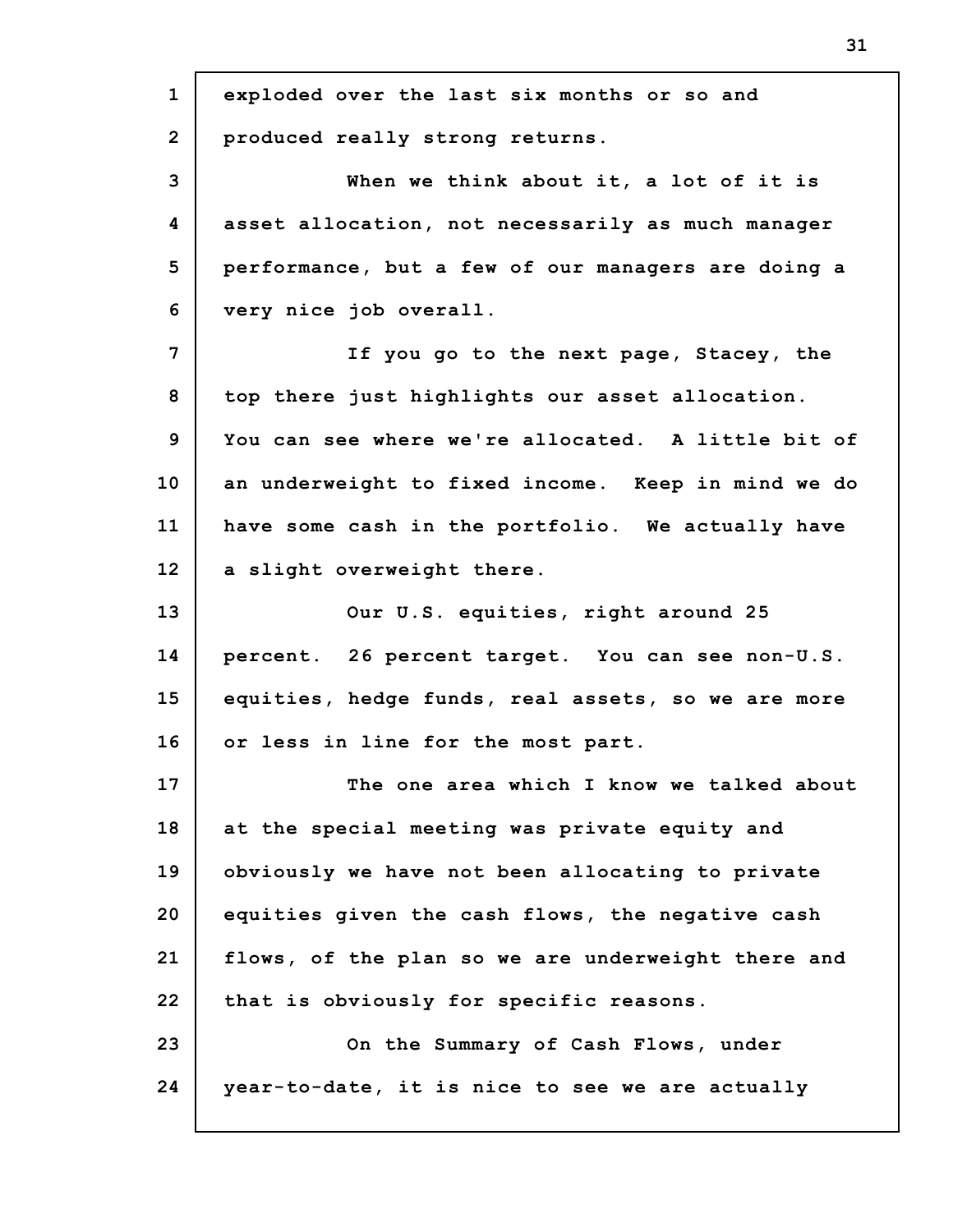| $\mathbf{1}$   | positive net cash flows so far, obviously, due to   |
|----------------|-----------------------------------------------------|
| $\overline{2}$ | contributions coming into the plan and then you can |
| 3              | see the net investment changes positive \$66        |
| 4              | million. So we are actually to the good here so     |
| 5              | far this year.                                      |
| 6              | And at the last meeting, we talked a                |
| 7              | little bit about liquidity and could the Fund stand |
| 8              | a little bit more illiquid type names. You can see  |
| 9              | here this kind of outlines our liquidity portfolio. |
| 10             | It is a fairly liquid fund for the most part. You   |
| 11             | can see the 18 percent number on the quarterly and  |
| 12             | then almost 5 percent under monthly, 3 and a half   |
| 13             | percent that is illiquid, but that quarterly as     |
| 14             | much as it is liquid we really do have to plan      |
| 15             | around that. Also, we don't necessarily get that    |
| 16             | money back when we put in a redemption request      |
| 17             | immediately, especially those core open end real    |
| 18             | estate funds. Some have queues, some do not. It     |
| 19             | really just depends kind of how they look overall.  |
| 20             | Stacey, if you go down to page 7, I will            |
| 21             | highlight some investment returns. Like I said for  |
| 22             | the most part good news. It is good to see the      |
| 23             | overall composites slightly outperforming on the    |
| 24             | year-to-date basis.                                 |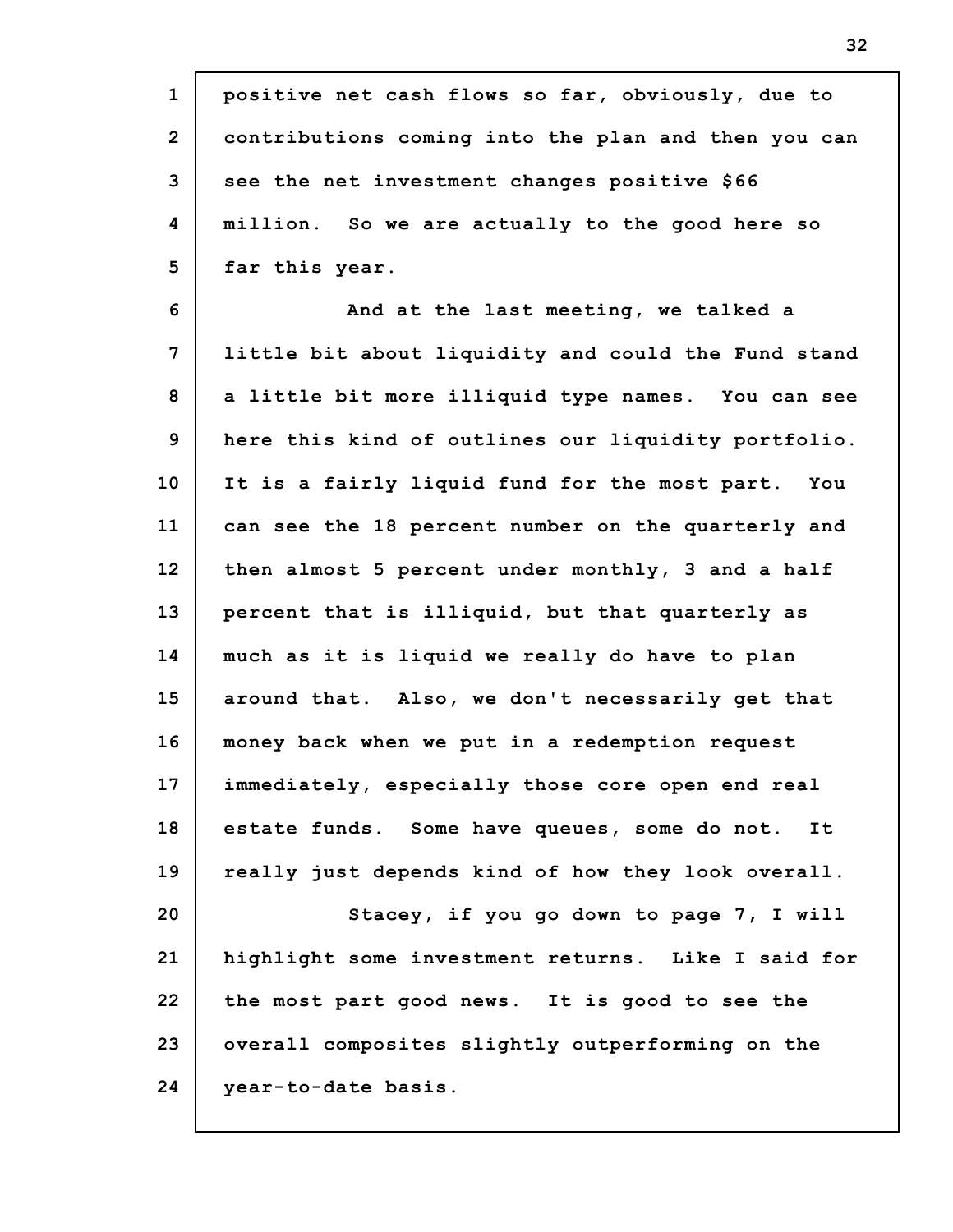**1 2 3 4 5 6 7 8 9 10 11 12 13 14 15 16 17 18 19 20 21 22 23 24 You can see the trailing one year number at 17 and a half percent. And, obviously, we're dropping off. If you remember, last February the markets were quite weak heading into March, so we're dropping off a big negative number in February and picking up some positive numbers here. So you're going to see some big, big one year returns also across the board. Our fixed income managers, kind of a mixed bag a little bit. LM has lagged a little bit but in line. Segall Bryant kind of in line. NIS slightly outperforming. Then you get to MacKay, Crescent, Symphony. And as Jamie talked about, MacKay is mostly higher quality junk bonds. You have Crescent that owns junk bonds as well as bank loans, a little bit of private debt. And then Symphony, which is all bank loans. And you can see all these managers actually outperforming their benchmarks but also in positive territory. So from an asset allocation perspective, it hurt us a little bit last year. This year it is helping us and not only is it helping you but the managers are doing a fairly good job there. It is nice to see**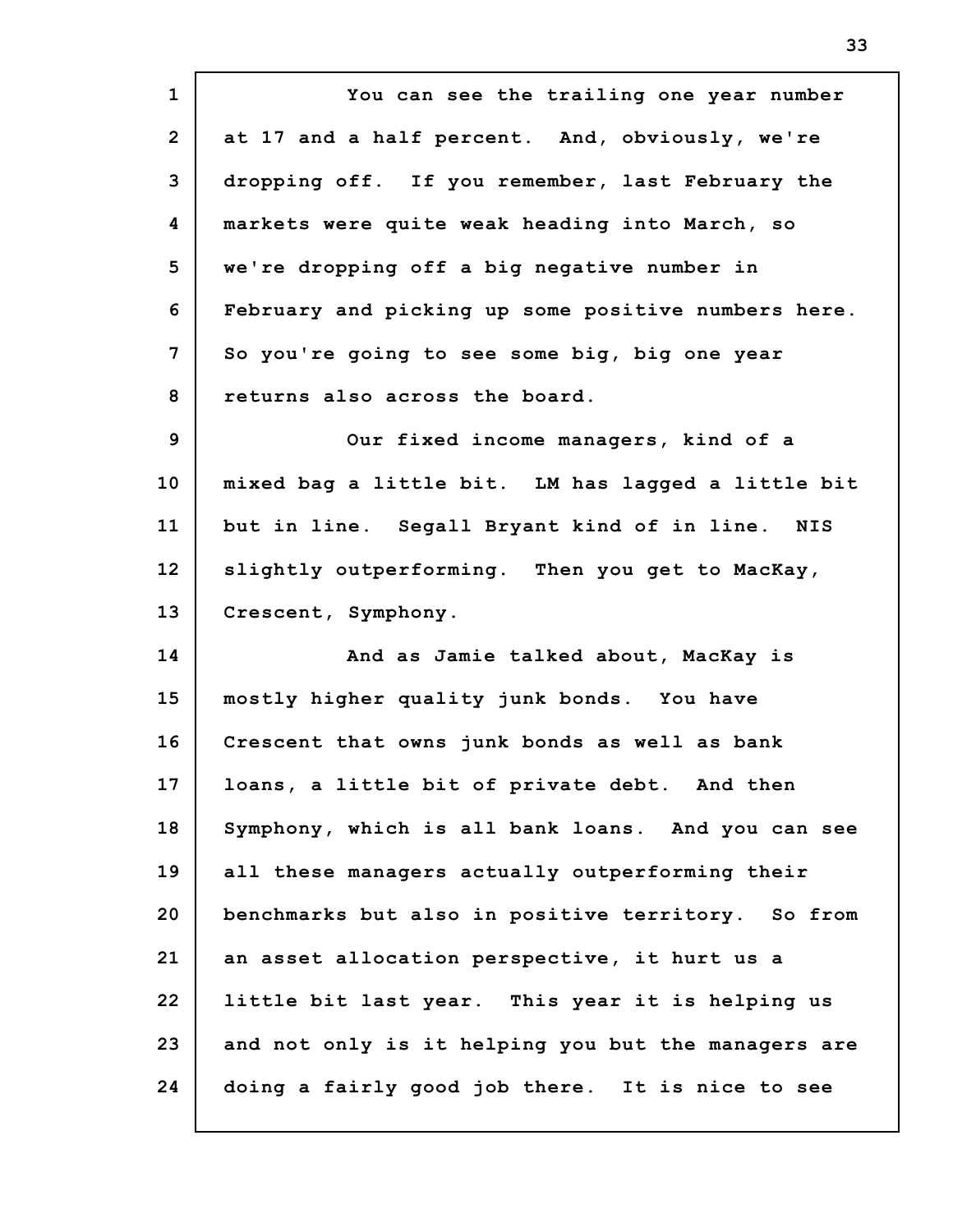| $\mathbf{1}$ | overall.                                            |
|--------------|-----------------------------------------------------|
| $\mathbf{2}$ | On the U.S. equity side, for the first              |
| 3            | time actually in quite sometime, we are actually    |
| 4            | outperforming on a year-to-date basis and one year  |
| 5            | basis.                                              |
| 6            | You look at the one year return for U.S.            |
| 7            | equity portfolio, it's up almost 38 percent. So,    |
| 8            | again, you're dropping off a big negative number in |
| 9            | last February and picking up some positive months   |
| 10           | here which is great to see. Not only is it good to  |
| 11           | see but we are actually outperforming also. And a   |
| 12           | lot of that has to do again with, A, asset          |
| 13           | allocation. And, B, some of the managers have done  |
| 14           | extraordinarily well also.                          |
| 15           | So kind of going down a few more lines,             |
| 16           | you can see the three managers we have here. We     |
| 17           | have Rhumbline, an index manager, with the S&P 500  |
| 18           | large cap stocks, you've got the 400 growth stocks  |
| 19           | and then Ariel. Ariel is up 46 percent over the     |
| 20           | last 12 months. Outperforming their benchmark by    |
| 21           | over 10 percent. They have had extraordinarily      |
| 22           | strong stock selection.                             |
| 23           | Keep in mind, this is a fairly                      |
| 24           | concentrated portfolio and as much as it kind of    |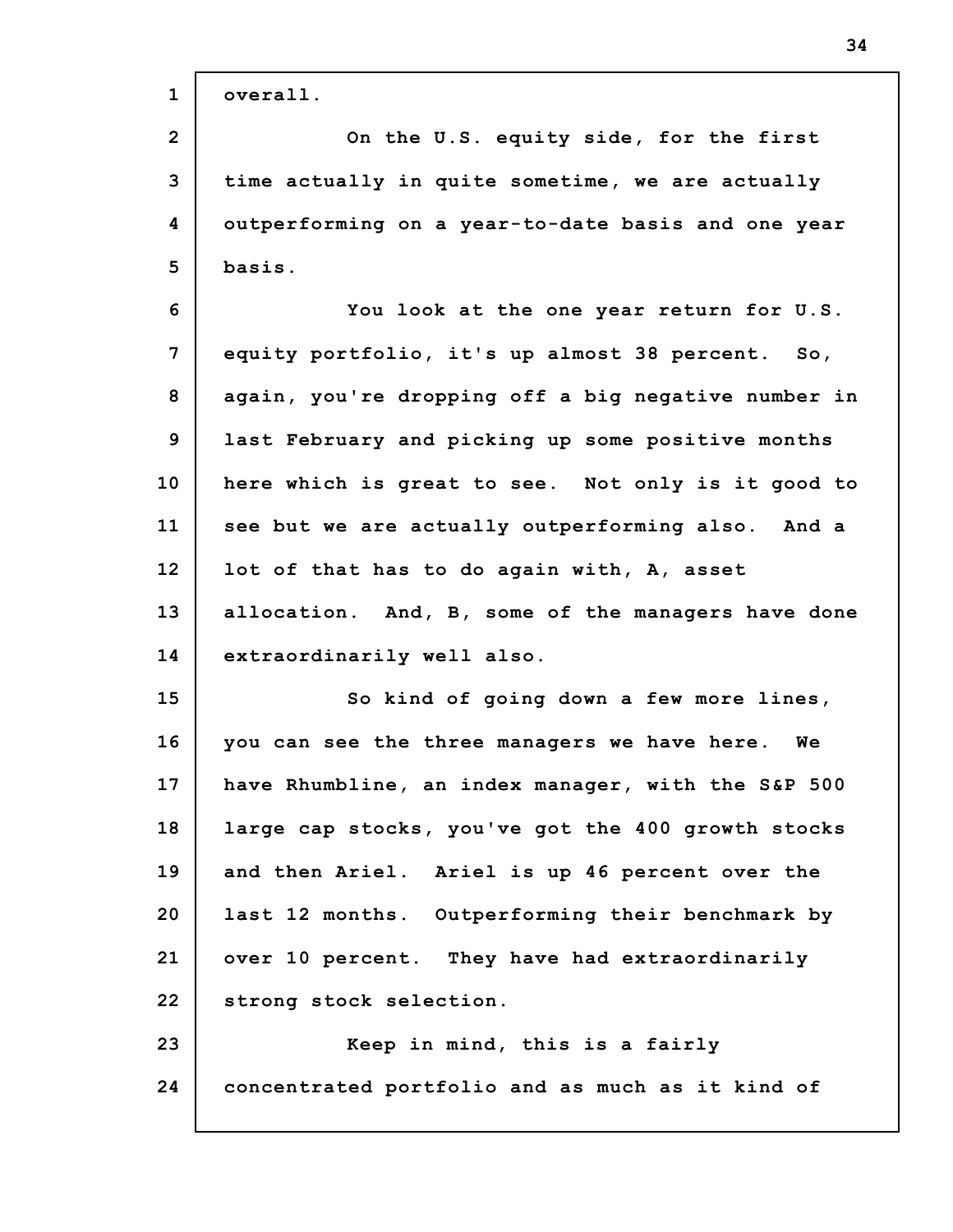| $\mathbf{1}$   | has a value bias it's done very well kind of        |
|----------------|-----------------------------------------------------|
| $\overline{2}$ | picking stocks within that value universe and a lot |
| 3              | of those names have really come roaring back.       |
| 4              | Again, great to see Ariel doing a nice job there.   |
| 5              | On the next page, you have Kayne                    |
| 6              | Anderson, Nuveen. Nuveen is on alert. We heard      |
| 7              | from them at the special meeting. Kayne Anderson    |
| 8              | is giving back some of their gains. You can see on  |
| 9              | the one-year period and the two-year period, the    |
| 10             | two-year period they are almost double the          |
| 11             | benchmark. The one-year period they are up 52       |
| 12             | percent. Then you can see the exact things that     |
| 13             | drove them last year is what kind of made them lag  |
| 14             | a little bit this year.                             |
| 15             | Nuveen for the month it is good to see              |
| 16             | they have done well. So some of the higher quality  |
| 17             | names that they have in their portfolio are         |
| 18             | starting to payoff. You are starting to slowly see  |
| 19             | the market in the sector shift a little bit more in |
| 20             | favor of kind of these more beaten down value       |
| 21             | oriented names that should participate more as the  |
| 22             | economy recovers verse more technology type names,  |
| 23             | which has really been the big story during 2020.    |
| 24             | For the first time in quite some time,              |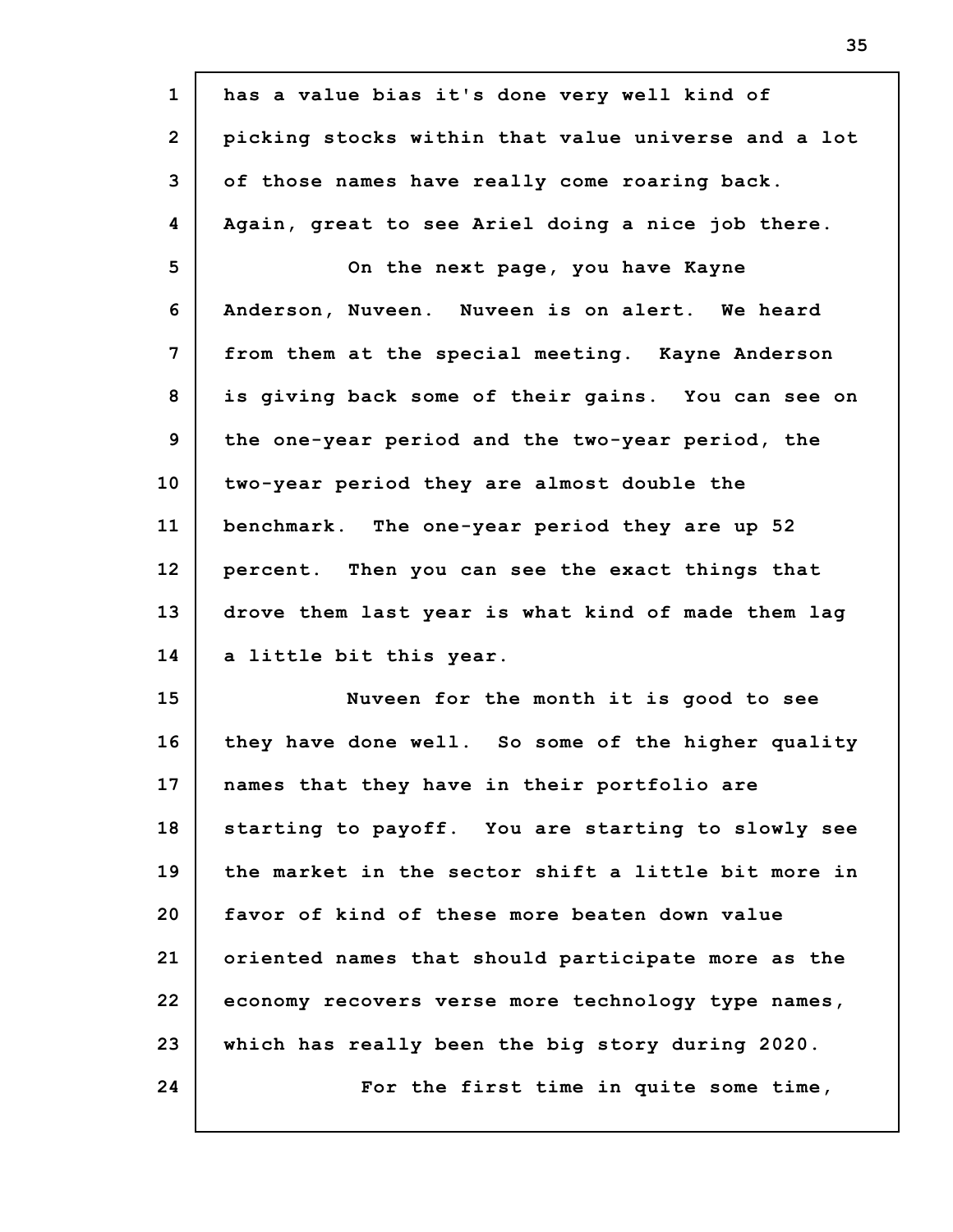**1 2 3 4 5 6 7 8 9 10 11 12 13 14 15 16 17 18 19 20 21 22 23 24 our international portfolio is lagging by a little bit, not a ton. But you can see we are up 1.8 percent versus 2.4 for the benchmark. Again, not anything significant but you see names that did exceptionally well last year. I think a couple of names to highlight, LSV, for instance. You look over the last three months, value stocks have really started to take off. You can see that up 8 and a half percent versus MacKay up about 2 and a half percent. Walter Scott, a little more growth bias, you can see over the last three months basically flat. Again, the index fund, you can see the strength of the index fund, up almost 34 percent over the last 12 months there. Again, the power of indexing, low cost, tracks the market, doing a great job there. Segall Bryant finally outperforming here. You can see over the one month, three month, year-to-date period. Just in the nick of time as we are looking to make a move. William Blair continues to do a really nice job. That trailing one-year number, despite the fact they are more of a growth oriented type**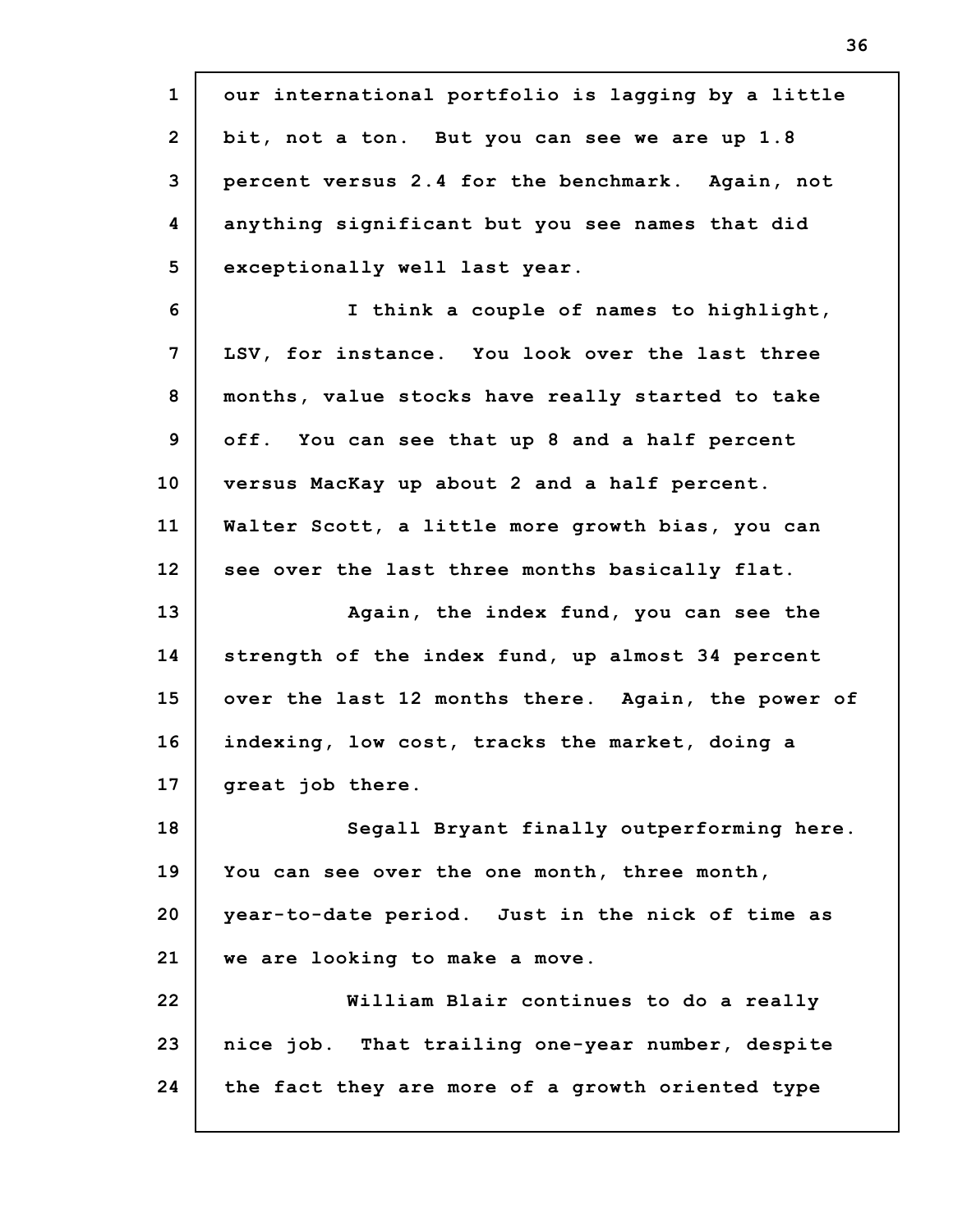| $\mathbf{1}$   | manager, that one-year number of 51 percent overall |
|----------------|-----------------------------------------------------|
| $\overline{2}$ | versus 36 percent for the benchmark, again,         |
| 3              | incredibly strong performance there. Actually,      |
| 4              | their since inception number on the far right-hand  |
| 5              | side you can see they are up 9.7 percent versus 7.8 |
| 6              | percent. Since we hired them back in 2005, they     |
| 7              | have outperformed their benchmark on average by     |
| 8              | over 2 percent or 2 percent a year let's call it.   |
| 9              | Again, extraordinarily strong performance net of    |
| 10             | fees, which is great to see from an active manager. |
| 11             | I know we talk a lot about                          |
| 12             | underperforming managers a lot. Here's a manager    |
| 13             | long-term that has done extraordinarily well for    |
| 14             | the Pension Fund. Again, great to see.              |
| 15             | Global low vol hasn't been a great place            |
| 16             | to be overall and then our two managers are         |
| 17             | lagging. In particular, the BMO. That is probably   |
| 18             | something we want to spend more time on at the next |
| 19             | two meetings. Especially, with Steve, internally,   |
| 20             | I know we have talked a lot about them. Obviously,  |
| 21             | disappointing from an allocation standpoint and     |
| 22             | disappointing from a manager return standpoint as   |
| 23             | well.                                               |
| 24             | The hedge funds are a bright spot in the            |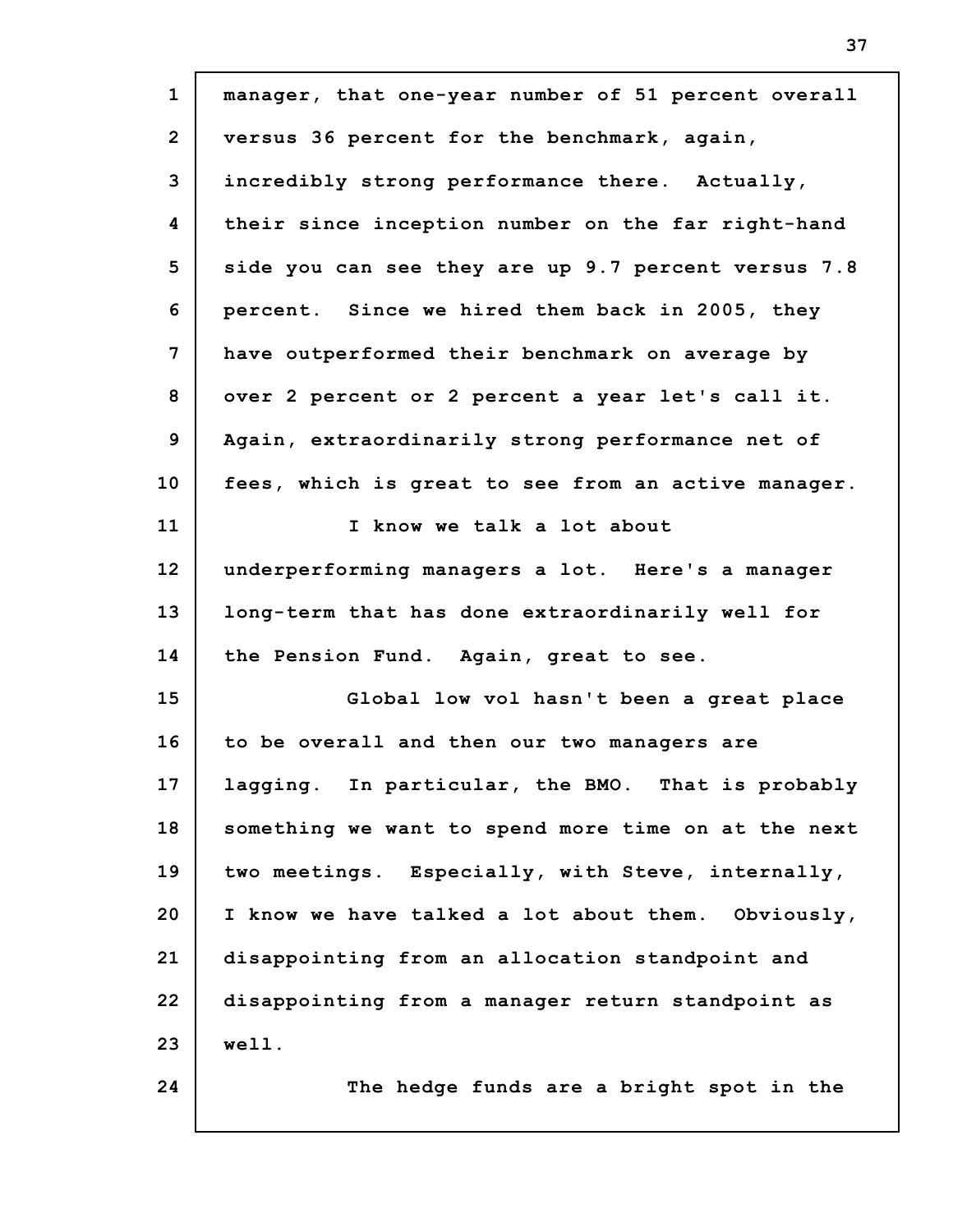| $\mathbf{1}$   | portfolio, the next page. Again, we restructured  |
|----------------|---------------------------------------------------|
| $\overline{2}$ | that portfolio coming out about three and a half  |
| 3              | years now. That portfolio continues to do pretty  |
| 4              | well overall. If you recall, we added a lot of    |
| 5              | liquidity to this portfolio. We significantly     |
| 6              | reduced the fees. We diversified it a little bit  |
| 7              | more, especially with Rock Creek by adding some   |
| 8              | credit to their portfolio. So the Rock Creek      |
| $\mathbf{9}$   | portfolio looking at the trailing one-year return |
| 10             | up almost 15 percent. Again with about 40 percent |
| 11             | of the risk of the S&P 500. Again that portfolio  |
| 12             | has performed very strong for us.                 |
|                |                                                   |
| 13             | The Parametric, Neuberger Berman,                 |
| 14             | portfolio is a little bit different structure     |
| 15             | strategies. They are both performing right along  |
| 16             | with how we would expect and that is why we ended |
| 17             | up hiring both of them and very happy though      |
| 18             | overall. After kind of a choppy 2020, they are    |
| 19             | doing very well in this type of environment here  |
| 20             | right now. Again, good performance overall from   |
| 21             | our hedge fund portfolio.                         |
| 22             | The three managers towards the bottom;            |
| 23             | American Realty, AFL BIT Fund and JP Morgan and   |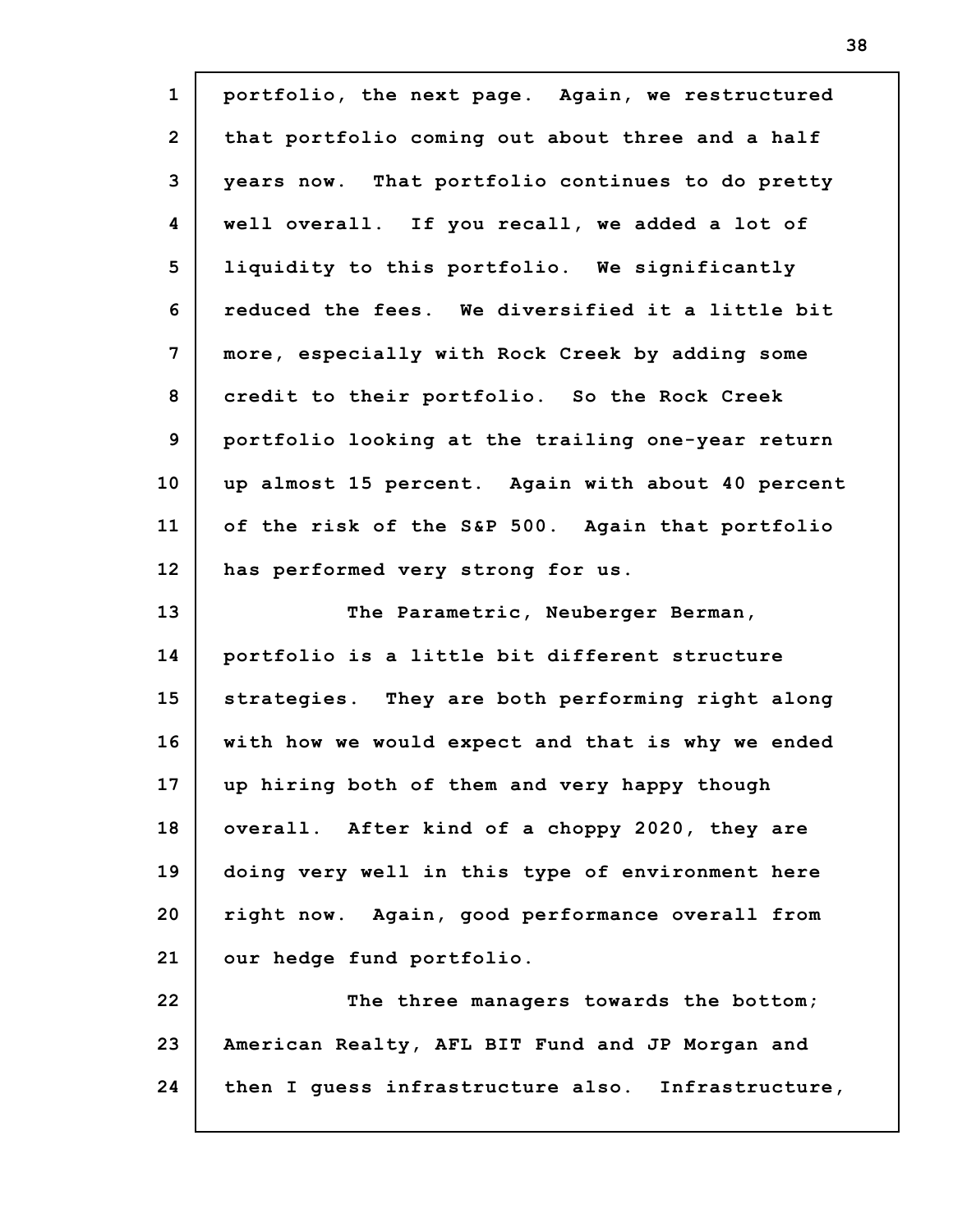| $\mathbf{1}$    | we don't have year-end numbers yet.                 |
|-----------------|-----------------------------------------------------|
| $\overline{2}$  | As Jamie alluded to on the real estate              |
| 3               | side of things, one of the names you don't see here |
| 4               | is Mesirow, the Mesirow real estate portfolio, and  |
| 5               | they are focused on apartments. A good amount are   |
| 6               | in the southeast region. You know, Portland,        |
| 7               | Seattle type area, Texas as well. That portfolio    |
| 8               | continues to do very, very well.                    |
| 9               | The American Realty, the BIT Fund, JP               |
| 10 <sub>1</sub> | Morgan, they all have apartments in their portfolio |
| 11              | also. They are more in major business centers.      |
| 12              | The New Yorks, the L.A.'s, Washington D.C.,         |
| 13              | Chicago's of the world.                             |
| 14              | Those portfolios are definitely going to            |
| 15              | perform differently then a very specific sector     |
| 16              | portfolio like the Mesirow portfolio.               |
| 17              | So these three listed here, they have               |
| 18              | industrial properties which are doing well.<br>They |
| 19              | have apartment properties which are doing well but  |
| 20              | they also have some retail that is struggling.      |
| 21              | They have some offices -- I wouldn't say they are   |
| 22              | struggling, they are doing okay. Most of the        |
| 23              | retail that they own are not major shopping mall    |
| 24              | areas. They are more kind of grocery anchored       |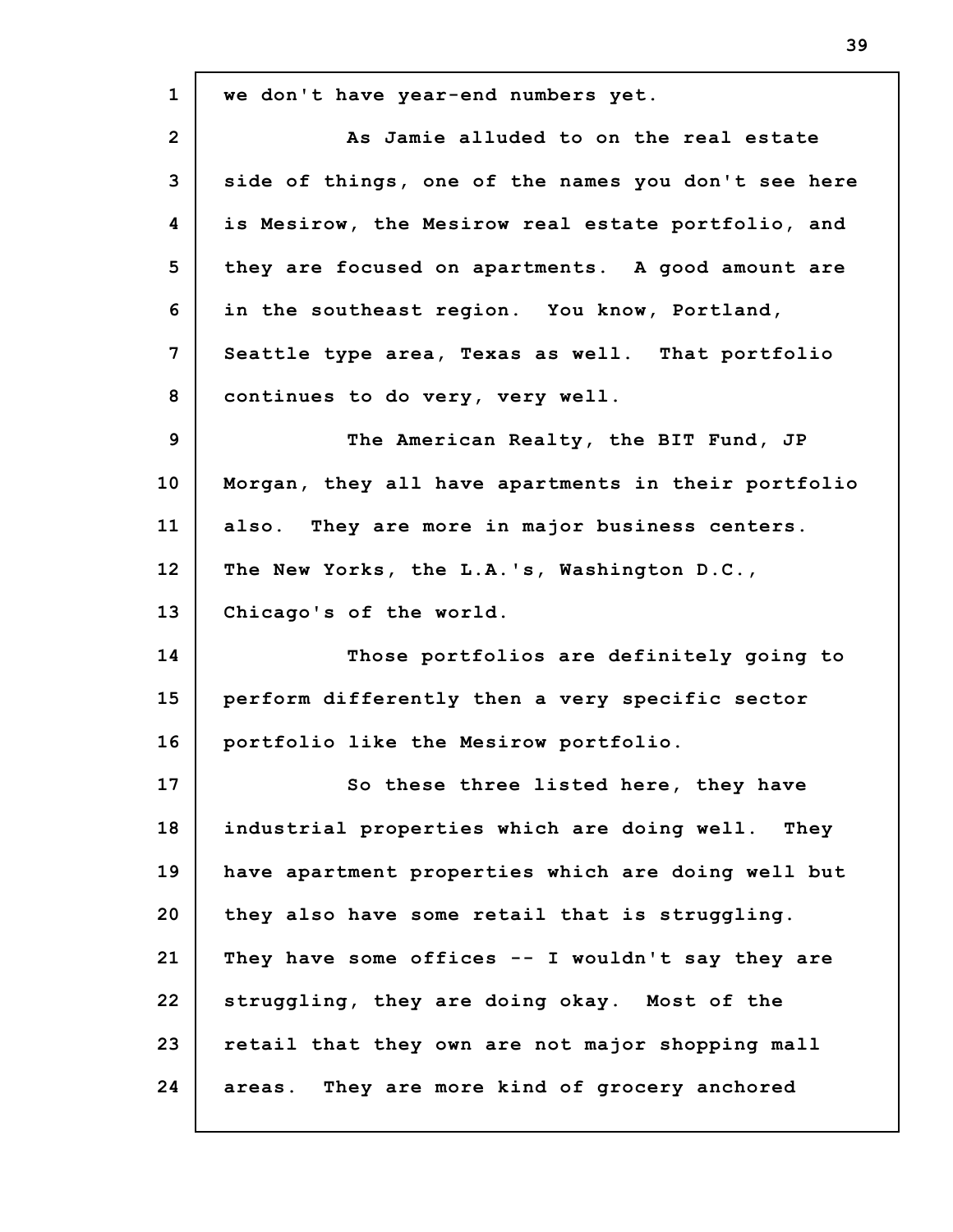| $\mathbf{1}$   | strip malls. The grocery stores are doing well.    |
|----------------|----------------------------------------------------|
| $\overline{2}$ | It is the rest of the strip mall area that is not  |
| 3              | doing quite as well.                               |
| 4              | The Ullico infrastructure portfolio, they          |
| 5              | kind of continue to focus on more energy related   |
| 6              | type infrastructure deals, but they do have some   |
| 7              | kind of economically sensitive deals.              |
| 8              | They have that busing company that they            |
| 9              | bought recently that hurt the portfolio a little   |
| 10             | bit last year. Obviously, the kids aren't going to |
| 11             | school so the buses aren't being used.             |
| 12             | They invested in the Kennedy airport               |
| 13             | expansion so that is going to play out over a      |
| 14             | little bit more time.                              |
| 15             | They have a tugboat company so they move           |
| 16             | shipping terminals back and forth and that has     |
| 17             | lagged a little bit.                               |
| 18             | Otherwise, they have a lot of wind farms,          |
| 19             | a lot of renewable energy type properties as well  |
| 20             | which are doing fairly well.                       |
| 21             | They just bought that toll road down in            |
| 22             | Puerto Rico, which is lagging a little bit         |
| 23             | short-term. Obviously, traffic is down but they    |
| 24             | are expecting it to come back.                     |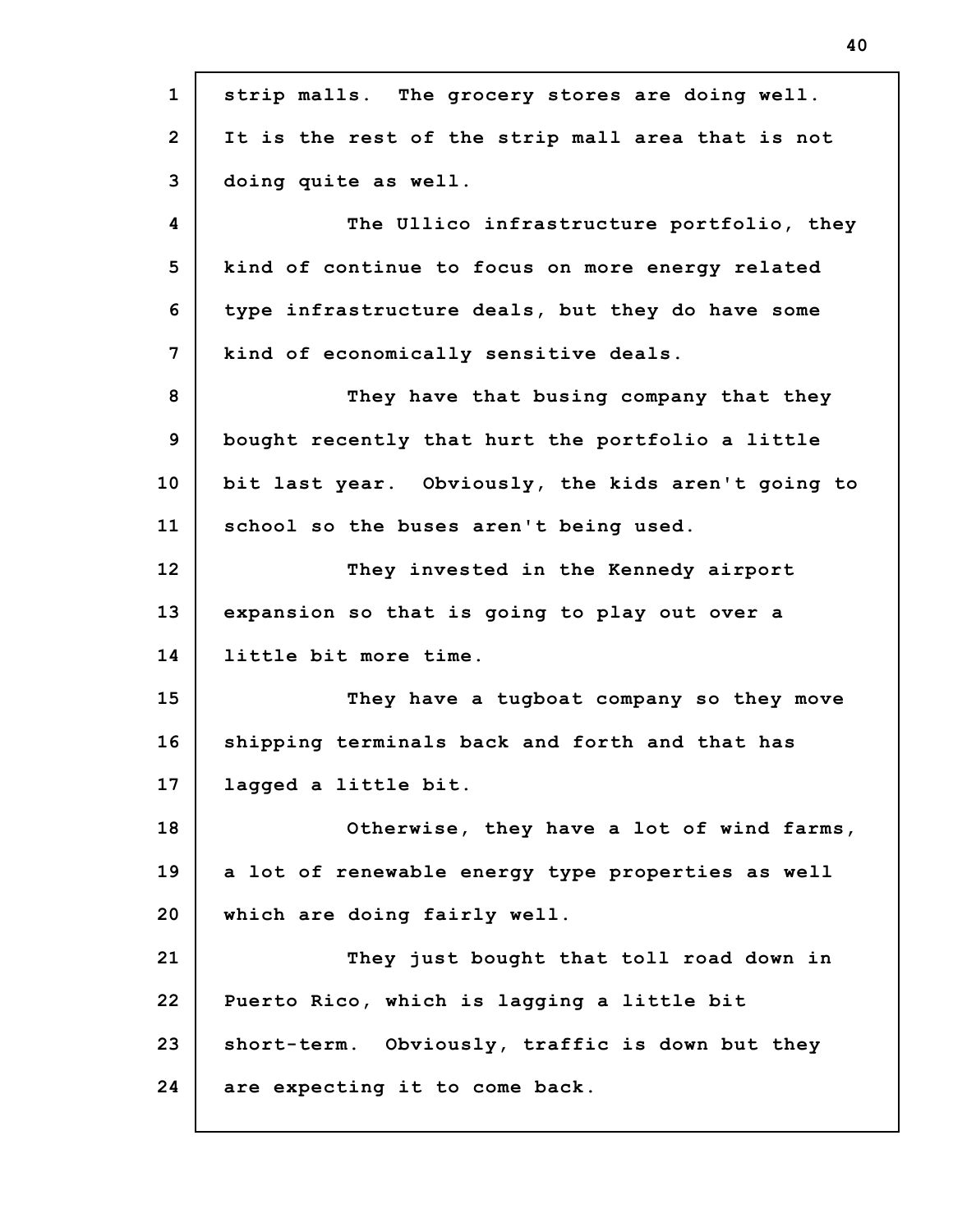**1 2 3 4 5 6 7 8 9 10 11 12 13 14 15 16 17 18 19 20 21 22 23 24 Overall, we are expecting fairly decent returns for the fourth quarter for the Ullico infrastructure portfolio. Again, the core real estate portfolio probably returns closer to that 3 to 4 percent next year, which we would be happy with. Again, as Jamie alluded to, significantly better then bonds, which are down 3 to 4 percent as we sit here today. With that, the last page I wanted to hit on was page 13, which we don't necessarily talk about this page all the time, this is the Attucks portfolio. As you can see here, the Attucks portfolio. As you recall, they are a minority owned fund-to-fund manager here, right here, in Chicago, right here in the building. They have three U.S. equity managers that they are focused on: MarVista, Lisanti and Channing. Channing is actually a local manager. They have a little bit of a growth tilt towards this portfolio. You can see Lisanti, they are a growth manager, is up 78 percent for the trailing one-year**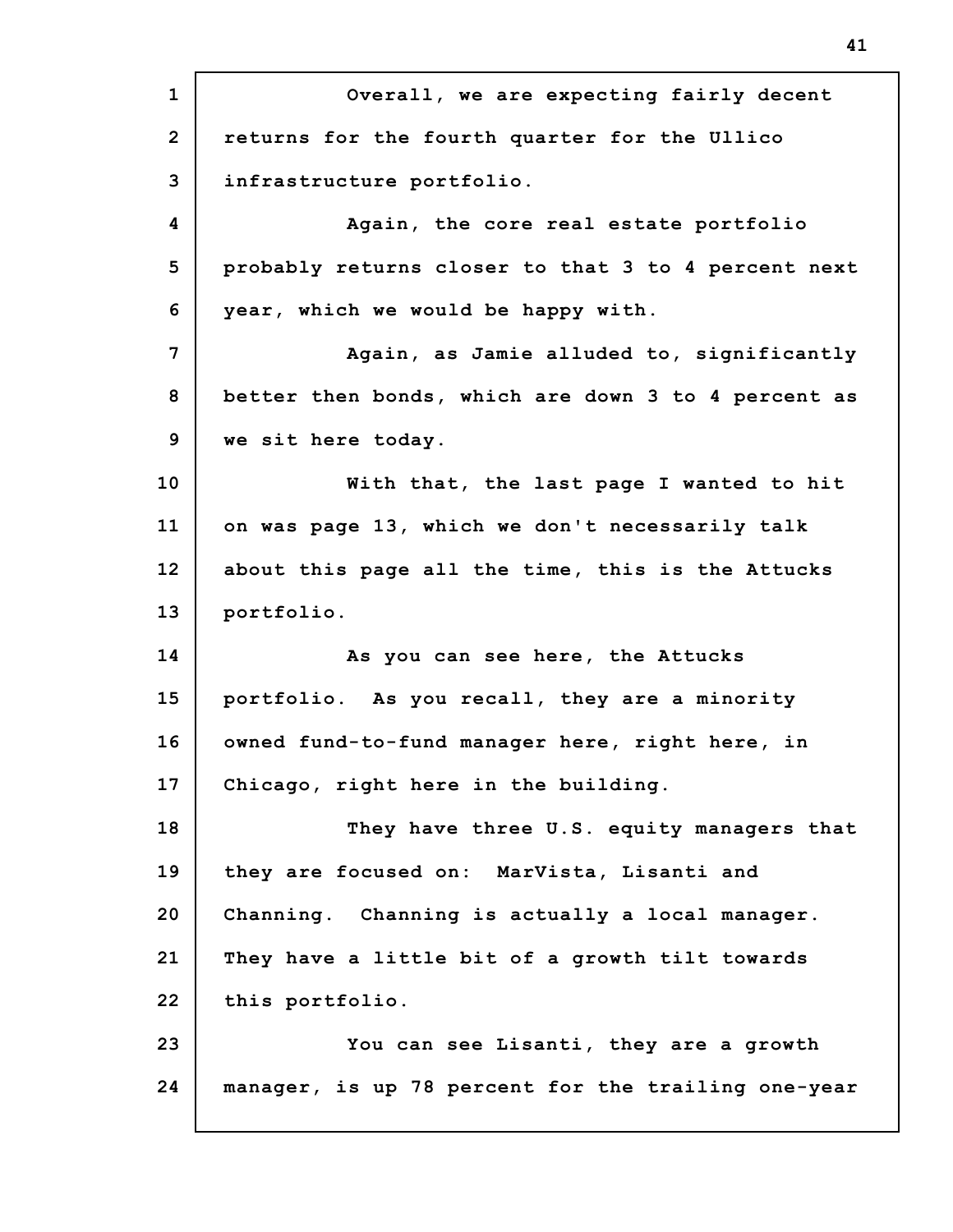| $\mathbf{1}$   | period, which is obviously incredibly strong         |
|----------------|------------------------------------------------------|
| $\overline{2}$ | performance.                                         |
| 3              | MarVista, which isn't as tech heavy, lags            |
| 4              | a little bit.                                        |
| 5              | Channing, which again small cap value                |
| 6              | managers have done exceptionally well. You have      |
| $\overline{7}$ | Ariel, Channing, two value managers, two small cap   |
| 8              | value managers, done exceptionally, exceptionally    |
| 9              | well for the Fund over the most recent time period.  |
| 10             | And then on the international side, we               |
| 11             | have about \$100 million with the Attucks portfolio. |
| 12             | It is split about 50/50 overall. But you've got      |
| 13             | Globeflex, Redwood, Strategic and Ativo, a little    |
| 14             | bit more of a mixed bag on the international side.   |
| 15             | Year-to-date outperforming. Over the one-year        |
| 16             | period lagging a little bit. They have kind of a     |
| 17             | mixture between growth and kind of core-ish kind of  |
| 18             | managers there. More hard quality managers. Ativo    |
| 19             | being one of those high quality more value oriented  |
| 20             | but the U.S. equity portfolio has done relatively    |
| 21             | well over the last 12 months. International lagged   |
| 22             | a little bit over 12 months but outperformed over    |
| 23             | the year-to-date period.                             |
| 24             | Again, some good managers in here.<br>Some           |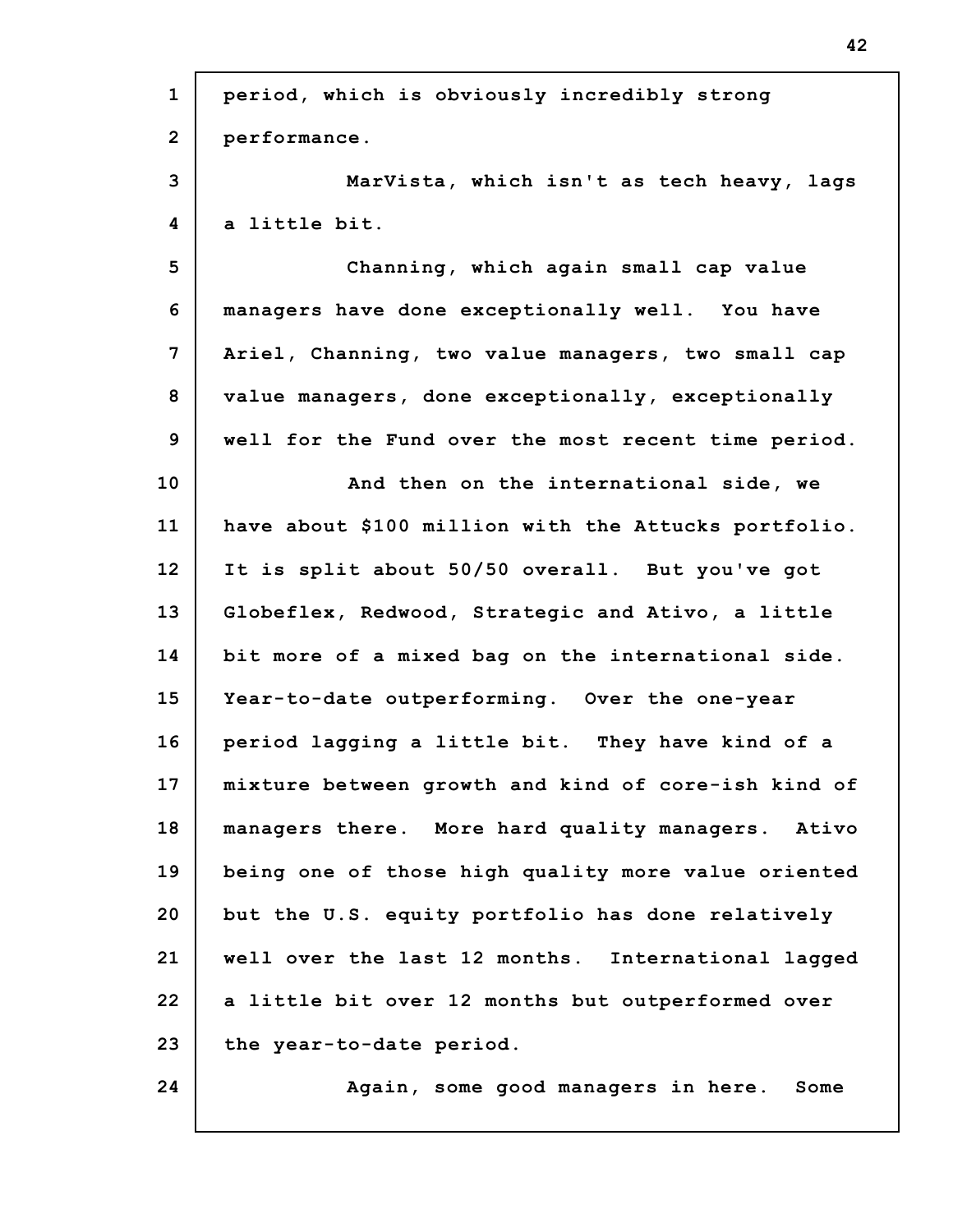**1 2 3 4 5 6 7 8 9 10 11 12 13 14 15 16 17 18 19 20 21 22 23 24 managers we use just in general. Some local names, like Ativo and Channing as well, which is nice to see. I know we don't talk about this portfolio every month. I think it's good to kind of take a look at it also from time to time. It is doing fairly well for us. No issues with the Attucks portfolio overall. Any questions on any of the managers or the asset allocation? Like I said, the asset allocation has kind of served the Fund pretty well for the first two months of this year, especially in the fixed income side of the equation. And some of our small cap managers, like Ariel or the Channings of the world or Kayne Anderson, has really added some significant value to the portfolio here over time. PRESIDENT JOHNSON: I just wanted to say I am happy to see that we are kind of beating the benchmark now. It looks like it is either playing in our favor or you guys figured out what is going on so I am glad to see that. MR. WRUBEL: Good. That is all we had for today, Mr. Chairman. PRESIDENT JOHNSON: Very good. Next up**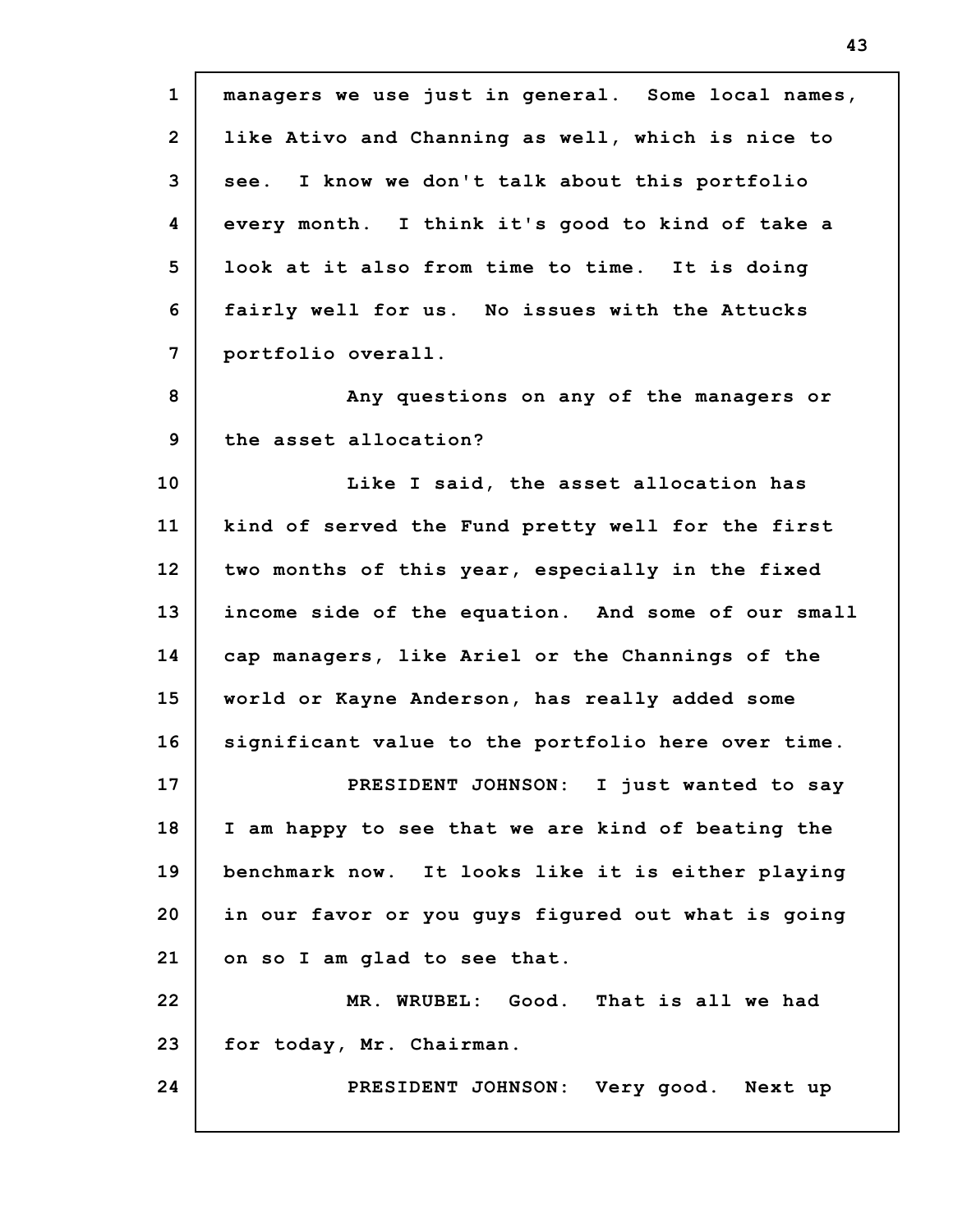| $\mathbf{1}$   | is Mr. Yoon.                                          |
|----------------|-------------------------------------------------------|
| $\overline{2}$ | MR. YOON: I will be really quick here as              |
| 3              | well since Brian took all of our time.                |
| 4              | Page 1, obviously we go over this on a                |
| 5              | regular basis. Just another evidence of our           |
| 6              | portfolio in terms of cash flow is concerned.<br>Wе   |
| 7              | are trending in a positive way with the               |
| 8              | contribution coming in, in February. We normally      |
| 9              | in the past couple of years we have been seeing it    |
| 10             | in February, which is a significant help for us,      |
| 11             | and then with the investment performance doing        |
| 12             | relatively well compared to the market so that is     |
| 13             | positive to see.                                      |
| 14             | If we could go to page 5, cash flow.                  |
| 15             | Obviously, we're not redeeming any money today or     |
| 16             | for this month given the contribution and where the   |
| 17             | cash balance is. I wanted to kind of give you a       |
| 18             | snapshot of where we are.                             |
| 19             | As of March 11th, we are sitting at about             |
| 20             | \$157 and we payout about \$85 so then we are sitting |
| 21             | at a surplus of cash balance.                         |
| 22             | We are seeing more cash contribution                  |
| 23             | coming over the last few days as well as of today.    |
| 24             | We will keep you posted.                              |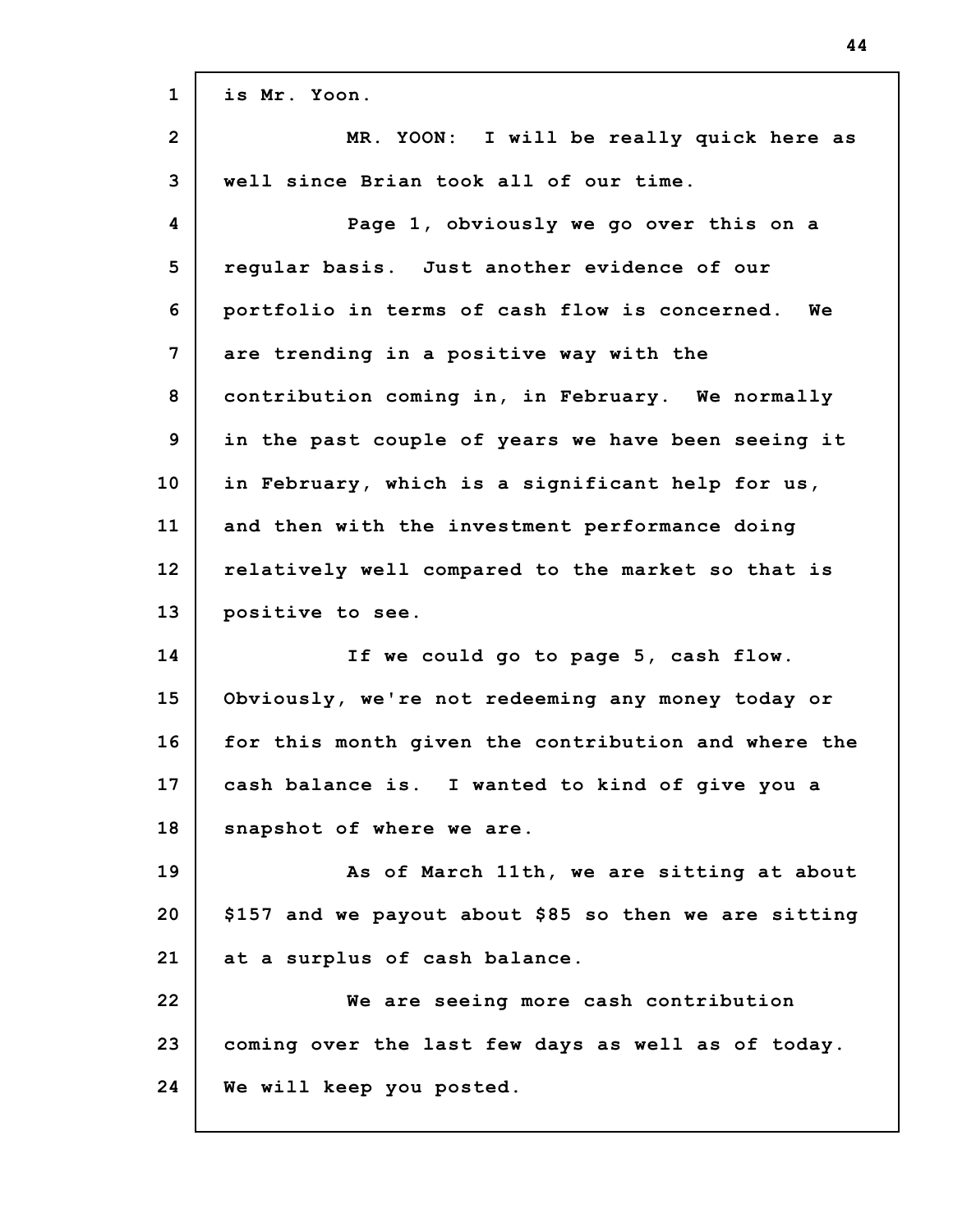| $\mathbf{1}$   | I connected with Trustee Soni this                  |
|----------------|-----------------------------------------------------|
| $\overline{2}$ | morning on what to expect from the property taxes   |
| 3              | so we will have an updated cash pro forma for next  |
| 4              | board meeting.                                      |
| 5              | PRESIDENT JOHNSON: Real quick, my                   |
| 6              | question on the cash flow aspect. I know last year  |
| 7              | we used a lot of cash for benefits and then we were |
| 8              | told that it was the cash drag that partly          |
| 9              | contributed to the fact that we underperformed. So  |
| 10             | what is different this time around with using the   |
| 11             | money for benefit payments now?                     |
| 12             | MR. YOON: Well, so as we presented that             |
| 13             | in the March 4th board meeting, we obviously don't  |
| 14             | have it up here with the cash pro forma.            |
| 15             | Market is still volatile and very                   |
| 16             | challenged. I am not sure if this is the right      |
| 17             | time for us to put the money out and get a full     |
| 18             | volatility.                                         |
| 19             | We felt that it was more prudent to keep            |
| 20             | that in cash as of now. Given that we will be       |
| 21             | incurring the transaction costs by putting the      |
| 22             | money out to work and the money will essentially    |
| 23             | dry up by May or June or May essentially. So that   |
| 24             | is another two months only so we don't want to take |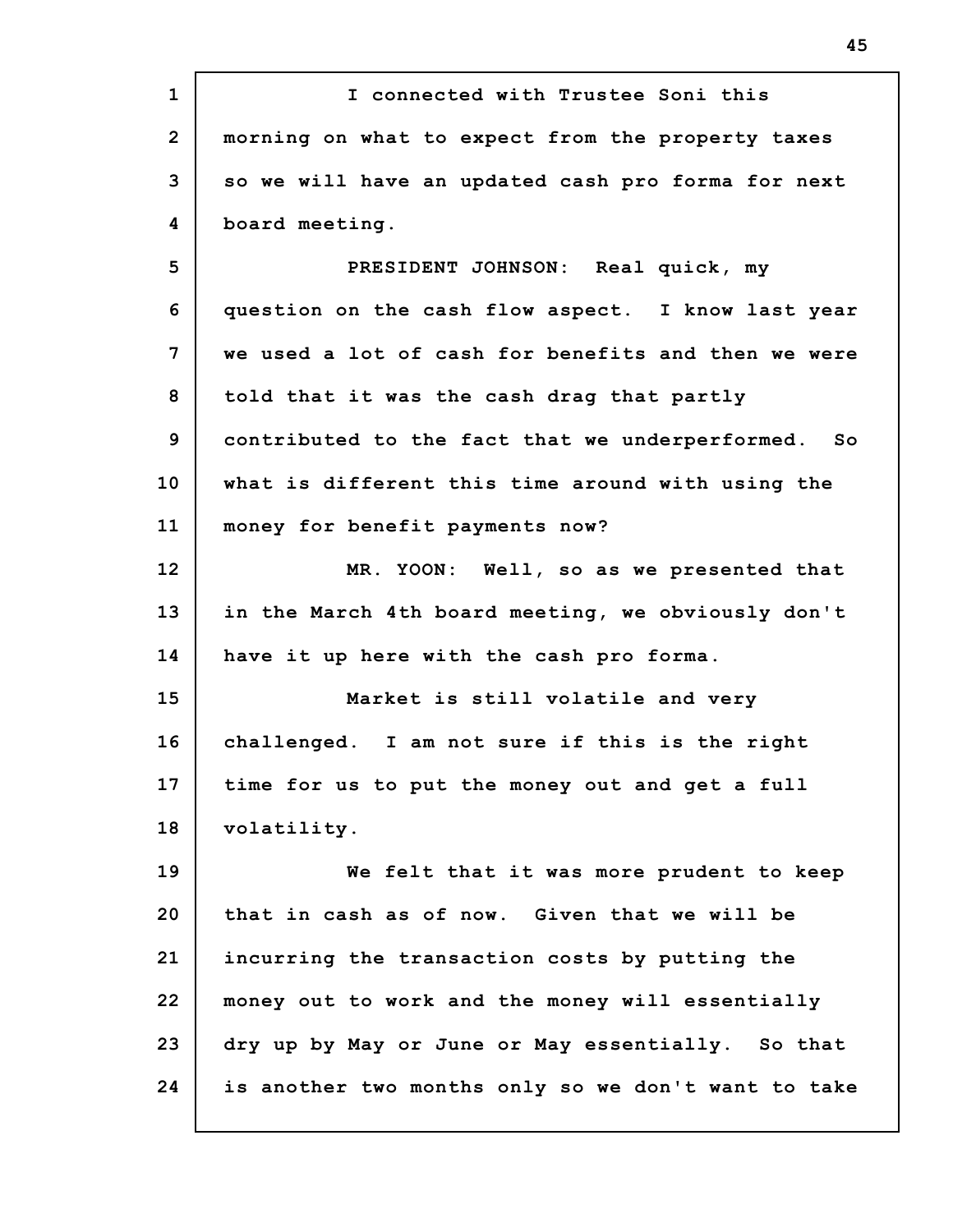**1 certain risks with that.**

| $\overline{2}$ | MR. WRUBEL: Keep in mind, as Jamie                  |
|----------------|-----------------------------------------------------|
| 3              | mentioned, the bond market is down 3 to 4 percent   |
| 4              | year-to-date so that money would have been          |
| 5              | earmarked for fixed income regardless. You have     |
| 6              | saved that cash. You're in positive territory.      |
| 7              | You are not earning a lot for that money, but it    |
| 8              | would have been in bonds, which were down slightly, |
| 9              | so it's been a fairly good place to park money for  |
| 10             | the short-term just leaving in cash. We will save   |
| 11             | 3 to 4 percent to the good there.                   |
| 12             | MR. YOON: Along that line, we have                  |
| 13             | talked about ultrashort possibly. I know Brian and  |
| 14             | Jamie mentioned about fixed income asset class kind |
| 15             | of being down. Ultrashort is a vehicle we can use   |
| 16             | to park money to get a little bit more yield        |
| 17             | compared to what we have right now at STIFF, which  |
| 18             | is an overnight fund which is earning absolutely    |
| 19             | nothing right now.                                  |
| 20             | It is another option we are going to                |
| 21             | explore as we get these type of monies coming in    |
| 22             | and we don't want to take certain chances in the    |

**23 24 market so we can park our money in something like ultrashort.**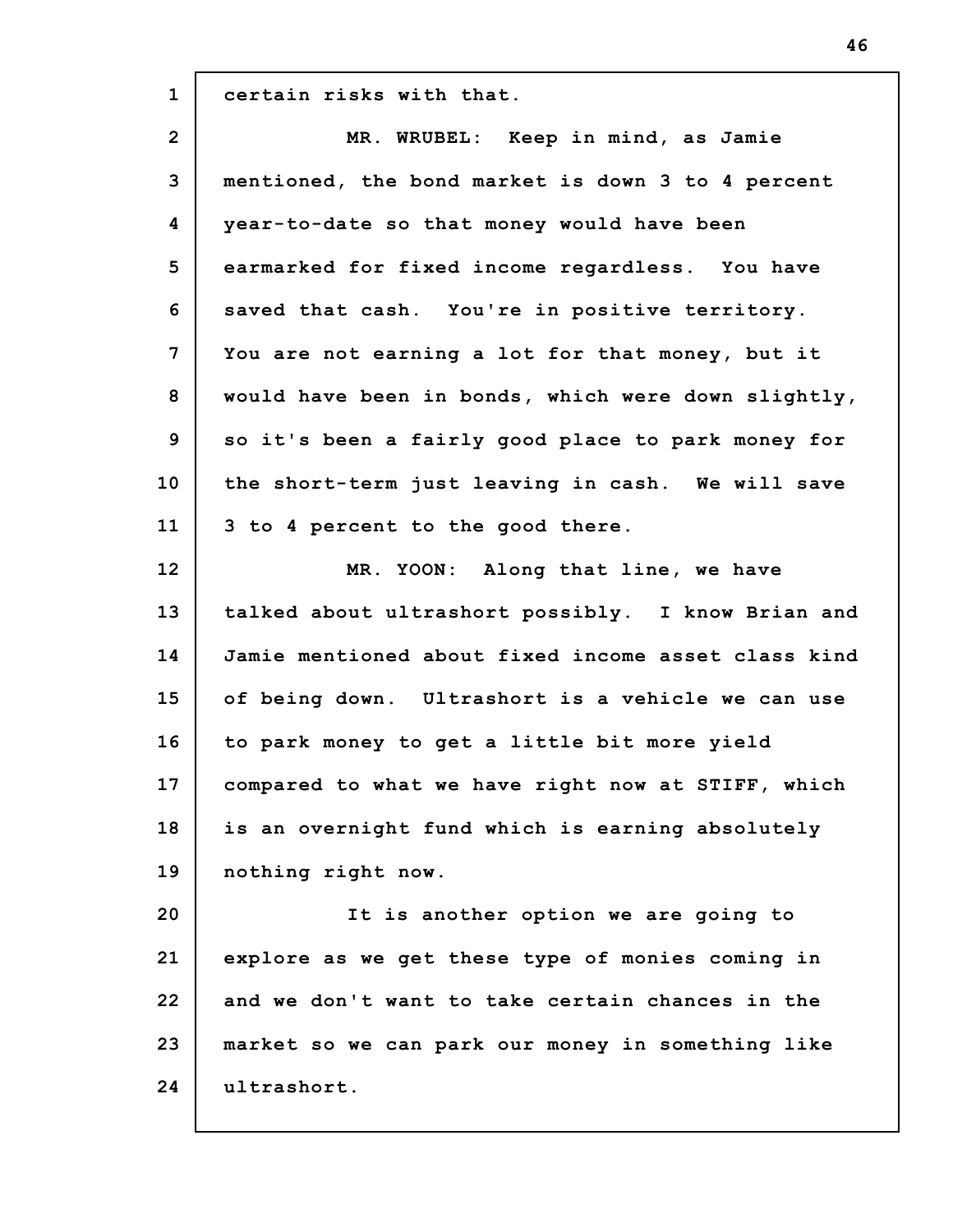**1 2 3 4 5 6 7 8 9 10 11 12 13 14 15 16 17 18 19 20 21 22 23 24 We can go to the last page. No big updates here. We have completed the transition of international small cap to two new managers, in Acadia and Cadence, which already are in our portfolio through low vol as well as the domestic small cap so that is completed and the managers are tracking their performance as of March 15th so we're all good to go there. As Jamie alluded to, we will present an updated asset allocation study with more robust options for the Board to consider going forward in the April or May board meeting timeframe. Trustee Johnson's favorite page of watchlist are all here as well. PRESIDENT JOHNSON: Makes me sad when I see it. MR. YOON: That concludes investments. PRESIDENT JOHNSON: Thank you, very much, guys. Next up, Pension Verification Payment. Where are we at with that? MR. WHITE: Good morning, Trustees, just a couple of updates here. We have two members that are referenced on the agenda. Both members involve**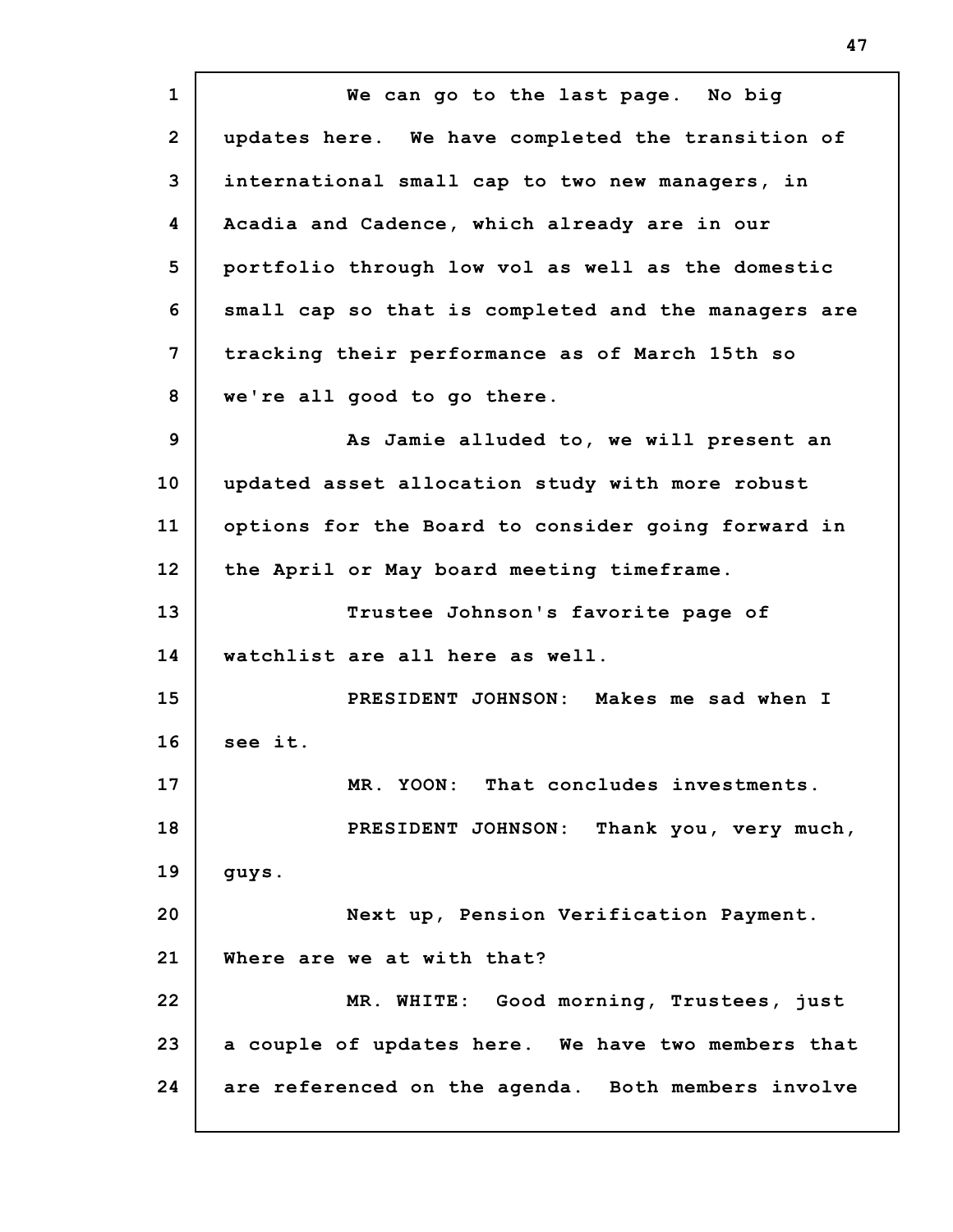| $\mathbf{1}$ | situations where a child of the annuitant had to    |
|--------------|-----------------------------------------------------|
| $\mathbf{2}$ | provide POA to us.                                  |
| 3            | With the first one, we made our last                |
| 4            | payment to the member in July of 2018. The member   |
| 5            | had some health issues and we couldn't contact him. |
| 6            | PRESIDENT JOHNSON: For close to three               |
| 7            | years, did they say what happened?                  |
| 8            | MR. WHITE: Mental health issues but I               |
| 9            | don't want to go through too much of the medical    |
| 10           | history.                                            |
| 11           | The daughter of the member finally was              |
| 12           | able to get in touch with us and we were able to    |
| 13           | reach out to her and get the paperwork in and       |
| 14           | actually the court got involved just to help things |
| 15           | out. So between the court and the POA, it took      |
| 16           | awhile for us to work the issues through but we now |
| 17           | are in contact with him and we want to go ahead and |
| 18           | make that payment. We wanted to update the Board    |
| 19           | because of the size of the payment.                 |
| 20           | The second situation is one where we have           |
| 21           | a member whose daughter also had a POA. This one    |
| 22           | we are not prepared to make a payment yet but we    |
| 23           | wanted to bring it to the Board's attention because |
| 24           | the daughter doesn't want to fill out the           |

 $\mathbf{r}$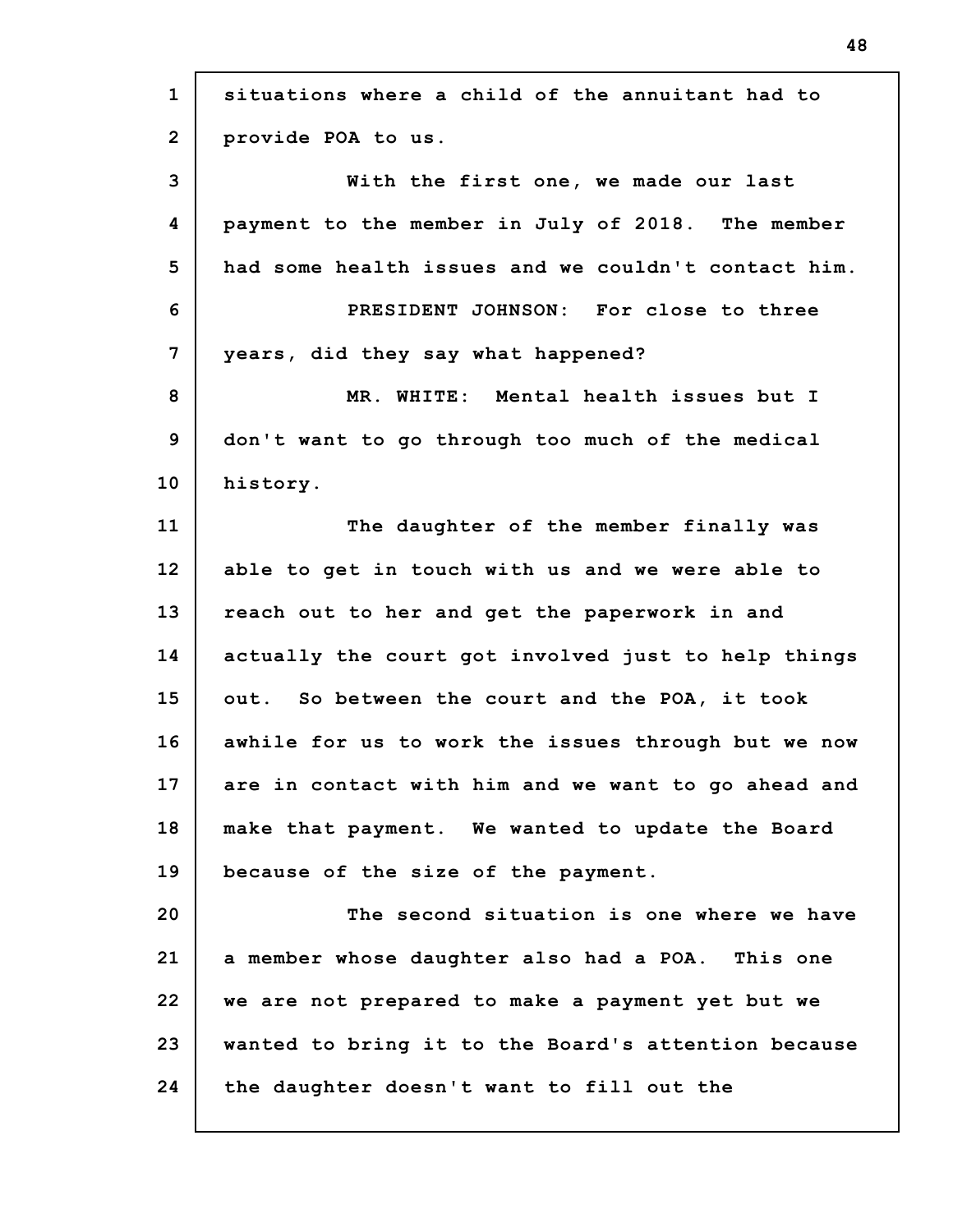**1 2 3 4 5 6 7 8 9 10 11 12 13 14 15 16 17 18 19 20 21 22 23 24 paperwork. PRESIDENT JOHNSON: Is this the one from before that I've gotten -- MR. WHITE: Yes. We wanted to bring it up because we know that it -- PRESIDENT JOHNSON: She has reached out to me about four times. MR. WHITE: The daughter reached out to President Johnson and the staff probably two or three times a month. And the simple thing is just send in the paperwork and we can do it. We are bringing it up to really make sure you are comfortable with it. We've been working without outside counsel. They have reached out to I think the Public Guardian to see if we can get them involved, that process is moving a little bit slow. We want to try one other thing and see if we can get the annuitant and the daughter on a Zoom call and provide the ID. And if we can do that, we will bring that back to the Board next month. We wanted to let you know that is what we are thinking about doing and make sure that the Board is kind of comfortable with that.**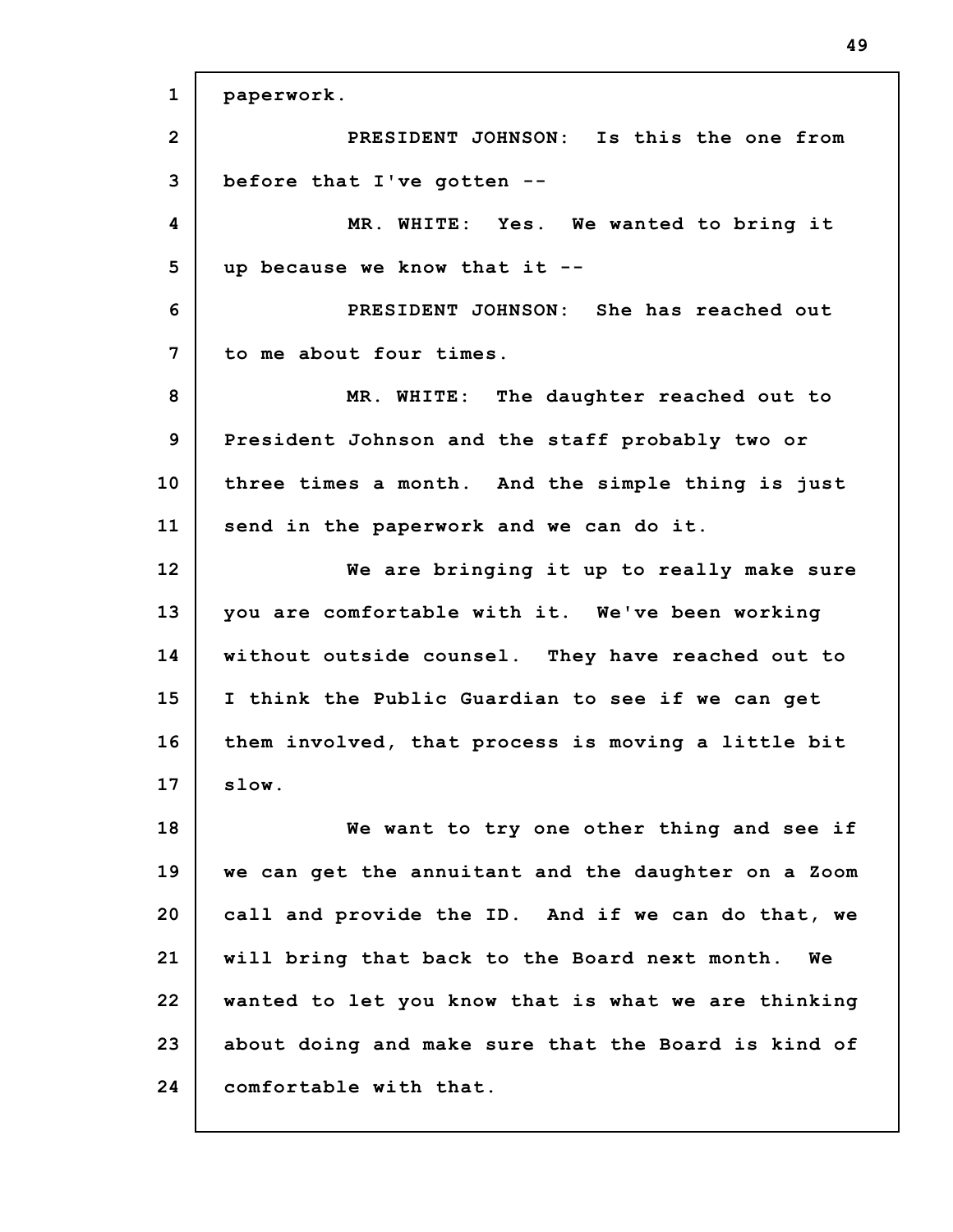**1 2 3 4 5 6 7 8 9 10 11 12 13 14 15 16 17 18 19 20 21 22 23 24 We want to do everything we can to make sure the member gets the money. It is a tough situation with the annuitant's daughter, having the Power of Attorney, is not necessarily being cooperative. That is it in terms of the update for the pension verification issues. PRESIDENT JOHNSON: All right. TRUSTEE DEGNAN: I am a little new here. POA, what does that mean? MR. WHITE: Power of Attorney. PRESIDENT JOHNSON: Every year, right, we mail out to our annuitants a piece of paper that they have to get notarized just to approve they are alive. And then it starts out with roughly 600 or so that don't return it and then it starts to dwindle down as they reach out, reach out, reach out. I guess suspending payments is just about the last thing. MR. WHITE: That is what we did last month, we asked permission, we had the list to suspend payment. PRESIDENT JOHNSON: Where are we at now total?**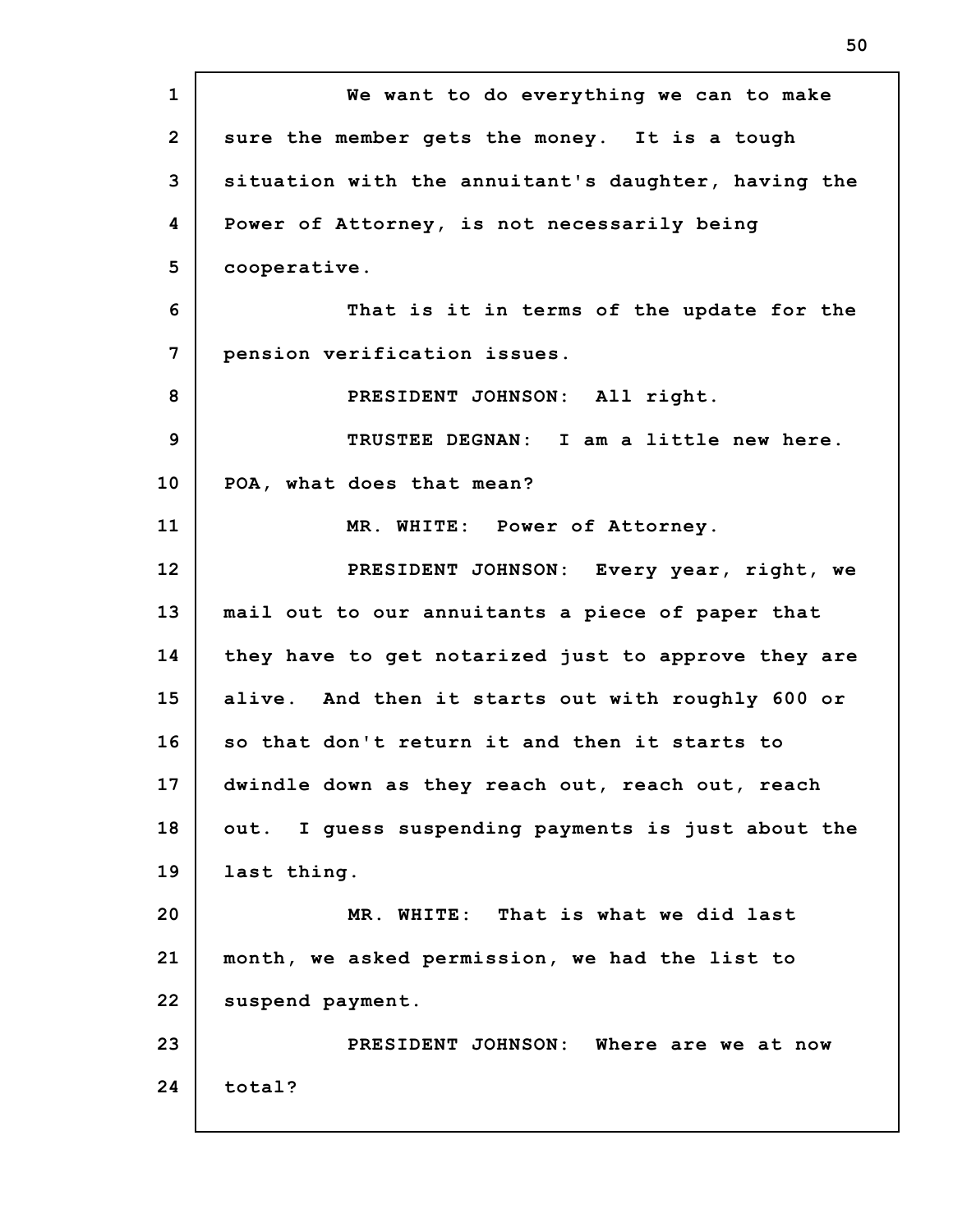| $\mathbf{1}$   | MR. WHITE: Is Kristen on?                           |
|----------------|-----------------------------------------------------|
| $\overline{2}$ | MS. DEWALD: Yes, I am.                              |
| 3              | MR. WHITE: Can you give the trustees an             |
| 4              | update on where we are currently with respect to    |
| 5              | pension verification?                               |
| 6              | MS. DEWALD: The only payments we are                |
| 7              | holding we are at about 51 as of yesterday.         |
| 8              | PRESIDENT JOHNSON: How many did we flag             |
| 9              | that were passed away or that weren't supposed to   |
| 10             | get an annuity out of this project this time?       |
| 11             | MS. DEWALD: I'd have to run for you                 |
| 12             | exact numbers but I would guesstimate out of this   |
| 13             | project about 80. I will get back to you with       |
| 14             | exact numbers, though.                              |
| 15             | PRESIDENT JOHNSON: That still continues             |
| 16             | I guess to justify itself, okay.                    |
| 17             | MR. WHITE: As you know, it's hard to                |
| 18             | recover that money once it is gone.                 |
| 19             | MS. BOECKMAN: I would just add, Trustee             |
| 20             | Degnan, that we are required to do this. In the     |
| 21             | Pension Code it requires each Pension Fund to have  |
| 22             | a particular process in place to ensure that we are |
| 23             | identifying deceased annuitants as soon as          |
| 24             | possible. This is one of the ways we do that.<br>We |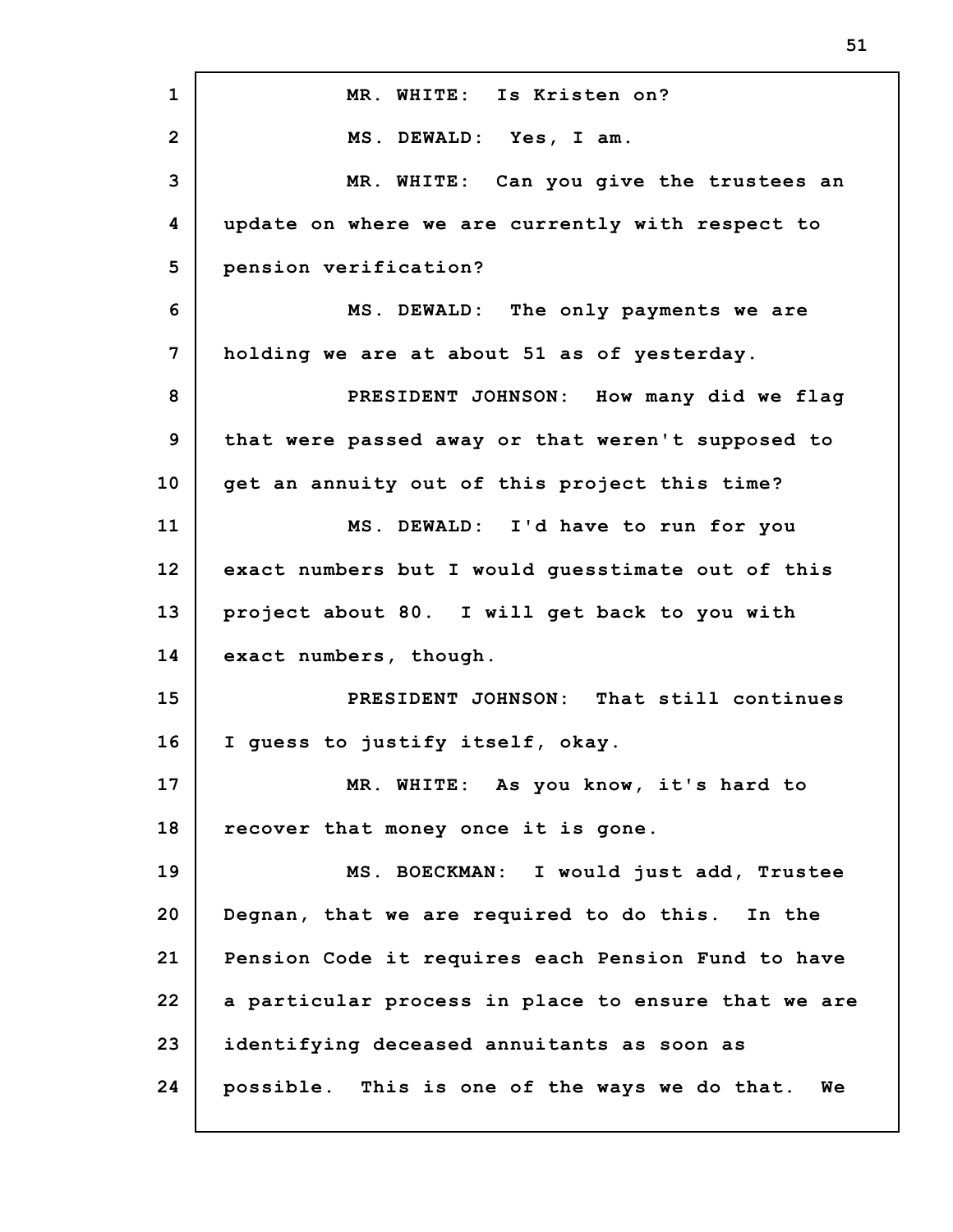**1 2 3 4 5 6 7 8 9 10 11 12 13 14 15 16 17 18 19 20 21 22 23 24 use third-party resources as well, state and federal records, things like that. But this is, as Kim highlighted, something that has really been beneficial to the Fund in identifying deceased annuitants who are no longer qualified to receive annuity benefits. TRUSTEE DEGNAN: Thank you. MR. WHITE: Moving over to the Executive Director Report. I wanted to brief the trustees on just four quick matters. One, per usual, is just our FOIA update. We received two FOIAs this month. One just seeking annuitant data. You know, names and typical information, trying to see who is getting paid. And then the second one was specific to mayors. We had a requester who is seeking information on how much our former mayors are getting paid and they requested the current but obviously they don't recognize the current mayor wouldn't be retired. PRESIDENT JOHNSON: Technically, that is probably only one person, right? MS. RUFFOLO: It is just one. It is just Mayor Daley.**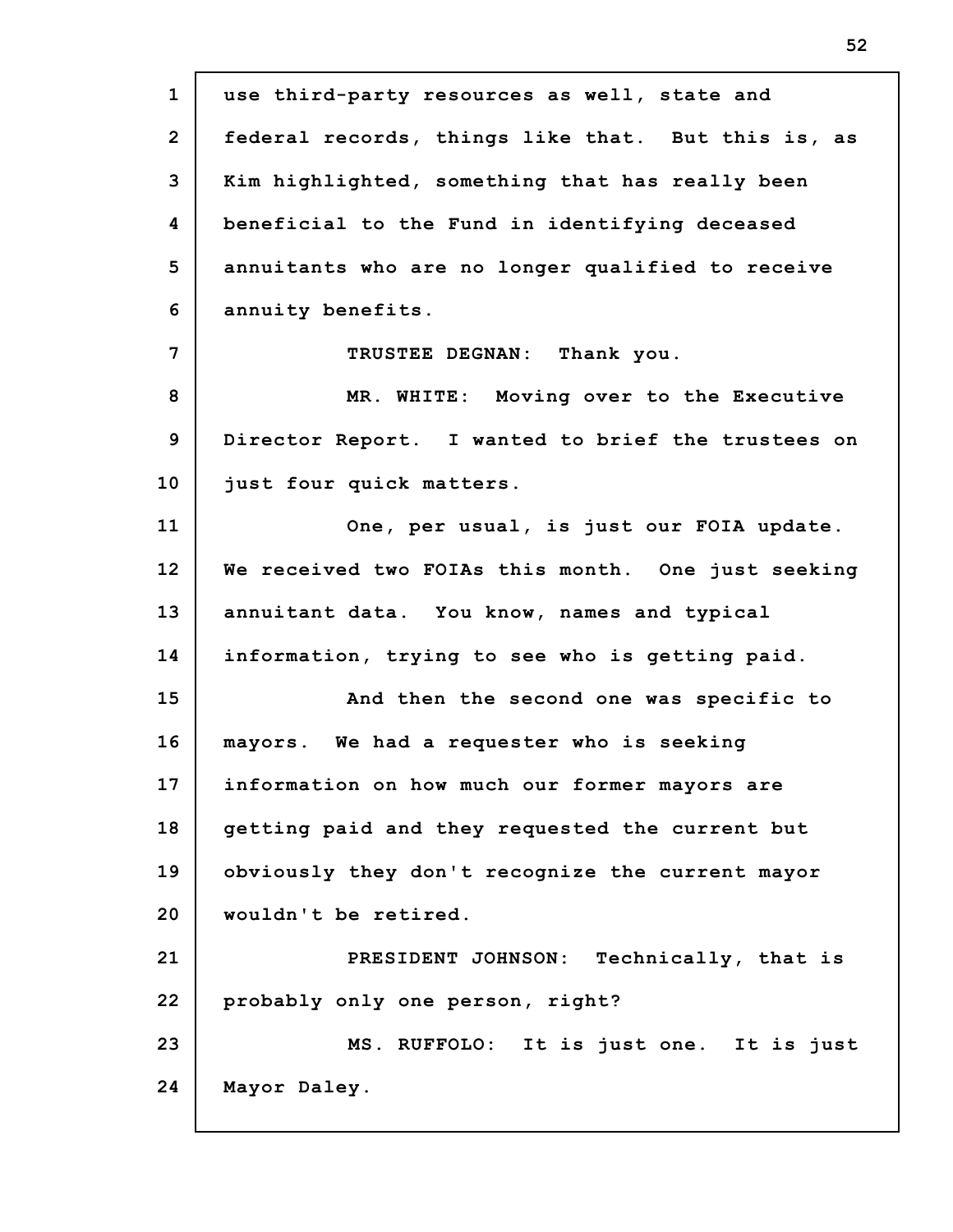| $\mathbf{1}$   | MR. WHITE: That information has been                |
|----------------|-----------------------------------------------------|
| $\overline{2}$ | provided.                                           |
| 3              | Then the next item on the agenda is                 |
| 4              | vaccinations. We've been talking with the City.     |
| 5              | The City reached out to all the Executive Directors |
| 6              | of the City Funds. They said eventually we are      |
| 7              | going to see if we can work-out a way as we create  |
| 8              | an opportunity for City employees to get vaccinated |
| 9              | we are going to include pension fund staff in the   |
| 10             | pool.                                               |
| 11             | PRESIDENT JOHNSON: They came out today              |
| 12             | by the end of the month that everybody is going to  |
| 13             | be eligible.                                        |
| 14             | MR. WHITE: There is a letter they want              |
| 15             | to formally invite us. The letter hasn't been sent  |
| 16             | out but we did meet earlier this week to just talk  |
| 17             | about and let us know that is what they intended to |
| 18             | do. I think that was fairly good news for all of    |
| 19             | us and that leads us at some point to discussions   |
| 20             | on when we will have staff back. But certainly      |
| 21             | once everyone has had an opportunity to be          |
| 22             | vaccinated, I think President Biden has suggested   |
| 23             |                                                     |
|                | by May, so I imagine a month or two after that we   |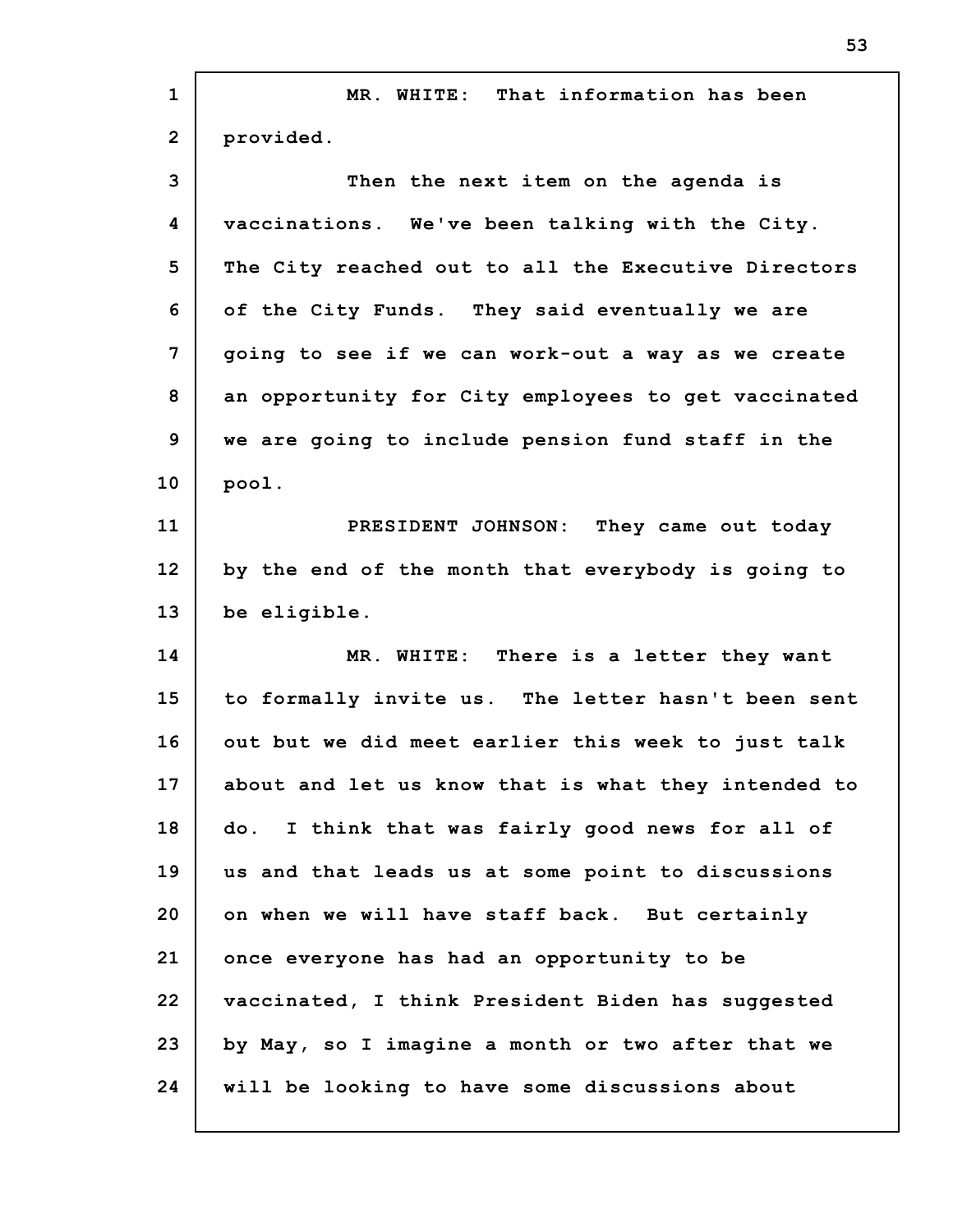**1 2 3 4 5 6 7 8 9 10 11 12 13 14 15 16 17 18 19 20 21 22 23 24 bringing people back. PRESIDENT JOHNSON: With the other funds, Police, Fire, Laborers, what is their staffing situation now as it pertains to the office? MR. WHITE: Nobody has people coming in. PRESIDENT JOHNSON: Permanently, nobody has anybody coming. MS. BOECKMAN: I think Police and Fire are doing pods. Well, I know Fire is. So, for instance, they will have half the office in for a portion of the week. It is a rotating schedule. They have two pods. So that there is not full staff in the office at any given time. They have been doing that since last June. I think Police is doing the same thing. They have some pods with people coming in. PRESIDENT JOHNSON: The sister funds, okay. MR. WHITE: Then we have an update on personnel. I just wanted to make the trustees aware we are advertising a position for an Administrative Clerk and the salary for that position is \$31,800, that one is currently on our website now.**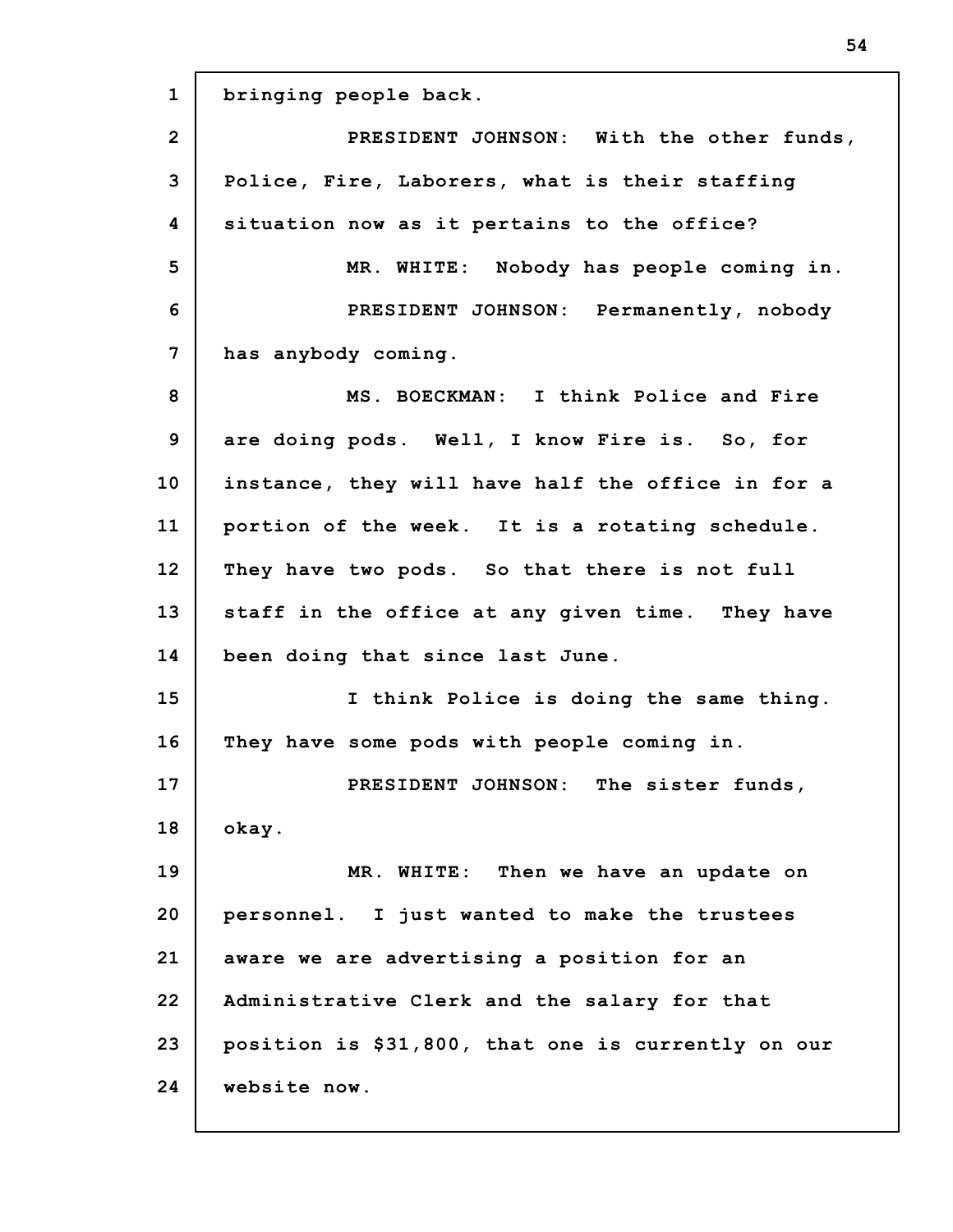**1 2 3 4 5 6 7 8 9 10 11 12 13 14 15 16 17 18 19 20 21 22 23 24 As you are aware, we recently advertised two positions for Benefits Counselor and Business Systems Analyst and we have a fair amount of candidates. Interviews should be starting in the next week or so for both of those positions. PRESIDENT JOHNSON: Very good. MR. WHITE: The last item is our 100-year anniversary. The vendor we have been working with should be in attendance at our board meeting next month. We have some pretty interesting branding and marketing ideas that we are working through. PRESIDENT JOHNSON: Rob, this is something that we had talked about previously. The Pension Fund turns 100 in June I believe. MR. WHITE: June 21st. PRESIDENT JOHNSON: Part of the idea was to kind of play up the fact that our members' pensions have been around for 100 years. I am sure you have heard it a lot. You are paying in a pension you are not going to get. And so this is a great opportunity to highlight the fact that the Fund has been around for 100 years and will be around for another 100. Some catchy thing to give our members, tell our members, or**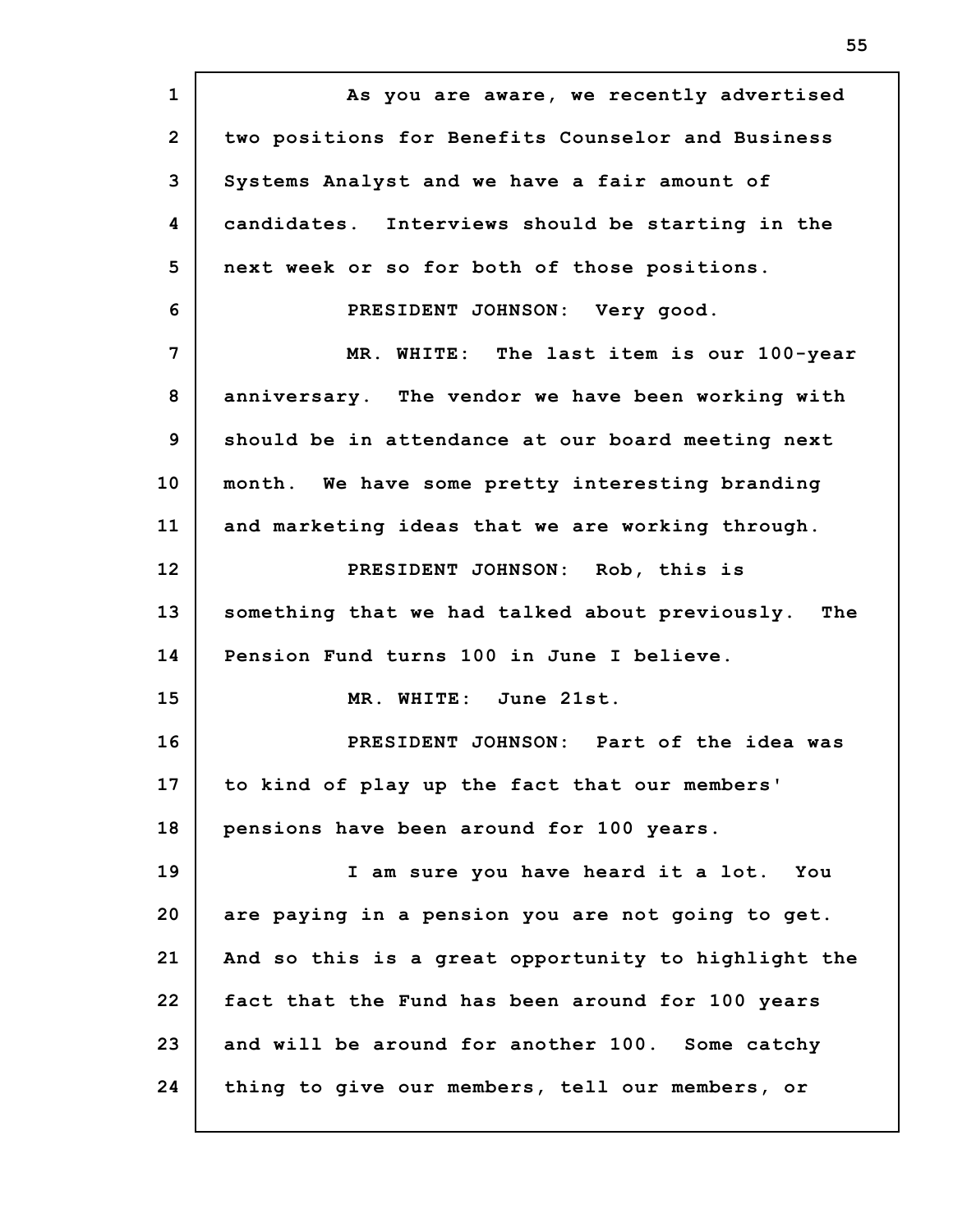**1 2 3 4 5 6 7 8 9 10 11 12 13 14 15 16 17 18 19 20 21 22 23 24 something like that. It also engages them a little bit more in the Pension Fund and just that kind of aspect of things for the members. TRUSTEE DEGNAN: I see, okay. MR. WHITE: Any questions on the Executive Director Report? PRESIDENT JOHNSON: Is Administrative Policy next? MR. WHITE: Yes, the Administrative Policy is next. So as we move to the Administrative Policy, we'll see that there are a couple of items here. One is just a change in the policy and this is a clean version of it. I think Donna also just added sort of a markup, but I will describe sort of what we changed in the old policy. Three things. One, at the beginning we really just kind of discuss what really governs overtime, which is the Fair Labors Standard Act. We reference when overtime is paid and the fact it also covers some employees and some employees are exempt. PRESIDENT JOHNSON: I don't really see**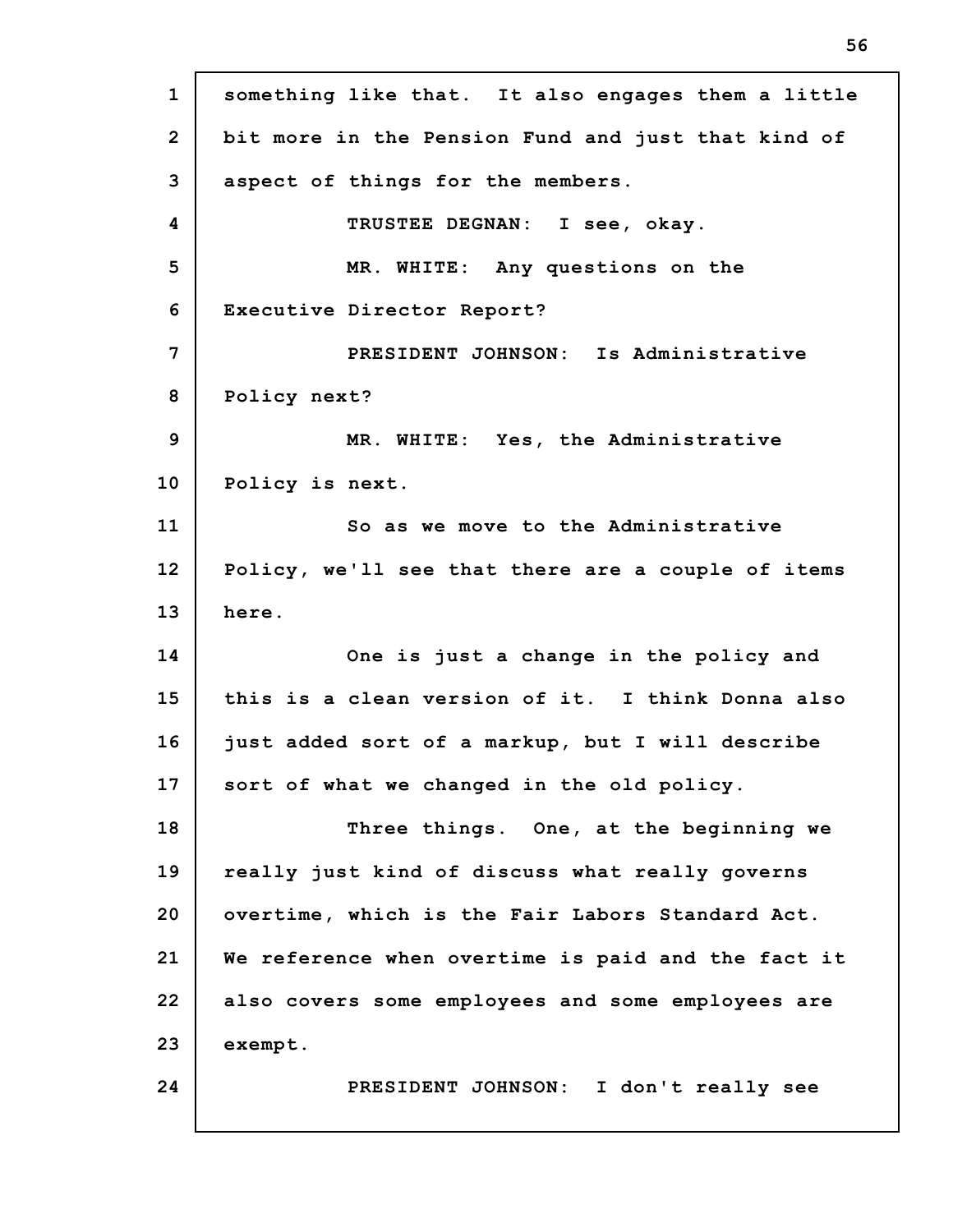**1 2 3 4 5 6 7 8 9 10 11 12 13 14 15 16 17 18 19 20 21 22 23 24 overtime in our Budget much. MR. WHITE: It is a rarity. But the second item we have in here today is really just to kind of close out the books on the overtime/comp time that is there. We have got a new policy and I want to make sure we clear everything out. Primarily because one of the folks who is on the list retired and there was a payment due and we don't want to make a payment like this that we may be required to make without making sure the Board knows and is comfortable with it. Here is the list here in terms of overtime and comp time that is accumulated. You will see the total amount is about \$12,000. The largest payment, it's not clear exactly when this comp time was earned, but it was apparently more than five years ago and it has been on the books. One of the things that we changed in this policy -- well, three things. One, we define who gets overtime and who doesn't. Then also we make it clear that overtime can only be awarded with consultation with the Executive Director because we want to make sure that we don't have a situation**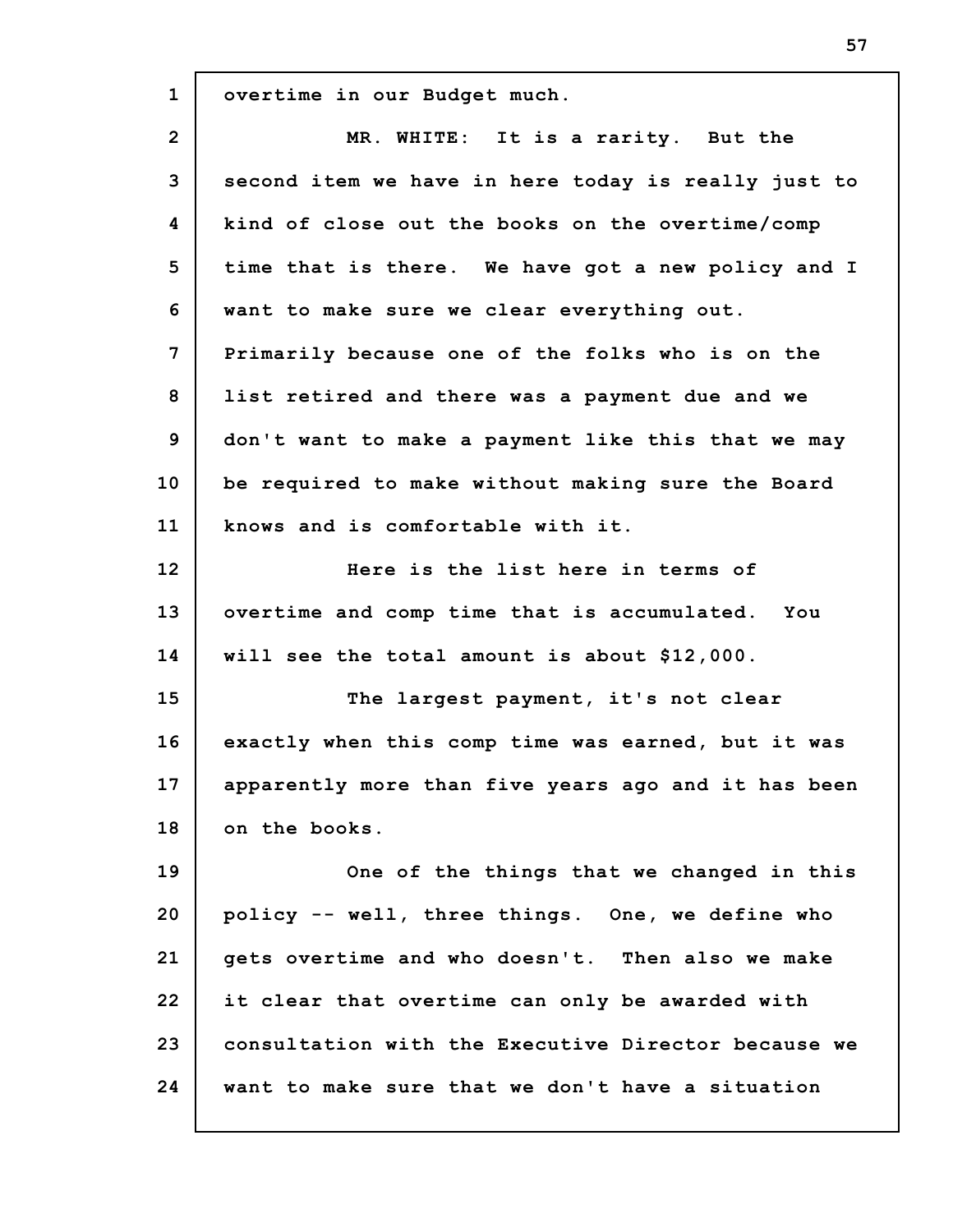**1 2 3 4 5 6 7 8 9 10 11 12 13 14 15 16 17 18 19 20 21 22 23 24 where there is overtime or comp time and the Executive Director is not aware of it so that is the second change. The third change is we minimize the amount of overtime that could be carried over. On the old policy, it was like up to 240 hours. We cut it down to 80 hours as the max that you can carry over. Also, we encourage, if you get comp time, we want the managers to make sure they have utilized the comp time within 90 days of receiving it. Those are the primary changes that we made to the policy. PRESIDENT JOHNSON: I mean, I get the carrying over aspect. But if you earn comp time with the explanation that you have to burn it in 90 days, doesn't that kind of -- MR. WHITE: Managers are requested to encourage eligible staff members to utilize it. PRESIDENT JOHNSON: Encourage, it is not required. MR. WHITE: Not required. PRESIDENT JOHNSON: How many of our**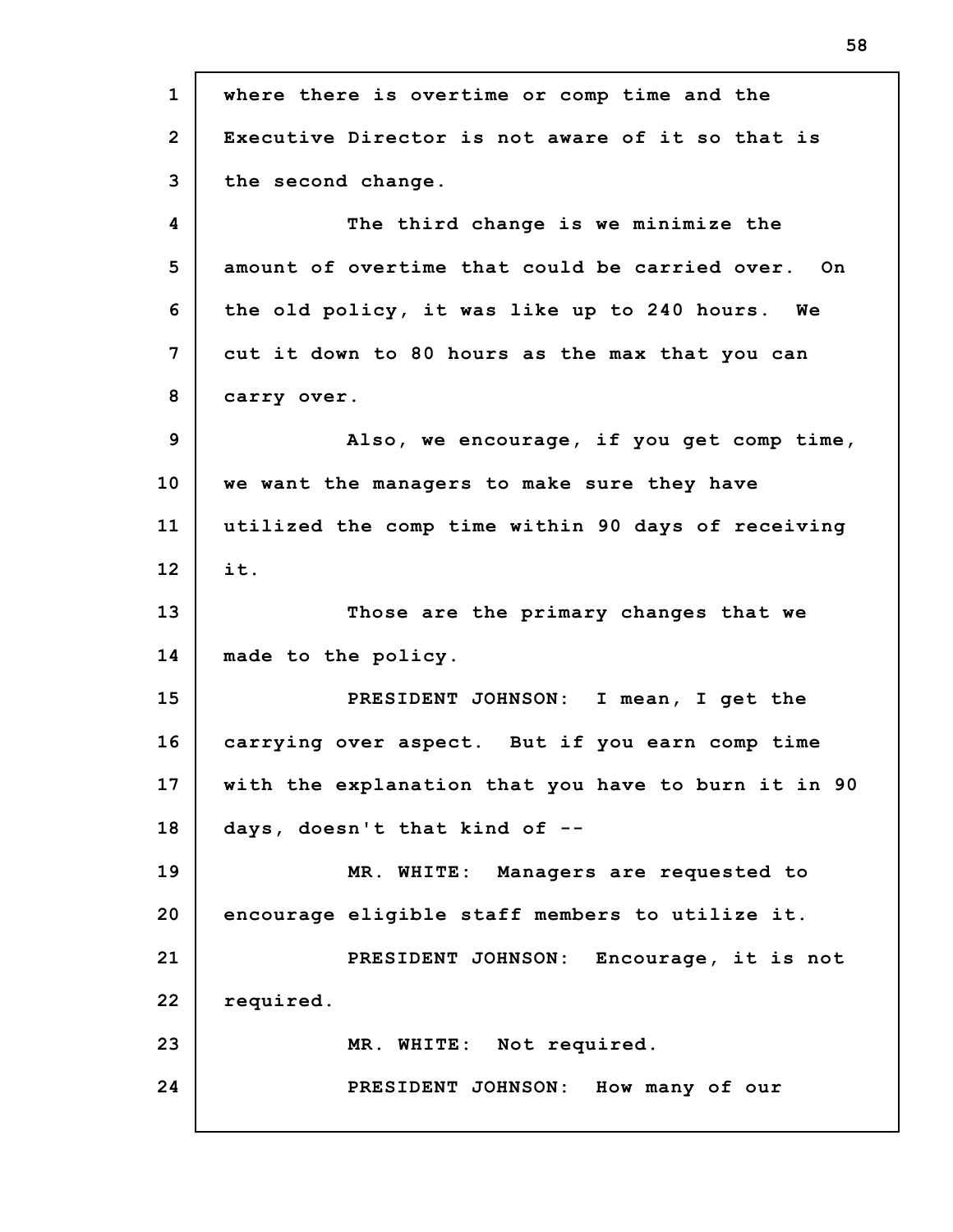**1 2 3 4 5 6 7 8 9 10 11 12 13 14 15 16 17 18 19 20 21 22 23 24 employees are available for overtime/comp time? MR. WHITE: We haven't done a complete analysis of who meets what exemptions. PRESIDENT JOHNSON: Then everybody eligible for overtime can either choose comp or cash? PRESIDENT JOHNSON: I think that is an employer -- certainly, with collective bargaining situations, I think the contract controls it but I think outside of that -- PRESIDENT JOHNSON: I am not talking about here. MR. WHITE: Here, I think the way we have written it, it is an employer decision. PRESIDENT JOHNSON: I mean, how are we deciding -- I mean, I will pay you cash but I am going to pay you comp time. MR. WHITE: For the most part, unless it is somebody who retires with comp time on the books, we want encourage folks to use comp time to burn it off. PRESIDENT JOHNSON: If they work overtime, the first choice would be to pay them in comp time?**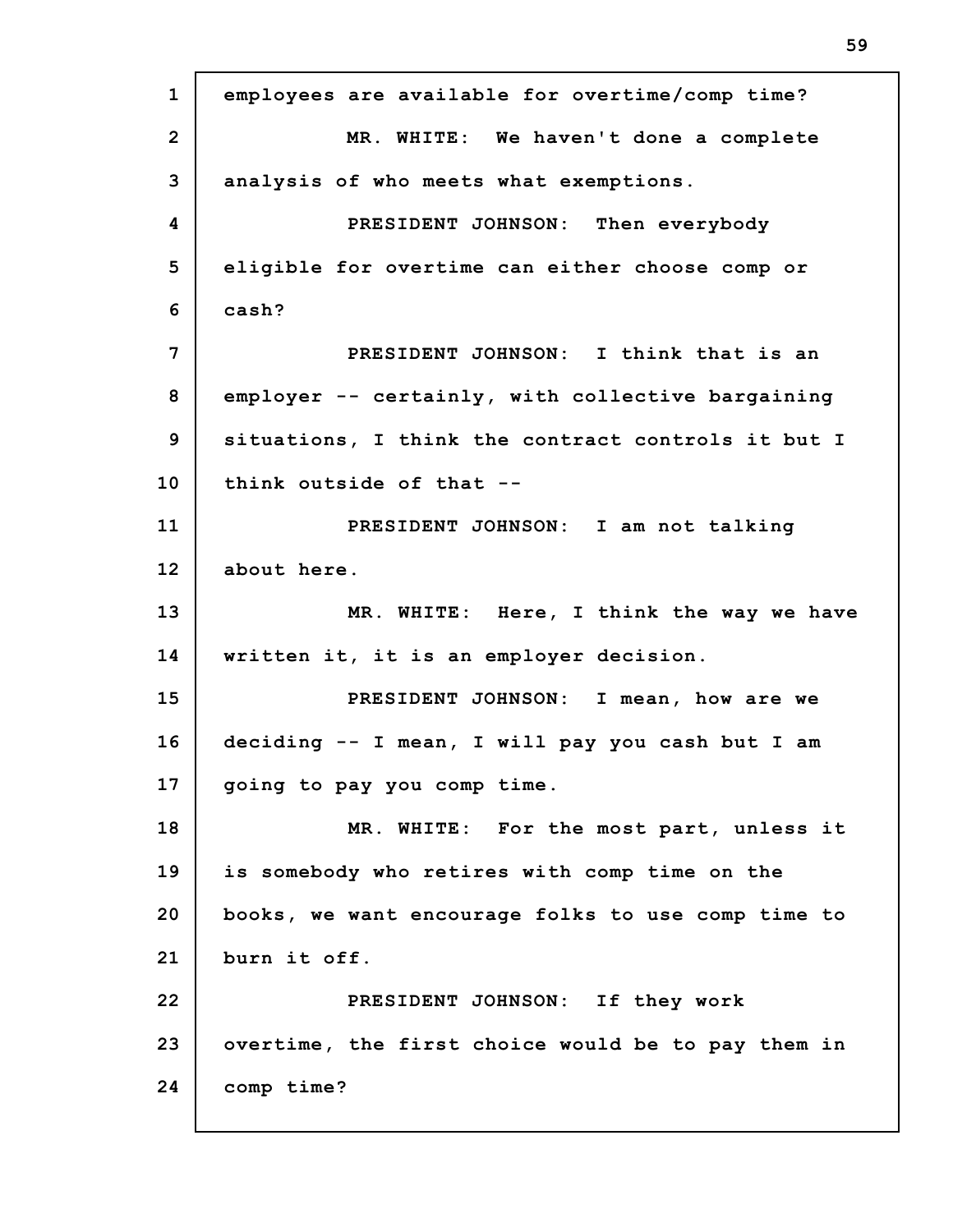| $\mathbf{1}$   | MR. WHITE: Yes. Time and a half but it              |
|----------------|-----------------------------------------------------|
| $\overline{2}$ | is comp time.                                       |
| 3              | PRESIDENT JOHNSON: Okay. I know for                 |
| 4              | some of the City departments they get an edit sheet |
| 5              | and when they work overtime, it is all documented   |
| 6              | and they keep track of it, whoever the timekeeper   |
| 7              | is, and then they check cash or comp, whatever they |
| 8              | want. I don't know. I am just saying. Verma or      |
| 9              | Rob can speak because we don't have comp time yet   |
| 10             | but it is something that I am familiar with.        |
| 11             | MR. WHITE: The primary concern is                   |
| 12             | hopefully we minimize the amount of overtime and    |
| 13             | comp time. So, certainly, we want to be vigilant    |
| 14             | and mindful of what we are doing.                   |
| 15             | There are situations that come up,                  |
| 16             | especially with some of the administrative staff,   |
| 17             | where we want to get something out, it needs to get |
| 18             | out.                                                |
| 19             | PRESIDENT JOHNSON: There is going to be             |
| 20             | overtime costs. It is just a matter of the process  |
| 21             | of cash, comp, how much. I am just asking the       |
| 22             | question.                                           |
| 23             | MEMBER SONI: On the City side, at least             |
| 24             | every CBA dictates how comp time or overtime is     |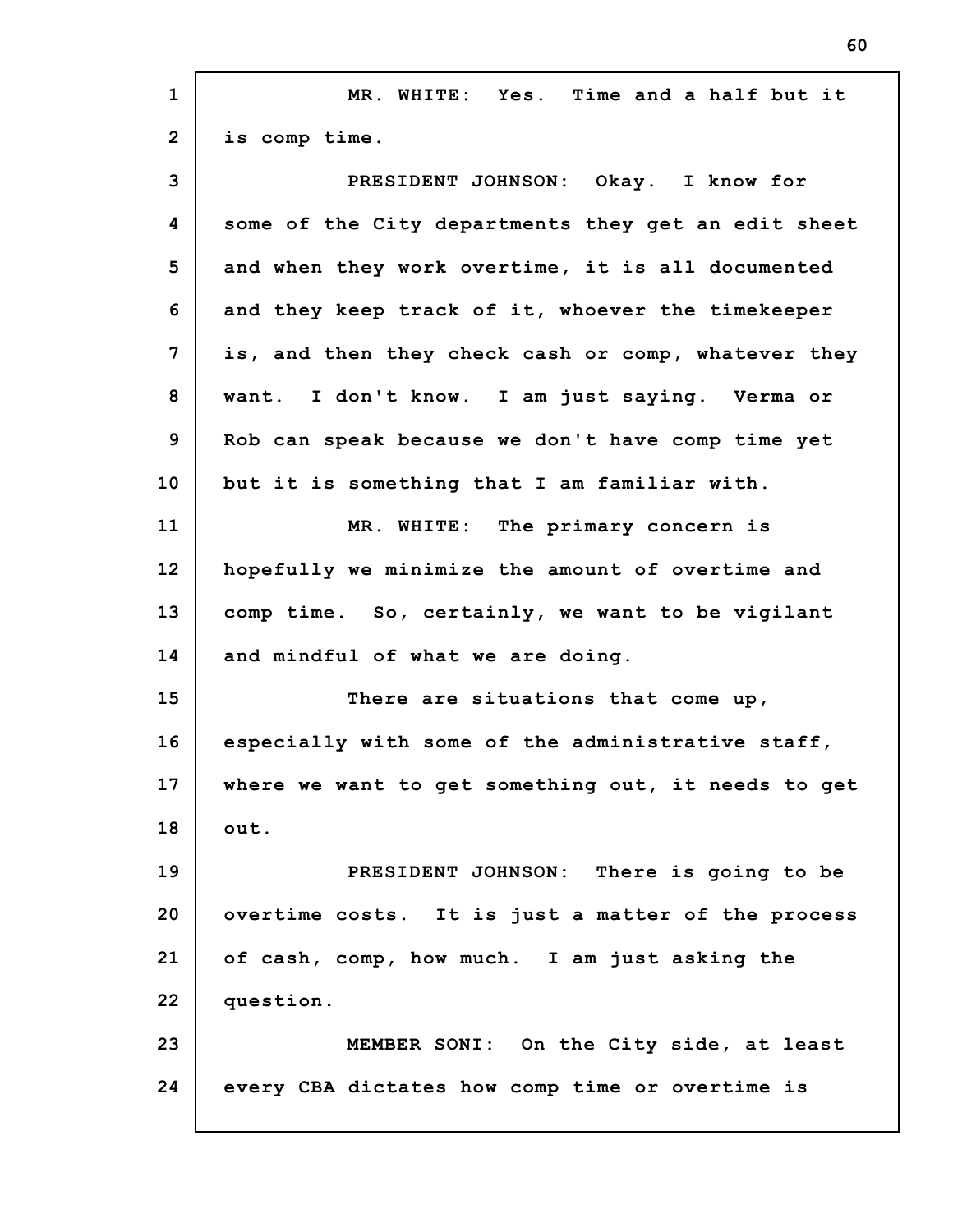| $\mathbf{1}$    | paid. For the CBAs that we have for AFSCME,        |
|-----------------|----------------------------------------------------|
| $\overline{2}$  | because it is a 35-hour work week that they get    |
| 3               | paid, since lunch is unpaid, they have five hours  |
| 4               | of comp time which needs to be used within three   |
| 5               | months. Or after that, above that, it is overtime. |
| 6               | Like weekends are overtime, things like that.      |
| 7               | Maybe that is a good one to look at                |
| 8               | because most of the staff is administrative and    |
| 9               | would probably match up under the AFSCME rules.    |
| 10 <sub>1</sub> | PRESIDENT JOHNSON: Okay, that is                   |
| 11              | something to look at.                              |
| 12              | MR. WHITE: Certainly, we can consider              |
| 13              | this a first draft and we can bring it back next   |
| 14              | month with these comments in mind but we certainly |
| 15              | wanted to put it out there.                        |
| 16              | My primary concern at looking at it was            |
| 17              | just making sure that I knew that we were doing    |
| 18              | overtime. But beyond that the payment -- because I |
| 19              | don't think we have a big overtime problem here so |
| 20              | because of that I am not overly concerned.         |
| 21              | And if it is a matter of doing things              |
| 22              | more consistently with the AFSCME Collective       |
| 23              | Bargaining Agreement, I am more than comfortable   |
| 24              | with that. Sarah and I can pull that up and look   |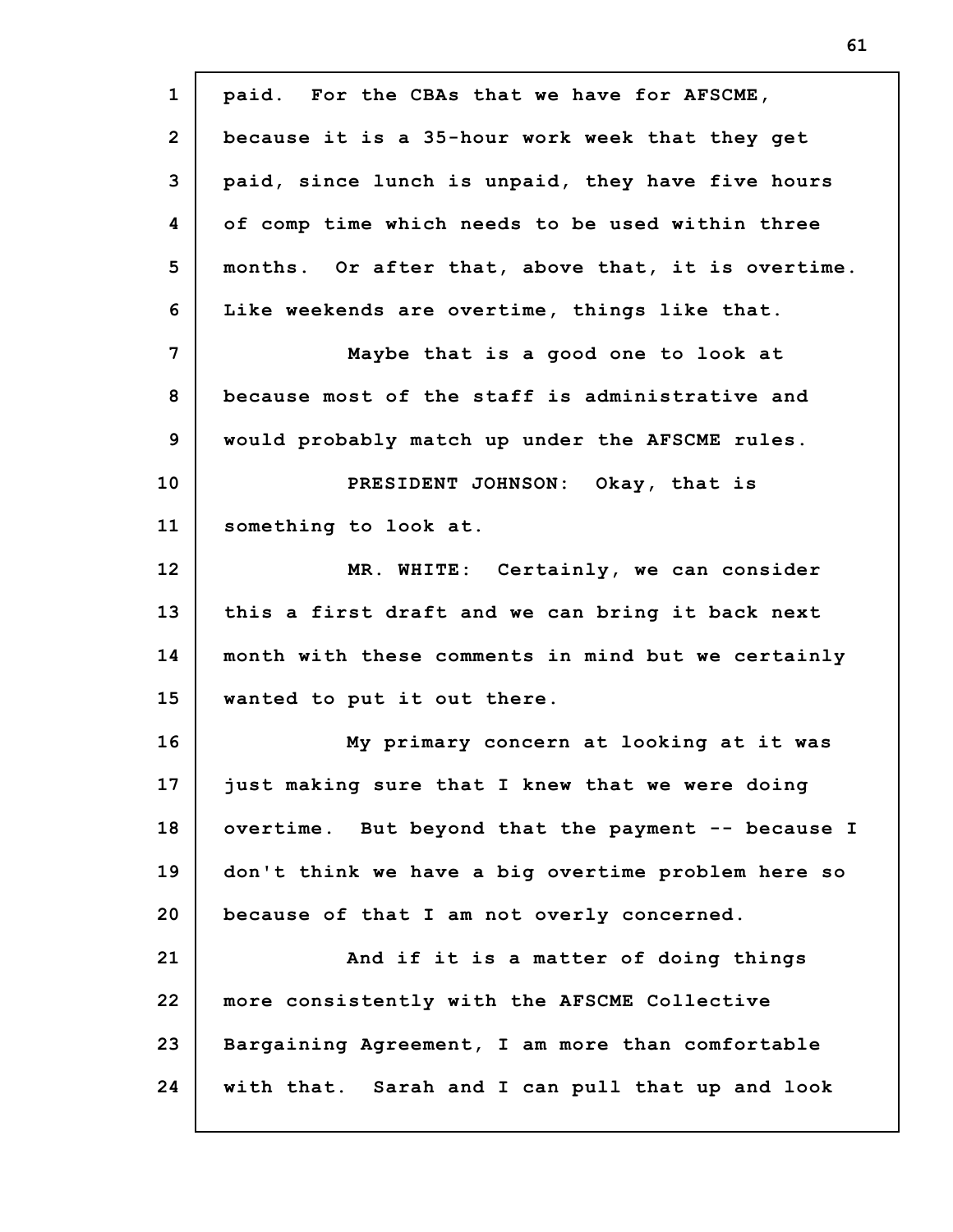**1 2 3 4 5 6 7 8 9 10 11 12 13 14 15 16 17 18 19 20 21 22 23 24 through it. And, certainly, with my previous background, I worked with Collective Bargaining Agreements, and that is not a big deal at all. The one item where we do want Board approval is to payout and/or burn. One of the individuals has left. PRESIDENT JOHNSON: We need a motion for this? MR. WHITE: Yes. PRESIDENT JOHNSON: Do I have a motion for the payouts of comp time from previously accrued time? TRUSTEE THOMPSON: Motion by Thompson. Is there a second? TRUSTEE DEGNAN: Second. PRESIDENT JOHNSON: Seconded by Mr. Degree. Roll call vote, please. MS. HANSEN: Trustee Johnson. PRESIDENT JOHNSON: Yes, ma'am. MS. HANSEN: Trustee Degnan. TRUSTEE DEGNAN: Yes. MS. HANSEN: Trustee Soni. TRUSTEE SONI: Yes. MS. HANSEN: Trustee Thompson.**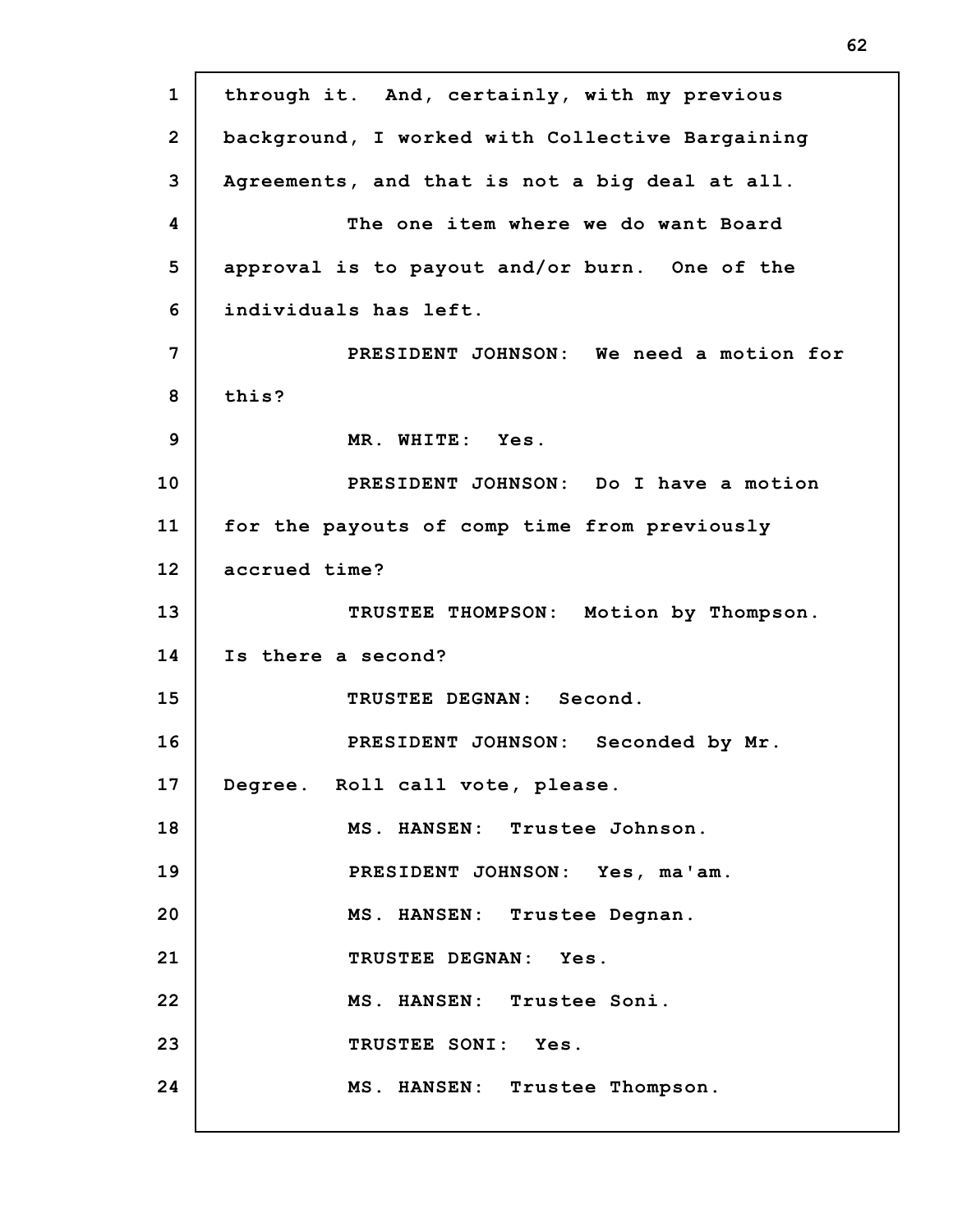**1 2 3 4 5 6 7 8 9 10 11 12 13 14 15 16 17 18 19 20 21 22 23 24 TRUSTEE THOMPSON: Yes. MS. HANSEN: Trustee Conyears-Ervin. TRUSTEE CONYEARS-ERVIN: Yes. MS. HANSEN: Motion carries. PRESIDENT JOHNSON: Next up will be Legal Update. MS. BOECKMAN: I do not have much to report today. Included in your materials is your litigation case status report. There is nothing overly significant included in that report. I would note that with respect to Underwood, the judge has postponed it for status hearing at the end of April. There might be more to report at next month's meeting. The one matter that's not on the litigation report that I wanted to bring up, that I spoke to Dennis, Stacey and other members of your staff regarding yesterday, is a letter that President Johnson got from a Fund member, Mr. Rivera, who is currently receiving an annuity from this fund. PRESIDENT JOHNSON: Please, explain to me what that is about. MS. BOECKMAN: Mr. Rivera retired by his**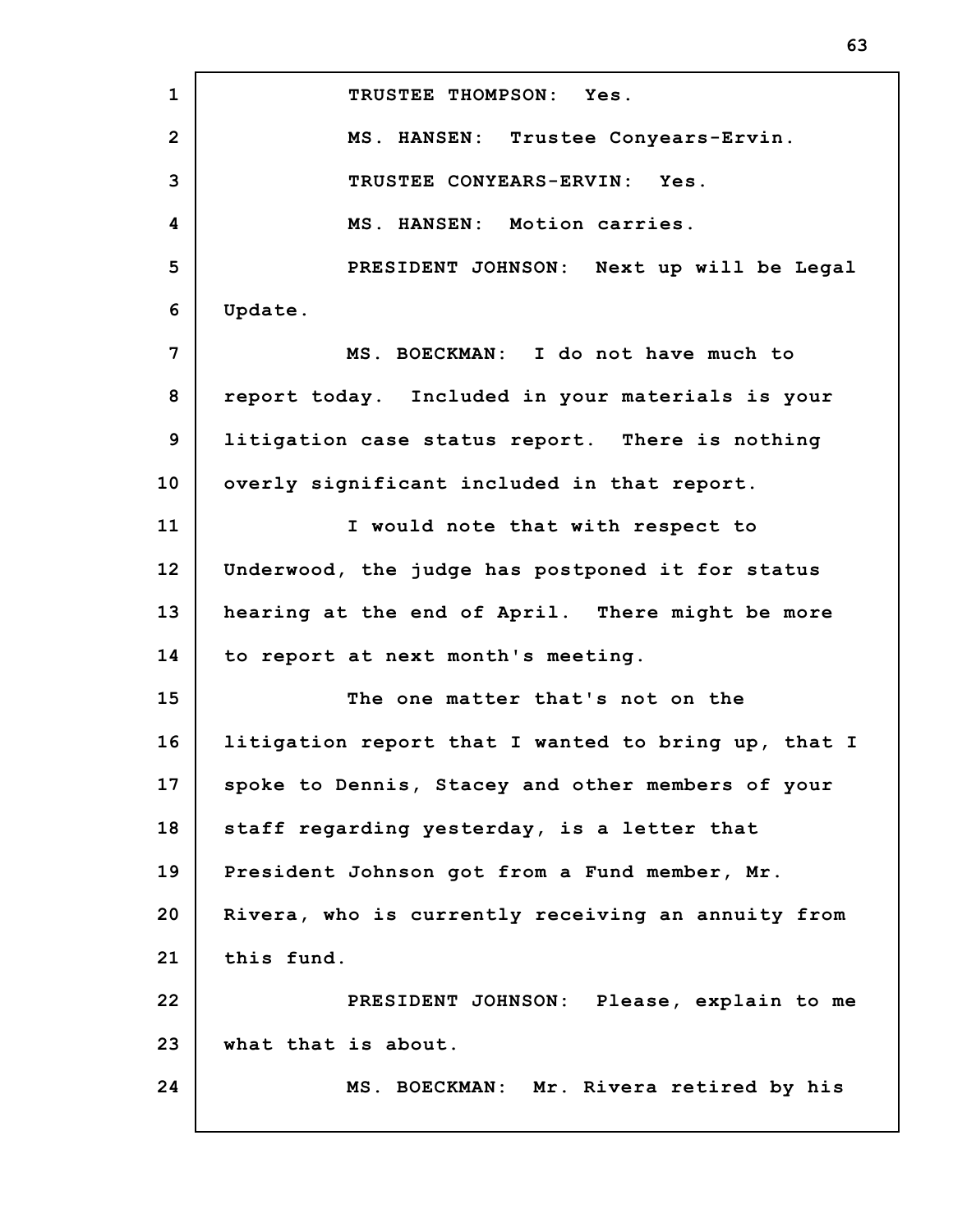**1 2 3 4 5 6 7 8 9 10 11 12 13 14 15 16 17 18 19 20 21 22 23 24 own volition and started to receive an annuity. I don't have the exact date in front of me. Stacey, Dennis, do you know about when he retired? MS. RUFFOLO: I am looking right now. MR. WHITE: I want to say it was November, 2019. MS. BOECKMAN: I thought it was in the last couple of years. So he retired, started receiving an annuity, and then went and started working for an employer that is covered by the Cook County Pension Fund. What Mr. Rivera would like to have happen is for the Board to undo his retirement with the Municipal Fund so that he could get the benefit of his time here and his time with Cook County and receive a reciprocal annuity. There is no mechanism in the Pension Code in Article 8 that allows you to un-retire for this type of purpose. So we have had multiple conversations with Mr. Rivera at our office. I know the Cook County Pension Fund has had multiple conversations with Mr. Rivera. I know our Fund has had multiple conversations with Mr. River. And now he has**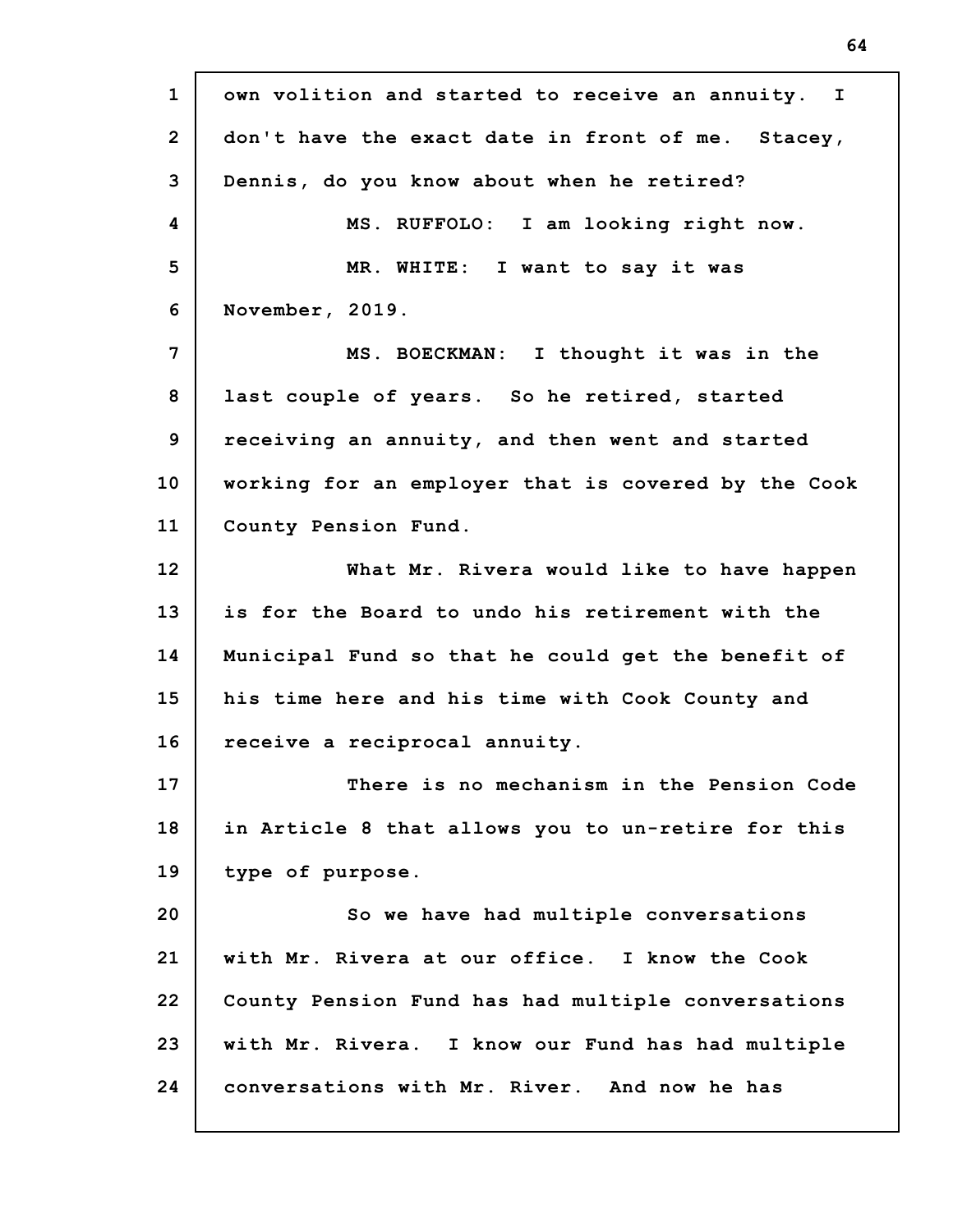| $\mathbf{1}$   | reached out to President Johnson and he may be      |
|----------------|-----------------------------------------------------|
| $\overline{2}$ | reaching out to other board members as well.        |
| 3              | PRESIDENT JOHNSON: Let me figure out                |
| 4              | real quick here. He is drawing a pension from the   |
| 5              | Municipal Fund and when he started at Cook County   |
| 6              | he basically started as a Tier 2 member then and he |
| $\overline{7}$ | is paying out --                                    |
| 8              | MS. RUFFOLO: No, he's still a Tier 1.               |
| 9              | PRESIDENT JOHNSON: He's paying into Cook            |
| 10             | County then as a Tier 1 into a new pension?         |
| 11             | MS. BOECKMAN: Correct, he's paying into             |
| 12             | a new pension. He certainly has the statutory       |
| 13             | right to qualify for a separate annuity from Cook   |
| 14             | County if he works long enough with Cook County.    |
| 15             | There is nothing that prohibits him from receiving  |
| 16             | an annuity from Cook County and an annuity from the |
| 17             | Municipal Fund.                                     |
| 18             | His issue is, I think, he is concerned              |
| 19             | that he won't work long enough at Cook County and   |
| 20             | he wants to be able to combine his Municipal and    |
| 21             | Cook County time to get the benefit of an increased |
| 22             | annuity under the Reciprocal Act.                   |
| 23             | PRESIDENT JOHNSON: It is like when you              |
| 24             | resign from the City, you cannot undo that. And it  |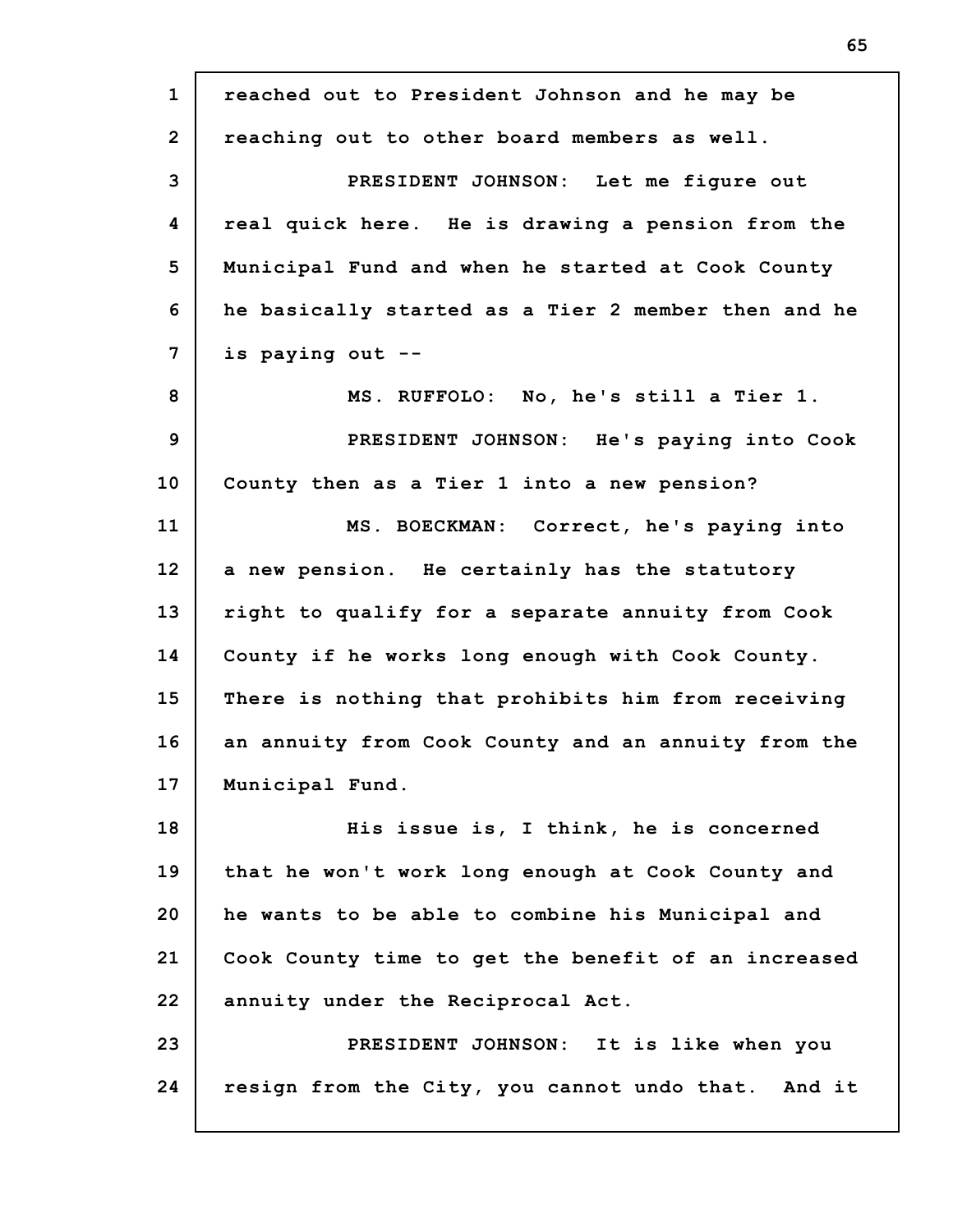| $\mathbf{1}$    | is like when you start drawing a pension, you      |
|-----------------|----------------------------------------------------|
| $\overline{2}$  | cannot undo your pension annuity then.             |
| 3               | MS. BOECKMAN: Yes, sir, exactly. There             |
| 4               | is no mechanism in Article 8 that allows us to do  |
| 5               | that. Not to mention, when you receive an annuity  |
| 6               | and the Board formally approves an annuity, it is  |
| 7               | what we call a final administrative decision. What |
| 8               | that means is that an annuitant, if he or she      |
| 9               | disagrees with the annuity or the disability       |
| 10 <sub>1</sub> | benefit that you approve, has 35 days under the    |
| 11              | Administrative Review Law to appeal that decision  |
| 12              | in Circuit Court.                                  |
| 13              | It gives finality to annuitants that they          |
| 14              | know the decisions that you make as a board are    |
| 15              | final and if they want to challenge that they have |
| 16              | a mechanism in Circuit Court to do so. That is     |
| 17              | statutory, we can't do anything about it.          |
| 18              | What we have told Mr. Rivera is that               |
| 19              | there isn't a mechanism under Article 8 to allow   |
| 20              | him to do this.                                    |
| 21              | Further, under the Administrative Review           |
| 22              | Act, after you started receiving your annuity, you |
| 23              | have 35 days to appeal or to try to undo that if   |
| 24              | you felt that the Pension Board acted in error.    |
|                 |                                                    |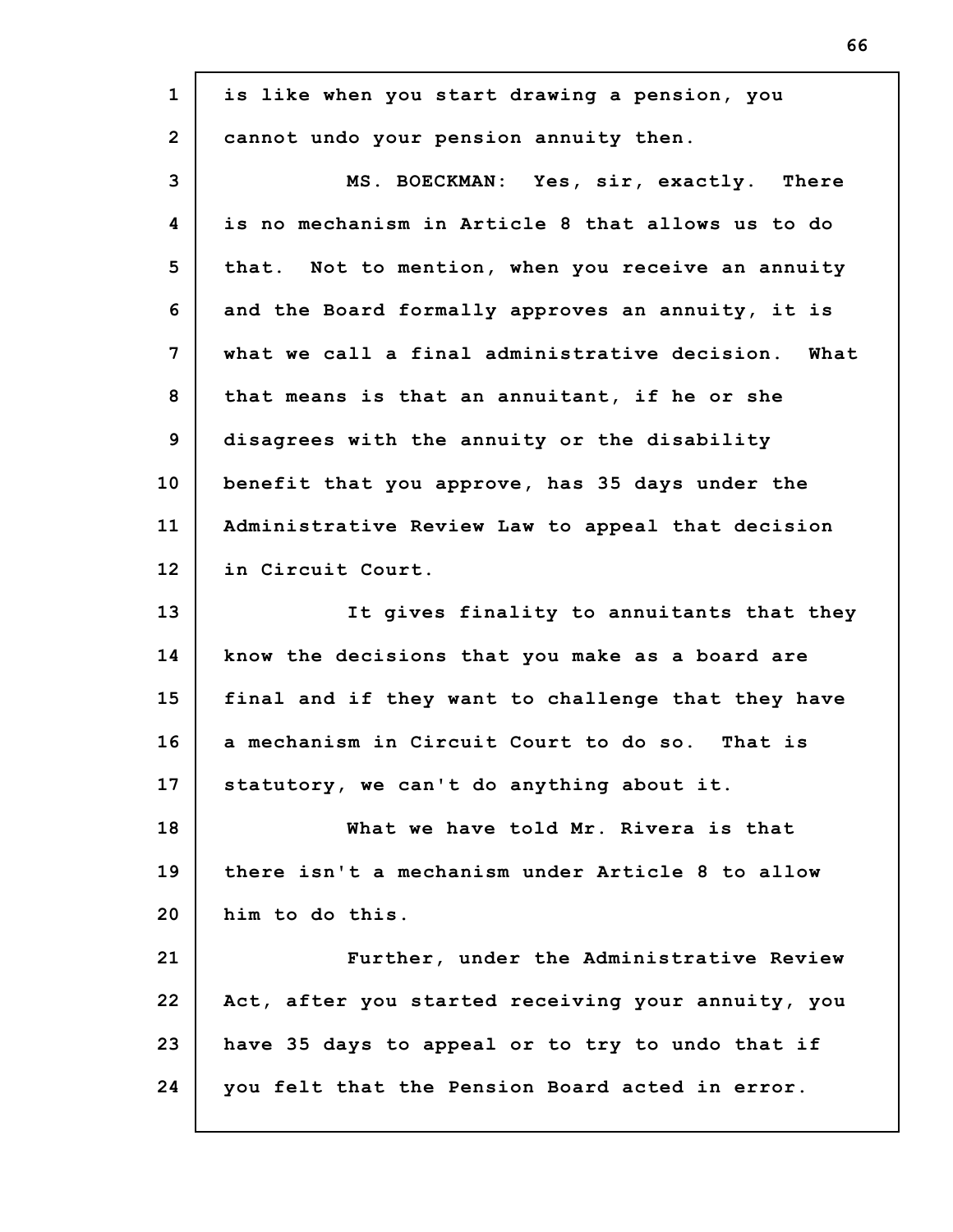| $\mathbf{1}$   | He, of course, did not do that. Here we are three   |  |  |  |  |  |
|----------------|-----------------------------------------------------|--|--|--|--|--|
| $\overline{2}$ | years later and he is asking to undo this.          |  |  |  |  |  |
| 3              | So from a legal perspective, we really              |  |  |  |  |  |
| 4              | think that Mr. Rivera has two options. He can file  |  |  |  |  |  |
| 5              | an action in Circuit Court seeking a declaratory    |  |  |  |  |  |
| 6              | judgment action. Basically having a judge say,      |  |  |  |  |  |
| $\overline{7}$ | notwithstanding the fact that there is no provision |  |  |  |  |  |
| 8              | in Article 8 that allows this, we believe that the  |  |  |  |  |  |
| 9              | Pension Board is in error and should allow Mr.      |  |  |  |  |  |
| 10             | Rivera to undo the pension that he received. That   |  |  |  |  |  |
| 11             | is one option, he could go to court and get a       |  |  |  |  |  |
| 12             | declaratory judgment action.                        |  |  |  |  |  |
| 13             | The second is he could introduce                    |  |  |  |  |  |
| 14             | legislation. And I would note that there is         |  |  |  |  |  |
| 15             | actually pending legislation right now for the      |  |  |  |  |  |
| 16             | Firemen's Fund and the Police Fund that would allow |  |  |  |  |  |
| 17             | a member to un-retire and receive an occupational   |  |  |  |  |  |
| 18             | disease benefit if that member had received an      |  |  |  |  |  |
| 19             | annuity for less than five years and contracted a   |  |  |  |  |  |
| 20             |                                                     |  |  |  |  |  |
|                | disease that would qualify as an occupational       |  |  |  |  |  |
| 21             | disease benefit.                                    |  |  |  |  |  |
| 22             | Now, again that is very specific. It is             |  |  |  |  |  |
| 23             | trying to help those firefighters and police        |  |  |  |  |  |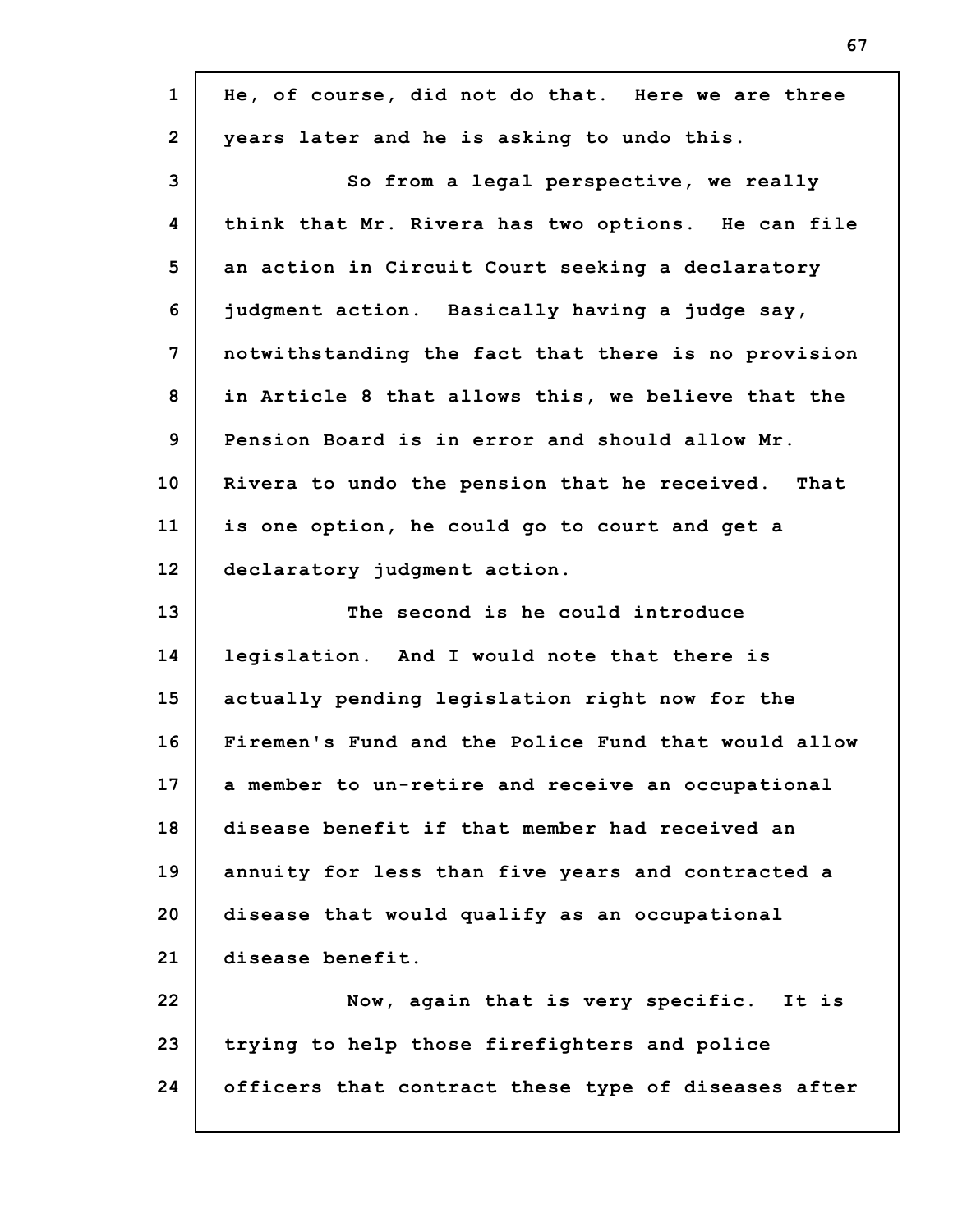| $\mathbf{1}$   | retirement. But I raise it to show you that there  |  |  |  |  |  |  |
|----------------|----------------------------------------------------|--|--|--|--|--|--|
| $\overline{2}$ | isn't a general grant of authority to un-retire in |  |  |  |  |  |  |
| 3              | any of the articles. There has to be specific      |  |  |  |  |  |  |
| 4              | language in the statute that authorizes the Board  |  |  |  |  |  |  |
| 5              | to do that, which is why the General Assembly is   |  |  |  |  |  |  |
| 6              | considering it in that limited circumstance for    |  |  |  |  |  |  |
| 7              | occupational disease benefits for Article 6 and    |  |  |  |  |  |  |
| 8              | Article 5. So that is just an example but that is  |  |  |  |  |  |  |
| $\mathbf{9}$   | something that he could also pursue.               |  |  |  |  |  |  |
| 10             | As far as this Board is concerned, it              |  |  |  |  |  |  |
| 11             | would be our recommendation that you don't do      |  |  |  |  |  |  |
| 12             | anything at this time. We are happy to work with   |  |  |  |  |  |  |
| 13             | Dennis and Stacey and your staff to reach out to   |  |  |  |  |  |  |
| 14             | Mr. Rivera and reiterate what we have told him in  |  |  |  |  |  |  |
| 15             | the past.                                          |  |  |  |  |  |  |
| 16             | PRESIDENT JOHNSON:<br>Okay. I am fine with         |  |  |  |  |  |  |
| 17             | that, if you want to talk with him again then.     |  |  |  |  |  |  |
| 18             | MR. WHITE: Maybe even a letter.                    |  |  |  |  |  |  |
| 19             | MS. BOECKMAN: Yes.                                 |  |  |  |  |  |  |
| 20             | PRESIDENT JOHNSON: A letter or                     |  |  |  |  |  |  |
| 21             | something.                                         |  |  |  |  |  |  |
| 22             | MR. WHITE: Do you have anything else,              |  |  |  |  |  |  |
| 23             | Sarah?                                             |  |  |  |  |  |  |
| 24             | MS. BOECKMAN: No, that was it, unless              |  |  |  |  |  |  |
|                |                                                    |  |  |  |  |  |  |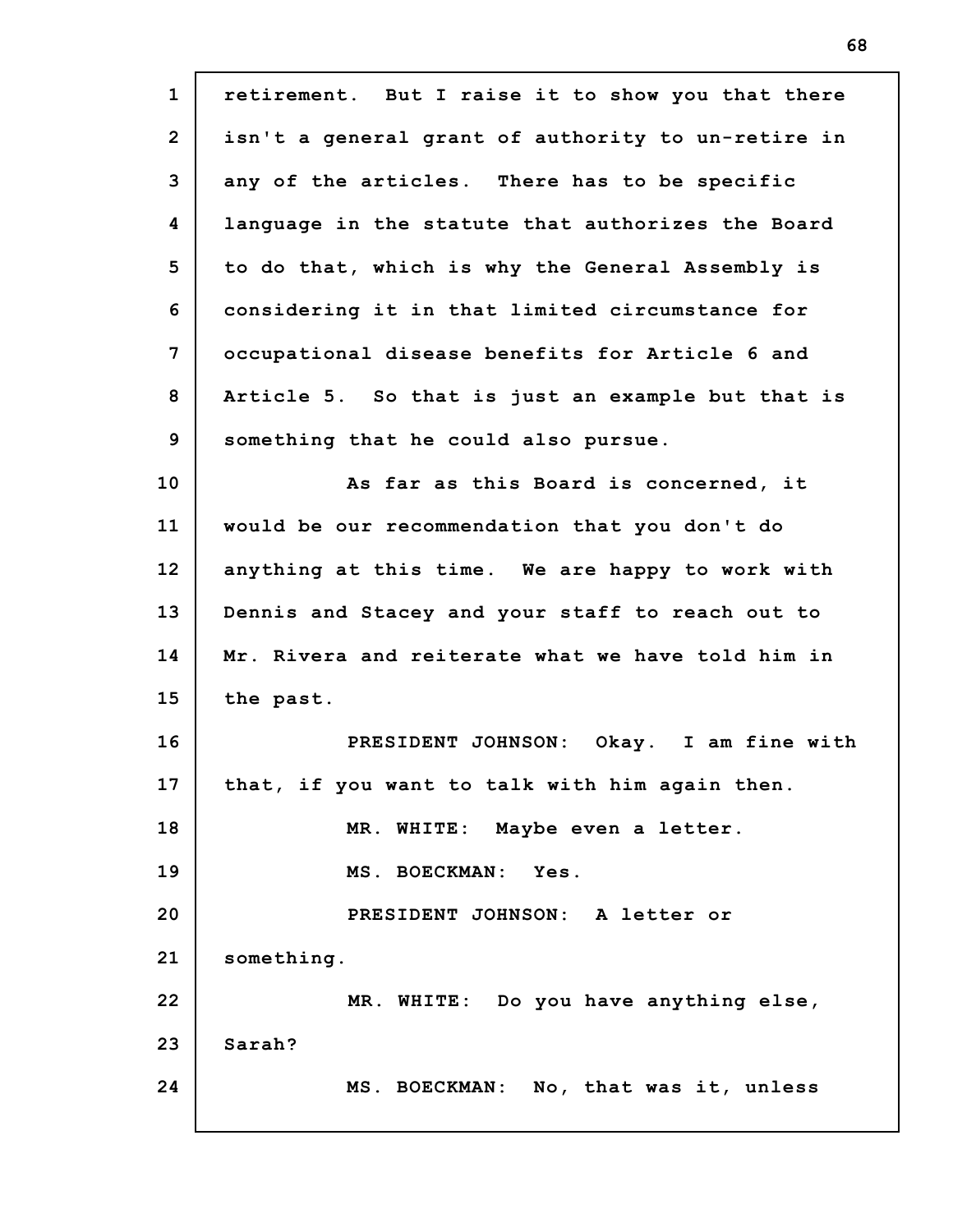| $\mathbf{1}$   | has anyone any questions about the case status      |  |  |  |  |  |
|----------------|-----------------------------------------------------|--|--|--|--|--|
| $\overline{2}$ | report.                                             |  |  |  |  |  |
| 3              | PRESIDENT JOHNSON: The union leave of               |  |  |  |  |  |
| 4              | absence, I know that was still kind of hanging in   |  |  |  |  |  |
| 5              | the wind a little bit, right? Should that be        |  |  |  |  |  |
| 6              | wrapping up?                                        |  |  |  |  |  |
| 7              | MS. BOECKMAN: It is still hanging in the            |  |  |  |  |  |
| 8              | wind a little bit, President Johnson. We are        |  |  |  |  |  |
| 9              | working with your staff because the attorney for    |  |  |  |  |  |
| 10             | some of the plaintiffs that are in this Fund who    |  |  |  |  |  |
| 11             | took union leaves of absence have some questions    |  |  |  |  |  |
| 12             | about the employer contributions. Which we are      |  |  |  |  |  |
| 13             | working with staff to kind of make sure that we     |  |  |  |  |  |
| 14             | understand those calculations and then what our     |  |  |  |  |  |
| 15             | options are so that we have a strong position to go |  |  |  |  |  |
| 16             | back to their attorney and say this is what the     |  |  |  |  |  |
| 17             | employer contributions are during the ramp and this |  |  |  |  |  |
| 18             | is what we expect them to be on a go forward basis  |  |  |  |  |  |
| 19             | once we hit actuarially base funding.               |  |  |  |  |  |
| 20             | It is something we continue to work                 |  |  |  |  |  |
| 21             | through with staff and counsel for the plaintiff.   |  |  |  |  |  |
| 22             | But to your point, we hope to have that             |  |  |  |  |  |
| 23             | wrapped up in the near future. Unfortunately, if    |  |  |  |  |  |
| 24             | plaintiff's counsel is going to disagree with our   |  |  |  |  |  |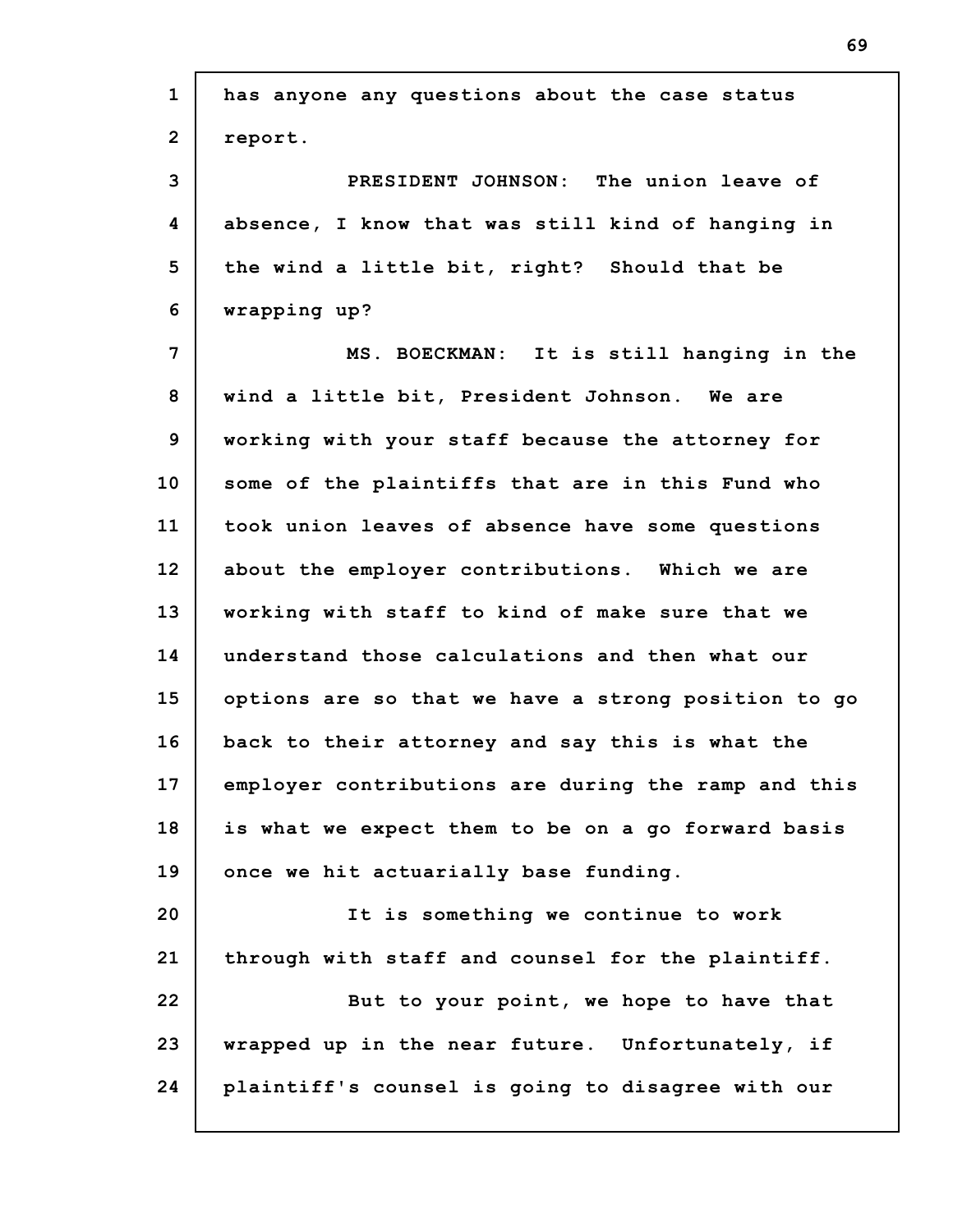| $\mathbf{1}$   | calculations, then it might be something that we |  |  |  |  |  |
|----------------|--------------------------------------------------|--|--|--|--|--|
| $\overline{2}$ | have to go back to the judge and have the judge  |  |  |  |  |  |
| 3              | instruct us on what we should be utilizing.      |  |  |  |  |  |
| 4              | PRESIDENT JOHNSON: Okay.                         |  |  |  |  |  |
| 5              | MR. WHITE: We're working with actuaries,         |  |  |  |  |  |
| 6              | too, on that.                                    |  |  |  |  |  |
| 7              | PRESIDENT JOHNSON: Thank you.                    |  |  |  |  |  |
| 8              | MS. BOECKMAN: Absolutely.                        |  |  |  |  |  |
| $\overline{9}$ | PRESIDENT JOHNSON: Anybody have any old          |  |  |  |  |  |
| 10             | business or new business?                        |  |  |  |  |  |
| 11             | Motion to adjourn?                               |  |  |  |  |  |
| 12             | TRUSTEE THOMPSON: Motion.                        |  |  |  |  |  |
| 13             | PRESIDENT JOHNSON: Motion by Thompson.           |  |  |  |  |  |
| 14             | Seconded by?                                     |  |  |  |  |  |
| 15             | TRUSTEE DEGNAN: Second.                          |  |  |  |  |  |
| 16             | PRESIDENT JOHNSON: All in favor?                 |  |  |  |  |  |
| 17             | (Chorus of ayes.)                                |  |  |  |  |  |
| 18             |                                                  |  |  |  |  |  |
| 19             |                                                  |  |  |  |  |  |
| 20             |                                                  |  |  |  |  |  |
| 21             |                                                  |  |  |  |  |  |
| 22             |                                                  |  |  |  |  |  |
| 23             |                                                  |  |  |  |  |  |
| 24             |                                                  |  |  |  |  |  |
|                |                                                  |  |  |  |  |  |

H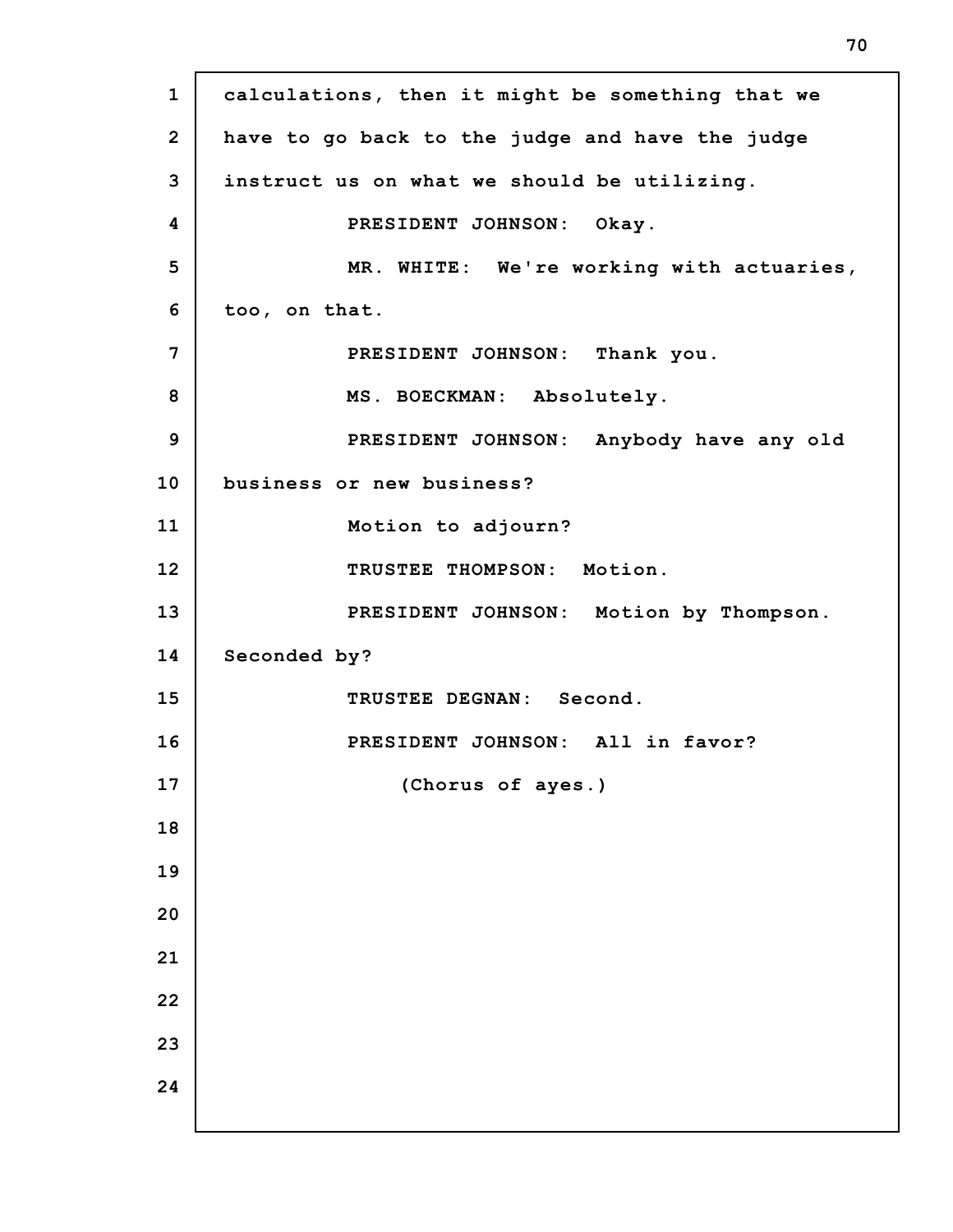**STATE OF ILLINOIS ) ) SS. COUNTY OF DU PAGE ) DEBORAH TYRRELL, being a Certified Shorthand Reporter, on oath says that she is a court reporter doing business in the County of DuPage and State of Illinois, that she reported in shorthand the proceedings given at the taking of said cause and that the foregoing is a true and correct transcript of her shorthand notes so taken as aforesaid; and contains all the proceedings given at said cause.** re<u>bbie Tyrrel</u> **DEBBIE TYRRELL, CSR License No. 084-001078**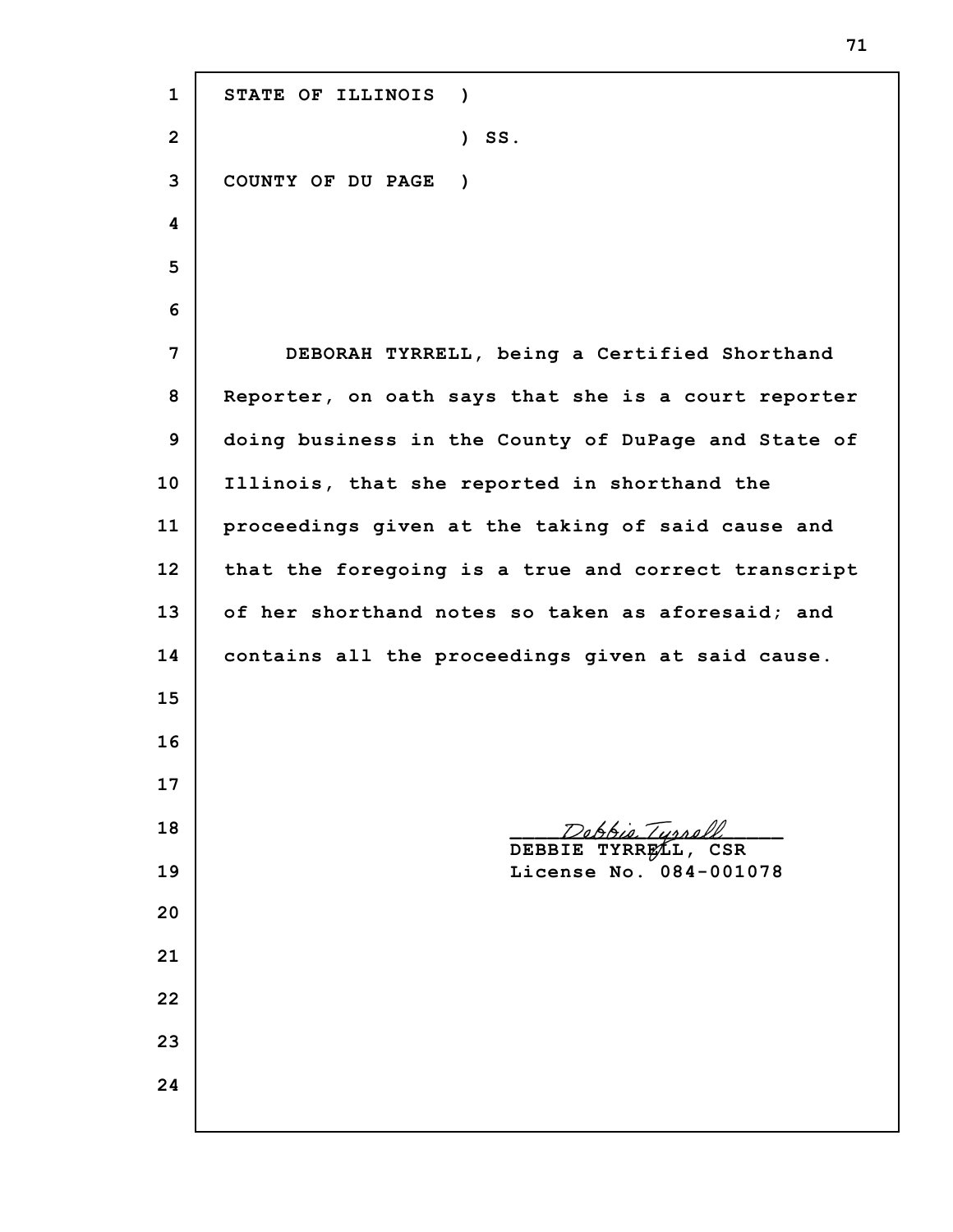| \$                             | 38:18<br>2021 [5] - 1:15, 4:20, | 7                                          | 21:23<br>address [2] - 4:12,    | amendment $[1]$ - 13:6<br><b>American [2] - 38:23,</b> |
|--------------------------------|---------------------------------|--------------------------------------------|---------------------------------|--------------------------------------------------------|
| $$100$ [1] - 42:11             | 24:12, 26:18, 27:19             | $7$ [1] - 32:20                            | 4:16                            | 39.9                                                   |
| $$12,000$ [1] - 57:14          | 2021-03-01 [1] - 1:7            | $7.8$ [1] - 37:5                           | adjourn [1] - 70:11             | <b>amount</b> $[6] - 26:1$ ,                           |
| $$157$ [1] - 44:20             | 21 [1] - 10:15                  | $700$ [1] - 1:13                           | adjusted [1] - 8:22             | 39:5, 55:3, 57:14,                                     |
| $$31,800$ [1] - 54:23          | $212$ [1] - 14:19               | 78 [1] - 41:24                             | Adjusted [1] - 8:16             | 58:5, 60:12                                            |
| $$66$ [1] - 32:3               | 21st $[1] - 55:15$              |                                            | administrative [4] -            | analysis $[1]$ - 59:3                                  |
| $$85$ [1] - 44:20              | $22$ [1] - 10:15                | 8                                          | 12:7, 60:16, 61:8,              | Analyst <sub>[1]</sub> - 55:3                          |
|                                | $240$ [1] - 58:6                |                                            | 66.7                            | <b>anchored</b> $[1]$ - 39:24                          |
| $\bf{0}$                       | $2488$ [1] - 17:4               | 8 [6] - 6:19, 36:9,                        | Administrative <sup>[8]</sup> - | $AND [2] - 1:3, 2:9$                                   |
|                                | $25$ [2] - 24:4, 31:13          | 64:18, 66:4, 66:19,                        | 6:18, 7:17, 54:22,              | Anderson [4] - 23:19,                                  |
| 084-001078 [1] - 71:19         | $26$ [1] - 31:14                | 67:8                                       | 56:7, 56:9, 56:11,              | 35:6, 35:7, 43:15                                      |
|                                | 26th $[1]$ - 13:13              | $80$ [2] - 51:13, 58:7                     | 66:11, 66:21                    | anniversary [1] - 55:8                                 |
| 1                              | $27$ [1] - 23:24                |                                            | advantage [1] - 13:2            | annual $[1] - 5:20$                                    |
|                                | $29$ [1] - 8:21                 | 9                                          | advertised [1] - 55:1           | annuitant $[4] - 48.1$ ,                               |
| $1$ [8] - 20:17, 20:19,        | $296$ [1] - 16:5                |                                            | advertising [1] - 54:21         | 49:19, 52:13, 66:8                                     |
| 21:2, 44:4, 65:8,              |                                 | $9$ [1] - 7:17                             | affect $[2] - 18.21$ ,          | annuitant's $[1]$ - 50:3                               |
| 65:10                          | 3                               | $9.7$ [1] - 37:5                           | 19:10                           | annuitants $[4] - 50:13$ ,                             |
| 1.2 $[2] - 21:23$ , 24:3       |                                 | $90$ [3] - 26:15, 58:11,                   | AFL [1] - 38:23                 | 51:23, 52:5, 66:13                                     |
| $1.6$ [1] - 29:15              | 3 [9] - 6:19, 22:2, 22:3,       | 58:17                                      | <b>aforesaid</b> $[1] - 71:13$  | annuities $[1] - 8:14$                                 |
| $1.8$ [1] - 36:2               | 25:21, 32:12, 41:5,             | $91-0715$ [1] - 4:8                        | $AFSCME$ [5] - 2:15,            | Annuities $[1]$ - 8:16                                 |
| 1.9 [2] - 19:22, 29:15         | 41.8, 46.3, 46.11               | $9:00$ [1] - 1:15                          | 17:12, 61:1, 61:9,              | <b>ANNUITY</b> $[1] - 1:3$                             |
| 10 [2] - 23:24, 34:21          | 30-year [1] - 20:18             |                                            | 61:22                           | annuity [16] - 51:10,                                  |
| 10-year [2] - 19:13,           | $31$ [1] - 2:15                 | A                                          | afternoon [1] - 15:20           | 52.6, 63.20, 64.1,                                     |
| 21:10                          | $321$ [1] - 1:12                |                                            | agenda [5] - 12:7,              | 64.9, 64.16, 65:13,                                    |
| $100$ [4] - 55:14, 55:18,      | $34$ [1] - 36:14                | $a.m$ <sub>[1]</sub> - 1:15                | 12:12, 18:14, 47:24,            | 65:16, 65:22, 66:2,                                    |
| 55:22, 55:23                   | 35 [2] - 66:10, 66:23           | able [4] - 13:3, 48:12,                    | 53:3                            | 66:5, 66:6, 66:9,                                      |
| 100-year [1] - 55:7            | 35-hour [1] - 61:2              | 65:20                                      | Agenda [1] - 6:18               | 66.22, 67:19                                           |
| 101-0640 $[2] - 3:13$ ,        | $36$ [1] - 37:2                 | above-entitled [1] -                       | Aggregates [1] -                | answer [3] - 15:16,                                    |
| 3:21                           | $38$ [1] - 34:7                 | 1:12                                       | 21:22                           | 16:20                                                  |
| 11 $[2] - 21:10, 21:11$        |                                 | absence [2] - 69:4,                        | ago [5] - 20:15, 20:21,         | answering [1] - 15:14                                  |
| 11th $[1] - 44:19$             | 4                               | 69:11                                      | 26:9, 28:6, 57:17               | answers [1] - 13:8                                     |
| $12$ [5] - 7:18, 34:20,        |                                 | absolutely $[2] - 46:18$ ,                 | Agreement [1] - 61:23           | anticipate $[2] - 16.8$ ,                              |
| 36:15, 42:21, 42:22            | 4 [7] - 22:2, 22:4,             | 70:8                                       | Agreements $[1] - 62:3$         | 17:6                                                   |
| $13$ [2] - 8:16, 41:11         | 27:18, 41:5, 41:8,              | Acadia [1] - 47:4                          | ahead [1] - 48:17               | apartment [1] - 39:19                                  |
| $15$ [2] - 23:19, 38:10        | 46:3, 46:11                     | accomplish [1] -                           | airport [1] - 40:12             | apartments [2] - 39:5,                                 |
| 15th [1] - 47:7                | 40 [1] - 38:10                  | 13:22                                      | alert [4] - 28:23,              | 39:10                                                  |
| 16th $[1]$ - 13:18             | 400 $[1] - 34:18$               | $accordance_{[2]} - 4:2,$                  | 28:24, 29:2, 35:6               | appeal [2] - 66:11,                                    |
| $17$ [1] - 33:2                | 46 [1] - 34:19                  | 5:21                                       | alive [2] - 13:19, 50:15        | 66:23                                                  |
| $1700$ [1] - 27:12             | 460 [1] - 12:19                 | accounts [2] - 20:23,<br>20:24             | allocated [1] - 31:9            | APPEARANCES[1] -                                       |
| 1744 [2] - 16:14, 16:24        | 4th [1] - 45:13                 |                                            | allocating [1] - 31:19          | 2:1                                                    |
| <b>1773</b> [2] - 14:3, 14:20  |                                 | $accrued$ [1] - 62:12<br>accumulated [1] - | <b>allocation</b> [11] - 24:10, | appreciation [1] -                                     |
| <b>18</b> [4] - 1:14, 4:20,    | 5                               | 57:13                                      | 28:15, 30:16, 31:4,             | 27:20                                                  |
| 8:17, 32:11                    | $5$ [3] - 32.12, 44.14,         | $Act[9] - 3.13, 3.15,$                     | 31.8, 33.21, 34.13,             | <b>approval</b> $[3] - 3:19$ ,                         |
| $1800$ [1] - 27:12             | 68:8                            | 3:20, 4:3, 4:8, 5:22,                      | 37:21, 43:9, 43:10,             | 4:5, 62:5                                              |
| $19$ [1] - 9:18                | $50$ [1] - 30:3                 | 56:20, 65:22, 66:22                        | 47:10<br>Allocation [1] - 28:9  | Approval [2] - 4:19,                                   |
|                                | $50/50$ [1] - 42:12             | acted [2] - 3:16, 66:24                    | allow [3] - 66:19, 67:9,        | 6:18<br><b>approve</b> [3] - 5:19,                     |
| $\mathbf{2}$                   | $500$ [3] - 26:2, 34:17,        | <b>action</b> $[3] - 67:5, 67:6,$          | 67:16                           | 50.14, 66:10                                           |
| 2 [9] - 22:23, 23:8,           | 38:11                           | 67:12                                      | allows $[4] - 3.14$ ,           | <b>approves</b> $[1]$ - 66:6                           |
| 23.9, 24.2, 25.21,             | $51$ [2] - 37:1, 51:7           | <b>active</b> $[1] - 37:10$                | 64:18, 66:4, 67:8               | <b>April</b> [4] - 13:17,                              |
| 36:10, 37:8, 65:6              | $52$ [1] - 35:11                | actuarially $[1]$ - 69:19                  | <b>alluded</b> $[4] - 30:14$ ,  | 28:16, 47:12, 63:13                                    |
| <b>2.06</b> [1] - 5:22         | $55,000$ [1] - 27:7             | actuaries $[1]$ - 70:5                     | 39:2, 41:7, 47:9                | area [3] - 31:17, 39:7,                                |
| $2.2$ [2] - 21:22, 24:15       |                                 | actuary $[1]$ - 15:15                      | <b>almost</b> $[7] - 21.4$ ,    | 40:2                                                   |
| $2.4$ [1] - 36:3               | 6                               | add $[1] - 51.19$                          | 22:23, 32:12, 34:7,             | areas $[1] - 39.24$                                    |
| $20$ [1] - 9:18                |                                 | <b>added</b> $[3] - 38:4$ ,                | 35:10, 36:14, 38:10             | Ariel $[6] - 23:19$ ,                                  |
| <b>2005</b> [1] - 37:6         | $6$ [2] - 27:18, 68:7           | 43:15, 56:16                               | <b>ALSO</b> [1] - 2:10          | 34:19, 35:4, 42:7,                                     |
| <b>2018</b> [1] - 48:4         | 600 $[1] - 50:15$               | <b>adding</b> $[3] - 28:5$ ,               | alternative $[1]$ - 28:10       | 43:14                                                  |
| $2019$ [1] - 64:6              | 62 $[1] - 8:21$                 | 28:6, 38:7                                 | amazing [2] - 15:13,            | <b>arms</b> $[1]$ - 19:18                              |
| <b>2020</b> [3] - 26:4, 35:23, |                                 | additional [2] - 19:22,                    | 15:14                           | Article [6] - 64:18,                                   |
|                                |                                 |                                            |                                 |                                                        |
|                                | <b>"DEBBIE</b>                  | TYRRELL REPORTING SERVICE                  |                                 |                                                        |

**(630) 292-1742**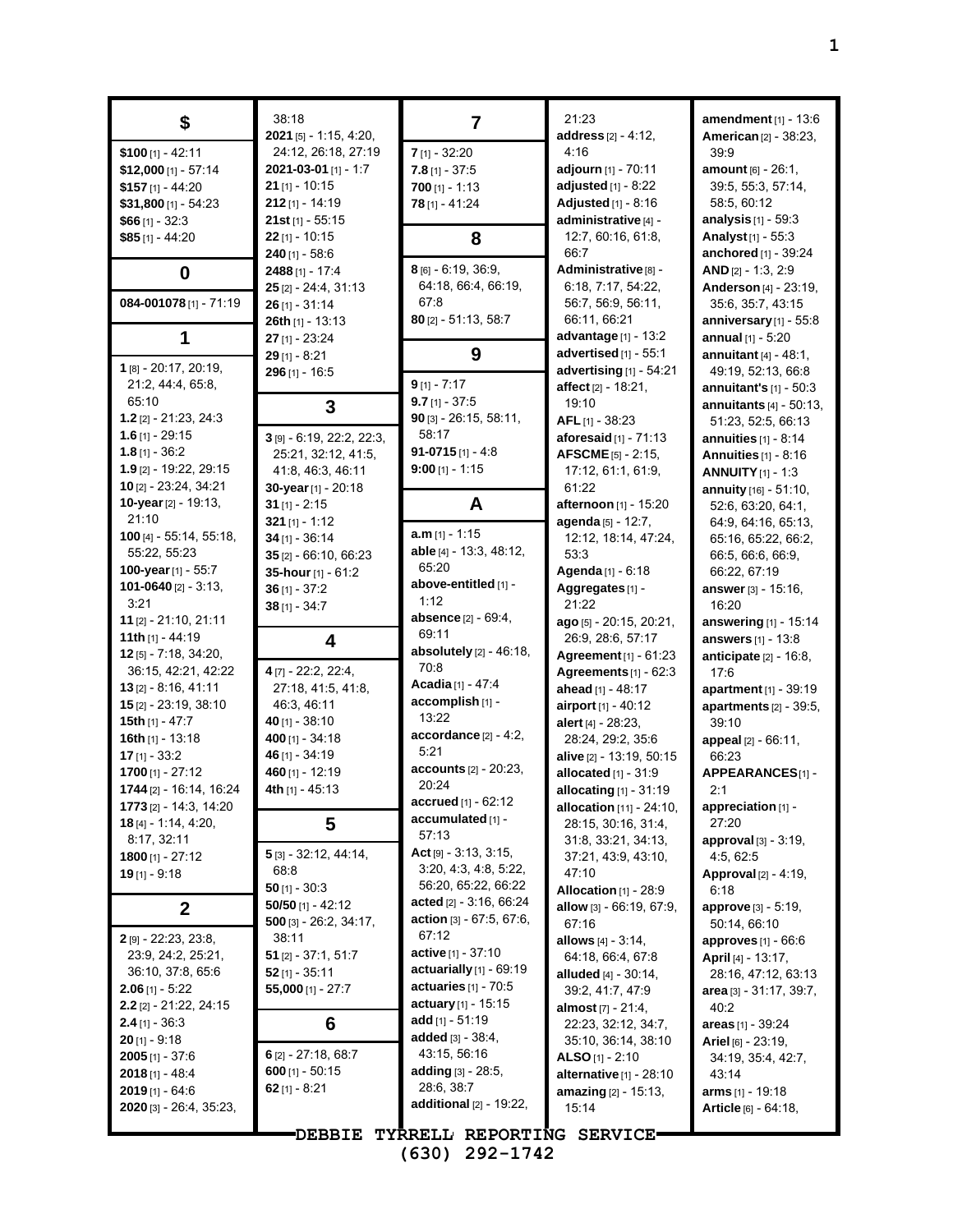66:4, 66:19, 67:8, 68:7, 68:8 **articles** [1] - 68:3 **aspect** [3] - 45:6, 56:3, 58:16 **Assembly**[2] - 12:14, 68:5 **Asset**[1] - 28:9 **asset** [12] - 13:4, 28:11, 28:15, 30:16, 31:4, 31:8, 33:21, 34:12, 43:9, 43:10, 46:14, 47:10 **assets** [4] - 26:5, 26:10, 26:12, 31:15 **assigned** [3] - 16:10, 16:15, 17:7 **assignments** [2] - 16:6, 17:4 **Associates** [2] - 2:16,  $2.16$ **assume** [1] - 4:21 **astronomical** [1] - 15:7 **Ativo** [3] - 42:13, 42:18, 43:2 **attend** [1] - 15:15 **attendance** [1] - 55:9 **attention** [1] - 48:23 **attorney** [2] - 69:9, 69:16 **Attorney**[2] - 50:4, 50:11 **ATTORNEY**[1] - 2:8 **Attucks** [4] - 41:12, 41:14, 42:11, 43:6 **audio** [3] - 1:11, 3:15, 3:22 **authority** [1] - 68:2 **authorizes** [1] - 68:4 **available** [2] - 4:5, 59:1 **average** [1] - 37:7 **awarded** [1] - 57:22 **aware** [5] - 13:12, 14:10, 54:21, 55:1, 58:2 **awhile** [1] - 48:16 **ayes** [1] - 70:17 **B background** [1] - 62:2 **bag** [2] - 33:10, 42:14 **balance** [2] - 44:17, 44:21 **bank** [6] - 22:19, 22:22, 22:24, 30:15, 33:16, 33:18 **Bar**[1] - 21:21

**Bargaining** [2] - 61:23, 62:2 **bargaining** [1] - 59:8 **base** [1] - 69:19 **basis** [8] - 21:10, 29:14, 30:3, 32:24, 34:4, 34:5, 44:5, 69:18 **beaten** [1] - 35:20 **beating** [1] - 43:18 **BEFORE** [1] - 1:1 **beginning** [3] - 22:14, 23:22, 56:18 **BELLO** [5] - 12:9, 14:2, 16:4, 16:13, 17:16 **Bello** [3] - 2:15, 12:8, 17:10 **benchmark** [7] - 26:1, 34:20, 35:11, 36:3, 37:2, 37:7, 43:19 **benchmarks** [1] - 33:20 **beneficial** [1] - 52:4 **BENEFIT** [1] - 1:3 **benefit** [7] - 24:11, 45:11, 64:14, 65:21, 66:10, 67:18, 67:21 **benefits** [3] - 45:7, 52:6, 68:7 **Benefits** [4] - 2:13, 9:18, 16:21, 55:2 **Berman** [1] - 38:13 **best** [2] - 14:24, 24:6 **better**[7] - 19:17, 24:21, 24:23, 25:20, 26:2, 27:1, 41:8 **between** [6] - 23:14, 24:5, 27:12, 27:18, 42:17, 48:15 **beyond** [1] - 61:18 **bias** [3] - 30:19, 35:1, 36:11 **bid** [1] - 17:21 **Biden** [1] - 53:22 **big** [8] - 33:5, 33:7, 34:8, 35:23, 47:1, 61:19, 62:3 **biggest** [2] - 19:8, 25:1 **Bill** [7] - 12:19, 14:3, 14:19, 14:20, 16:5, 16:14, 17:3 **bill** [18] - 12:23, 13:11, 13:19, 13:23, 14:5, 14:11, 14:12, 14:16, 14:20, 16:6, 16:14, 16:16, 16:18, 17:3, 17:12, 17:14, 19:22 **bills** [3] - 16:7, 17:5,

20:16 **bit** [50] - 12:13, 13:20, 15:9, 18:4, 18:20, 23:6, 24:2, 24:20, 24:21, 24:22, 25:3, 25:15, 25:18, 25:20, 27:1, 27:21, 28:7, 29:16, 29:22, 30:11, 30:19, 30:20, 31:9, 32:7, 32:8, 33:10, 33:17, 33:22, 35:14, 35:19, 36:2, 38:6, 38:14, 40:10, 40:14, 40:17, 40:22, 41:21, 42:4, 42:14, 42:16, 42:22, 46:16, 49:16, 56:2, 69:5, 69:8 **BIT** [2] - 38:23, 39:9 **Bitcoin** [2] - 27:6 **black** [1] - 21:5 **Blair** [1] - 36:22 **blue** [3] - 20:21, 23:15, 23:16 **BMO** [1] - 37:17 **Board** [17] - 4:9, 4:10, 4:12, 4:16, 5:19, 47:11, 48:18, 49:21, 49:23, 57:10, 62:4, 64:13, 66:6, 66:24, 67:9, 68:4, 68:10 **BOARD** [2] - 2:2, 2:8 **board** [8] - 21:5, 33:8, 45:4, 45:13, 47:12, 55:9, 65:2, 66:14 **Board's** [1] - 48:23 **BOECKMAN** [12] - 2:9, 51:19, 54:8, 63:7, 63:24, 64:7, 65:11, 66:3, 68:19, 68:24, 69:7, 70:8 **bond** [11] - 18:19, 19:9, 20:6, 20:7, 20:18, 21:6, 21:19, 21:23, 22:5, 22:7, 46:3 **bonds** [15] - 20:6, 21:1, 22:2, 22:11, 22:18, 22:19, 22:21, 22:22, 28:2, 28:4, 30:13, 33:15, 33:16, 41:8, 46:8 **books** [3] - 57:4, 57:18, 59:20 **bottom** [2] - 26:6, 38:22 **bought** [3] - 29:3, 40:9, 40:21 **box** [1] - 23:16 **boxes** [2] - 23:11, 23:15

**DEBBIE TYRRELL REPORTING SERVICE (630) 292-1742**

**branding** [1] - 55:10 **break** [2] - 13:17, 27:11 **Brian** [6] - 2:16, 18:23, 22:10, 28:18, 44:3, 46:13 **brief** [4] - 4:12, 12:11, 17:19, 52:9 **bright** [1] - 37:24 **bring** [6] - 28:14, 48:23, 49:4, 49:21, 61:13, 63:16 **bringing** [2] - 49:12, 54:1 **broad** [1] - 19:16 **Bryant**[3] - 29:2, 33:11, 36:18 **Budget** [1] - 57:1 **building** [1] - 41:17 **builds** [1] - 29:10 **Bukola** [2] - 2:15, 12:8 **BURKE** [1] - 2:9 **burn** [3] - 58:17, 59:21, 62:5 **BURNS** [1] - 2:9 **buses** [1] - 40:11 **Business** [1] - 55:2 **business** [4] - 39:11, 70:10, 71:9 **busing** [1] - 40:8 **BY** [1] - 2:9 **C Cadence** [1] - 47:4 **calculations** [2] - 69:14, 70:1 **candidates** [1] - 55:4 **Canning** [1] - 2:17 **cannot** [2] - 65:24, 66:2 **Cap** [1] - 21:21 **cap** [15] - 23:7, 23:16, 23:18, 23:23, 23:24, 24:1, 24:10, 29:5, 30:24, 34:18, 42:5, 42:7, 43:14, 47:3, 47:6 **capital** [1] - 18:21 **carried** [1] - 58:5 **carries** [9] - 5:16, 6:16, 7:15, 8:13, 9:16, 10:13, 11:9, 12:5, 63:4 **CARROLL** [2] - 8:18, 8:21 **Carroll** [2] - 2:13, 16:21 **carry** [1] - 58:8 **carrying** [1] - 58:16

**case** [2] - 63:9, 69:1 **cash** [21] - 31:11, 31:20, 32:1, 44:6, 44:14, 44:17, 44:21, 44:22, 45:3, 45:6, 45:7, 45:8, 45:14, 45:20, 46:6, 46:10, 59:6, 59:16, 60:7, 60:21 **Cash** [1] - 31:23 **catchy** [1] - 55:23 **Caucus** [2] - 13:10, 16:17 **caused** [2] - 21:6, 22:12 **causing** [1] - 19:14 **CBA** [1] - 60:24 **CBAs** [1] - 61:1 **center**[1] - 20:12 **centers** [1] - 39:11 **certain** [2] - 46:1, 46:22 **certainly** [9] - 19:18, 25:7, 53:20, 59:8, 60:13, 61:12, 61:14, 62:1, 65:12 **Certified** [1] - 71:7 **chairman** [1] - 15:14 **CHAIRMAN**[1] - 9:2 **Chairman** [4] - 12:9, 12:22, 13:21, 43:23 **challenge** [3] - 25:1, 25:4, 66:15 **challenged** [1] - 45:16 **chances** [1] - 46:22 **change** [7] - 28:22, 29:3, 30:11, 30:21, 56:14, 58:3, 58:4 **changed** [2] - 56:17, 57:19 **changes** [4] - 18:2, 18:7, 32:3, 58:13 **Channing** [5] - 41:20, 42:5, 42:7, 43:2 **Channings** [1] - 43:14 **chart** [4] - 20:11, 20:13, 29:14, 29:23 **cheaper**[1] - 25:3 **check** [1] - 60:7 **checking** [1] - 20:23 **CHICAGO** [1] - 1:3 **Chicago** [3] - 1:13, 2:17, 41:17 **Chicago's** [1] - 39:13 **chief** [3] - 12:24, 13:9, 15:19 **child** [2] - 8:22, 48:1 **Children** [1] - 8:15 **choice** [1] - 59:23 **choose** [1] - 59:5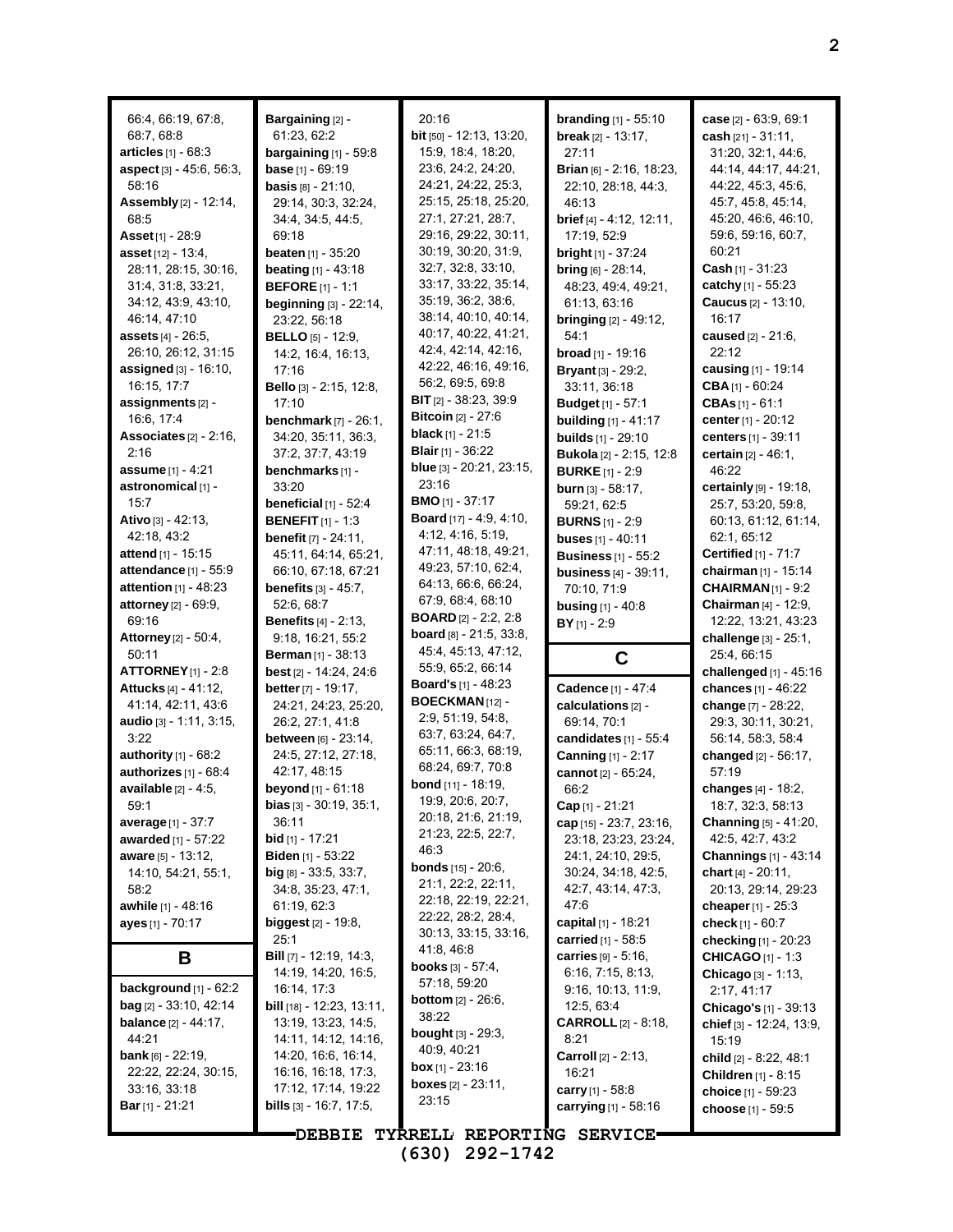| choppy [1] - 38:18               | 59:24, 60:2, 60:7,                         | <b>contract</b> [2] - 59:9,   | <b>Court</b> $[3] - 66:12$ ,               | 5.1, 5.8, 6.5, 6.8,                                 |
|----------------------------------|--------------------------------------------|-------------------------------|--------------------------------------------|-----------------------------------------------------|
| Chorus [1] - 70:17               | 60.9, 60.13, 60.21,                        | 67:24                         | 66:16, 67:5                                | 7:7, 8:5, 9:8, 10:5,                                |
| Circuit [3] - 66:12,             | 60:24, 61:4, 62:11                         | contracted [1] - 67:19        | covered [1] - 64:10                        | 11:1, 11:17, 11:21,                                 |
| 66:16, 67:5                      | companies $[1]$ - 28:24                    | contributed [1] - 45:9        | covers [1] - 56:22                         | 51:20, 62:20                                        |
| circumstance [1] -               | companion [2] -                            | Contribution [1] -            | Covid [3] - 17:12,                         | <b>DEGNAN</b> $[22] - 3.6$ ,                        |
| 68.6                             | 14:19, 17:3                                | 14:3                          | 19:22, 25:4                                | 4:24, 5:9, 6:3, 6:9,                                |
| City $[14] - 1.13, 2.7$ ,        | <b>company</b> [2] - 40:8,                 | contribution [3] -            | COVID-19 [1] - 16:14                       | 7:2, 7:8, 7:24, 8:6,                                |
| 2:17, 14:7, 14:14,               | 40:15                                      | 44:8, 44:16, 44:22            |                                            | 9.9, 10.1, 10.6,                                    |
| 16:24, 53:4, 53:5,               | compared $[3] - 28:1$ ,                    | contributions [4] -           | Craig [1] - 2:7                            | 10:21, 11:2, 11:16,                                 |
| 53.6, 53.8, 60.4,                | 44:12, 46:17                               | 18:4, 32:2, 69:12,            | create [1] - 53:7                          | 11:22, 50:9, 52:7,                                  |
| 60:23, 65:24                     | <b>complete</b> $[1]$ - 59:2               | 69:17                         | creating [1] - 13:2<br>credit [1] - 38:8   | 56:4, 62:15, 62:21,                                 |
| <b>Clark</b> [1] - 1:12          | completed $[2] - 47:2$ ,                   | <b>controls</b> [1] - 59:9    |                                            | 70:15                                               |
| class [2] - 13:4, 46:14          | 47:6                                       | conversation [2] -            | Creek [2] - 38:7, 38:8<br>creep [1] - 20:4 | degree [1] - 62:17                                  |
| classes [2] - 26:12,             | composite [5] - 29:23,                     | 26:8, 28:9                    | Crescent [2] - 33:13,                      | Democratic [1] - 15:2                               |
| 28:11                            | 29:24, 30:2, 30:6,                         | conversations [4] -           | 33:16                                      | <b>Dennis</b> $[5] - 2:11$ ,                        |
| <b>clean</b> [1] - 56:15         | 30:23                                      | 12:21, 64:20, 64:22,          | CSR $[1] - 71:18$                          | 15:13, 63:17, 64:3,                                 |
| clear [3] - 57:6, 57:15,         | composites [1] -                           | 64:24                         | current [2] - 52:18,                       | 68:13                                               |
| 57:22                            | 32:23                                      | Conyears $[1]$ - $63.2$       | 52:19                                      | departments [1] - 60:4                              |
| clearly $[1] - 3.18$             | Comptroller [1] - 2:13                     | <b>CONYEARS</b> [1] - 63:3    | cut [1] - 58:7                             | Deputy [2] - 2:7, 2:11                              |
| Clerk [1] - 54:22                | concentrated [1] -                         | Conyears-Ervin [1] -          |                                            | describe [1] - 56:16                                |
| close [2] - 48:6, 57:4           | 34:24                                      | 63:2                          | D                                          | designed $[1]$ - 23:2                               |
| closer [1] - 41:5                | concern [2] - 60:11,                       | <b>CONYEARS-ERVIN</b>         |                                            | despite [1] - 36:23                                 |
| Code [2] - 51:21,                | 61:16                                      | $[1] - 63:3$                  | D.C $[1] - 39:12$                          | determined $[1] - 4.9$                              |
| 64:17                            | concerned $[4] - 44:6$ ,                   | Cook [11] - 1:14,             | Daley [1] - 52:24                          | developed [1] - 24:20                               |
| Collective [2] - 61:22,          | 61:20, 65:18, 68:10                        | 64:10, 64:15, 64:21,          | data [1] - 52:13                           | DeWald $[1] - 2:14$                                 |
| 62:2                             | concerns [3] - 13:22,                      | 65.5, 65.9, 65.13,            | date [17] - 21:21, 24:1,                   | <b>DEWALD</b> [3] - 51:2,                           |
| collective [1] - 59:8            | 14:18, 17:7                                | 65:14, 65:16, 65:19,          | 24:3, 24:15, 25:24,                        | 51:6, 51:11                                         |
| colored [1] - 23:11              | concludes $[1] - 47:17$                    | 65:21                         | 26:16, 29:13, 29:22,                       | <b>dialogue</b> [1] - 15:4                          |
| column [2] - 24:14,              | conducted $[1]$ - 3:14                     | cooperative $[1]$ - 50:5      | 29:23, 31:24, 32.24,                       | <b>dictates</b> $[1] - 60:24$                       |
| 25:13                            | conference [3] - 1:11,                     | core $[5]$ - 22:2, 30:13,     | 34.4, 36.20, 42.15,                        | differences $[1]$ - 23:13                           |
| combine [1] - 65:20              | 3:15, 3:22                                 | 32:17, 41:4, 42:17            | 42:23, 46:4, 64:2                          | different [5] - 19:19,                              |
| comfortable [4] -                | congratulate [1] -                         | core-ish [1] - 42:17          | daughter [6] - 48:11,                      | 23:14, 29:20, 38:14,                                |
| 49:13, 49:24, 57:11,             | 17:13                                      | corner [2] - 22:17,           | 48:21, 48:24, 49:8,                        | 45:10                                               |
| 61:23                            | connected $[1] - 45:1$                     | 23:5                          | 49:19, 50:3                                | differential $[1]$ - 24:5                           |
| coming [9] - 24:16,              | <b>consider</b> [3] - 3:19,                | correct $[2] - 65.11$ ,       | <b>days</b> [6] - 21:15,                   | differently $[1]$ - 39:15                           |
| 32:2, 38:2, 44:8,                | 47:11, 61:12                               | 71:12                         | 44.23, 58:11, 58:18,                       | <b>Director</b> $[8] - 2:11$ ,                      |
| 44:23, 46:21, 54:5,              | consideration [1] -                        | cosponsor [1] - 12:24         | 66:10, 66:23                               | 2:11, 15:13, 16:19,                                 |
| 54:7, 54:16                      | 5:18                                       | $cost_{[1]} - 36:16$          | dead [1] - 15:10                           | 52:9, 56:6, 57:23,                                  |
| commencing [1] -                 | considering $[2]$ - 15:7,                  | costs $[2] - 45:21$ ,         | deadline [2] - 13:13,                      | 58:2                                                |
| 1:15                             | 68:6                                       | 60:20                         | 13:15                                      | Directors [1] - 53:5                                |
| <b>Comments</b> [1] - 4:7        | consistent $[2] - 3:20$ ,                  | <b>Council</b> $[1]$ - 2:15   | deal $[1] - 62:3$                          | Disability $[3]$ - $9:18$ ,                         |
| <b>comments</b> [2] - 29:11,     | 4.7                                        | <b>counsel</b> [3] - 49:14,   | deals $[2] - 40.6, 40.7$                   | 10:15, 11:11                                        |
| 61:14                            | consistently [1] -                         | 69:21, 69:24                  | <b>DEBBIE</b> $[1] - 71:18$                | disability $[1]$ - 66:9                             |
| committee [8] - 13:13,           | 61:22                                      | <b>Counsel's</b> $[1] - 5:19$ | <b>DEBORAH</b> [1] - 71:7                  | disagree [1] - 69:24                                |
| 14:4, 14:9, 14:12,               | constraints $[1] - 4.8$                    | <b>Counselor</b> [1] - 55:2   | debt $[1] - 33:17$                         | disagrees $[1]$ - 66:9                              |
| 15:1, 15:17, 17:2,               | consultation [1] -                         | counterintuitive [1] -        | <b>deceased</b> $[2] - 51:23$ ,            | $disappointing$ [2] -                               |
| 17:9                             | 57:23                                      | 27:2                          | 52:4                                       | 37:21, 37:22                                        |
| Committee [6] -                  | Consulting $[1]$ - 2:15                    | country [1] - 19:20           | decent $[1] - 41:1$                        | discuss [1] - 56:19                                 |
| 14:10, 14:18, 14:21,             | contact $[2] - 48.5$ ,                     | <b>County</b> [12] - 1:13,    | deciding $[1]$ - 59:16                     | discussions [3] -                                   |
| 15:21, 16:15, 17:8               | 48:17                                      | 64:11, 64:15, 64:22,          | decision $[3] - 59:14$ ,                   | 14:13, 53:19, 53:24                                 |
| <b>Committees</b> $[1] - 4:10$   | contains [1] - 71:14<br>continuation [1] - | 65:5, 65:10, 65:14,           | 66.7, 66.11                                | <b>disease</b> $[4] - 67:18$ ,                      |
| commodities [2] -<br>26:7, 26:24 | 19:5                                       | 65:16, 65:19, 65:21,<br>71:9  | decisions $[1] - 66.14$                    | 67.20, 67.21, 68.7<br><b>diseases</b> $[1] - 67:24$ |
| commodity [1] - 26:6             | <b>continue</b> [5] - 3:23,                | <b>COUNTY</b> [1] - 71:3      | deck [2] - 15:16, 16:18                    | diversified $[2]$ - $23:1$ ,                        |
| communication [1] -              | 19:7, 28:13, 40:5,                         | <b>couple</b> [7] - 18:19,    | declaratory [2] - 67:5,<br>67:12           | 38:6                                                |
| 16:23                            | 69:20                                      | 24:18, 36:6, 44:9,            | dedicated [1] - 24:10                      | <b>DOCTOR</b> $[2] - 9:19$ ,                        |
| <b>comp</b> $[19] - 57:13$ ,     | continued [1] - 23:6                       | 47:23, 56:12, 64:8            | defensive $[1]$ - $26:3$                   | 10:16                                               |
| 57:16, 58:1, 58:9,               | continues [4] - 36:22,                     | <b>course</b> $[1] - 67:1$    | define [1] - 57:20                         | doctor $[1] - 9:20$                                 |
| 58:11, 58:16, 59:5,              | 38.3, 39.8, 51.15                          | court [4] - 48:14,            | definitely [1] - 39:14                     | documented [1] - 60:5                               |
| 59:17, 59:19, 59:20,             | continuing $[1]$ - 26:8                    | 48:15, 67:11, 71:8            | Degnan [15] - 2:5, 3:5,                    | <b>domestic</b> $[1] - 47:5$                        |
|                                  |                                            |                               |                                            |                                                     |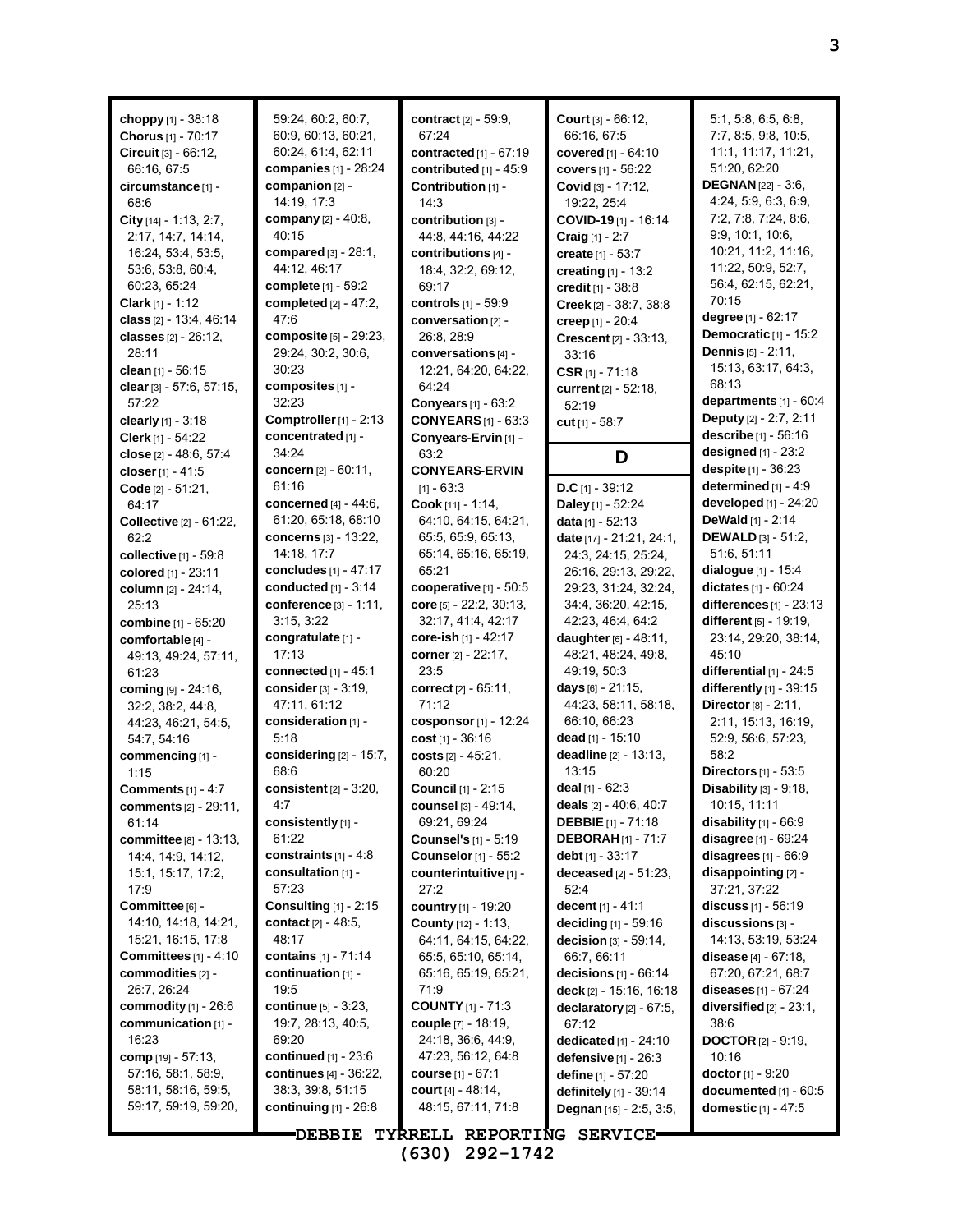| done $[8] - 34.13, 35.1,$       | Employees $[1]$ - $8:15$       | <b>Executive</b> [8] - 2:11,     | felt [2] - 45:19, 66:24         | forward $[6] - 13:4$ ,          |
|---------------------------------|--------------------------------|----------------------------------|---------------------------------|---------------------------------|
| 35:16, 37:13, 42:6,             | employees $[5] - 8.21$ ,       | 2:11, 5:18, 52:8,                | few [9] - 13:8, 18:16,          | 18:22, 22:8, 27:11,             |
| 42:8, 42:20, 59:2               | 53:8, 56:22, 59:1              | 53:5, 56:6, 57:23,               | 18.22, 23:13, 26.9,             | 47:11, 69:18                    |
| <b>Donna</b> $[3] - 2:12, 8:1,$ | <b>EMPLOYEES'</b> [1] - 1:2    | 58:2                             | 29:7, 31:5, 34:15,              | four [2] - 49:7, 52:10          |
| 56:15                           |                                | executive [1] - 5:21             | 44.23                           | fourth [2] - 25:8, 41:2         |
|                                 | employer [5] - 59:8,           |                                  |                                 |                                 |
| donna $[1] - 3:1$               | 59:14, 64:10, 69:12,           | exempt [1] - 56:23               | Fiduciary [1] - 5:19            | Friday [4] - 13:14,             |
| double [1] - 35:10              | 69:17                          | exemptions $[1]$ - 59:3          | figure [2] - 21:21, 65:3        | 13:16, 14:4, 16:15              |
| down [20] - 12:16,              | <b>Employer</b> [1] - 14:2     | expansion $[1] - 40.13$          | figured [1] - 43:20             | front $[1] - 64:2$              |
| 21:6, 21:23, 22:2,              | encourage [4] - 58:9,          | expect [3] - 38:16,              | file [1] - 67:4                 | full [2] - 45:17, 54:12         |
| 24:14, 26:15, 27:2,             | 58:20, 58:21, 59:20            | 45:2, 69:18                      | filing [1] - 17:14              | fund [11] - 25:16, 30:6,        |
| 29:22, 30:14, 32:20,            | end [9] - 13:5, 18:15,         | expected [1] - 22:7              | fill [1] - 48:24                | 32:10, 36:13, 36:14,            |
| 34:15, 35:20, 40:21,            | 18:24, 21:20, 28:19,           | <b>expecting</b> $[2] - 40.24$ , | final [4] - 14:16, 17:2,        | 38:21, 41:16, 46:18,            |
| 40:23, 41:8, 46:3,              | 32:17, 39:1, 53:12,            | 41:1                             | 66:7, 66:15                     | 53:9, 63:21                     |
| 46:8, 46:15, 50:17,             | 63:13                          | explain [1] - 63:22              | finality $[1] - 66:13$          | <b>Fund</b> [22] - 17:15,       |
| 58:7                            | ended [1] - 38:16              | explanation [1] -                | finally $[3] - 23.5$ ,          | 32:7, 37:14, 38:23,             |
| draft $[1] - 61:13$             | enemy [1] - 20:5               | 58:17                            | 36:18, 48:11                    | 39.9, 42.9, 43.11,              |
| drag $[2]$ - 15:9, 45:8         | energy [2] - 40:5,             | exploded [1] - 31:1              | fine [2] - 29:2, 68:16          | 51:21, 52:4, 55:14,             |
| drawing $[2] - 65.4$ ,          | 40:19                          | explore [1] - 46:21              | <b>Fire</b> $[3] - 54:3, 54:8,$ | 55:22, 56:2, 63:19,             |
| 66:1                            | engaged $[1] - 15.3$           | exposure [2] - 25:12,            | 54:9                            | 64:11, 64:14, 64:22,            |
| dropping [3] - 33:3,            |                                |                                  |                                 | 64.23, 65:5, 65:17,             |
| 33:5, 34:8                      | engages [1] - 56:1             | 26:7                             | firefighters $[1]$ - $67:23$    | 67:16, 69:10                    |
|                                 | ensure [1] - 51:22             | extended [1] - 13:16             | Firemen's [1] - 67:16           |                                 |
| drove $[1] - 35:13$             | entitled $[1] - 1:12$          | Extensions $[1]$ - 10:15         | first [14] - 4:18, 17:24,       | <b>FUND</b> $[1] - 1:3$         |
| dry $[1] - 45:23$               | environment [7] -              | extraordinarily [4] -            | 22:20, 23:17, 23:23,            | <b>Fund's</b> $[2] - 4:6, 18:1$ |
| $DU$ [1] - 71:3                 | 18:11, 26:13, 27:3,            | 34:14, 34:21, 37:9,              | 24:11, 24:18, 28:23,            | fund-to-fund [1] -              |
| due $[5] - 3.23, 18.4,$         | 27:9, 28:12, 28:13,            | 37:13                            | 34:2, 35:24, 43:11,             | 41:16                           |
| 29:2, 32:1, 57:8                | 38:19                          | extremely [1] - 15:2             | 48:3, 59:23, 61:13              | funding [1] - 69:19             |
| <b>DuPage</b> $[1] - 71.9$      | equation $[1] - 43.13$         |                                  | fiscal $[1]$ - 14:18            | <b>Funds</b> [1] - 53:6         |
| <b>during</b> $[5] - 21.3$ ,    | equities [8] - 19:6,           | F                                | five $[3] - 57:17, 61:3,$       | funds [7] - 25:14,              |
| 23:22, 25:16, 35:23,            | 19:10, 21:13, 22:3,            |                                  | 67:19                           | 25:21, 31:15, 32:18,            |
| 69:17                           | 30:5, 31:13, 31:15,            | facing [1] - 20:1                | fixed $[9] - 22:18, 23:1,$      | 37:24, 54:2, 54:17              |
| Duty [3] - 9:18, 10:15,         | 31:20                          | fact [7] - 15:5, 36:24,          | 30:2, 30:12, 31:10,             | future [3] - 20:8,              |
|                                 |                                |                                  |                                 |                                 |
| 11:11                           |                                | 45:9, 55:17, 55:22,              |                                 | 28:16, 69:23                    |
|                                 | equity [9] - 19.6, 23.4,       |                                  | 33.9, 43.12, 46.5,              |                                 |
| dwindle [1] - 50:17             | 26.3, 30.23, 31.18,            | 56:21, 67:7                      | 46:14                           |                                 |
|                                 | 34.2, 34.7, 41.18,             | factor $[1] - 22:1$              | flag $[1] - 51.8$               | G                               |
| Е                               | 42:20                          | fair $[1]$ - 55:3                | <b>Flash</b> $[1]$ - 19:4       | gains [1] - 35:8                |
|                                 | error [2] - 66:24, 67:9        | Fair $[1] - 56:20$               | flat [5] - 18:8, 20:15,         |                                 |
| early [1] - 18:5                | <b>Ervin</b> $[1] - 63:2$      | fairly $[9] - 30.1$ , 32.10,     | 20:19, 30:2, 36:12              | GameStops [1] -<br>25:19        |
| earmarked [1] - 46:5            | <b>ERVIN</b> $[1]$ - 63:3      | 33:24, 34:23, 40:20,             | flow [3] - 44:6, 44:14,         |                                 |
| earn [1] - 58:16                | especially [7] - 21:12,        | 41:1, 43:6, 46:9,                | 45.6                            | general [2] - 43:1,             |
| earned [1] - 57:16              | 25:5, 32:17, 37:19,            | 53:18                            | flows $[3] - 31:20$ ,           | 68:2                            |
| earning [2] - 46:7,             | 38:7, 43:12, 60:16             | fallen [1] - 24:20               | 31:21, 32:1                     | General [2] - 12:14,            |
| 46:18                           | essentially $[2] - 45:22$ ,    | familiar $[1] - 60:10$           | <b>Flows</b> $[1] - 31:23$      | 68:5                            |
| easing $[1] - 13.22$            | 45.23                          | far [7] - 18:16, 24:19,          | fluctuations [1] -              | given $[6] - 31:20$ ,           |
| economically [1] -              | estate [9] - 26:9,             | 29:13, 32:1, 32:5,               | 27:24                           | 44:16, 45:20, 54:13,            |
| 40:7                            | 27:16, 28:1, 28:3,             | 37:4, 68:10                      | focus $[1] - 40.5$              | 71:11, 71:14                    |
| economy $[6] - 19.16$ ,         | 30:7, 32:18, 39:2,             | <b>farewell</b> $[1]$ - 17:21    | focused [2] - 39:5,             | glad $[1]$ - 43:21              |
| 19:19, 19:24, 20:3,             | 39:4, 41:4                     | farms $[1] - 40:18$              | 41:19                           | global [1] - 37:15              |
| 25:10, 35:22                    | <b>Euro</b> $[1]$ - 25:12      | favor $[3] - 35:20$ ,            | FOIA $[1]$ - 52:11              | Globeflex [1] - 42:13           |
| edit $[1] - 60.4$               | <b>Europe</b> [2] - 25:5, 25:9 | 43:20, 70:16                     | <b>FOIAs</b> [1] - 52:12        | $gold [6] - 26:15,$             |
| educate $[1] - 14:17$           | eventually $[1]$ - 53:6        | favorite $[1] - 47:13$           | folks [2] - 57:7, 59:20         | 26:19, 26:22, 27:2,             |
| education $[1]$ - 13:20         | evidence [1] - 44:5            | February [19] - 4:20,            | follow [1] - 15:18              | 27:7, 27:11                     |
| effective $[1]$ - 25:6          | <b>exact</b> $[4] - 35:12$     | 18:5, 18:15, 18:24,              | follow-up [1] - 15:18           | governs [1] - 56:19             |
| either $[3] - 30.9$ ,           | 51:12, 51:14, 64:2             | 19:4, 21:3, 21:21,               | FOR $[1] - 2.8$                 | grant $[1] - 68:2$              |
| 43:19, 59:5                     | <b>exactly</b> $[2] - 57:16$ , | 23:8, 24:16, 25:17,              |                                 | gray [1] - 20:14                |
| eligible $[3] - 53:13$ ,        | 66:3                           | 25:20, 26:1, 28:19,              | foregoing [1] - 71:12           | great [9] - 12:10,              |
| 58:20, 59:5                     | <b>example</b> $[1] - 68.8$    | 33:3, 33:6, 34:9,                | forma [2] - 45:3, 45:14         | 17:16, 34:10, 35:4,             |
|                                 |                                | 44.8, 44.10                      | <b>formally</b> $[2] - 53:15$ , | 36:17, 37:10, 37:14,            |
| emerging [2] - 24:17,<br>24:19  | excellent $[1] - 16:13$        | federal $[1] - 52:2$             | 66.6                            | 37:15, 55:21                    |
|                                 | exceptionally [6] -            |                                  | former $[1] - 52:17$            | $grocery$ [2] - 39:24,          |
| <b>Emerging</b> $[1]$ - 12:20   | 19:12, 21:14, 36:5,            | fees $[2] - 37:10, 38:6$         | forth [1] - 40:16               | 40:1                            |
| <b>Employee</b> $[1] - 2:14$    | 42.6, 42.8                     | Fees $[1] - 7:17$                | <b>FORTUNA</b> $[1]$ - 9:2      |                                 |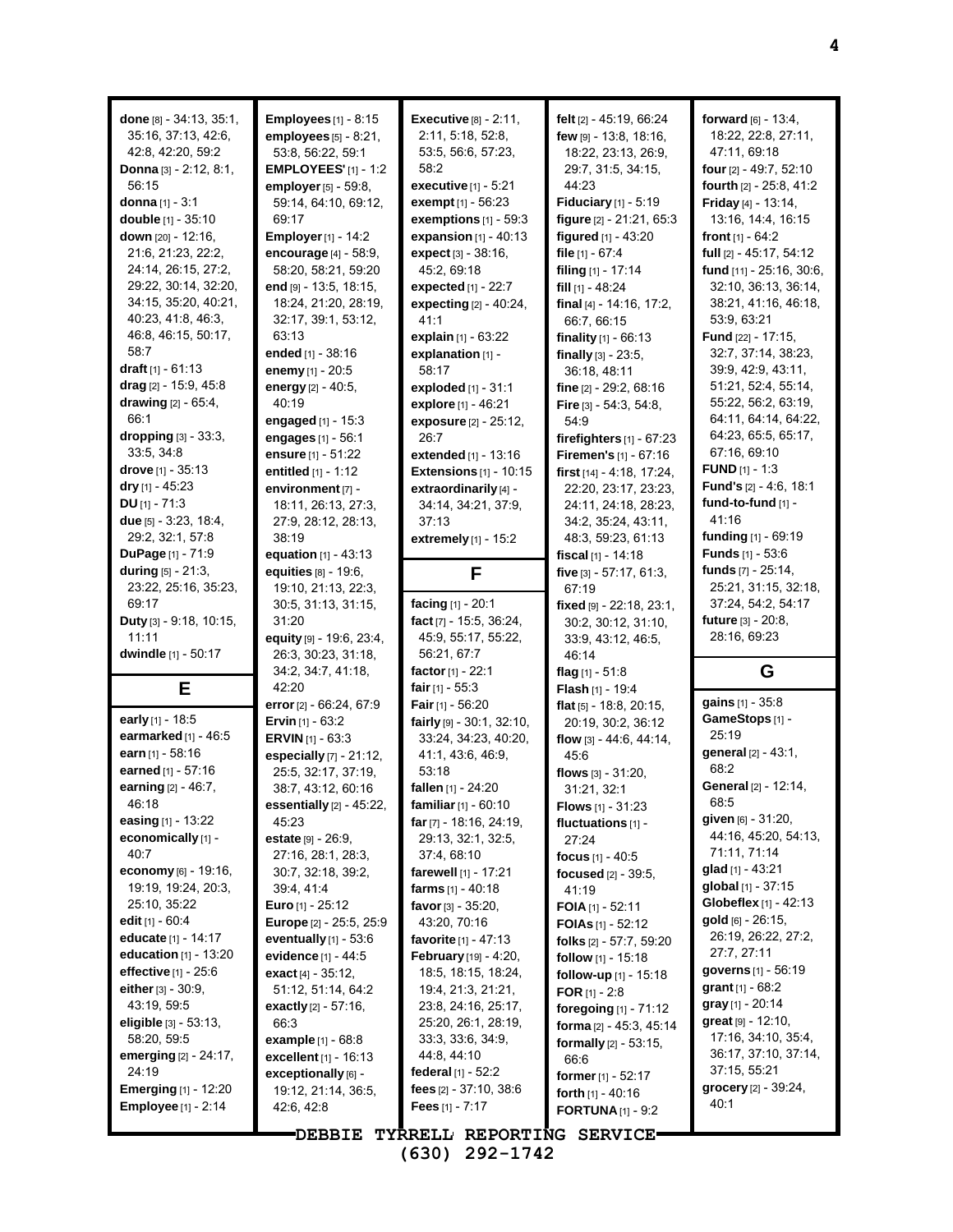| growth [10] - 23:16,                             | 15:8                                   | implementation [1] -                      | introduce [1] - 67:13                            | 50:23, 51:8, 51:15,                                       |
|--------------------------------------------------|----------------------------------------|-------------------------------------------|--------------------------------------------------|-----------------------------------------------------------|
| 24:1, 30:19, 30:20,                              | heavy [1] - 42:3                       | 13:1                                      | <b>invested</b> $[1] - 40:12$                    | 52:21, 53:11, 54:2,                                       |
| 34:18, 36:11, 36:24,                             | hedge [9] - 25:14,                     | <b>important</b> [1] - 22:9               | investing [2] - 20:16,                           | 54:6, 54:17, 55:6,                                        |
| 41:21, 41:23, 42:17                              | 25:16, 25:21, 27:16,                   | $IN [1] - 1:7$                            | 20:18                                            | 55:12, 55:16, 56:7,                                       |
| Guardian [1] - 49:15                             | 28.8, 30.6, 31.15,                     | inception $[1]$ - 37:4                    | Investment $[3]$ - 2:12,                         | 56:24, 58:15, 58:21,                                      |
| guess [3] - 38:24,                               | 37:24, 38:21                           | include [1] - 53:9                        | 7:17, 12:20                                      | 58:24, 59:4, 59:7,                                        |
| 50:18, 51:16                                     | held [2] - 1:12, 14:12                 | included [2] - 63:8,                      | investment $[5]$ - 20:8,                         | 59:11, 59:15, 59:22,                                      |
| guesstimate [1] -                                | help [8] - 15:23, 17:1,                | 63:10                                     | 28:14, 32:3, 32:21,                              | 60:3, 60:19, 61:10,                                       |
| 51:12                                            | 17:17, 23:2, 26:12,                    | income [10] - 22:18,                      | 44:11                                            | 62:7, 62:10, 62:16,                                       |
| guys [2] - 43:20, 47:19                          | 44:10, 48:14, 67:23                    | 23:1, 27:20, 30:2,                        | investments [1] -                                | 62:19, 63:5, 63:22,                                       |
| Guzzardi [1] - 16:16                             | helped [1] - 18:6                      | 30:12, 31:10, 33:9,                       | 47:17                                            | 65.3, 65.9, 65.23,                                        |
|                                                  | helping [3] - 22:13,                   | 43:13, 46:5, 46:14                        | Investments [2] -                                | 68:16, 68:20, 69:3,                                       |
| H                                                | 33:22, 33:23                           | increased [1] - 65:21                     | 17:24, 18:10                                     | 70:4, 70:7, 70:9,                                         |
|                                                  | high $[8] - 19:12$ , 20:3,             | incredibly $[2] - 37:3$ ,                 | invite $[1] - 53:15$                             | 70:13, 70:16                                              |
| half [14] - 20:17,                               | 20:9, 22:18, 22:21,                    | 42:1                                      | involve [1] - 47:24                              | Johnson [17] - 2:3,                                       |
| 20:19, 21:2, 21:8,                               | 30:15, 42:19                           | incurring [1] - 45:21                     | involved [2] - 48:14,                            | 3:3, 5:6, 6:6, 7:5,                                       |
| 22:2, 22:3, 23:23,                               | higher [6] - 19:7, 21:9,               | Indemnification [1] -                     | 49:16                                            | 8:3, 9:6, 10:3, 10:23,                                    |
| 32:12, 33:2, 36:9,                               | 22:7, 26:11, 33:15,                    | 16:5                                      | <b>ish</b> [1] - 42:17                           | 11:19, 12:9, 15:14,                                       |
| 36:10, 38:2, 54:10,                              | 35:16                                  | <b>Index</b> $[1] - 21:22$                | <b>issue</b> $[1] - 65:18$                       | 49.9, 62:18, 63:19,                                       |
| 60:1                                             | highlight [8] - 18:3,                  | index [3] - 34:17,                        | issues [6] - 29:4, 43:6,                         | 65:1, 69:8                                                |
| hand [8] - 16:19,                                | 18:14, 19:1, 22:10,                    | 36:13, 36:14                              | 48.5, 48.8, 48.16,                               | Johnson's [1] - 47:13                                     |
| 21:18, 22:17, 23:4,                              | 29:21, 32:21, 36:6,                    | indexing [1] - 36:16                      | 50:7                                             | JP [2] - 38:23, 39:9                                      |
| 23:16, 23:21, 24:14,                             | 55:21                                  | indications $[1]$ - 27:18                 | <b>Item</b> $[2] - 4:18, 5:17$                   | judge [4] - 63:12,                                        |
| 37:4                                             | highlighted $[1]$ - 52:3               | individual $[1]$ - 19:1                   | item [4] - 53:3, 55:7,                           | 67:6, 70:2                                                |
| hanging [2] - 69:4,                              | highlights [2] - 18:16,                | individuals $[1]$ - $62.6$                | 57:3, 62:4                                       | judgment [2] - 67:6,                                      |
| 69:7                                             | 31:8                                   | industrial $[1]$ - 39:18                  | items [3] - 12:13, 16:1,                         | 67:12                                                     |
| HANSEN [60] - 3:3,                               | hire [1] - 13:3                        | infections $[1]$ - 25:9                   | 56:12                                            | July [1] - 48:4                                           |
| 3.5, 3.7, 3.9, 3.11,                             | hired [1] - 37:6                       | <b>inflation</b> [11] - 20:4,             | <b>Items</b> $[1] - 6:18$                        | jump [1] - 12:23                                          |
| 4:15, 5:6, 5:8, 5:10,                            | hiring [1] - 38:17                     | 20:5, 20:6, 20:9,                         | itself [1] - 51:16                               | June [4] - 45:23,                                         |
| 5:12, 5:14, 5:16, 6:6,<br>6.8, 6.10, 6.12, 6.14, | history [1] - 48:10                    | 20:10, 22:6, 26:11,                       |                                                  | 54:14, 55:14, 55:15<br>junk [2] - 33:15, 33:16            |
| 6:16, 7:5, 7:7, 7:9,                             | hit [2] - 41:10, 69:19                 | 26:20, 27:4, 27:16,                       | J                                                |                                                           |
|                                                  |                                        |                                           |                                                  |                                                           |
|                                                  | holding [2] - 24:23,                   | 28:8                                      |                                                  | jurisdiction $[1]$ - 4:13                                 |
| 7:11, 7:13, 7:15, 8:3,                           | 51:7                                   | inflationary $[1]$ - 27:9                 | Jamie [9] - 2:16,                                | justify [1] - 51:16                                       |
| 8.5, 8.7, 8.9, 8.11,                             | holdings [2] - 23:1,                   | <b>influx</b> $[1]$ - 16:7                | 29:11, 30:14, 33:14,                             |                                                           |
| 8:13, 9:6, 9:8, 9:10,                            | 25:2                                   | information [4] -                         | 39:2, 41:7, 46:2,                                | Κ                                                         |
| 9.12, 9.14, 9.16,                                | hope [1] - 69:22                       | 15:22, 52:14, 52:17,                      | 46:14, 47:9                                      |                                                           |
| 10:3, 10:5, 10:7,                                | hopefully [1] - 60:12                  | 53:1                                      | <b>January</b> [1] - 25:17                       | <b>Kayne</b> [4] - 23:19,                                 |
| 10:9, 10:11, 10:13,                              | hour [2] - 1:15, 15:6                  | informed [1] - 13:15                      | <b>Jeffrey</b> [1] - $2.3$                       | 35:5, 35:7, 43:15                                         |
| 10:23, 11:1, 11:3,<br>11:5, 11:7, 11:9,          | hours [3] - 58:6, 58:7,                | infrastructure [9] -                      | job [7] - 15:14, 31:6,                           | keep [7] - 16:10,<br>31:10, 34:23, 44:24,                 |
| 11:19, 11:21, 11:23,                             | 61:3                                   | 26:10, 27:16, 28:5,                       | 33:24, 35:4, 36:17,                              | 45:19, 46:2, 60:6                                         |
| 12:1, 12:3, 12:5,                                | House [7] - 14:3, 14:9,                | 30:8, 38:24, 40:4,                        | 36:23                                            |                                                           |
| 62:18, 62:20, 62:22,                             | 14:17, 14:20, 16:14,                   | 40.6, 41:3                                | <b>JOHNSON</b> [103] - 3:1,                      | <b>Kennedy</b> [1] - $40:12$<br><b>kids</b> $[1] - 40:10$ |
| 62.24, 63.2, 63.4                                | 16:15, 16:17                           | <b>instance</b> $[2] - 36:7$ ,            | 3:4, 3:13, 4:17, 4:23,                           | Kim [2] - 16:21, 52:3                                     |
| <b>Hansen</b> $[8]$ - 2:12,                      | hurt [2] - 33:21, 40:9                 | 54:10                                     | 5.1, 5.4, 5.7, 5.17,                             | <b>Kimberly</b> [1] - 2:13                                |
| 4:14, 6:5, 7:3, 9:5,                             |                                        | <b>instruct</b> $[1] - 70.3$              | 5.24, 6.2, 6.4, 6.7,                             | <b>kind</b> [37] - 20:5, 24:20,                           |
| 10:2, 10:22, 11:18                               |                                        | intended [1] - 53:17                      | 6:17, 6:21, 6:24, 7:3,<br>7:6, 7:16, 7:20, 7:23, | 27:2, 29:10, 29:15,                                       |
| happy $[5] - 12.14$ ,                            |                                        | <b>interest</b> $[10] - 19:13$ ,          | 8.1, 8.4, 8.14, 8.19,                            | 29:18, 29:21, 32:9,                                       |
| 38:17, 41:6, 43:18,                              | ID $[1] - 49:20$<br>idea [1] - $55:16$ | 20:10, 20:14, 21:5,                       | 8:23, 9:5, 9:7, 9:17,                            | 32:19, 33:9, 33:11,                                       |
| 68:12                                            |                                        | 21:13, 22:12, 22:16,                      | 9:20, 9:23, 10:2,                                | 34:15, 34:24, 35:1,                                       |
| hard [2] - 42:18, 51:17                          | <b>ideas</b> [1] - 55:11               | 22:24, 28:12                              | 10:4, 10:14, 10:17,                              | 35:13, 35:20, 38:18,                                      |
| <b>Harris</b> [1] - 13:10                        | identifying $[2] - 51.23$ ,<br>52:4    | interesting $[1]$ - 55:10                 | 10:20, 10:22, 10:24,                             | 39.24, 40:5, 40:7,                                        |
| heading $[1] - 33.4$                             | <b>ILLINOIS</b> [1] - 71:1             | internally [1] - 37:19                    | 11:10, 11:14, 11:17,                             | 42:16, 42:17, 43:4,                                       |
| <b>health</b> $[2] - 48.5, 48.8$                 | <b>Illinois</b> [2] - 1:14,            | international [12] -                      | 11:20, 12:6, 13:24,                              | 43:11, 43:18, 44:17,                                      |
| <b>heard</b> [3] - 29:5, 35:6,                   | 71:10                                  | 24:13, 24:14, 24:23,                      | 16:2, 16:12, 17:10,                              | 46:14, 49:23, 55:17,                                      |
| 55:19                                            | <b>illiquid</b> $[2] - 32.8$ ,         | 25:2, 25:3, 25:11,<br>30:18, 36:1, 42:10, | 17:22, 18:9, 26:14,                              | 56:2, 56:19, 57:4,                                        |
| <b>hearing</b> $[5] - 4.17$ ,                    | 32:13                                  | 42:14, 42:21, 47:3                        | 27:14, 28:20, 43:17,                             | 58:18, 69:4, 69:13                                        |
| 14:21, 15:5, 15:12,                              | <b>imagine</b> [1] - 53:23             | internationals [2] -                      | 43:24, 45:5, 47:15,                              | knows [1] - 57:11                                         |
| 63:13                                            | immediately [1] -                      | 24:21, 30:6                               | 47:18, 48:6, 49:2,                               | <b>Kristen</b> $[2] - 2:14, 51:1$                         |
| <b>hearings</b> $[2] - 14.24$ ,                  | 32:17                                  | interviews $[1]$ - 55:4                   | 49.6, 50.8, 50.12,                               |                                                           |
|                                                  | <b>DEBBIE</b>                          | TYRRELL REPORTING SERVICE.                |                                                  |                                                           |

**(630) 292-1742**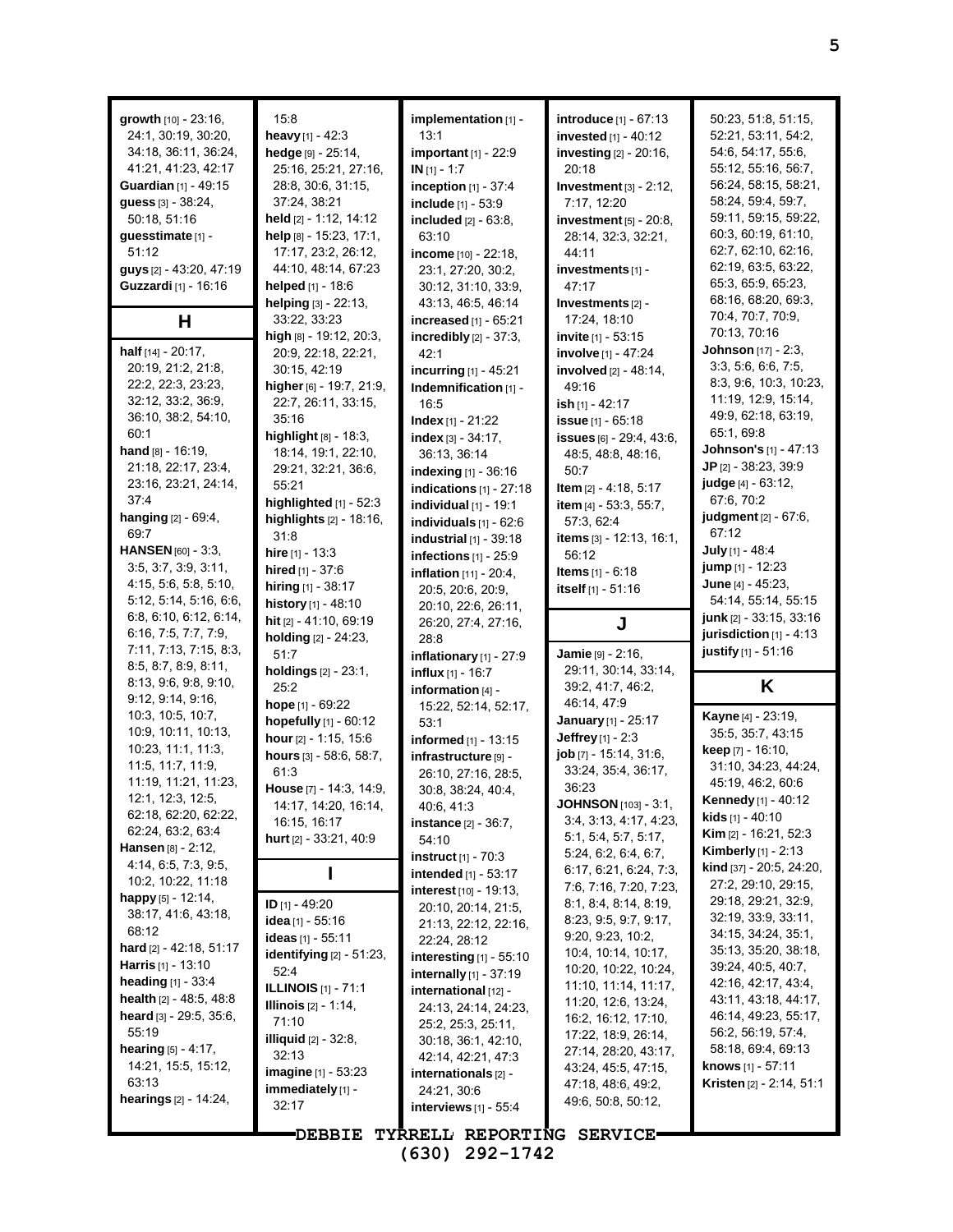| L                                                | light [2] - 18:13, 20:14<br>likely [2] - 12:23, | manager [10] - 19:1,<br>31:4, 34:17, 37:1, | 64:17, 66:4, 66:16,<br>66:19         | mixed [2] - 33:10,<br>42:14                 |
|--------------------------------------------------|-------------------------------------------------|--------------------------------------------|--------------------------------------|---------------------------------------------|
| <b>L.A.'s</b> [1] - 39:12                        | 28:16                                           | 37:10, 37:12, 37:22,                       | medical [1] - 48:9                   | <b>mixture</b> $[1] - 42:17$                |
| <b>Laborers</b> $[1] - 54:3$                     | <b>limited</b> $[1] - 68.6$                     | 41:16, 41:20, 41:24                        | <b>meet</b> [1] - 53:16              | moment [1] - 30:24                          |
| <b>Labors</b> $[1] - 56:20$                      | line [10] - 20:14,                              | Manager [4] - 2:12,                        | <b>Meeting</b> $[1] - 4:10$          | money [16] - 19:24,                         |
| $lag$ [1] - 35:13                                | 20:15, 20:20, 20:21,                            | 2:13, 12:20, 16:21                         | <b>MEETING</b> [1] - 1:7             | 20:7, 20:24, 32:16,                         |
| lagged [4] - 29:17,                              | 21:4, 21:5, 31:16,                              | managers [28] - 13:3,                      | meeting [18] - 1:11,                 | 44:15, 45:11, 45:17,                        |
| 33:10, 40:17, 42:21                              | 33:11, 46:12                                    | 13:4, 23:18, 25:16,                        | 3:14, 4:2, 4:3, 4:20,                | 45.22, 46.4, 46.7,                          |
| lagging [7] - 29:16,                             | lines [2] - 20:13, 34:15                        | 27:17, 31:5, 33:9,                         | 15:19, 25:15, 26:9,                  | 46.9, 46.16, 46.23,                         |
| 30:6, 30:20, 36:1,                               | liquid [2] - 32:10,                             | 33:19, 33:23, 34:13,                       | 28:10, 29:6, 31:18,                  | 50:2, 51:18                                 |
| 37:17, 40:22, 42:16                              | 32:14                                           | 34:16, 37:12, 37:16,                       | 32:6, 35:7, 45:4,                    | monies [1] - 46:21                          |
| <b>lags</b> $[1] - 42:3$                         | liquidity [3] - 32:7,                           | 38:22, 41:18, 42:6,                        | 45:13, 47:12, 55:9,                  | month [20] - 8:20,                          |
| language [4] - 12:21,                            | 32:9, 38:5                                      | 42:7, 42:8, 42:18,                         | 63:14                                | 18:3, 20:21, 21:24,                         |
| 13.6, 16.5, 68.4                                 | Lisanti [2] - 41:19,                            | 42:24, 43:1, 43:8,<br>43.14, 47.3, 47.6,   | meetings [3] - 28:16,<br>29:7, 37:19 | 24:2, 25:24, 35:15,<br>36.19, 43:4, 44:16,  |
| $large_{[8]} - 21:11,$                           | 41:23                                           | 58:10, 58:19                               | Meetings $[2] - 4:3$ ,               | 49:10, 49:21, 50:21,                        |
| 21:14, 21:15, 21:16,                             | list [4] - 12:16, 50:21,<br>57:8, 57:12         | <b>March</b> $[13] - 1.14$ ,               | 5:22                                 | 52:12, 53:12, 53:23,                        |
| 22.4, 23.16, 24.1,<br>34:18                      | <b>listed</b> $[1]$ - 39:17                     | 13:13, 18:6, 18:17,                        | meets $[1] - 59.3$                   | 55:10, 61:14                                |
| larger [1] - 13:4                                | <b>litigation</b> $[2] - 63.9$ ,                | 21:8, 21:24, 23:22,                        | member [10] - 15:20,                 | month's [1] - 63:14                         |
| largest [1] - 57:15                              | 63:16                                           | 23:23, 24:19, 33:4,                        | 48:4, 48:11, 48:21,                  | monthly [1] - 32:12                         |
| $last$ [35] - 11:10.                             | <b>LM</b> $[1] - 33:10$                         | 44:19, 45:13, 47:7                         | 50:2, 63:19, 65:6,                   | months [15] - 18:22,                        |
| 14:21, 16:23, 18:3,                              | $Ioans$ [6] - 22:19,                            | market [21] - 18:7,                        | 67:17, 67:18                         | 22:20, 23:17, 24:18,                        |
| 18:18, 21:7, 22:13,                              | 22:22, 22:24, 30:15,                            | 18:11, 18:15, 18:19,                       | <b>MEMBER</b> $[2] - 9:1$ ,          | 31:1, 34:9, 34:20,                          |
| 23:13, 25:15, 28:10,                             | 33:17, 33:18                                    | 19:9, 20:5, 20:6,                          | 60:23                                | 36.8, 36.12, 36.15,                         |
| 29.6, 29.16, 31.1,                               | $local$ [2] - 41:20, 43:1                       | 20:24, 21:23, 22:7,                        | <b>MEMBERS</b> $[1] - 2:2$           | 42:21, 42:22, 43:12,                        |
| 32:6, 33:3, 33:22,                               | long-term [2] - 21:1,                           | 23:14, 23:20, 24:7,                        | members [12] - 4:11,                 | 45:24, 61:5                                 |
| 34.9, 34.20, 35:13,                              | 37:13                                           | 24:21, 25:23, 35:19,                       | 14:17, 15:1, 17:1,                   | Morgan [2] - 38:23,                         |
| 36.5, 36.7, 36.12,                               | <b>look</b> $[11] - 20:11$ ,                    | 36:16, 44:12, 45:15,                       | 47:23, 47:24, 55:24,                 | 39:10                                       |
| 36:15, 40:10, 41:10,                             | 23:11, 23:14, 26:17,                            | 46:3, 46:23<br>marketing [1] - 55:11       | 56:3, 58:20, 63:17,                  | morning [3] - 12:10,                        |
| 42:21, 44:23, 45:6,                              | 32:19, 34:6, 36:7,                              | $markets$ [9] - 18:21,                     | 65:2                                 | 45:2, 47:22                                 |
| 47:1, 48:3, 50:19,                               | 43.5, 61.7, 61.11,                              | 19:6, 23:4, 24:15,                         | members' [1] - 55:17                 | $most$ [9] - 24:15,<br>25:21, 27:17, 31:16, |
| 50:20, 54:14, 55:7,<br>64:8                      | 61:24                                           | 24:17, 24:19, 26:21,                       | membership [1] -<br>17:14            | 32:10, 32:22, 42:9,                         |
| <b>lastly</b> $[1]$ - 16:13                      | <b>looking</b> $[5] - 36:21$ ,                  | 33:4                                       | mental [1] - 48:8                    | 59:18, 61:8                                 |
| Law $[1]$ - 66:11                                | 38:9, 53:24, 61:16,<br>64.4                     | $markup_{[1]} - 56:16$                     | mention [1] - 66:5                   | <b>Most</b> [1] - 39:22                     |
| Leader [1] - 16:16                               | looks $[1] - 43:19$                             | <b>Marquette</b> [3] - 2:16,               | mentioned [2] - 46:3,                | mostly [2] - 27:19,                         |
| leadership [4] - 16:7,                           | low [4] - 28:11, 36:16,                         | 2:16, 18:11                                | 46:14                                | 33:15                                       |
| 17:5, 24:8, 30:21                                | 37:15, 47:5                                     | <b>Martha</b> $[1]$ - 2:15                 | Merrill [1] - 2:15                   | Motion [1] - 70:11                          |
| leads [1] - 53:19                                | lower [1] - 23:20                               | MarVista [2] - 41:19,                      | Mesirow [3] - 39:4,                  | motion [36] - 4:23,                         |
| least [1] - 60:23                                | LSV $[1]$ - 36:7                                | 42:3                                       | 39:16                                | 5:1, 5:16, 5:24, 6:1,                       |
| leave [1] - 69:3                                 | <b>LTD</b> $[1] - 2.9$                          | match [1] - 61:9                           | metal $[1] - 26:23$                  | 6.16, 6.22, 6.23,                           |
| leaves $[1] - 69.11$                             | <b>lunch</b> $[1] - 61:3$                       | $\blacksquare$ materials $[1]$ - $63.8$    | <b>metals</b> $[1] - 26:18$          | 6.24, 7.15, 7.21,                           |
| <b>leaving</b> $[1] - 46:10$                     |                                                 | <b>MATTER</b> $[1] - 1:7$                  | microphones [1] -                    | 7:22, 7:23, 8:13,                           |
| <b>left</b> $[4]$ - 23:4, 23:21,                 | Μ                                               | matter [10] - 1:12,                        | 3:18                                 | 8:24, 9:1, 9:2, 9:16,                       |
| 24:14, 62:6                                      |                                                 | 3:16, 3:19, 14:20,<br>14:24, 15:8, 15:12,  | <b>middle</b> [1] - 23:12            | 9.21, 9.22, 9.23,                           |
| <b>left-hand</b> $[3] - 23.4$ ,                  | <b>M.A.I</b> $[1]$ - 2:15                       | 60:20, 61:21, 63:15                        | $might [5] - 13:12,$                 | 10:13, 10:18, 10:19,<br>10:20, 11:9, 11:12, |
| 23:21, 24:14                                     | <b>M.D</b> [1] - 2:14                           | <b>matters</b> $[2] - 4.13$ ,              | 15:17, 21:11, 63:13,                 | 11:13, 11:14, 12:5,                         |
| <b>Legal</b> $[1]$ - 63:5                        | $ma'am$ [10] - 3:4, 5:7,                        | 52:10                                      | 70:1                                 | 62:7, 62:10, 62:13,                         |
| $\text{legal } [1] - 67:3$                       | 6.7, 7.6, 8.4, 9.7,<br>10:4, 10:24, 11:20,      | $max$ [1] - 58:7                           | million $[2] - 32:4,$<br>42:11       | 63.4, 70.12, 70.13                          |
| legislation $[7] - 13.9$ ,<br>14:3, 16:9, 16:22, | 62:19                                           | mayor $[1] - 52.19$                        | <b>mind</b> [4] - $31:10$ ,          | <b>move</b> $[8] - 4:18$ , 13:3,            |
| 17:17, 67:14, 67:15                              | <b>MacKay</b> [3] - $33:12$ ,                   | <b>Mayor</b> [1] - 52:24                   | 34:23, 46:2, 61:14                   | 13:11, 14:15, 27:11,                        |
| legislative $[2] - 12:7$ ,                       | 33:14, 36:10                                    | <b>mayors</b> $[2] - 52:16$ ,              | <b>mindful</b> [2] - 22:15,          | 36:21, 40:15, 56:11                         |
| 12:12                                            | <b>mail</b> $[1]$ - 50:13                       | 52:17                                      | 60:14                                | moved $[1] - 4:24$                          |
| <b>less</b> $[5]$ - 20:8, 22:22,                 | mainland $[1]$ - 25:12                          | <b>MEABF</b> $[2] - 2.14$ ,                | minimize $[2] - 58.4$ ,              | movement $[5] - 12:13$ ,                    |
| 23.8, 31.16, 67:19                               | major [2] - 39:11,                              | 15:23                                      | 60:12                                | 19:12, 20:13, 21:14,                        |
| <b>letter</b> $[5] - 53:14$ ,                    | 39:23                                           | mean $[4] - 50:10$ ,                       | <b>Minor</b> $[1]$ - 8:15            | 22:5                                        |
| 53:15, 63:18, 68:18,                             | Majority [1] - 13:10                            | 58:15, 59:15, 59:16                        | minority [1] - 41:15                 | movements [3] -                             |
| 68:20                                            | mall [2] - 39:23, 40:2                          | <b>means</b> $[1] - 66.8$                  | <b>Minutes</b> [1] - 4:19            | 18:15, 21:16                                |
| License [1] - 71:19                              | malls $[1] - 40:1$                              | mechanism [4] -                            | minutes $[1] - 5:21$                 | moves $[2] - 15:7$ ,                        |
|                                                  |                                                 |                                            |                                      |                                             |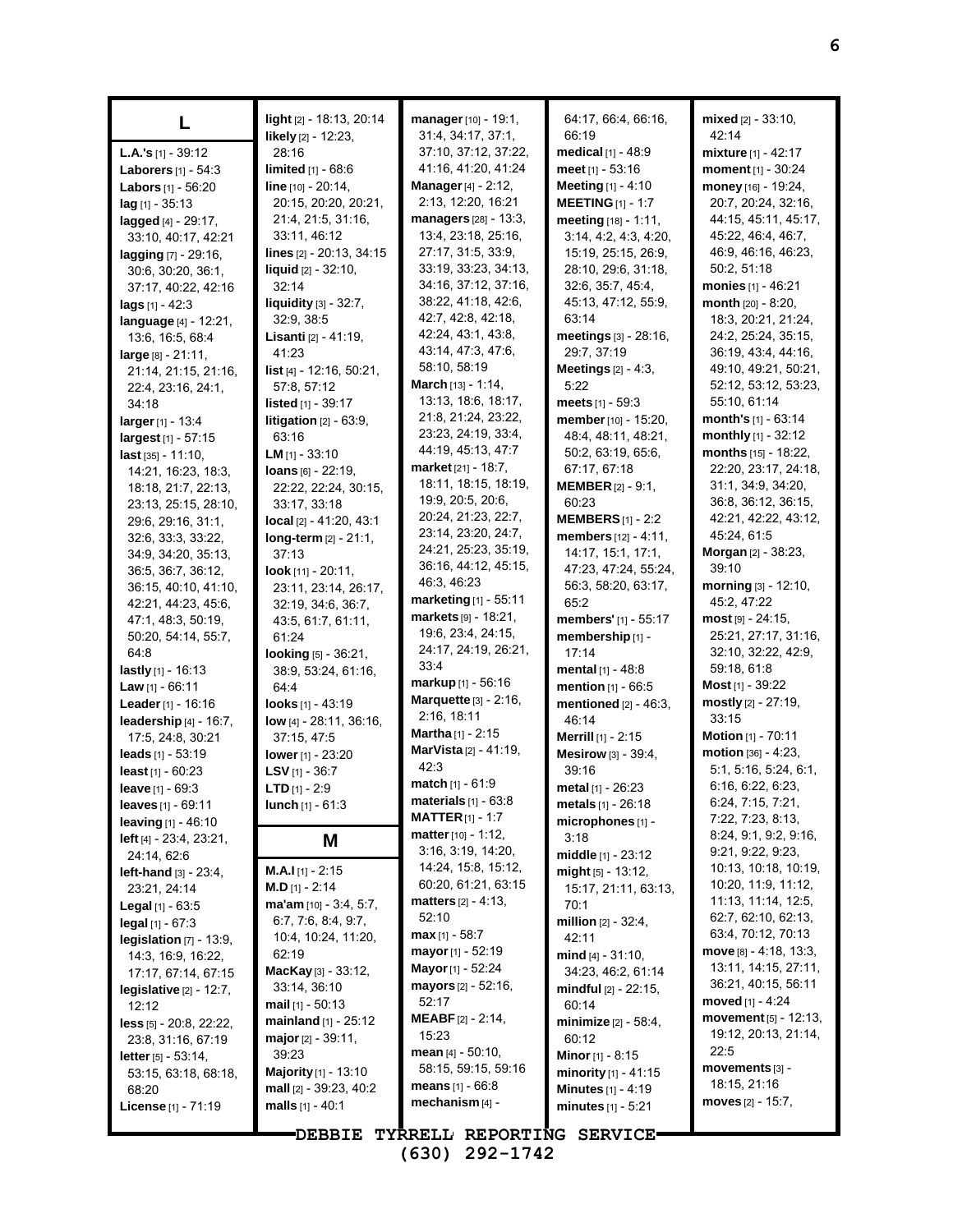| 21:14                                      | 52:13                                     | Number [1] - 12:19                           | open [3] - 4:11, 19:20,                      | 21:18, 23:5, 23:12,                         |
|--------------------------------------------|-------------------------------------------|----------------------------------------------|----------------------------------------------|---------------------------------------------|
| moving [2] - 49:16,                        | Napoleon [1] - 13:10                      | number [9] - 20:5,                           | 32:17                                        | 26.6, 28.23, 29.9,                          |
| 52:8                                       | <b>NASDAQ</b> [1] - 23:9                  | 21:11, 32:11, 33:1,                          | opinion [1] - 14:23                          | 29:10, 31:7, 32:20,                         |
| MR [52] - 3:12, 5:15,                      | near $[1]$ - 69:23                        | 33.5, 34.8, 36.23,                           | opportunity [3] - 53:8,                      | 35:5, 38:1, 41:10,                          |
| 6:15, 7:14, 8:12,                          | nearly [1] - 25:5                         | 37:1, 37:4                                   | 53:21, 55:21                                 | 41.11, 41.12, 44.4,                         |
| 9:15, 10:12, 11:8,                         | necessarily $[4]$ - 31:4,                 | numbers [6] - 30:9,                          | <b>opposed</b> [2] - 14:7,                   | 44.14, 47.1, 47.13                          |
| 12:4, 18:2, 18:12,                         | 32:15, 41:11, 50:4                        | 30:10, 33:6, 39:1,                           | 17:1                                         | pages [5] - 6:19, 7:17,                     |
| 26:17, 27:15, 29:1,                        | need [1] - 62:7                           | 51:12, 51:14                                 | option [2] - 46:20,                          | 8:16, 9:18, 10:15                           |
| 43:22, 44:2, 45:12,                        | needs [2] - 60:17, 61:4                   | <b>Nuveen</b> [5] - 23:19,                   | 67:11                                        | paid [6] - 20:7, 52:14,                     |
| 46:2, 46:12, 47:17,                        | negative [7] - 21:19,                     | 29:5, 35:6, 35:15                            | options [3] - 47:11,                         | 52:18, 56:21, 61:1,                         |
| 47:22, 48:8, 49:4,                         | 21:22, 22:21, 23:17,                      |                                              | 67:4, 69:15                                  | 61:3                                        |
| 49:8, 50:11, 50:20,                        | 31:20, 33:5, 34:8                         | O                                            | order [9] - 4:21, 4:22,                      | <b>pain</b> $[1]$ - 22:8                    |
| 51:1, 51:3, 51:17,                         | negotiations [1] -                        |                                              | 5:23, 6:20, 7:19,                            | palladium [1] - 26:24                       |
| 52.8, 53.1, 53.14,                         | 14:14                                     | oath [1] - 71:8                              | 8:18, 9:19, 10:16,                           | pandemic [1] - 3:24                         |
| 54:5, 54:19, 55:7,                         | net [4] - 18:1, 32:1,                     | observation [1] -                            | 10:17                                        | <b>paper</b> $[1] - 50:13$                  |
| 55:15, 56:5, 56:9,                         | 32:3, 37:9                                | 27:10                                        | Ordinary [3] - 9:17,                         | paperwork [3] - 48:13,                      |
| 57:2, 58:19, 58:23,<br>59:2, 59:13, 59:18, | Neuberger [1] - 38:13                     | obviously [14] - 19:16,                      | 10:14, 11:11                                 | 49.1, 49.11                                 |
| 60:1, 60:11, 61:12,                        | neutral [1] - 16:24                       | 27:19, 31:19, 31:22,                         | organizational [1] -                         | Parametric [1] - 38:13                      |
| 62.9, 64.5, 68.18,                         | New [1] - 39:12                           | 32:1, 33:2, 37:20,<br>40:10, 40:23, 42:1,    | 29:3                                         | park [3] - 46:9, 46:16,                     |
| 68:22, 70:5                                | new [7] - 28:15, 47:3,                    | 44:4, 44:15, 45:13,                          | oriented [3] - 35:21,                        | 46:23                                       |
| MS [89] - 2:9, 3:3, 3:5,                   | 50.9, 57:5, 65:10,                        | 52:19                                        | 36:24, 42:19                                 | part [9] - 15:1, 23:20,                     |
| 3.7, 3.9, 3.11, 4.15,                      | 65:12, 70:10                              | occupational [3] -                           | otherwise [1] - 40:18<br>outlines [1] - 32:9 | 24:6, 24:12, 24:17,<br>31:16, 32:10, 32:22, |
| 4:22, 5:6, 5:8, 5:10,                      | news [3] - 29:1, 32:22,                   | 67:17, 67:20, 68:7                           | outperform [1] - 22:14                       | 59:18                                       |
| 5:12, 5:14, 5:16,                          | 53:18                                     | occur [1] - 19:11                            |                                              | Part [1] - 55:16                            |
| 5:23, 6:6, 6:8, 6:10,                      | next [30] - 5:17, 6:17,                   | OF $[5] - 1:3, 1:7, 1:10,$                   | outperformed [3] -                           | participants [1] -                          |
| 6:12, 6:14, 6:16,                          | 7:16, 9:17, 10:14,                        | 71:1, 71:3                                   | 30:3, 37:7, 42:22<br>outperforming [12] -    | 15:22                                       |
| 6:20, 7:5, 7:7, 7:9,                       | 12:7, 13:14, 14:2,                        | Office $[1] - 2:12$                          | 29:15, 29:18, 30:5,                          | participate [1] - 35:21                     |
| 7:11, 7:13, 7:15,                          | 17:24, 18:10, 18:22,<br>29:7, 29:9, 31:7, | office [5] - 27:22,                          | 30:13, 32:23, 33:12,                         | particular [3] - 16:18,                     |
| 7:19, 8:3, 8:5, 8:7,                       | 35:5, 37:18, 38:1,                        | 54:4, 54:10, 54:13,                          | 33:19, 34:4, 34:11,                          | 37:17, 51:22                                |
| 8.9, 8.11, 8.13, 8.18,                     | 41:5, 43:24, 45:3,                        | 64:21                                        | 34:20, 36:18, 42:15                          | particularly [2] -                          |
| 8:21, 9:6, 9:8, 9:10,                      | 47:20, 49:21, 53:3,                       | Officer $[1] - 2:12$                         | outside [2] - 49:14,                         | 18:19, 22:4                                 |
| 9.12, 9.14, 9.16,                          | 55:5, 55:9, 56:8,                         | officers [1] - 67:24                         | 59:10                                        | <b>partly</b> $[1] - 45.8$                  |
| 10:3, 10:5, 10:7,                          | 56:10, 61:13, 63:5,                       | offices [1] - 39:21                          | overall [14] - 25:22,                        | <b>parts</b> $[4] - 18.21$ ,                |
| 10:9, 10:11, 10:13,                        | 63:14                                     | offset [1] - 30:16                           | 30:17, 31:6, 32:19,                          | 19:19, 23:14, 25:10                         |
| 10.23, 11.1, 11.3,                         | nice [6] - 31:6, 31:24,                   | old [3] - 56:17, 58:6,                       | 32:23, 34:1, 37:1,                           | party [1] - 52:1                            |
| 11:5, 11:7, 11:9,                          | 33:24, 35:4, 36:23,                       | 70:9                                         | 37:16, 38:4, 38:18,                          | pass [1] - 14:11                            |
| 11:19, 11:21, 11:23,                       | 43:2                                      | <b>on-hand</b> $[1]$ - 16:19                 | 38:20, 41:1, 42:12,                          | passage [1] - 19:21                         |
| 12:1, 12:3, 12:5,                          | $nick$ [1] - 36:20                        | once [5] - 16:9, 30:9,                       | 43:7                                         | passed [1] - 51:9                           |
| 12.9, 14.2, 16.4,                          | night [1] - 16:23                         | 51:18, 53:21, 69:19                          | overly [2] - 61:20,                          | past [2] - 44:9, 68:15                      |
| 16:13, 17:16, 51:2,                        | $NIS$ [1] - 33:11                         | one [47] - 4:20, 8:22,                       | 63:10                                        | pay [3] - 59:16, 59:17,                     |
| 51:6, 51:11, 51:19,                        | $NO [1] - 1:7$                            | 11:10, 11:11, 12:19,                         | overnight [1] - 46:18                        | 59:23                                       |
| 52:23, 54:8, 62:18,                        | nobody [2] - 54:5,                        | 14:23, 20:5, 26:14,                          | overtime [18] - 56:20,                       | <b>paying</b> [4] - 55:20,                  |
| 62:20, 62:22, 62:24,<br>63.2, 63.4, 63.7,  | 54:6                                      | 28:15, 28:21, 31:17,                         | 56:21, 57:1, 57:13,                          | 65:7, 65:9, 65:11                           |
| 63:24, 64:4, 64:7,                         | non [1] - 31:14                           | 33:1, 33:7, 34:4,                            | 57:21, 57:22, 58:1,                          | Payment [1] - 47:20                         |
| 65:8, 65:11, 66:3,                         | non-U.S $[1]$ - 31:14                     | 34.6, 35.9, 35.11,                           | 58.5, 59.5, 59.23,                           | $p$ ayment $[9] - 48.4$ ,                   |
| 68:19, 68:24, 69:7,                        | <b>none</b> $[1] - 4:18$                  | 36:19, 36:23, 37:1,                          | 60.5, 60.12, 60.20,                          | 48:18, 48:19, 48:22,                        |
| 70:8                                       | normalized [1] - 25:18                    | 38.9, 39.3, 41.24,                           | 60.24, 61.5, 61.6,                           | 50:22, 57:8, 57:9,                          |
| multiple [4] - 12:21,                      | normally [1] - 44:8                       | 42:15, 42:19, 48:3,                          | 61:18, 61:19                                 | 57:15, 61:18                                |
| 64.20, 64.22, 64.23                        | <b>North</b> [1] - 1:12                   | 48:20, 48:21, 49:2,                          | overtime/comp [2] -                          | payments [3] - 45:11,                       |
| <b>Municipal</b> [4] - 64:14,              | notarized [1] - 50:14                     | 49:18, 51:24, 52:11,<br>52:12, 52:15, 52:22, | 57:4, 59:1                                   | 50:18, 51:6                                 |
| 65:5, 65:17, 65:20                         | note [3] - 3:21, 63:11,                   | 52:23, 54:23, 56:14,                         | overweight $[1] - 31:12$                     | payoff [1] - 35:18                          |
| <b>MUNICIPAL</b> $[1]$ - 1:2               | 67:14                                     | 56:18, 57:7, 57:19,                          | own [2] - 39.23, 64:1                        | payout [2] - 44:20,                         |
|                                            | notes $[1] - 71.13$                       | 57:20, 61:7, 62:4,                           | owned [1] - 41:16                            | 62:5                                        |
| N                                          | nothing [3] - 46:19,                      | 62:5, 63:15, 67:11                           | owns [1] - 33:16                             | payouts [1] - 62:11                         |
|                                            | 63:9, 65:15                               | one-year [7] - 35:9,                         |                                              | pending [2] - 14:13,                        |
| names [11] - 30:22,                        | notice [1] - 4:1                          | 35:11, 36:23, 37:1,                          | P                                            | 67:15                                       |
| 32:8, 35:3, 35:17,                         | notwithstanding [1] -                     | 38:9, 41:24, 42:15                           | <b>PAGE</b> $[1]$ - 71:3                     | pension [10] - 50:7,                        |
| 35:21, 35:22, 36:4,                        | 67:7                                      | Open [2] - 4:2, 5:22                         | page [19] - 20:12,                           | 51:5, 53:9, 55:20,                          |
| 36.6, 39.3, 43.1,                          | <b>November</b> [1] - 64:6                |                                              |                                              | 65:4, 65:10, 65:12,                         |
|                                            | <b>DEBBIE</b>                             | TYRRELL REPORTING SERVICE                    |                                              |                                             |

**(630) 292-1742**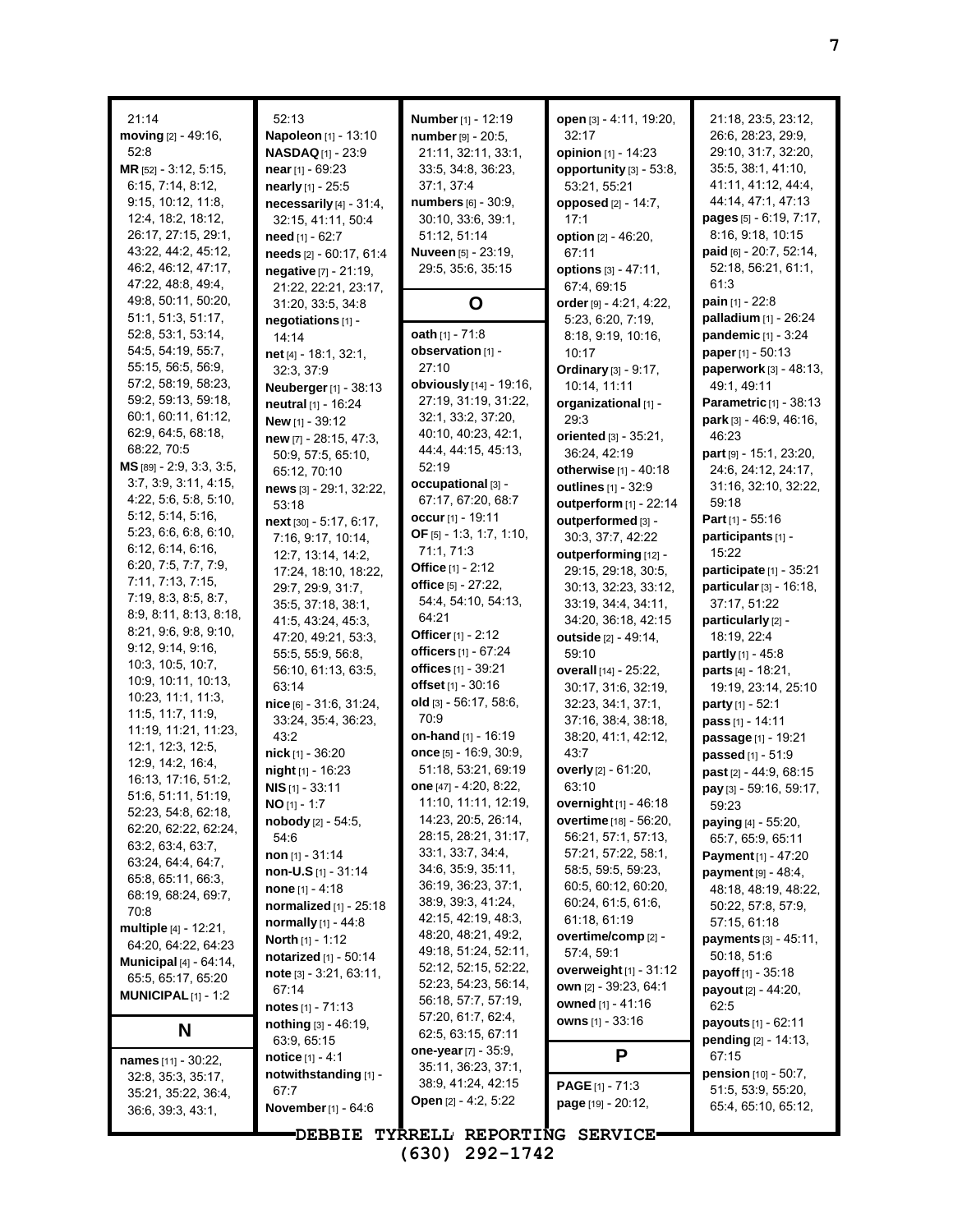| 66:1, 66:2, 67:10                            | place [3] - 37:15, 46:9,                             | 16:11, 44:24                              | <b>price</b> $[1] - 27:20$                         | qualify [2] - 65:13,                           |
|----------------------------------------------|------------------------------------------------------|-------------------------------------------|----------------------------------------------------|------------------------------------------------|
| Pension [13] - 13:21,                        | 51:22                                                | postponed [1] - 63:12                     | $prices$ [1] - 21:6                                | 67:20                                          |
| 14:17, 37:14, 47:20,                         | plaintiff [1] - 69:21                                | potential $[9] - 13.6$ ,                  | pricing [1] - 27:24                                | quality [4] - 33:15,                           |
| 51:21, 55:14, 56:2,                          | plaintiff's [1] - 69:24                              | 19:10, 20:1, 20:4,                        | primarily $[2] - 14:16$ ,                          | 35:16, 42:18, 42:19                            |
| 64:11, 64:17, 64:22,                         | plaintiffs $[1]$ - 69:10                             | 26:11, 26:12, 27:3,                       | 57:7                                               | <b>quarter</b> [1] - 41:2                      |
| 66:24, 67:9                                  | plan [5] - 14:8, 14:15,                              | 27:8, 27:22                               | primary [3] - 58:13,                               | quarterly [2] - 32:11,                         |
| pensions [1] - 55:18                         | 31:21, 32:2, 32:14                                   | potentially $[1]$ - 13:3                  | 60:11, 61:16                                       | 32:13                                          |
| <b>Pensions [8] - 12:22,</b>                 | platinum [1] - 26:24                                 | power [1] - 36:15                         | private [3] - 31:18,                               | quarters [1] - 23:13                           |
| 14:10, 14:21, 15:7,                          | play [3] - 28:8, 40:13,                              | <b>Power</b> $[2] - 50:4$ ,               | 31:19, 33:17                                       | questions [23] - 6:21,                         |
| 15:21, 16:10, 16:15,                         | 55:17                                                | 50:11                                     | pro [2] - 45:3, 45:14                              | 7:18, 7:20, 8:24,                              |
| 17:8                                         | playing [2] - 29:20,                                 | precious $[2] - 26:18$ ,                  | problem $[2] - 20:2$ ,                             | 9:21, 10:18, 11:12,                            |
| people [4] - 27:5,                           | 43:19                                                | 26:23                                     | 61:19                                              | 12:17, 12:24, 13:8,                            |
| 54:1, 54:5, 54:16                            | POA $[4] - 48:2, 48:15,$                             | <b>prepared</b> $[4] - 3:17$ .            | problems [1] - 16:9                                | 13:23, 15:3, 15:15,                            |
| per [1] - 52:11                              | 48:21, 50:10                                         | 4:4, 16:17, 48:22                         | proceeding $[2] - 3:22$ ,                          | 15:17, 15:24, 16:11,                           |
| percent [49] - 20:17,                        | pods $[3] - 54.9, 54.12,$                            | <b>PRESENT</b> $[1]$ - 2:10               | 4:4                                                | 16:20, 17:21, 18:8,                            |
| 20:19, 21:2, 21:11,                          | 54:16                                                | present [2] - 4:1, 47:9                   | proceedings [2] -                                  | 43.8, 56.5, 69.1,                              |
| 21:22, 21:24, 22:2,                          | point [4] - 12:17, 24:5,                             | presented [1] - 45:12                     | 71:11, 71:14                                       | 69:11                                          |
| 22:4, 22:22, 22:23,<br>23.9, 23.10, 23:20,   | 53:19, 69:22                                         | President [9] - 2:3.                      | PROCEEDINGS [1] -                                  | queues [1] - 32:18                             |
| 23:24, 24:1, 24:2,                           | points [2] - 21:10,                                  | 2:4, 18:12, 19:23,                        | 1:10                                               | quick [6] - 15:8, 26:14,                       |
| 24:3, 24:15, 25:22,                          | 30:3                                                 | 49.9, 53.22, 63.19,                       | <b>process</b> $[3] - 49:16$ ,                     | 44.2, 45.5, 52.10,<br>65:4                     |
| 26:16, 27:18, 29:15,                         | police $[1] - 67:23$                                 | 65:1, 69:8<br>PRESIDENT [103] -           | 51:22, 60:20                                       | quite [6] - 12:13, 29:7,                       |
| 31:14, 32:11, 32:12,                         | Police [4] - 54:3, 54:8,<br>54:15, 67:16             | 3.1, 3.4, 3.13, 4.17,                     | produced [1] - 31:2<br>progress $[1] - 12:15$      | 33:4, 34:3, 35:24,                             |
| 32:13, 33:2, 34:7,                           | Policy [3] - 56:8,                                   | 4:23, 5:1, 5:4, 5:7,                      | Progressive[1] -                                   | 40:3                                           |
| 34:19, 34:21, 35:12,                         | 56:10, 56:12                                         | 5:17, 5:24, 6:2, 6:4,                     | 16:17                                              |                                                |
| 36:3, 36:9, 36:10,                           | policy [6] - 56:14,                                  | 6.7, 6.17, 6.21, 6.24,                    | progressive [1] -                                  | R                                              |
| 36:14, 37:1, 37:2,                           | 56:17, 57:5, 57:20,                                  | 7:3, 7:6, 7:16, 7:20,                     | 17:13                                              |                                                |
| 37:5, 37:6, 37:8,                            | 58:6, 58:14                                          | 7:23, 8:1, 8:4, 8:14,                     | prohibits $[1] - 65:15$                            | raise [1] - 68:1                               |
| 38:10, 41:5, 41:8,                           | pool $[1] - 53:10$                                   | 8:19, 8:23, 9:5, 9:7,                     | $project [2] - 51:10,$                             | ramp $[1] - 69.17$                             |
| 41:24, 46:3, 46:11                           | portfolio [42] - 18:24,                              | 9:17, 9:20, 9:23,                         | 51:13                                              | range [1] - 27:12                              |
| percentage [1] - 24:5                        | 22:10, 22:16, 24:11,                                 | 10.2, 10.4, 10.14,                        | properties [3] - 39:18,                            | rarity [1] - 57:2                              |
|                                              |                                                      |                                           |                                                    |                                                |
| perform $[2] - 26:19$ ,                      | 27:15, 28:19, 29:13,                                 | 10:17, 10:20, 10:22,                      | 39:19, 40:19                                       | rate [7] - 19:13, 21:13,                       |
| 39:15                                        | 30:20, 31:11, 32:9,                                  | 10:24, 11:10, 11:14,                      | property [1] - 45:2                                | 22:12, 22:16, 22:24,                           |
| performance [11] -                           | 34:7, 34:24, 35:17,                                  | 11:17, 11:20, 12:6,                       | proponents [1] -                                   | 28:12, 28:13                                   |
| 19:2, 25:21, 26:2,                           | 36:1, 38:1, 38:2,                                    | 13:24, 16:2, 16:12,                       | 17:17                                              | rates $[5] - 19:13$ ,                          |
| 28:18, 31:5, 37:3,                           | 38:3, 38:5, 38:8,                                    | 17:10, 17:22, 18:9,                       | propose [1] - 13:6                                 | 20:10, 20:14, 21:5,                            |
| 37.9, 38.20, 42.2,                           | 38.9, 38.11, 38.14,                                  | 26:14, 27:14, 28:20,                      | protect [3] - 23:2,                                | 21:9                                           |
| 44:11, 47:7                                  | 38.21, 39.4, 39.7,                                   | 43:17, 43:24, 45:5,                       | 26:12, 28:11                                       | reach [5] - 48:13,                             |
| performed [3] - 24:21,                       | 39.10, 39:16, 40.4,                                  | 47:15, 47:18, 48:6,                       | provide [3] - 12:11,                               | 50:17, 68:13                                   |
| 27:1, 38:12                                  | 40:9, 41:3, 41:4,                                    | 49.2, 49.6, 50.8,                         | 48:2, 49:20                                        | reached $[5] - 49:6$ ,                         |
| performing [4] - 24:6,                       | 41:13, 41:15, 41:22,                                 | 50:12, 50:23, 51:8,                       | provided [1] - 53:2                                | 49.8, 49.14, 53.5,                             |
| 25:22, 38:15<br><b>period</b> $[9] - 35.9$ , | 42:11, 42:20, 43:3,                                  | 51:15, 52:21, 53:11,                      | provision $[1]$ - $67:7$                           | 65:1                                           |
| 35:10, 35:11, 36:20,                         | 43.7, 43.16, 44.6,                                   | 54.2, 54.6, 54.17,<br>55:6, 55:12, 55:16, | provoking [1] - 15:3                               | <b>reaching</b> $[1]$ - 65:2                   |
| 42:1, 42:9, 42:16,                           | 47:5                                                 | 56:7, 56:24, 58:15,                       | <b>prudent</b> $[2] - 3:24$ ,                      | reading $[1] - 14:13$                          |
| 42:23                                        | <b>portfolios</b> [1] - 39:14<br>portion [1] - 54:11 | 58:21, 58:24, 59:4,                       | 45:19                                              | real [16] - 18:7, 26:5,<br>26:9, 26:10, 26:14, |
| permanently $[1] - 54:6$                     | Portland [1] - 39:6                                  | 59:7, 59:11, 59:15,                       | Public [5] - 3:13, 3:20,                           | 27:16, 28:1, 28:3,                             |
| permission $[1]$ - 50:21                     | <b>position</b> $[4] - 18:1$ ,                       | 59:22, 60:3, 60:19,                       | 4.7, 4.8, 49.15                                    | 30:7, 31:15, 32:17,                            |
| person [1] - 52:22                           | 54:21, 54:23, 69:15                                  | 61:10, 62:7, 62:10,                       | <b>public</b> [2] - 4:11                           | 39.2, 39.4, 41.4,                              |
| <b>Personnel</b> [2] - 14:9,                 | positions $[2] - 55:2$ ,                             | 62:16, 62:19, 63:5,                       | <b>Puerto</b> $[1] - 40.22$                        | 45.5, 65.4                                     |
| 14:17                                        | 55:5                                                 | 63:22, 65:3, 65:9,                        | pull $[1] - 61.24$                                 | really [19] - 28:11,                           |
| personnel [1] - 54:20                        | positive [11] - 19:5,                                | 65:23, 68:16, 68:20,                      | purely [1] - 15:12<br><b>purpose</b> $[1] - 64:19$ | 29:21, 30:16, 31:2,                            |
| perspective [2] -                            | 19:19, 22:19, 32:1,                                  | 69:3, 70:4, 70:7,                         | <b>pursue</b> $[1] - 68.9$                         | 32.14, 32.19, 35.3,                            |
| 33:21, 67:3                                  | 32.3, 33.6, 33.20,                                   | 70:9, 70:13, 70:16                        | put [5] - 19:23, 27:17,                            | 35:23, 36:8, 36:22,                            |
| <b>pertains</b> $[1] - 54.4$                 | 34.9, 44.7, 44.13,                                   | <b>pretty</b> $[4] - 24.9, 38.3,$         | 32:16, 45:17, 61:15                                | 43:15, 44:2, 49:12,                            |
| physically $[1]$ - 3:24                      | 46:6                                                 | 43:11, 55:10                              | <b>putting</b> [1] - 45:21                         | 52:3, 56:19, 56:24,                            |
| <b>picking</b> $[3] - 33.6$ ,                | possible [1] - 51:24                                 | <b>previous</b> $[2] - 4:20$ ,<br>62:1    |                                                    | 57:3, 67:3                                     |
| 34.9, 35.2                                   | possibly [2] - 15:23,                                | previously [2] - 55:13,                   | Q                                                  | <b>Realty</b> [2] - 38:23,<br>39:9             |
| <b>piece</b> $[1] - 50.13$                   | 46:13                                                | 62:11                                     |                                                    | reasonable $[1] - 4:8$                         |
| <b>PINELLI</b> $[1] - 2.9$                   | posted [3] - 4:1,                                    |                                           | qualified [1] - 52:5                               |                                                |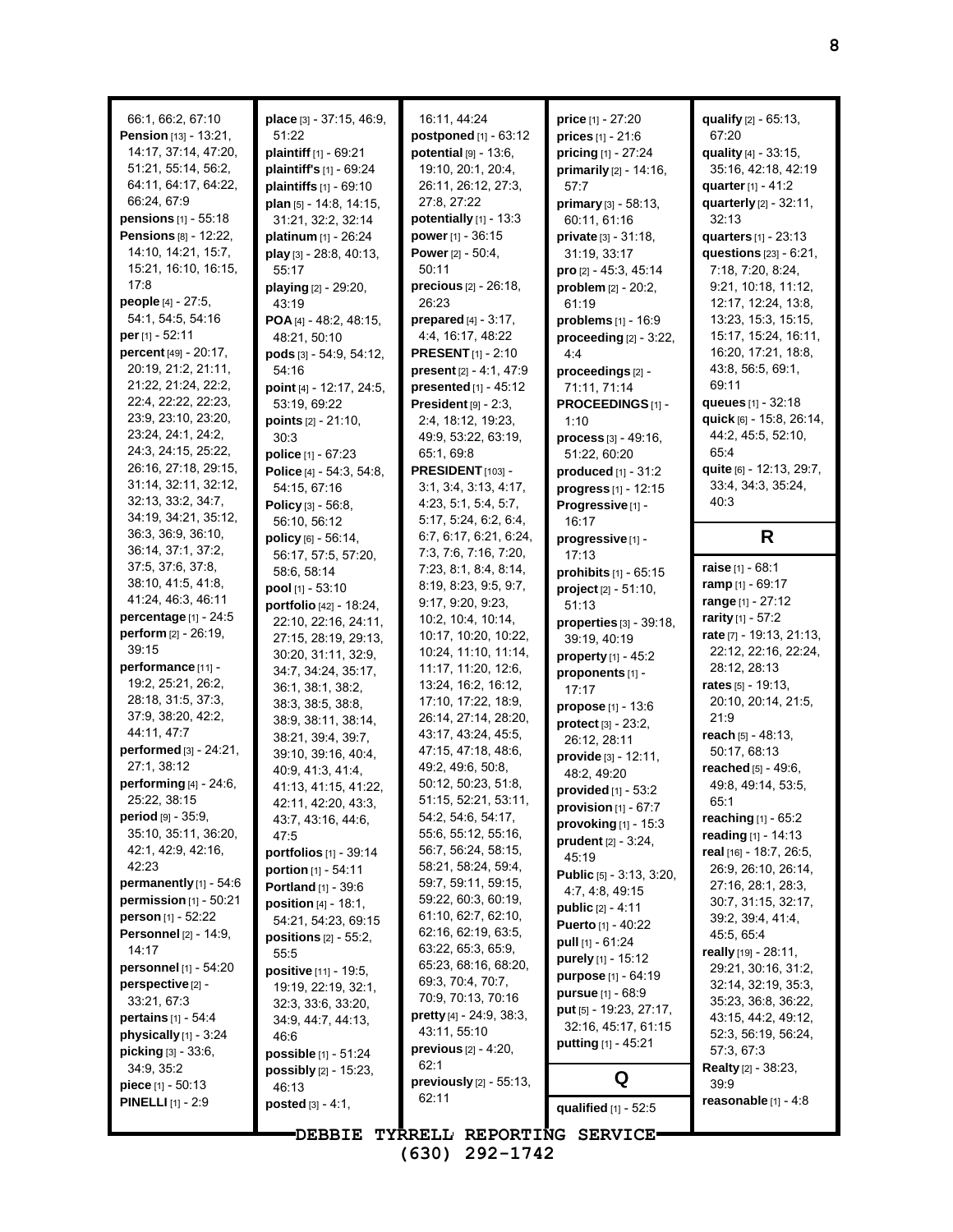| reasons $[4] - 29:17$ ,                       | <b>REPORT</b> $[1]$ - 1:10         | Rivera [9] - 63:20,                              | <b>sectors</b> [1] - 29:20                | 71:13                                      |
|-----------------------------------------------|------------------------------------|--------------------------------------------------|-------------------------------------------|--------------------------------------------|
| 29:18, 30:13, 31:22                           | reported [1] - 71:10               | 63:24, 64:12, 64:21,                             | see [62] - 12:10, 19:4,                   | shots [1] - 19:18                          |
| rebounding $[1]$ - 18:6                       | <b>Reporter</b> [1] - 71:8         | 64.23, 66.18, 67.4,                              | 20:12, 21:17, 21:20,                      | show [2] - 27:13, 68:1                     |
| receive [5] - 52:5,                           | reporter [1] - 71:8                | 67:10, 68:14                                     | 22:20, 23:5, 23:15,                       | shutdown [1] - 25:10                       |
| 64:1, 64:16, 66:5,                            | reporting [2] - 30:8,              | road [1] - 40:21                                 | 26:11, 26:21, 27:2,                       | side $[12] - 15:2, 21:2,$                  |
| 67:17                                         | 30:9                               | roaring [1] - 35:3                               | 27:11, 27:20, 27:23,                      | 21:18, 24:13, 30:18,                       |
| received $[3] - 52:12$ ,                      | representatives [1] -              | Rob [2] - 55:12, 60:9                            | 28:24, 30:1, 30:23,                       | 34:2, 37:5, 39:3,                          |
| 67:10, 67:18                                  | 14:7                               | Robert [1] - 2:5                                 | 30.24, 31.9, 31.14,                       | 42:10, 42:14, 43:13,                       |
| receiving $[5] - 58:11$ ,                     | Republican $[1]$ - 15:2            | robust $[1] - 47:10$                             | 31:24, 32:3, 32:8,                        | 60:23                                      |
| 63:20, 64:9, 65:15,                           | request [3] - 4:12,                | Rock $[2] - 38.7, 38.8$                          | 32:11, 32:22, 33:1,                       | signed [1] - 19:23                         |
| 66:22                                         | 5:19, 32:16                        | roll $[7]$ - 3:2, 3:15, 5:5,                     | 33:7, 33:18, 33:24,                       | significant $[5]$ - 18:2,                  |
| recent [2] - 29:3, 42:9                       | requested [2] - 52:18,             | 6:5, 7:4, 8:2, 62:17                             | 34:10, 34:11, 34:16,                      | 36.4, 43.16, 44.10,                        |
| recently [2] - 40:9,                          | 58:19                              | rollout [2] - 19:17.                             | 35:4, 35:8, 35:12,<br>35:15, 35:18, 36:2, | 63:10                                      |
| 55:1                                          | requester [1] - 52:16              | 25:5                                             | 36:4, 36:9, 36:12,                        | significantly [3] -                        |
| reciprocal $[1]$ - 64:16                      | requests $[2] - 4:14$ ,            | rotating [1] - 54:11                             | 36:13, 36:19, 37:5,                       | 18:6, 38:5, 41:7                           |
| Reciprocal [1] - 65:22                        | 4:15                               | rotation [3] - 23:6,                             | 37:10, 37:14, 39:3,                       | silver $[1]$ - 26:24                       |
| recognize $[1]$ - 52:19                       | required $[4] - 51:20$ ,           | 24:22                                            | 41:14, 41:23, 43:3,                       | simple [1] - 49:10                         |
| recommendation [2] -                          | 57:10, 58:22, 58:23                | roughly [1] - 50:15                              | 43:18, 43:21, 44:13,                      | sister [1] - 54:17                         |
| 5:20, 68:11                                   | requires $[2] - 3:15$ ,            | Ruffolo [1] - 2:11                               | 47:16, 49:15, 49:18,                      | sit [1] - 41:9                             |
| record [2] - 3:21, 29:8                       | 51:21                              | <b>RUFFOLO</b> [6] - 4:22,                       | 52:14, 53:7, 56:4,                        | sitting [2] - 44:19,                       |
| recorded $[1] - 4.3$                          | Reshma [1] - 2:4                   | 5:23, 6:20, 52:23,                               | 56:12, 56:24, 57:14                       | 44:20                                      |
| Recording $[1]$ - 2:5                         | resign [1] - 65:24                 | 64:4, 65:8                                       | seeing [6] - 19:11,                       | situation [4] - 48:20,                     |
| records $[1] - 52:2$                          | resources $[1] - 52:1$             | rules $[1] - 61:9$                               | 28:1, 28:2, 28:3,                         | 50:3, 54:4, 57:24                          |
| <b>recover</b> $[1] - 51:18$                  | respect $[2] - 51.4$ ,             | run $[1] - 51:11$                                | 44.9, 44.22                               | situations $[3] - 48:1$ ,                  |
| recovers [1] - 35:22                          | 63:11                              | running [1] - 20:3                               | seeking [3] - 52:12,                      | 59:9, 60:15                                |
| redeeming [1] - 44:15                         | respond [1] - 3:18                 |                                                  | 52:16, 67:5                               | $six$ [1] - 31:1                           |
| redemption $[1]$ -                            | rest $[1] - 40:2$                  | S                                                | seem $[1] - 21:11$                        | size [1] - 48:19                           |
| 32:16                                         | restructured [1] - 38:1            |                                                  | Segall [3] - 29:1,                        | <b>SLACK</b> [9] - $3:12$ ,                |
| <b>reduced</b> $[1] - 38.6$                   | retail [2] - 39:20,                | S&P $[4] - 23:8, 26:2,$<br>34:17, 38:11          | 33:11, 36:18                              | 5:15, 6:15, 7:14,                          |
| Redwood [1] - 42:13                           | 39:23                              |                                                  | selection [1] - 34:22                     | 8.12, 9.15, 10.12,                         |
| reference [1] - 56:21                         | retire [3] - 64:18,                | sad [2] - 28:23, 47:15                           | semi [1] - 5:20                           | 11:8, 12:4                                 |
| referenced [1] - 47:24                        | 67:17, 68:2                        | salary [1] - 54:22<br><b>Sandra</b> $[1]$ - 2:13 | semi-annual $[1]$ - $5:20$                | slack [1] - 9:14<br>Slack [9] - 2:7, 3:11, |
| Refunds [1] - 6:19                            | retired $[5] - 52:20$ ,            | Sarah [2] - 61:24,                               | Senate [10] - 12:19,                      | 5:14, 6:14, 7:13,                          |
| regarding [3] - 5:20,                         | 57:8, 63:24, 64:3,                 | 68:23                                            | 12:22, 13:10, 14:19,                      | 8.11, 10.11, 11.7,                         |
| 14:18, 63:18                                  | 64:8<br>retirement $[2] - 64:13$ , | <b>SARAH</b> [1] - 2:9                           | 14:21, 15:20, 16:5,                       | 12:3                                       |
| regardless $[1]$ - 46:5<br>regards [1] - 16:4 | 68:1                               | save [1] - 46:10                                 | 16:10, 17:3, 17:7                         | slated [1] - 14:4                          |
| region [1] - 39:6                             | retires [1] - 59:19                | saved [1] - 46:6                                 | send [1] - 49:11                          | slight $[1] - 31:12$                       |
| regular [1] - 44:5                            | return [4] - 34:6,                 | savings [1] - 20:23                              | <b>sensitive</b> [1] - 40:7               | slightly [5] - 18:4,                       |
| Regular [1] - 4:10                            | 37:22, 38.9, 50:16                 | saw [4] - 21:3, 24:22,                           | sent [1] - 53:15                          | 29:14, 32:23, 33:12,                       |
| reiterate [1] - 68:14                         | returns [11] - 21:17,              | 25:20, 26:4                                      | separate [1] - 65:13                      | 46:8                                       |
| <b>related</b> [1] - 40:5                     | 21:19, 27:18, 29:23,               | schedule [1] - 54:11                             | served [1] - 43:11                        | <b>slipped</b> $[1]$ - 16:24               |
| relative [2] - 25:22,                         | 29:24, 30:17, 31:2,                | school [1] - 40:11                               | <b>Services</b> [1] - 12:20               | slow $[1] - 49:17$                         |
| 26:2                                          | 32:21, 33:8, 41:2,                 | <b>Scott</b> $[1]$ - 36:11                       | <b>Session</b> $[1] - 5:18$               | <b>slowly</b> [1] - 35:18                  |
| relatively [5] - 18:13,                       | 41:5                               | <b>screen</b> [1] - 19:3                         | <b>session</b> $[1]$ - 5:21               | <b>small</b> $[12] - 23:7$ ,               |
| 20:15, 26:18, 42:20,                          | Reversionary [1] -                 | <b>Seattle</b> [1] - 39:7                        | <b>sheet</b> [1] - 60:4                   | 23:18, 23:23, 23:24,                       |
| 44:12                                         | 8:16                               | second [24] - 5:2, 5:3,                          | <b>Shelby</b> [1] - 2:13                  | 24:10, 29:5, 30:24,                        |
| <b>relevant</b> $[1] - 4:13$                  | <b>Review</b> $[3] - 5.18$ ,       | 5.4, 6.2, 6.3, 7.1,                              | <b>SHELBY</b> [1] - 7:19                  | 42.5, 42.7, 43.13,                         |
| relief $[1]$ - 19:22                          | 66:11, 66:21                       | 7:2, 7:24, 9:4, 9:24,                            | <b>shift</b> $[5]$ - 21:3, 24:8,          | 47.3, 47.6                                 |
| remaining $[1]$ - 18:7                        | <b>review</b> $[3] - 5.20, 13.7,$  | 10:1, 10:21, 11:15,                              | 25:13, 29:19, 35:19                       | snapshot [1] - 44:18                       |
| <b>remember</b> $[1] - 33:3$                  | 18:23                              | 11:16, 14:13, 24:13,                             | <b>shifted</b> [1] - 21:4                 | <b>sometime</b> $[1] - 34:3$               |
| <b>renewable</b> [1] - 40:19                  | Rhumbline [1] - 34:17              | 48.20, 52:15, 57:3,                              | <b>shipping</b> [1] - 40:16               | <b>Soni</b> [13] - 2:4, 3:7,               |
| rep [1] - 17:12                               | <b>Rico</b> [1] - 40:22            | 58:3, 62:14, 62:15,                              | <b>shopping</b> [1] - 39:23               | 5:10, 6:10, 7:9, 8:7,                      |
| report $[8] - 12.14$ ,                        | <b>right-hand</b> $[4]$ - 21:18,   | 67:13, 70:15                                     | short $[4] - 20.16$ ,                     | 9:3, 9:10, 10:7, 11:3,                     |
| 28:22, 63:8, 63:9,                            | 22:17, 23:16, 37:4                 | seconded $[4] - 6:4$ ,                           | 20:22, 40:23, 46:10                       | 11:23, 45:1, 62:22                         |
| 63:10, 63:14, 63:16,                          | <b>rising</b> $[1]$ - 28:12        | 11:17, 62:16, 70:14                              | <b>short-term</b> [3] - 20:16,            | <b>SONI</b> [12] - $3.8, 5.11,$            |
| 69:2                                          | $risk$ [5] - 19:8, 22:12,          | Secretary $[1]$ - 2:5                            | 40.23, 46:10                              | 6.11, 7.10, 8.8, 9.1,                      |
| <b>Report</b> [3] - 19:4,                     | 22:16, 22:24, 38:11                | <b>Section</b> $[1]$ - 5:22                      | <b>shorter</b> [1] - 22:11                | 9:11, 10:8, 11:4,                          |
| 52:9, 56:6                                    | <b>risks</b> [1] - 46:1            | <b>sector</b> $[2] - 35:19$ ,                    | Shorthand $[1]$ - $71:7$                  | 11:24, 60:23, 62:23                        |
|                                               | River [1] - 64:24                  | 39:15                                            | shorthand [2] - 71:10,                    | soon $[1] - 51.23$                         |
|                                               |                                    | DEBBIE TYRRELL REPORTING SERVICE                 |                                           |                                            |

**(630) 292-1742**

**9**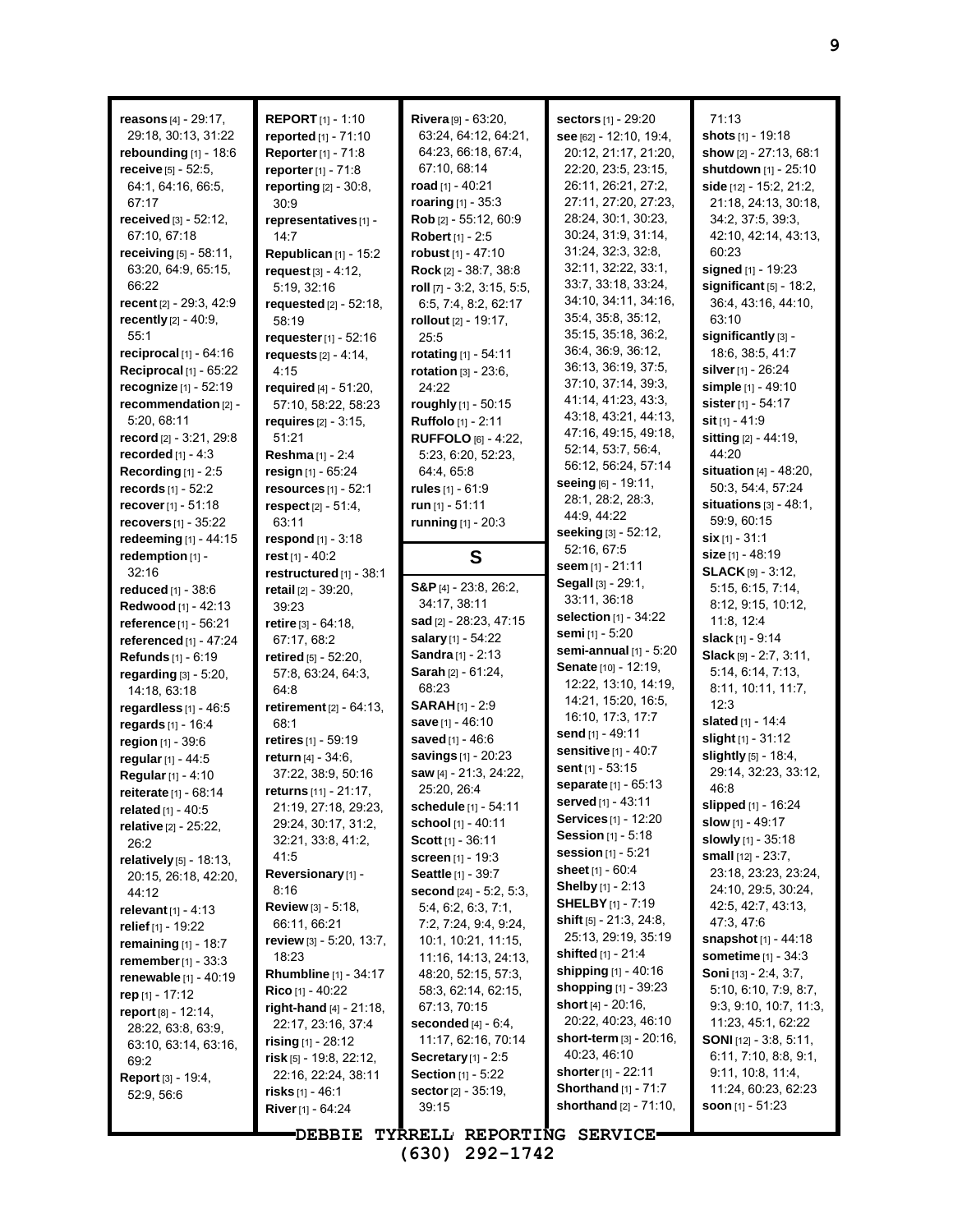| sort [2] - 56:16, 56:17<br>southeast $[1]$ - 39.6<br>space $[5] - 4:1, 15:10,$<br>24:10, 25:16, 27:23<br><b>spaces</b> [1] - 28:7<br><b>special</b> $[2] - 31:18$ ,<br>35:7<br><b>specific</b> $[5] - 31:22$ ,<br>39:15, 52:15, 67:22,<br>68:3<br>spend [1] - 37:18<br>spike [1] - 25:9<br><b>split</b> [1] - 42:12 | Steve [3] - 2:12, 15:16,<br>37:19<br><b>STIFF</b> $[1] - 46:17$<br>still [10] - 13:7, 13:19,<br>15:18, 16:6, 17:4,<br>45:15, 51:15, 65:8,<br>69:4, 69:7<br><b>stimulus</b> [1] - 19:24<br>stock $[1] - 34:22$<br><b>stocks</b> [8] - 23:7,<br>30:20, 30:24, 34:18,<br>35:2, 36:8<br>store [2] - 26:20, 27:8 | т<br>table [3] - 21:2, 21:18,<br>24:14<br>target [1] - 31:14<br>taxes $[1] - 45:2$<br><b>team</b> [1] - 28:14<br>tech $[1] - 42:3$<br>technically [1] - 52:21<br>technology $[1]$ - 35:22<br>tend [1] - 15:9<br>term $[6] - 20:16$ ,<br>20:22, 21:1, 37:13, | 41.9, 43.23, 44.15,<br>44:23, 53:11, 57:3,<br>63:8<br>toll $[1]$ - 40:21<br>ton $[1]$ - 36:2<br>took [3] - 44:3, 48:15,<br>69:11<br>top [3] - 20:12, 29:14,<br>31.8<br>topic [1] - 15:9<br>total $[3] - 11:11$ ,<br>50:24, 57:14<br><b>totaling</b> $[1] - 4.20$ | 10:1, 10:6, 10:8,<br>10:10, 10:19, 10:21,<br>11:2, 11:4, 11:6,<br>11:13, 11:16, 11:22,<br>11:24, 12:2, 50:9,<br>52:7, 56:4, 62:13,<br>62:15, 62:21, 62:23,<br>63.1, 63.3, 70.12,<br>70:15<br>trustees [4] - 17:11,<br>51:3, 52:9, 54:20<br><b>Trustees</b> $[4] - 3:17$ ,<br>3:21, 4:9, 47:22 |
|---------------------------------------------------------------------------------------------------------------------------------------------------------------------------------------------------------------------------------------------------------------------------------------------------------------------|-------------------------------------------------------------------------------------------------------------------------------------------------------------------------------------------------------------------------------------------------------------------------------------------------------------|-------------------------------------------------------------------------------------------------------------------------------------------------------------------------------------------------------------------------------------------------------------|------------------------------------------------------------------------------------------------------------------------------------------------------------------------------------------------------------------------------------------------------------------|-----------------------------------------------------------------------------------------------------------------------------------------------------------------------------------------------------------------------------------------------------------------------------------------------|
| spoken [1] - 14:6<br>sponsor [2] - 13:9,<br>15:19<br>spot [1] - 37:24<br><b>spots</b> $[1] - 25:12$                                                                                                                                                                                                                 | <b>stores</b> $[1] - 40.1$<br><b>story</b> $[1]$ - 35:23<br><b>Strategic [1] - 42:13</b><br>strategies [4] - 25:21,<br>26:3, 26:4, 38:15                                                                                                                                                                    | 40:23, 46:10<br><b>terminals</b> $[1] - 40:16$<br>terms [8] - 13.2, 17:2,<br>22:11, 24:23, 26:5,<br>44:6, 50:6, 57:12                                                                                                                                       | touch [1] - 48:12<br>tough [2] - 25:11, 50:2<br>towards [2] - 38:22,<br>41:21<br>track $[2] - 29.8, 60.6$                                                                                                                                                        | try $[2] - 49.18, 66.23$<br>trying $[4] - 13:22$ ,<br>22:15, 52:14, 67:23<br>tugboat [1] - 40:15<br><b>turn</b> $[1]$ - 28:17                                                                                                                                                                 |
| <b>spring</b> [1] - 13:17<br>Springfield [1] - 17:20<br>square [1] - 23:21<br><b>SS</b> [1] - 71:2<br><b>stability</b> $[1] - 28.2$<br>Stacey [7] - 2:11,                                                                                                                                                           | <b>Street</b> [1] - 1:13<br>strength [2] - 27:13,<br>36:14<br>strip $[2] - 40.1, 40.2$<br><b>strong</b> $[10] - 20:3$<br>26.18, 27:7, 31:2,                                                                                                                                                                 | <b>Terrence</b> $[1]$ - 2:14<br>territory [2] - 33:20,<br>46.6<br>testimony [2] - 15:13,<br>16:20<br>Texas [1] - 39:7                                                                                                                                       | tracking $[1] - 47:7$<br><b>tracks</b> $[1] - 36:16$<br>traditional $[1]$ - 24:20<br>traffic $[1] - 40:23$<br>trailing $[4] - 33:1$ ,<br>36:23, 38:9, 41:24                                                                                                      | turns $[1] - 55:14$<br>two [21] - 8:22, 15:24,<br>21:8, 22:20, 23:17,<br>35.9, 35.10, 37:16,<br>37:19, 42:7, 43:12,<br>45:24, 47:3, 47:23,                                                                                                                                                    |
| 15:16, 31:7, 32:20,<br>63:17, 64:2, 68:13<br>staff [13] - 16:22, 49:9,<br>53:9, 53:20, 54:13,<br>58:20, 60:16, 61:8,<br>63:18, 68:13, 69:9,                                                                                                                                                                         | 34:22, 37:3, 37:9,<br>38:12, 42:1, 69:15<br>strongest [1] - 24:17<br><b>structure</b> [1] - 38:14<br>struggling $[2]$ - 39:20,<br>39:22                                                                                                                                                                     | THE $[2] - 1.7, 2.8$<br>thinking [2] - 23:18,<br>49:22<br>third [3] - 25:8, 52:1,<br>58:4<br>third-party [1] - 52:1                                                                                                                                         | transaction $[1]$ - 45:21<br>transcript $[2] - 4.4$ ,<br>71:12<br><b>Transcripts</b> $[1] - 4:19$<br>transition $[1]$ - 47:2<br>Treasurer $[1] - 2:7$                                                                                                            | 49.9, 52.12, 53.23,<br>54:12, 55:2, 67:4<br>two-year [2] - 35:9,<br>35:10<br>type [10] - 32:8, 35:22,<br>36:24, 38:19, 39:7,                                                                                                                                                                  |
| 69.13, 69.21<br><b>staffing</b> $[1] - 54.3$<br><b>stand</b> $[1]$ - 32:7<br>Standard [1] - 56:20<br>standpoint [3] - 30:16,<br>37:21, 37:22                                                                                                                                                                        | study [1] - 47:10<br><b>Study</b> [1] - 28:9<br>subject $[4] - 14:20$ ,<br>14:24, 15:8, 15:11<br>subsided [1] - 25:19<br>substantial $[2]$ - 22:5,                                                                                                                                                          | Thompson [19] - 2:6,<br>3:9, 5:5, 5:12, 6:12,<br>6:24, 7:11, 7:23, 8:9,<br>9.12, 9.23, 10.9,<br>10:20, 11:5, 11:14,<br>12:1, 62:13, 62:24,                                                                                                                  | treasury [4] - 19:13,<br>20:16, 20:18, 21:10<br>trend $[1]$ - 19:7<br>trending [1] - 44:7<br>trends [1] - 19:5<br>trillion [1] - 19:22                                                                                                                           | 40.6, 40.19, 46.21,<br>64:19, 67:24<br><b>types</b> $[1] - 26:3$<br>typical [1] - 52:13<br>typically [3] - 20:11,<br>26:19, 27:7                                                                                                                                                              |
| start [3] - 6:19, 26:10,<br>66.1<br>started [9] - 28:9,<br>28:21, 36:8, 64:1,<br>64:8, 64:9, 65:5,                                                                                                                                                                                                                  | 24:9<br><b>suggested</b> [1] - 53:22<br><b>Suite</b> [1] - 1:13<br><b>Sullivan</b> [1] - 2:14<br><b>SULLIVAN</b> [2] - 9:19,                                                                                                                                                                                | 70:13<br>THOMPSON [20] -<br>3:10, 5:3, 5:13, 6:1,<br>6.13, 6.23, 7.12,<br>7:22, 8:10, 9:4, 9:13,                                                                                                                                                            | true $[1] - 71:12$<br>trustee [30] - 3:5, 3:7,<br>3:9, 5:8, 5:10, 5:12,<br>6:8, 6:10, 6:12, 7:7,<br>7.9, 7.11, 8.5, 8.7,                                                                                                                                         | <b>TYRRELL</b> [2] - 71:7,<br>71:18<br>U<br>$U.S$ [11] - 24:7, 24:24,                                                                                                                                                                                                                         |
| 65:6, 66:22<br><b>starting</b> $[5] - 20.4$ ,<br>23:5, 35:18, 55:4<br><b>starts</b> $[3] - 22:6$ ,<br>50:15, 50:16<br><b>state</b> $[1] - 52:1$                                                                                                                                                                     | 10:16<br><b>Summary</b> [1] - 31:23<br>supporting [1] - 17:18<br><b>supportive [2] - 12:22.</b><br>13:8<br>supposed [1] - 51:9                                                                                                                                                                              | 9:22, 10:10, 10:19,<br>11:6, 11:13, 12:2,<br>62:13, 63:1, 70:12<br>threat $[1]$ - 26:20<br><b>three</b> $[17] - 20.13$ ,<br>21:8, 29:8, 34:16,                                                                                                              | 8:9, 9:8, 9:10, 9:12,<br>10:5, 10:7, 10:9,<br>11:1, 11:3, 11:5,<br>11:21, 11:23, 12:1,<br>62:20, 62:22, 62:24<br>Trustee [19] - 2:6, 3:3,                                                                                                                        | 25:3, 30:5, 30:23,<br>31:13, 31:14, 34:2,<br>34:6, 41:18, 42:20<br><b>Ullico</b> $[2] - 40.4, 41.2$<br>ultimately $[1] - 4.5$                                                                                                                                                                 |
| <b>STATE</b> $[1]$ - 71:1<br>State [2] - 1:14, 71:9<br><b>statement</b> $[1]$ - 17:18<br><b>states</b> [1] - 25:6<br><b>status</b> $[3] - 63.9$ ,<br>63:12, 69:1                                                                                                                                                    | surplus [1] - 44:21<br>surprising [2] - 26:21,<br>27:1<br>surprisingly $[1]$ - 27:6<br><b>suspend</b> [1] - 50:22<br>suspending [1] -                                                                                                                                                                       | 36:7, 36:12, 36:19,<br>38:2, 38:22, 39:17,<br>41:18, 48:6, 49:10,<br>56:18, 57:20, 61:4,<br>67:1<br><b>Thursday</b> $[1] - 1:14$<br>Tier $[3]$ - 65:6, 65:8,                                                                                                | 5.4, 5.6, 6.4, 6.6,<br>7:5, 8:3, 9:2, 9:6,<br>10:3, 10:23, 11:19,<br>16:4, 45:1, 47:13,<br>51:19, 62:18, 63:2<br>TRUSTEE [53] - 3:6,                                                                                                                             | ultrashort [3] - 46:13,<br>46:15, 46:24<br>un-retire [3] - 64:18,<br>67:17, 68:2<br>unbiased [1] - 14:23<br><b>under</b> $[8] - 4.7, 31.23,$<br>32:12, 61:9, 65:22,                                                                                                                           |
| statute [1] - 68:4<br><b>statutory</b> [2] - 65:12,<br>66:17<br><b>stayed</b> [1] - 27:6<br>staying $[1]$ - 22:17<br><b>STENOGRAPHIC [1] -</b><br>1:10                                                                                                                                                              | 50:18<br>Symphony [2] - 33:13,<br>33:18<br><b>Systems</b> [1] - 55:3                                                                                                                                                                                                                                        | 65:10<br>tilt $[1] - 41.21$<br>timeframe [1] - 47:12<br>timekeeper $[1]$ - $60:6$<br>today [11] - 18:14,<br>19:11, 21:9, 22:1,                                                                                                                              | 3:8, 3:10, 4:24, 5:3,<br>5:9, 5:11, 5:13, 6:1,<br>6:3, 6:9, 6:11, 6:13,<br>6:23, 7:2, 7:8, 7:10,<br>7:12, 7:22, 7:24, 8:6,<br>8:8, 8:10, 9:4, 9:9,<br>9:11, 9:13, 9:22,                                                                                          | 66:10, 66:19, 66:21<br>underperformance <sup>[1]</sup><br>$-22:13$<br>underperformed [1] -<br>45.9<br>underperforming [1] -                                                                                                                                                                   |